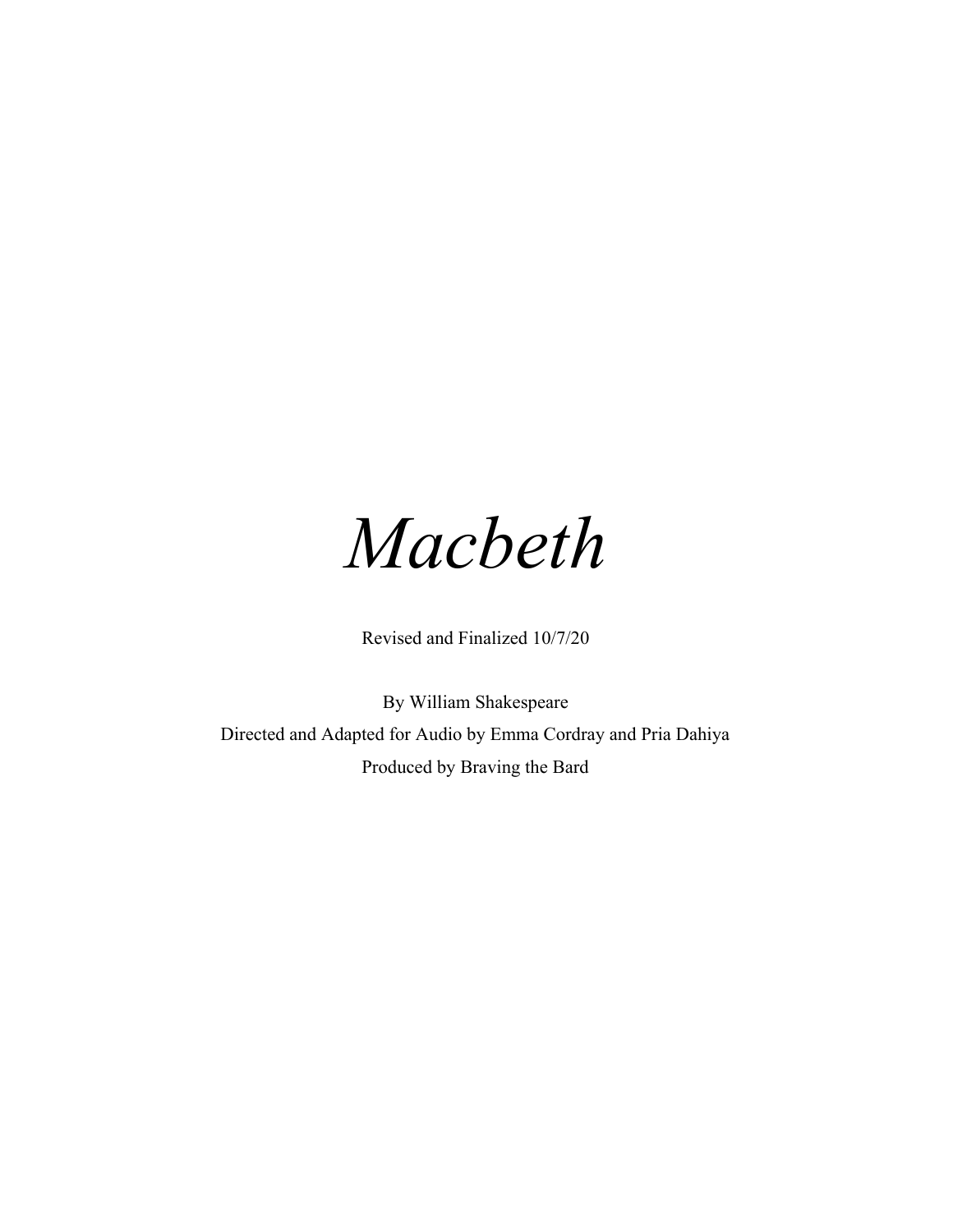## **MACBETH CAST LIST**

**1 st Weird Sister/1st Murderer/1st Apparition:** Biola Obatolu (SHE/HER) **2 nd Weird Sister/2nd Murderer/2nd Apparition:** Eloise Carter Walne (SHE/HER) **3 rd Weird Sister/3rd Murderer/3rd Apparition, Fleance:** Amanda Ju (SHE/HER) **Macbeth:** Hannah Cornish (SHE/HER) **Lady Macbeth:** Lulu Guzman (SHE/HER) **Macduff:** Dylan T. Jackson (HE/HIM) **Lady Macduff, Donalbain:** Claire Chenoweth (SHE/HER) **Banquo:** Karina Patel (SHE/HER) **Malcolm:** Tallon Wynne (HE/HIM) **Duncan:** Stacy Skinner (SHE/HER) **Ross:** Gerardo Navarro (HE/HIM) **Lennox/Caithness, Young Siward**: Minelli Manoukian (SHE/HER) **Angus, Porter, Macduff's Son:** Samori Etienne (HE/HIM) **Sergeant/Siward/Old Man, Messengers (3):** Alexia Correa (SHE/HER) **Hecate, Servant (3)/Gentlewoman/Attendant:** Valleri Bowman (SHE/HER) **Menteith/Lord, English Doctor:** Josh Wesson (HE/HIM) **Doctor/Doctor of Psychic, Seyton:** Kalyani Singh (SHE/HER)

## **NOTES**

- Full cast may double for crowd scenes as needed
- "," Indicates doubling

 $\mathcal{L}_\text{max}$  , where  $\mathcal{L}_\text{max}$  and  $\mathcal{L}_\text{max}$ 

• "/" Indicates a role will be merged. Character name will be the first of the two (with both character's lines).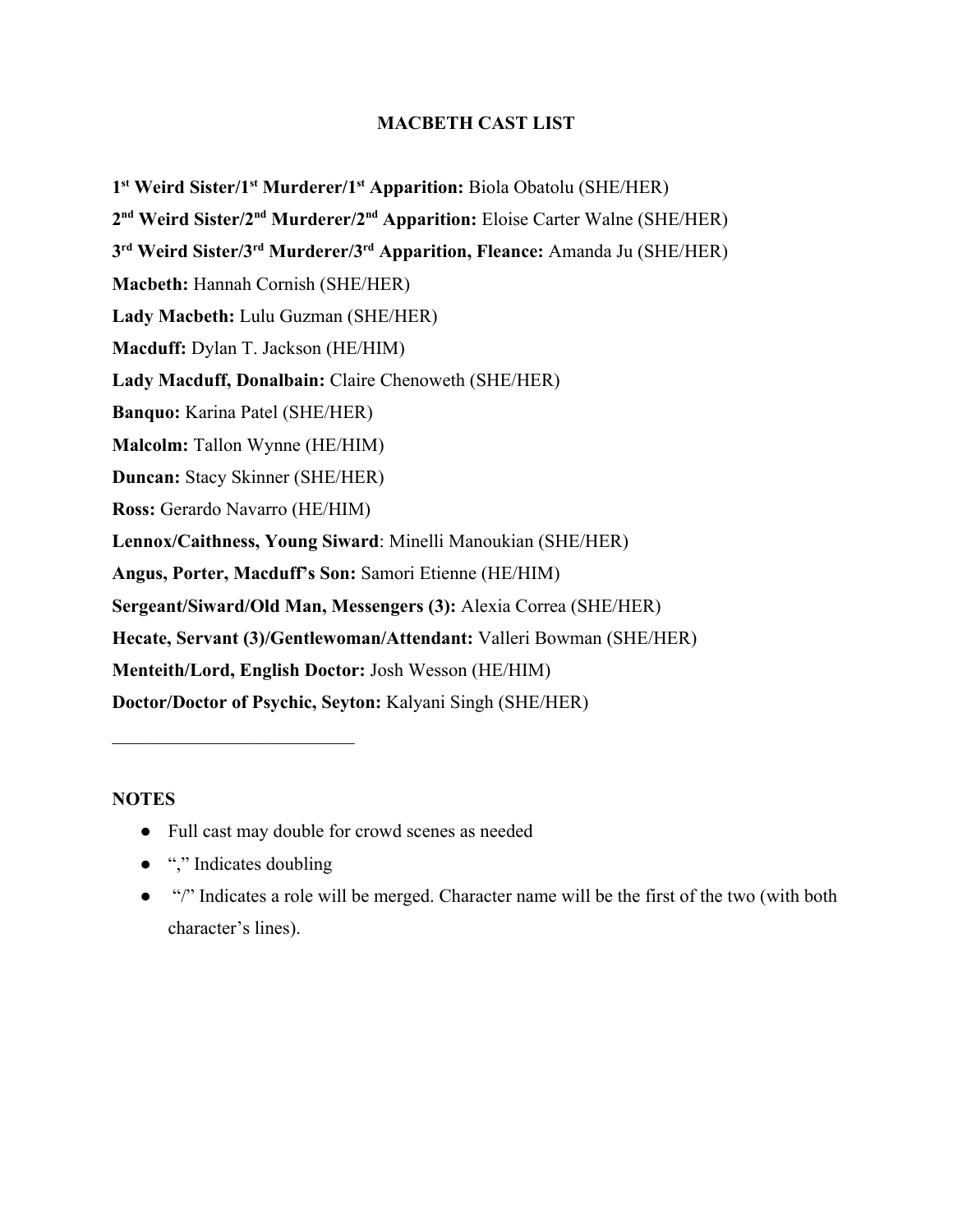## **ACT I**

## **SCENE I. A desert place.**

*Thunder and lightning. Enter three Witches.*

## **First Witch**

When shall we three meet again In thunder, lightning, or in rain?

**Second Witch** When the hurlyburly's done,

## **ALL**

When the battle's lost and won.

**Third Witch** That will be ere the set of sun.

## **First Witch**

Where the place?

**Second Witch** Upon the heath.

## **ALL**

There to meet with Macbeth.

**First Witch** I come, Graymalkin!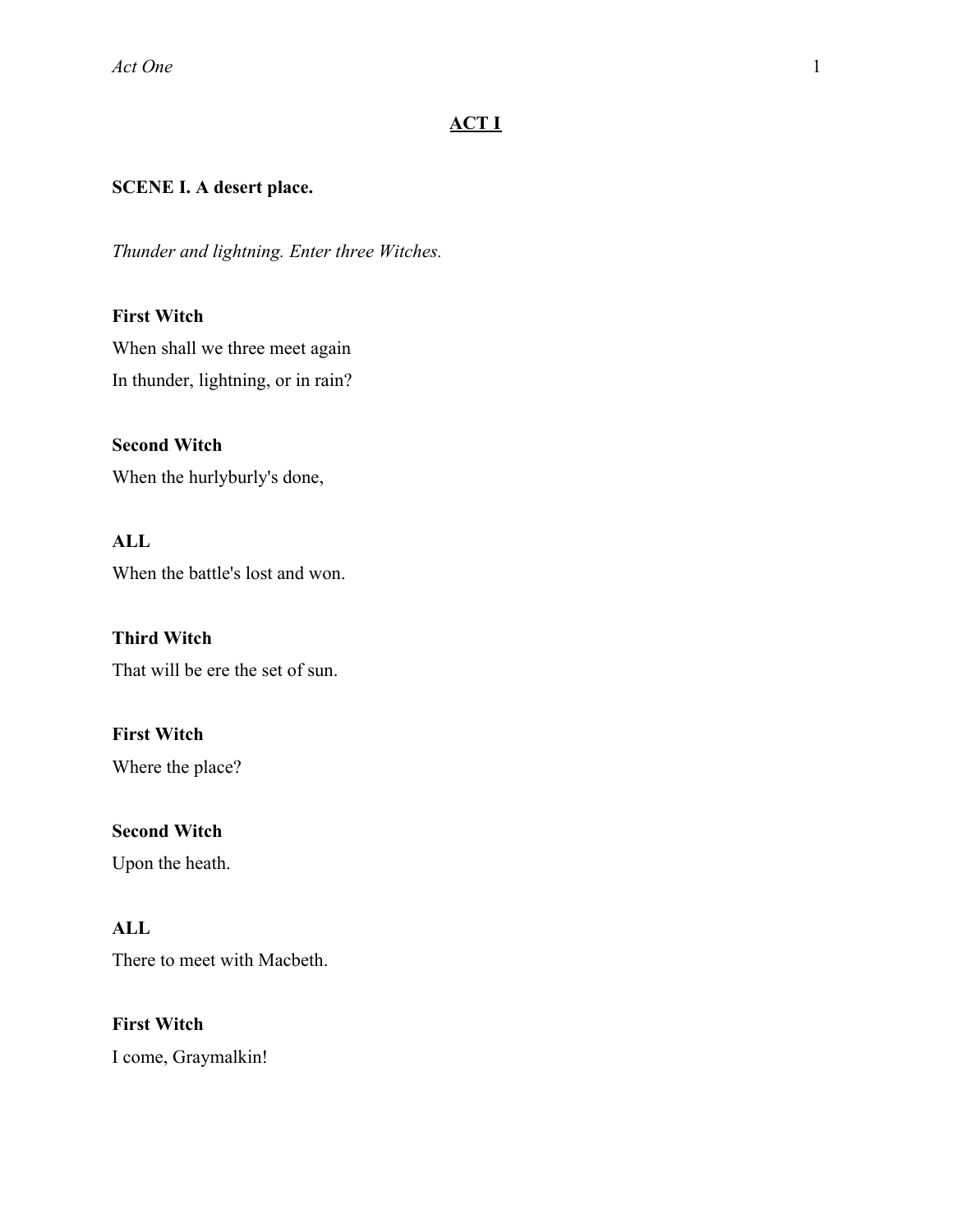**Second Witch**

Paddock calls.

## **Third Witch**

Anon.

## **ALL (***SUNG)*

Fair is foul, and foul is fair: Hover through the fog and filthy air.

*Exeunt*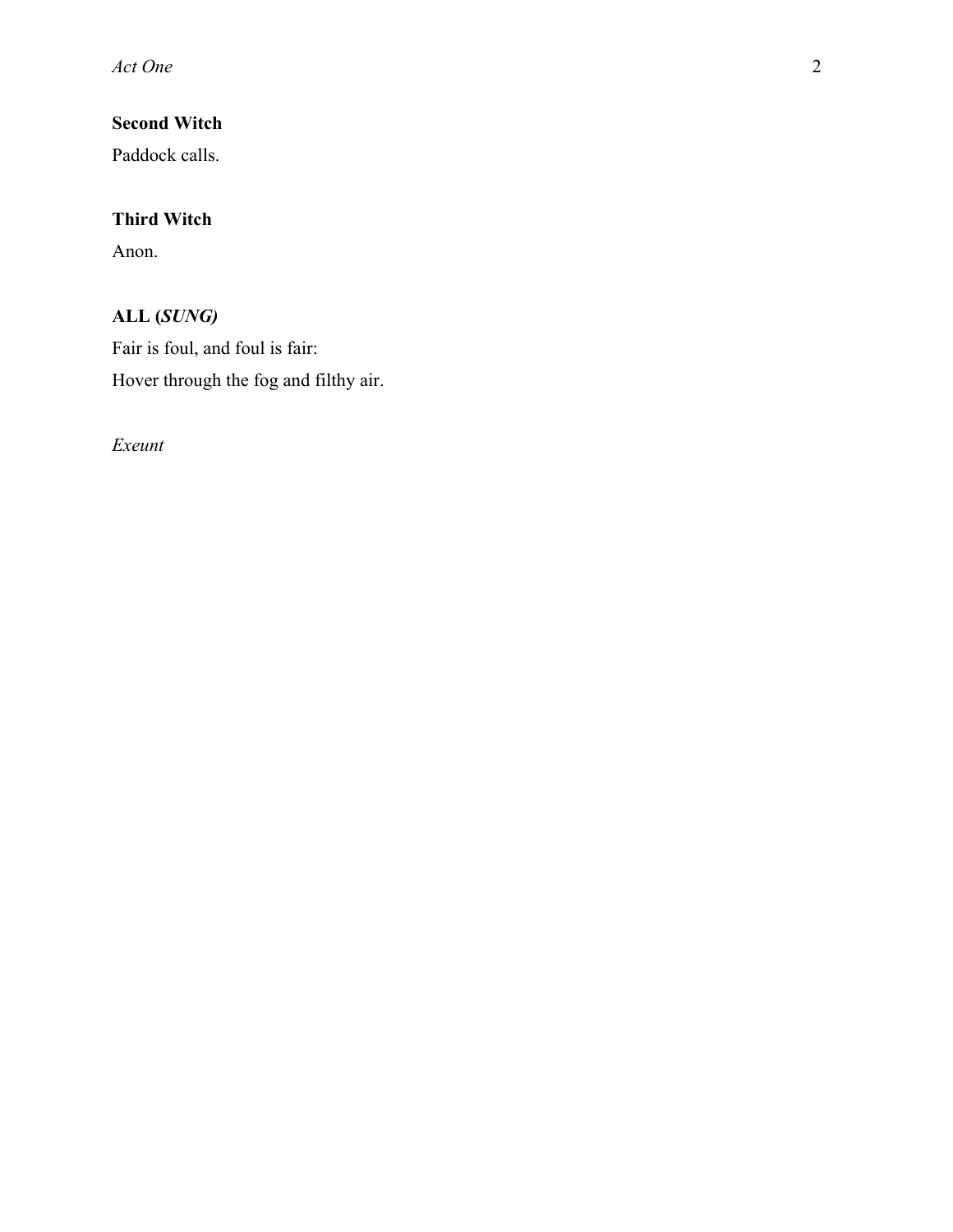### **SCENE II. A camp near Forres.**

*Enter Duncan, Malcolm, Donalbain, Lennox, with Attendants, meeting a bleeding Sergeant.*

## **Duncan**

What bloody man is that? She can report, As seemeth by her plight, of the revolt The newest state.

### **Malcolm**

This is the Sergeant Who like a good and hardy soldier fought 'Gainst my captivity. Hail, brave friend! Say to the king the knowledge of the broil As thou didst leave it.

### **Sergeant**

Doubtful it stood; As two spent swimmers, that do cling together And choke their art. The merciless Macdonwald-- Worthy to be a rebel, for to that The multiplying villanies of nature Do swarm upon him--from the western isles Of kerns and gallowglasses is supplied; And fortune, on his damned quarrel smiling, Show'd like a rebel's whore: but all's too weak: For brave Macbeth--well she deserves that name-- Disdaining fortune, with her brandish'd steel, Which smoked with bloody execution, Like valour's minion carved out her passage Till she faced the knave;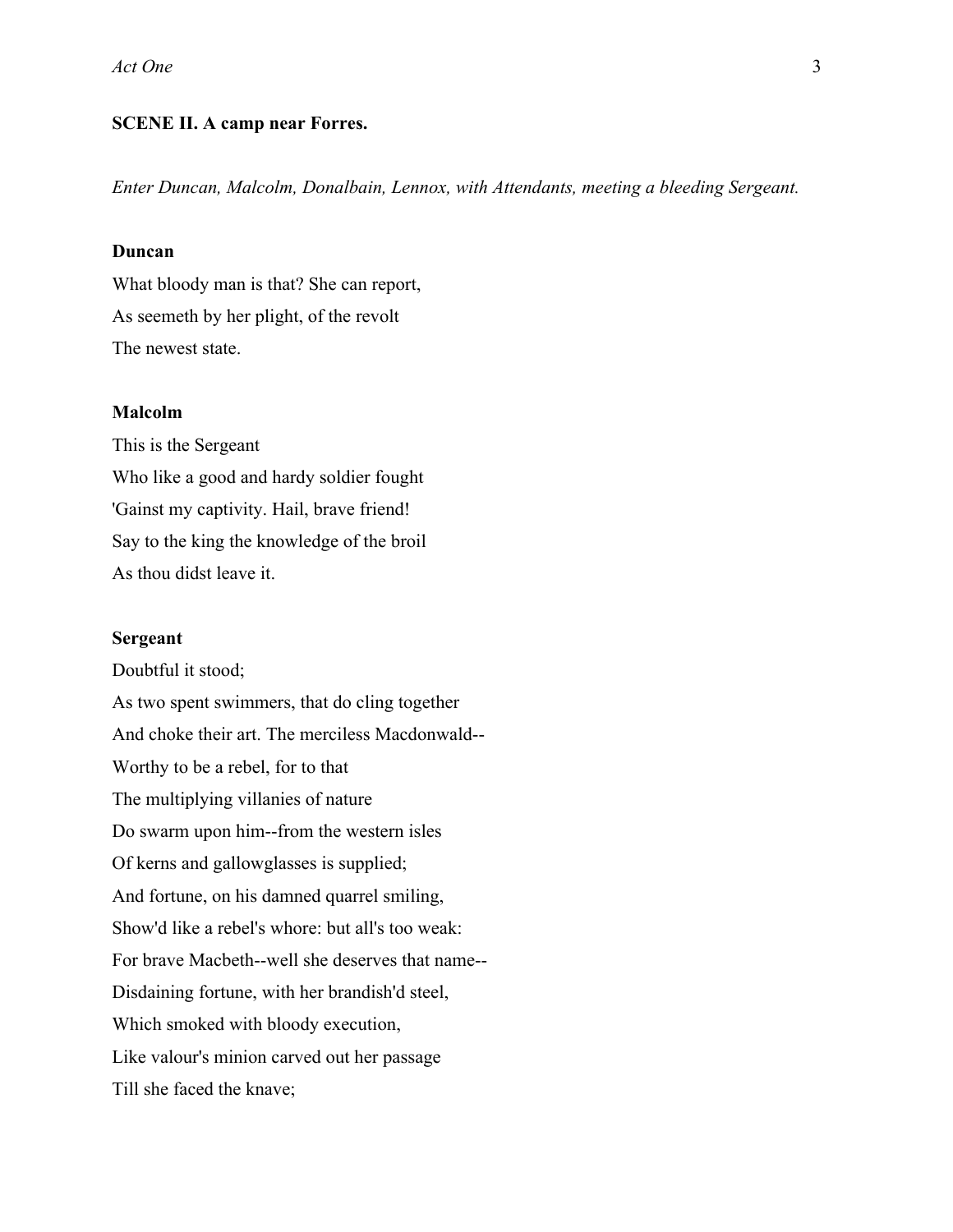Which ne'er shook hands, nor bade farewell to him, Till she unseam'd him from the nave to the chaps, And fix'd his head upon our battlements.

### **Duncan**

O valiant cousin! O worthy soldier!

### **Sergeant**

As whence the sun 'gins his reflection Shipwrecking storms and direful thunders break, So from that spring whence comfort seem'd to come Discomfort swells. Mark, king of Scotland, mark: No sooner justice had with valour arm'd Compell'd these skipping kerns to trust their heels, But the Norweyan lord surveying vantage, With furbish'd arms and new supplies of men Began a fresh assault.

### **Duncan**

Dismay'd not this Our captains, Macbeth and Banquo?

### **Sergeant**

Yes; As sparrow eagles, or the hare the lion. If I say sooth, I must report they were As cannons overcharged with double cracks, so they Doubly redoubled strokes upon the foe: But I am faint, my gashes cry for help.

### **Duncan**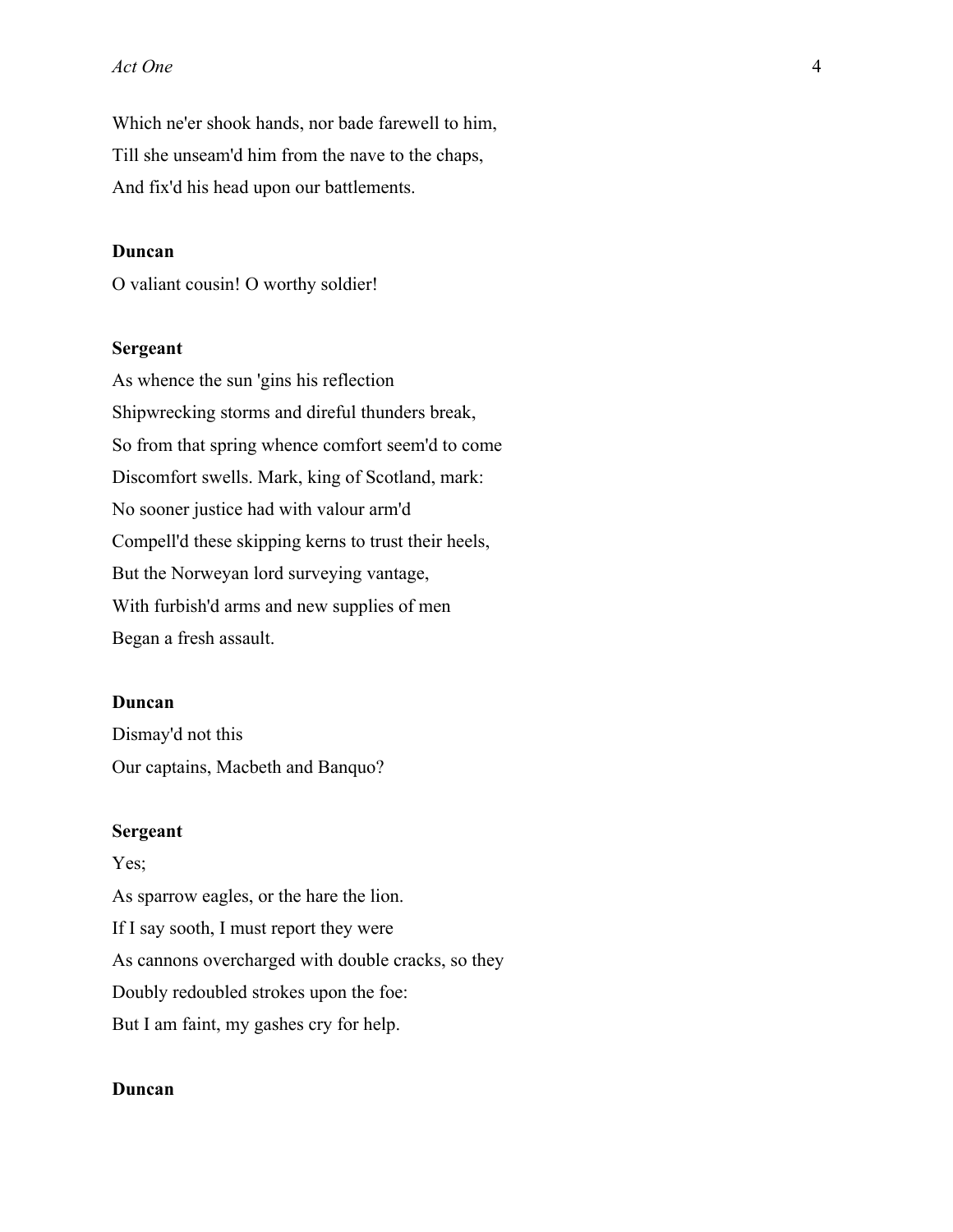So well thy words become thee as thy wounds; They smack of honour both. Go get her surgeons.

*Exit Sergeant, attended*

Who comes here?

*Enter Ross*

### **Malcolm**

The worthy thane of Ross.

## **Lennox**

What a haste looks through his eyes! So should he look That seems to speak things strange.

### **Ross**

God save the king!

### **Duncan**

Whence camest thou, worthy thane?

### **Ross**

From Fife, great king; Where the Norweyan banners flout the sky And fan our people cold. Norway himself, With terrible numbers, Assisted by that most disloyal traitor The thane of Cawdor, began a dismal conflict; Till that Bellona's bridegroom, lapp'd in proof, Confronted him with self-comparisons,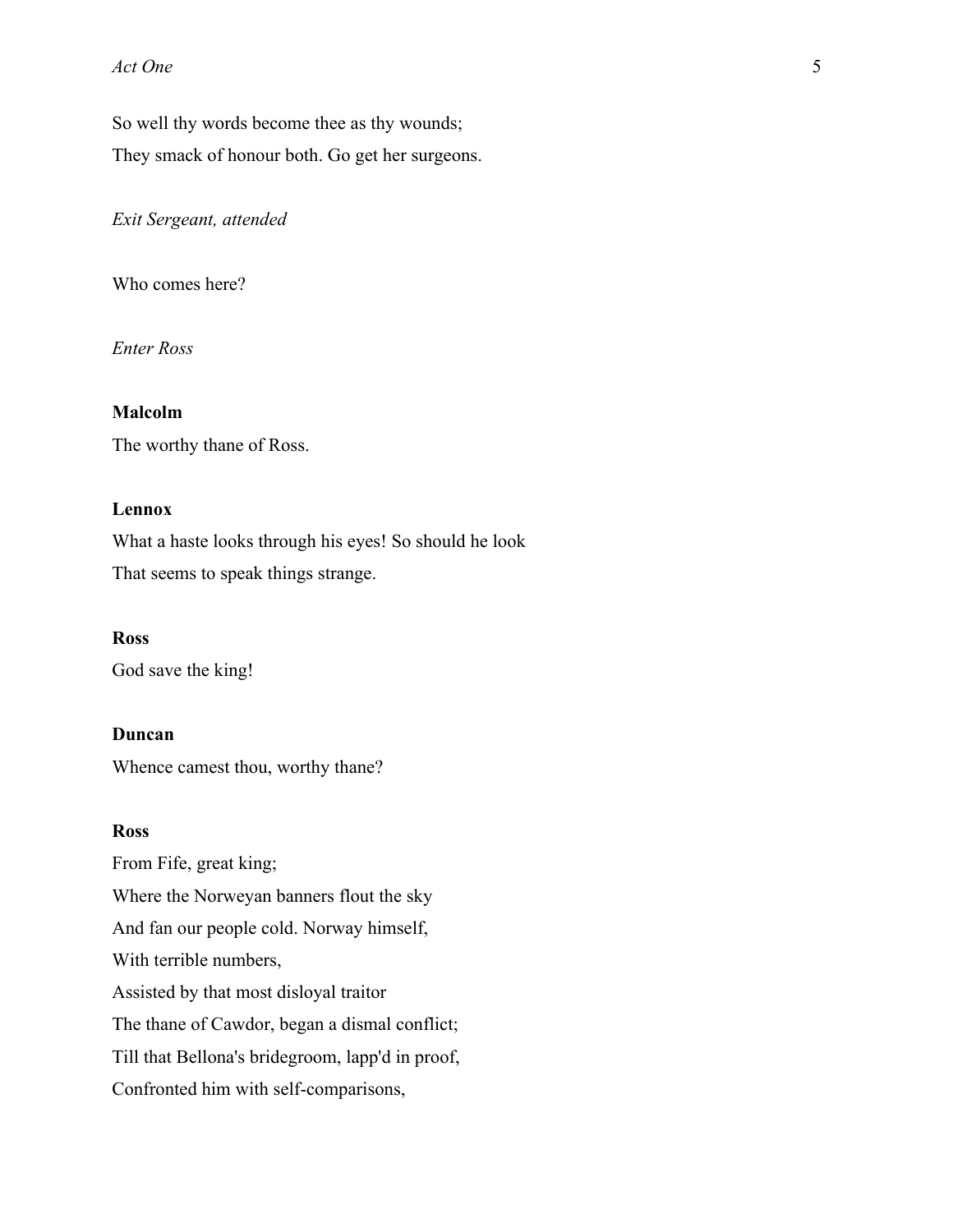Point against point rebellious, arm 'gainst arm. Curbing his lavish spirit: and, to conclude, The victory fell on us.

## **Duncan**

Great happiness!

## **Ross**

That now Sweno, the Norways' king, craves composition: Nor would we deign him burial of his men Till he disbursed at Saint Colme's inch Ten thousand dollars to our general use.

## **Duncan**

No more that thane of Cawdor shall deceive Our bosom interest: go pronounce his present death, And with his former title greet Macbeth.

## **Ross**

I'll see it done.

### **Duncan**

What he hath lost noble Macbeth hath won.

## *Exeunt*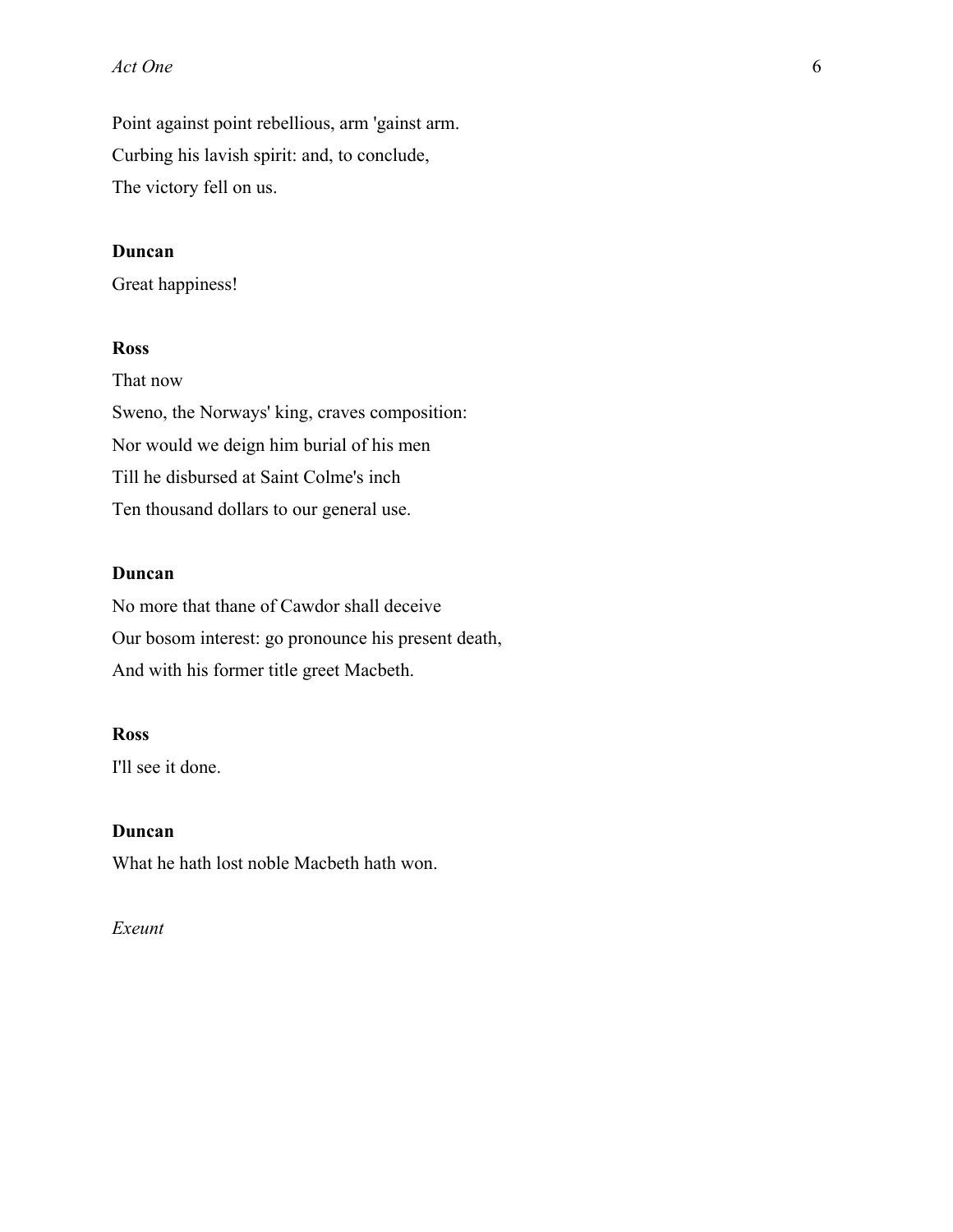## **SCENE III. A heath near Forres.**

*Thunder. Enter the three Witches.*

### **First Witch**

Where hast thou been, sister?

### **Second Witch**

Killing swine.

## **Third Witch**

Sister, where thou?

## **First Witch**

A sailor's wife had chestnuts in her lap, And munch'd, and munch'd, and munch'd:-- 'Give me,' quoth I: 'Aroint thee, witch!' the rump-fed ronyon cries. Her husband's to Aleppo gone, mister o' the Tiger: But in a sieve I'll thither sail, And, like a rat without a tail, I'll do, I'll do, and I'll do.

### **Second Witch**

I'll give thee a wind.

## **First Witch**

Thou'rt kind.

## **Third Witch**

And I another.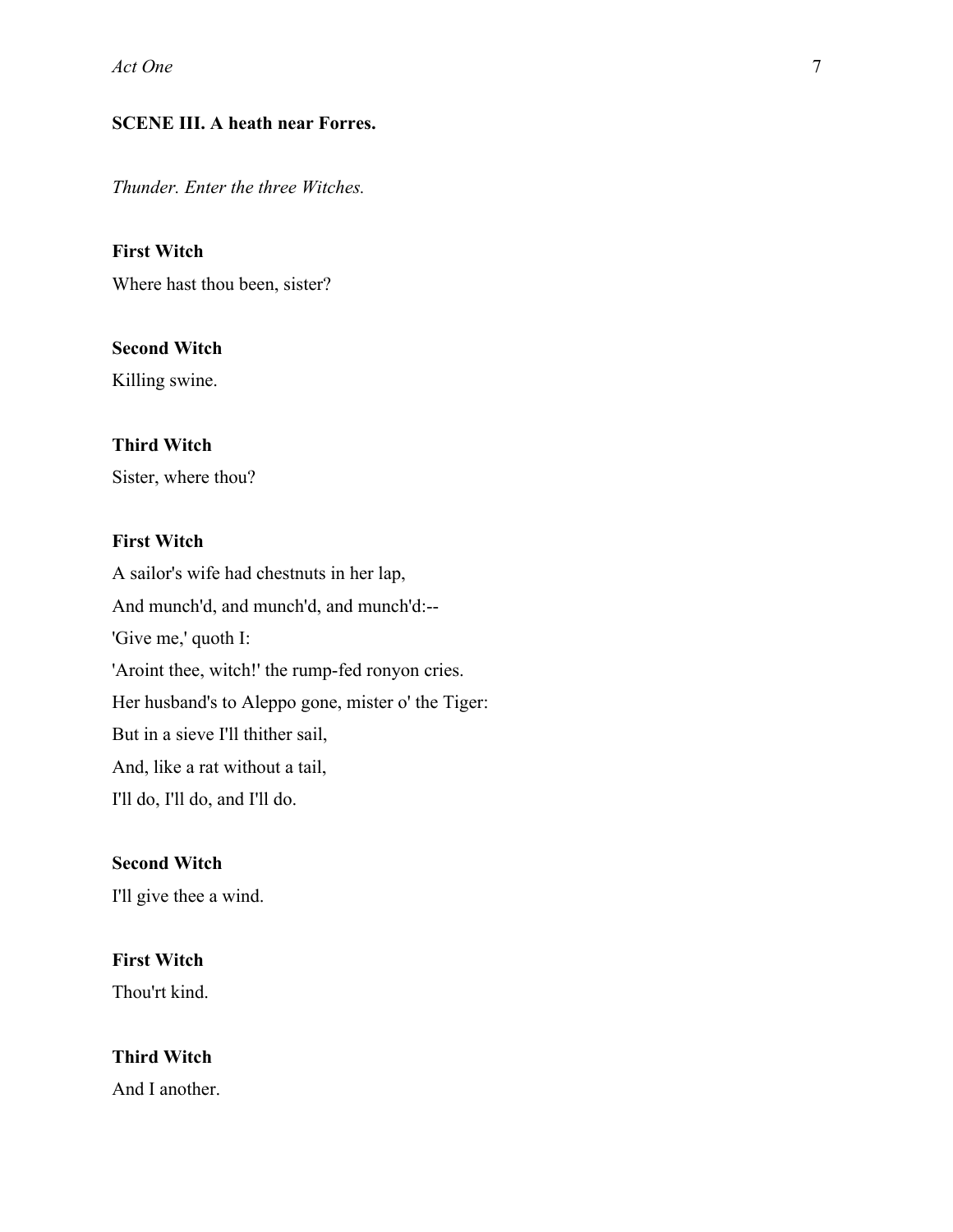## **First Witch**

I myself have all the other, And the very ports they blow, All the quarters that they know I' the shipman's card. I will drain him dry as hay: Sleep shall neither night nor day Hang upon his pent-house lid; He shall live a man forbid: Weary se'nnights nine times nine Shall he dwindle, peak and pine: Though his bark cannot be lost, Yet it shall be tempest-tost. Look what I have.

## **Second Witch**

Show me, show me.

## *All repeat/echo*

# **First Witch**

Here I have a pilot's thumb, Wreck'd as homeward he did come.

## *Drum within*

## **Third Witch**

A drum, a drum!

## **ALL**

Macbeth doth come.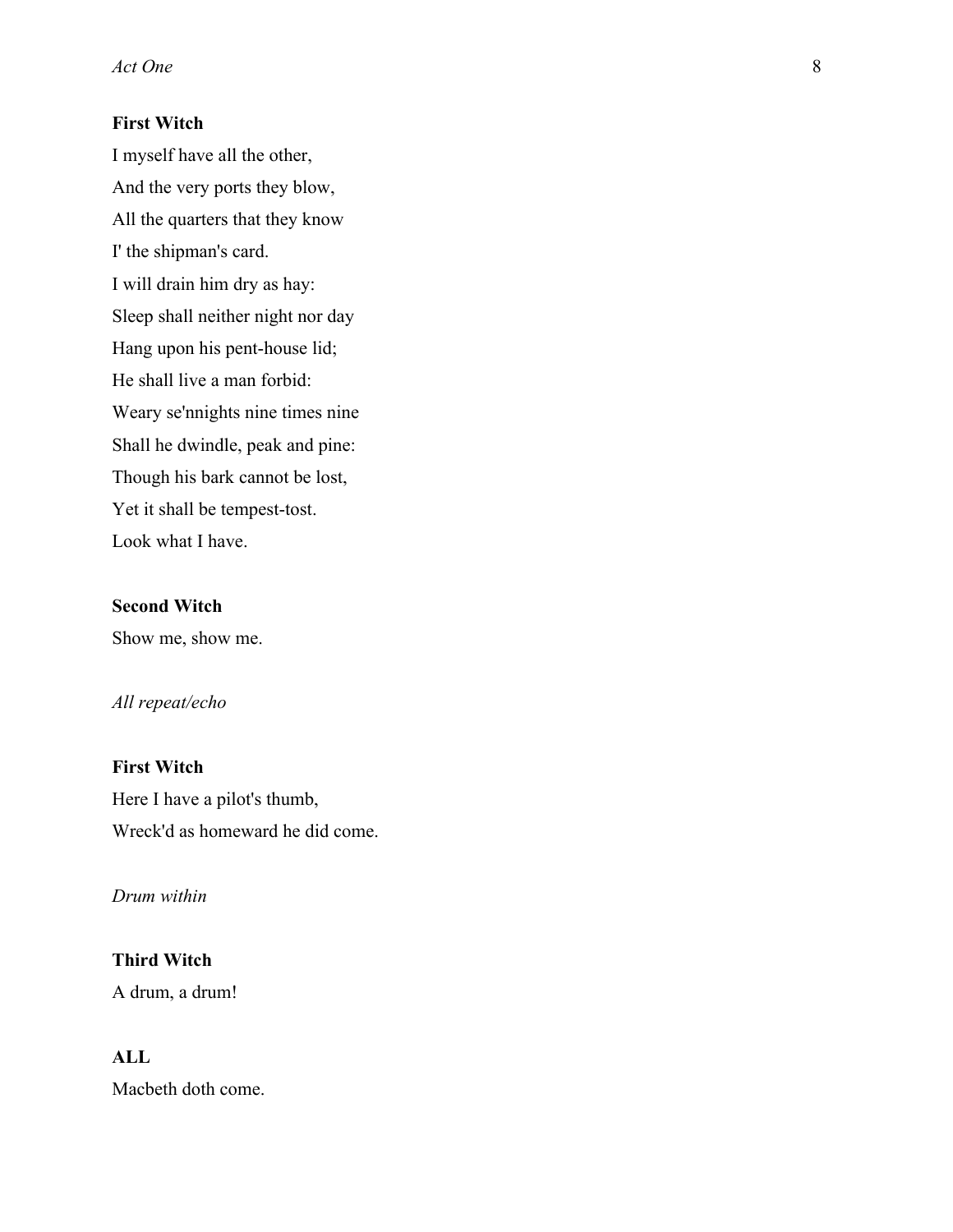## **ALL** *(SUNG)*

The weird sisters, hand in hand, Posters of the sea and land, Thus do go about, about: Thrice to thine and thrice to mine And thrice again, to make up nine. Peace! the charm's wound up.

## *Enter Macbeth and Banquo*

### **Macbeth**

So foul and fair a day I have not seen.

### **Banquo**

How far is't call'd to Forres? What are these So wither'd and so wild in their attire, That look not like the inhabitants o' the earth, And yet are on't? Live you? or are you aught That man may question? You seem to understand me, By each at once her chappy finger laying Upon her skinny lips: you should be women, And yet your beards forbid me to interpret That you are so.

### **Macbeth**

Speak, if you can: what are you?

## **First Witch**

All hail, Macbeth! hail to thee, thane of Glamis!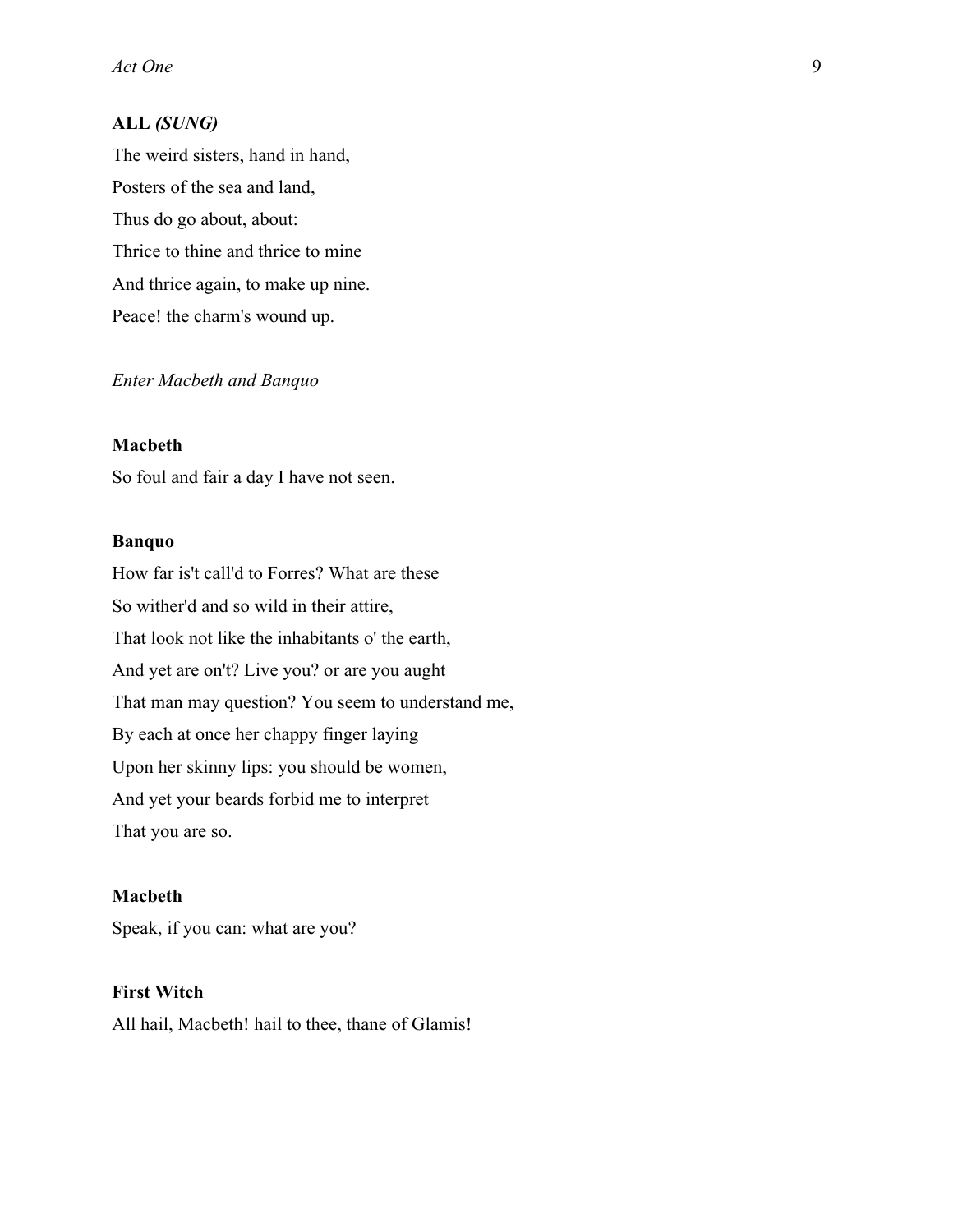## **Second Witch**

All hail, Macbeth, hail to thee, thane of Cawdor!

## **Third Witch**

All hail, Macbeth, thou shalt be king hereafter!

### **Banquo**

Good sir, why do you start; and seem to fear Things that do sound so fair? I' the name of truth, Are ye fantastical, or that indeed Which outwardly ye show? My noble partner You greet with present grace and great prediction Of noble having and of royal hope, That she seems rapt withal: to me you speak not. If you can look into the seeds of time, And say which grain will grow and which will not, Speak then to me, who neither beg nor fear Your favours nor your hate.

## **First Witch**

Hail!

## **Second Witch**

Hail!

## **Third Witch**

Hail!

## **First Witch**

Lesser than Macbeth, and greater.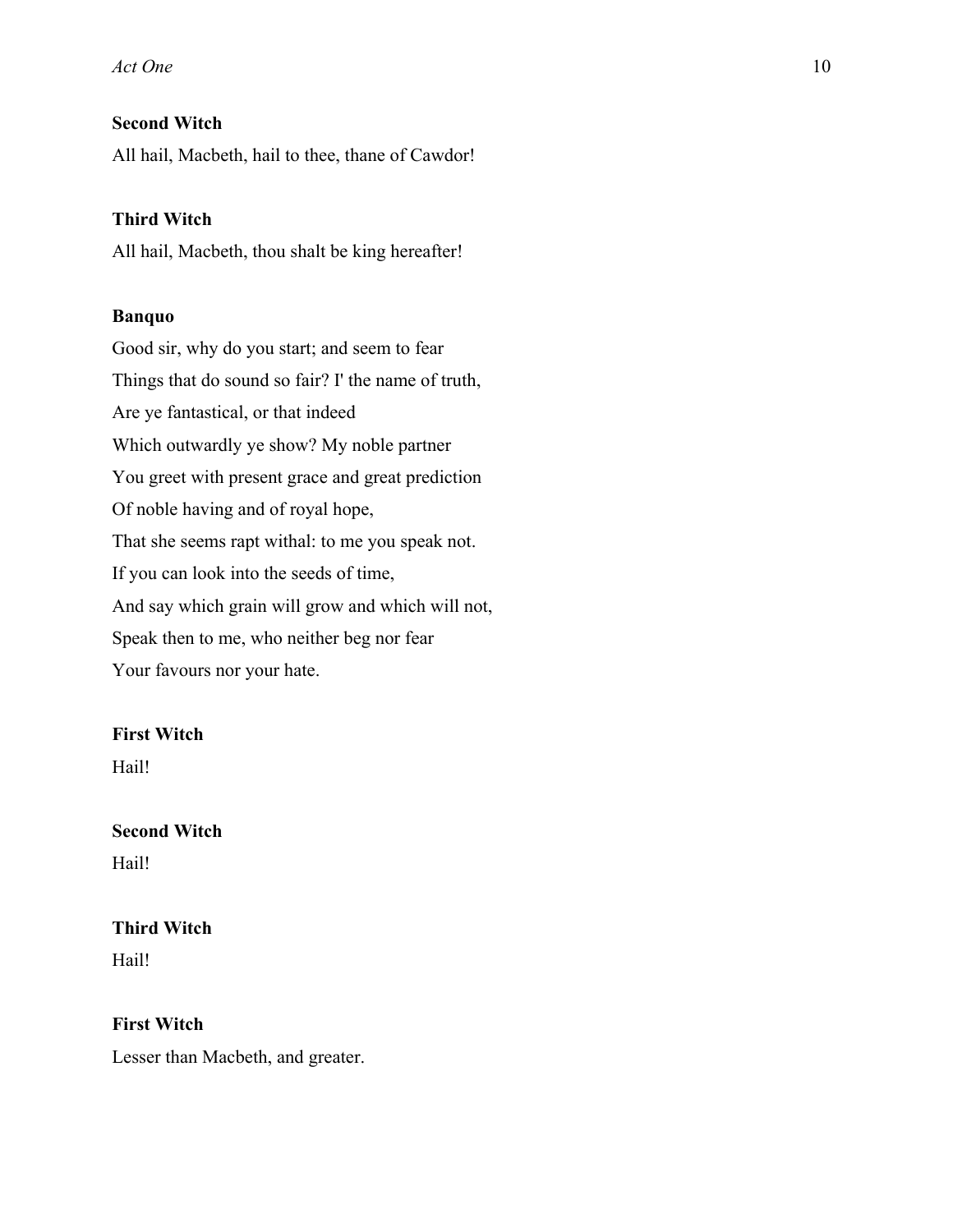## **Second Witch**

Not so happy, yet much happier.

#### **Third Witch**

Thou shalt get kings, though thou be none: So all hail, Macbeth and Banquo!

## **ALL**

Banquo and Macbeth, all hail!

### **Macbeth**

Stay, you imperfect speakers, tell me more: By Sinel's death I know I am thane of Glamis; But how of Cawdor? the thane of Cawdor lives, A prosperous gentleman; and to be king Stands not within the prospect of belief, No more than to be Cawdor. Say from whence You owe this strange intelligence? or why Upon this blasted heath you stop our way With such prophetic greeting? Speak, I charge you.

## *Witches vanish*

### **Banquo**

The earth hath bubbles, as the water has, And these are of them. Whither are they vanish'd?

### **Macbeth**

Into the air; and what seem'd corporal melted As breath into the wind. Would they had stay'd!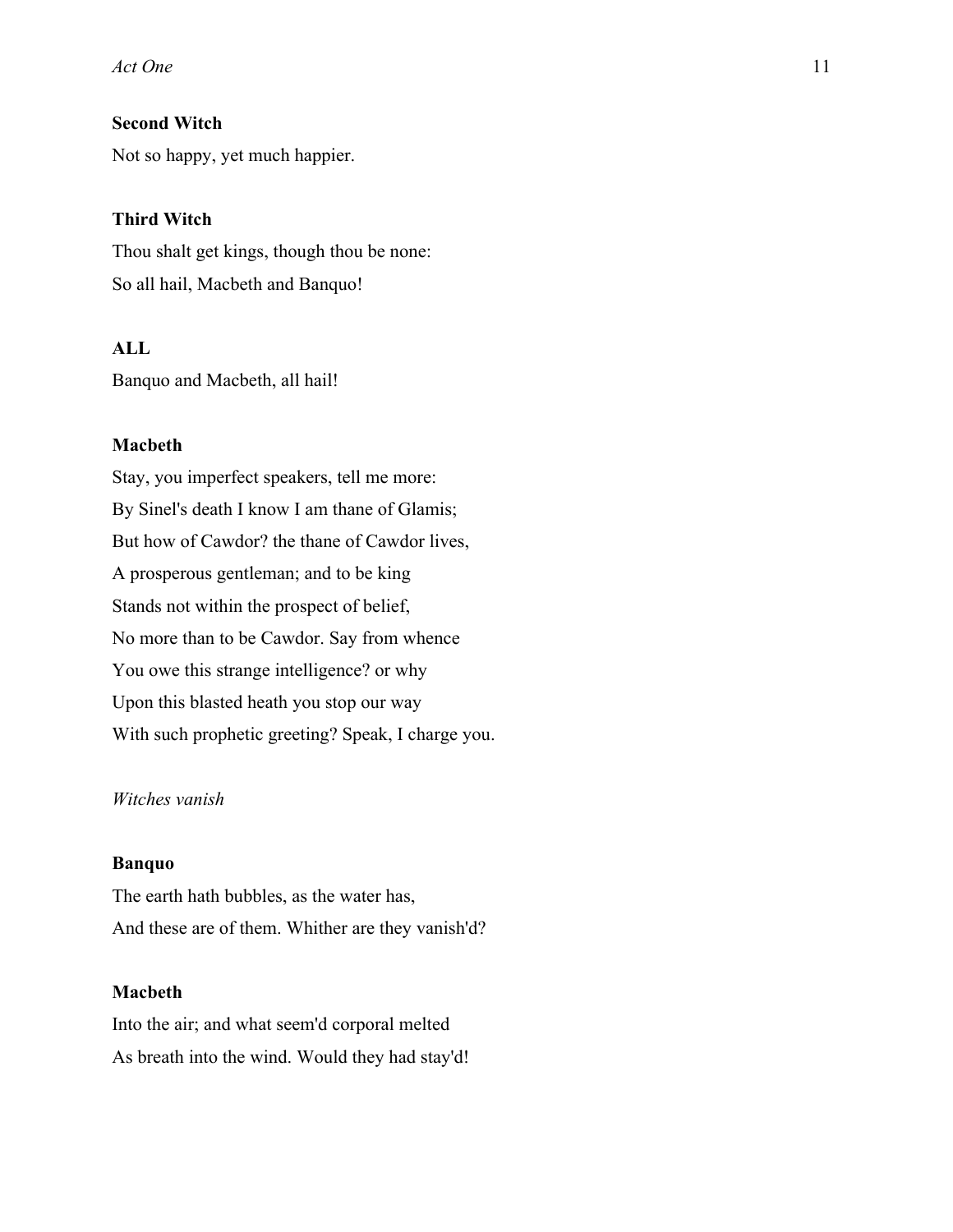## **Banquo**

Were such things here as we do speak about? Or have we eaten on the insane root That takes the reason prisoner?

## **Macbeth**

Your children shall be kings.

### **Banquo**

You shall be king.

## **Macbeth**

And thane of Cawdor too: went it not so?

## **Banquo**

To the selfsame tune and words. Who's here?

### *Enter Ross and Angus*

### **Ross**

The king hath happily received, Macbeth, The news of thy success; and when she reads Thy personal venture in the rebels' fight, Her wonders and her praises do contend Which should be thine or her's: silenced with that, In viewing o'er the rest o' the selfsame day, She finds thee in the stout Norweyan ranks, Nothing afeard of what thyself didst make, Strange images of death. As thick as hail Came post with post; and every one did bear Thy praises in her kingdom's great defence,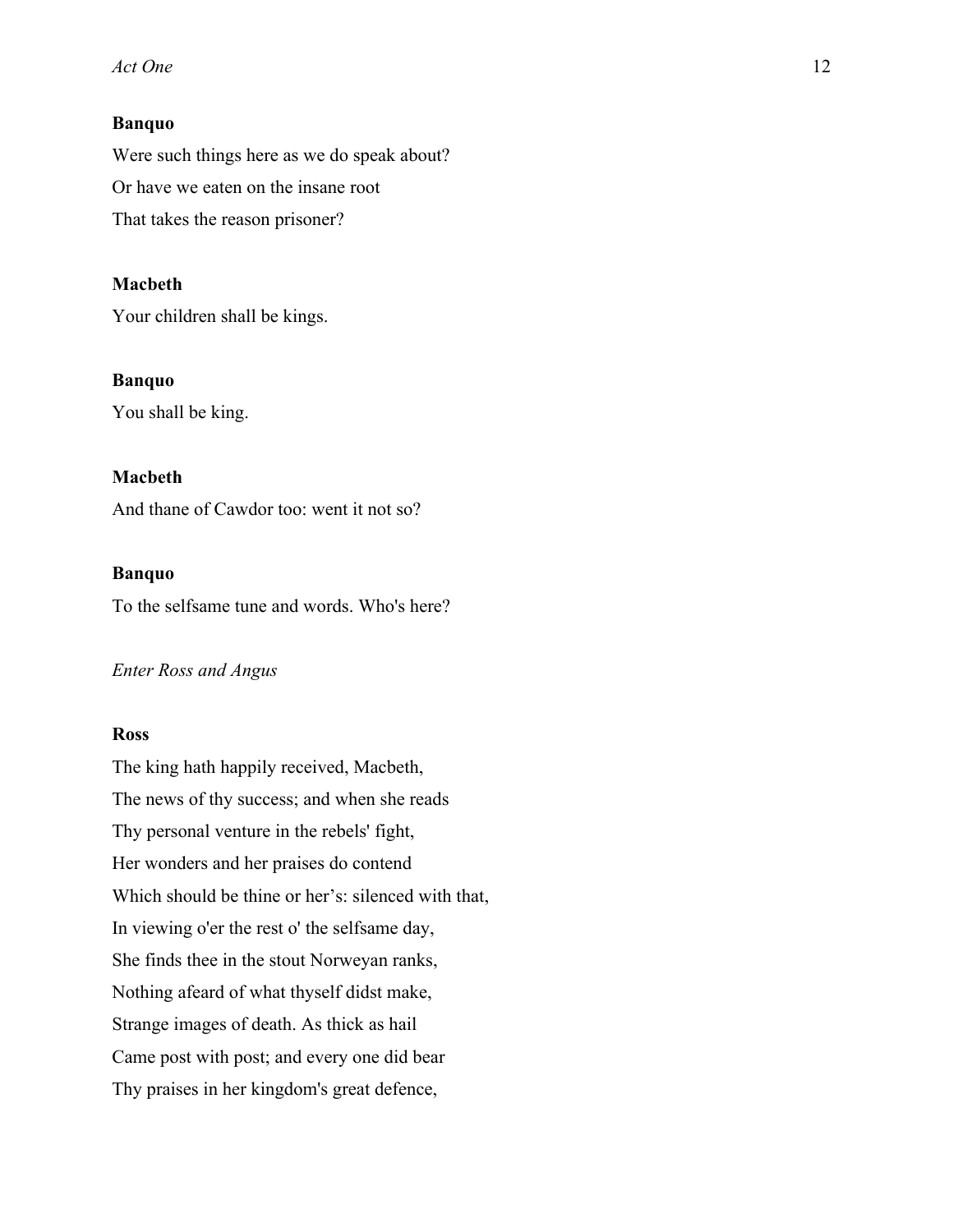And pour'd them down before her.

## **Angus**

We are sent To give thee from our royal mistress thanks; Only to herald thee into her sight, Not pay thee.

## **Ross**

And, for an earnest of a greater honour, She bade me, from her, call thee thane of Cawdor: In which addition, hail, most worthy thane! For it is thine.

## **Banquo**

What, can the devil speak true?

## **Macbeth**

The thane of Cawdor lives: why do you dress me In borrow'd robes?

### **Angus**

Who was the thane lives yet; But under heavy judgment bears that life Which he deserves to lose. Whether he was combined With those of Norway, or did line the rebel With hidden help and vantage, or that with both He labour'd in his country's wreck, I know not; But treasons capital, confess'd and proved, Have overthrown him.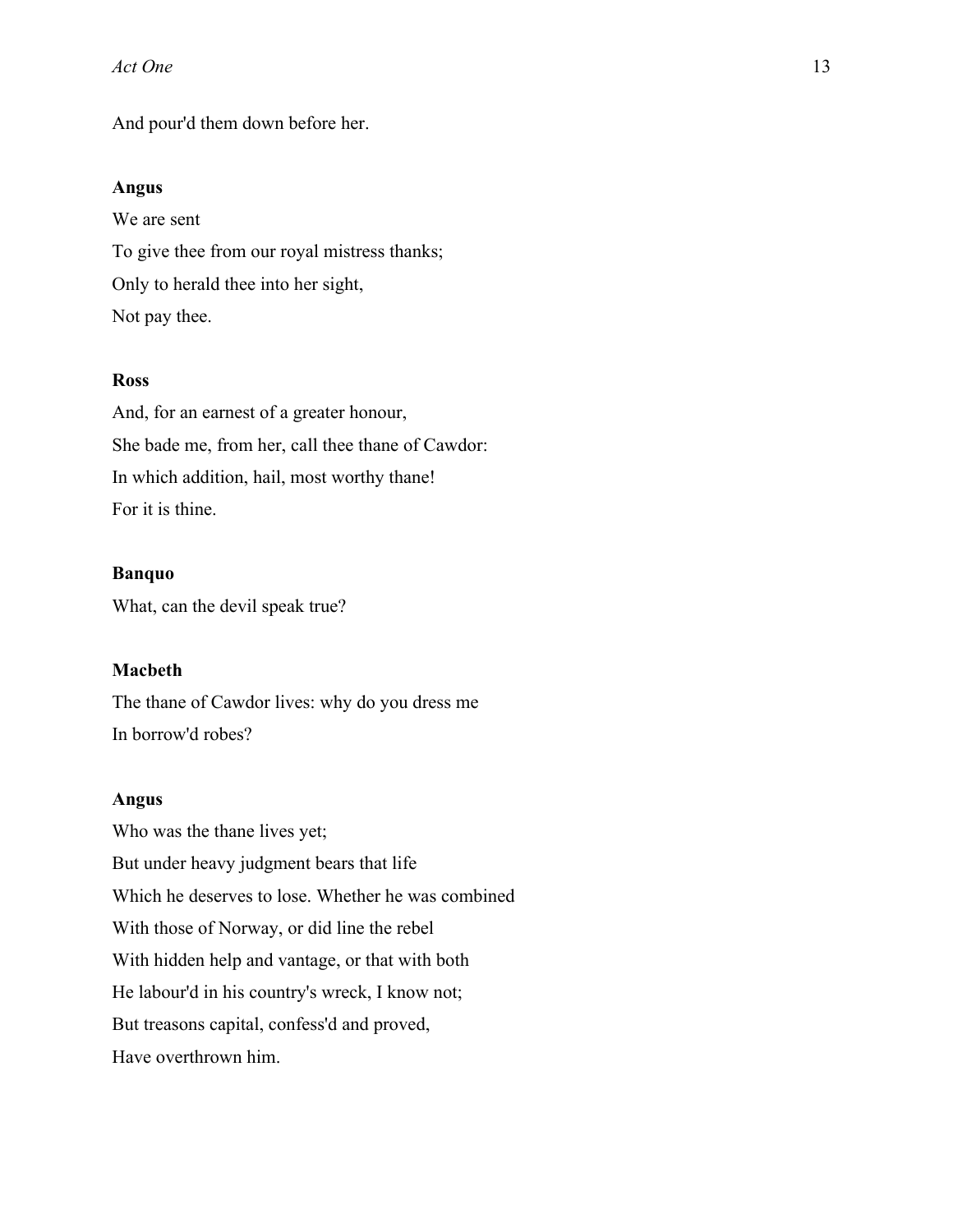## **Macbeth**

*[Aside]* Glamis, and thane of Cawdor! The greatest is behind.

*To Ross and Angus*

Thanks for your pains.

## *To Banquo*

Do you not hope your children shall be kings, When those that gave the thane of Cawdor to me Promised no less to them?

## **Banquo**

That trusted home Might yet enkindle you unto the crown, Besides the thane of Cawdor. But 'tis strange: And oftentimes, to win us to our harm, The instruments of darkness tell us truths, Win us with honest trifles, to betray's In deepest consequence. Cousins, a word, I pray you.

### **Macbeth**

*[Aside]* Two truths are told, As happy prologues to the swelling act Of the imperial theme.--I thank you, gentlemen.

*[Aside]* Cannot be ill, cannot be good: if ill, Why hath it given me earnest of success,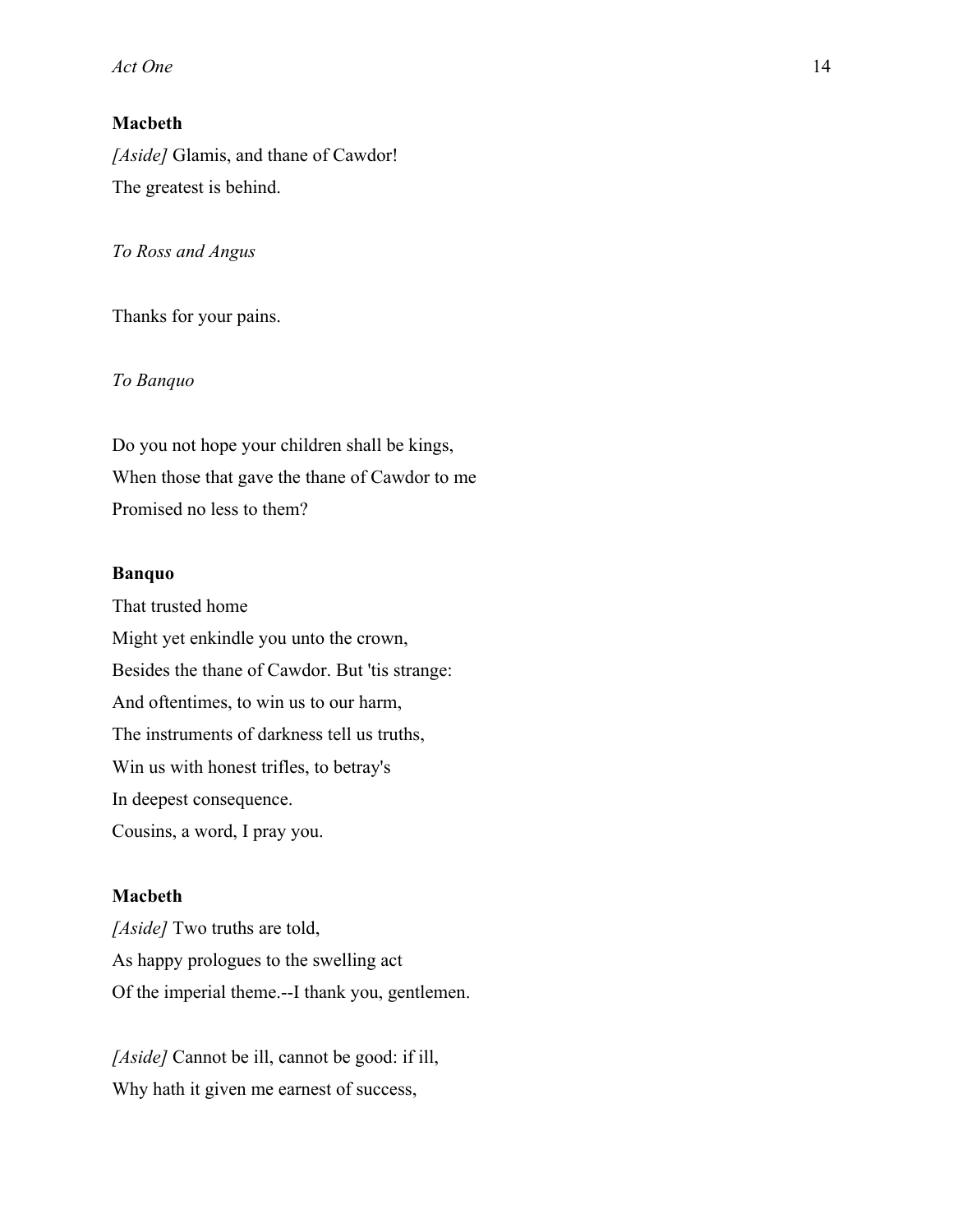Commencing in a truth? I am thane of Cawdor: If good, why do I yield to that suggestion Whose horrid image doth unfix my hair And make my seated heart knock at my ribs, Against the use of nature? Present fears Are less than horrible imaginings: My thought, whose murder yet is but fantastical, Shakes so my single state of man that function Is smother'd in surmise, and nothing is But what is not.

### **Banquo**

Look, how our partner's rapt.

## **Macbeth**

*[Aside]* If chance will have me king, why, chance may crown me, Without my stir.

### **Banquo**

New horrors come upon her, Like our strange garments, cleave not to their mould But with the aid of use.

### **Macbeth**

*[Aside]* Come what come may, Time and the hour runs through the roughest day.

### **Banquo**

Worthy Macbeth, we stay upon your leisure.

### **Macbeth**

Give me your favour: my dull brain was wrought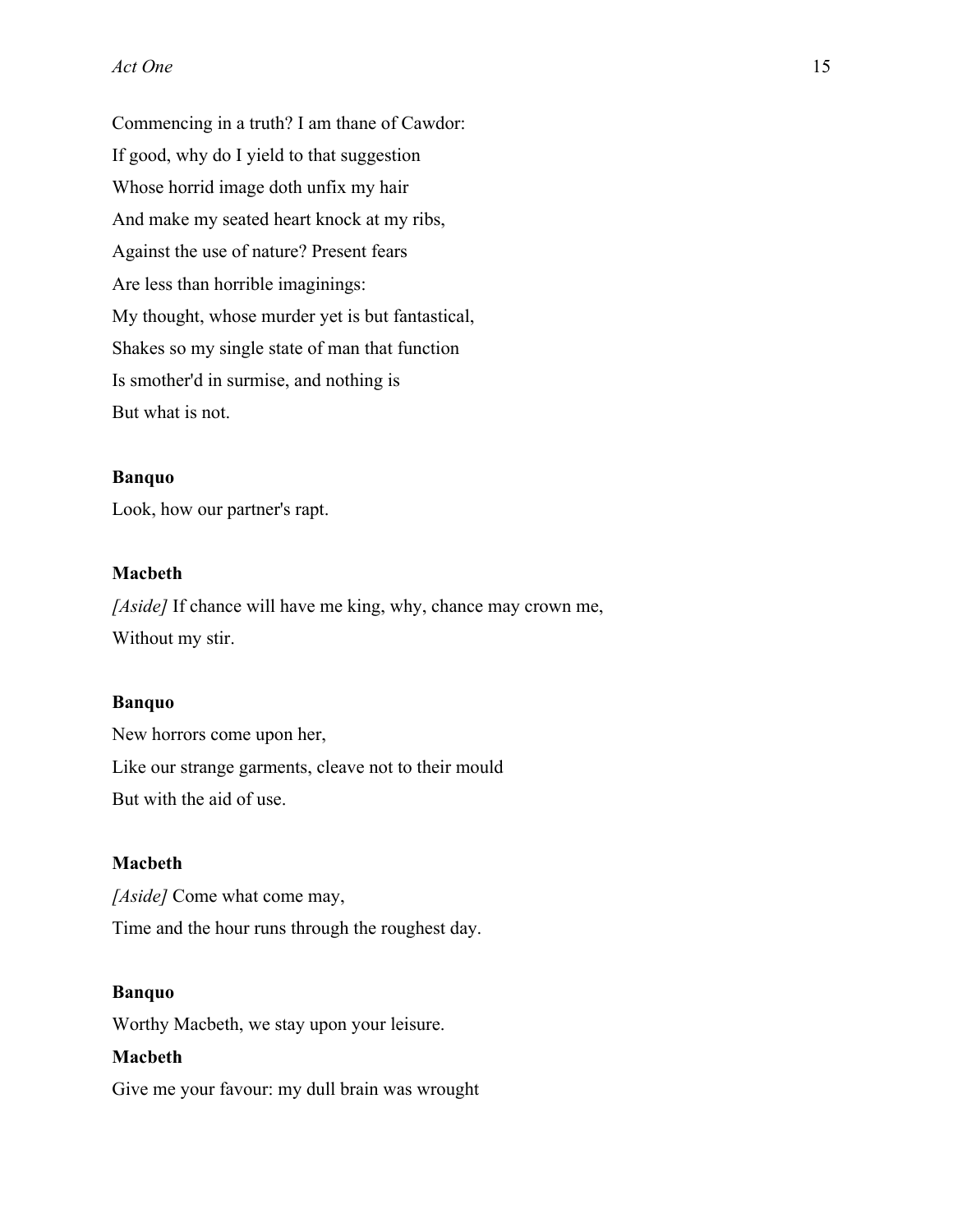With things forgotten. Kind gentlemen, your pains Are register'd where every day I turn The leaf to read them. Let us toward the king. Think upon what hath chanced, and, at more time, The interim having weigh'd it, let us speak Our free hearts each to other.

## **Banquo**

Very gladly.

## **Macbeth**

Till then, enough. Come, friends. *Exeunt*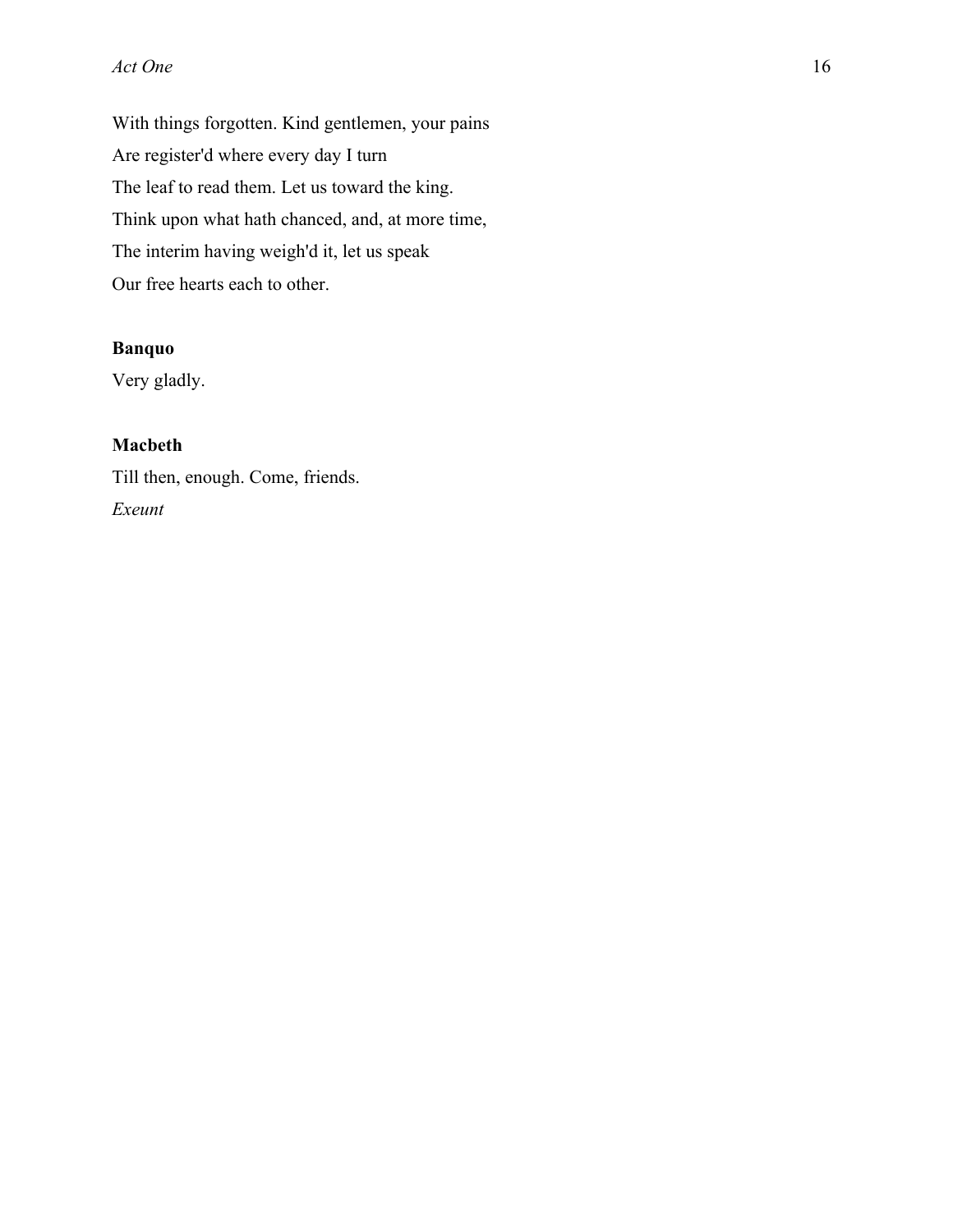### **SCENE IV. Forres. The palace.**

*Enter Duncan, Malcolm, Donalbain, Lennox, and Attendants.*

## **Duncan**

Is execution done on Cawdor? Are not Those in commission yet return'd?

### **Malcolm**

My liege,

They are not yet come back. But I have spoke With one that saw him die: who did report That very frankly he confess'd his treasons, Implored your highness' pardon and set forth A deep repentance: nothing in his life Became him like the leaving it; he died As one that had been studied in his death To throw away the dearest thing he owed, As 'twere a careless trifle.

### **Duncan**

There's no art To find the mind's construction in the face: He was a gentleman on whom I built An absolute trust.

*Enter Macbeth, Banquo, Ross, and Angus*

O worthiest cousin! The sin of my ingratitude even now Was heavy on me: thou art so far before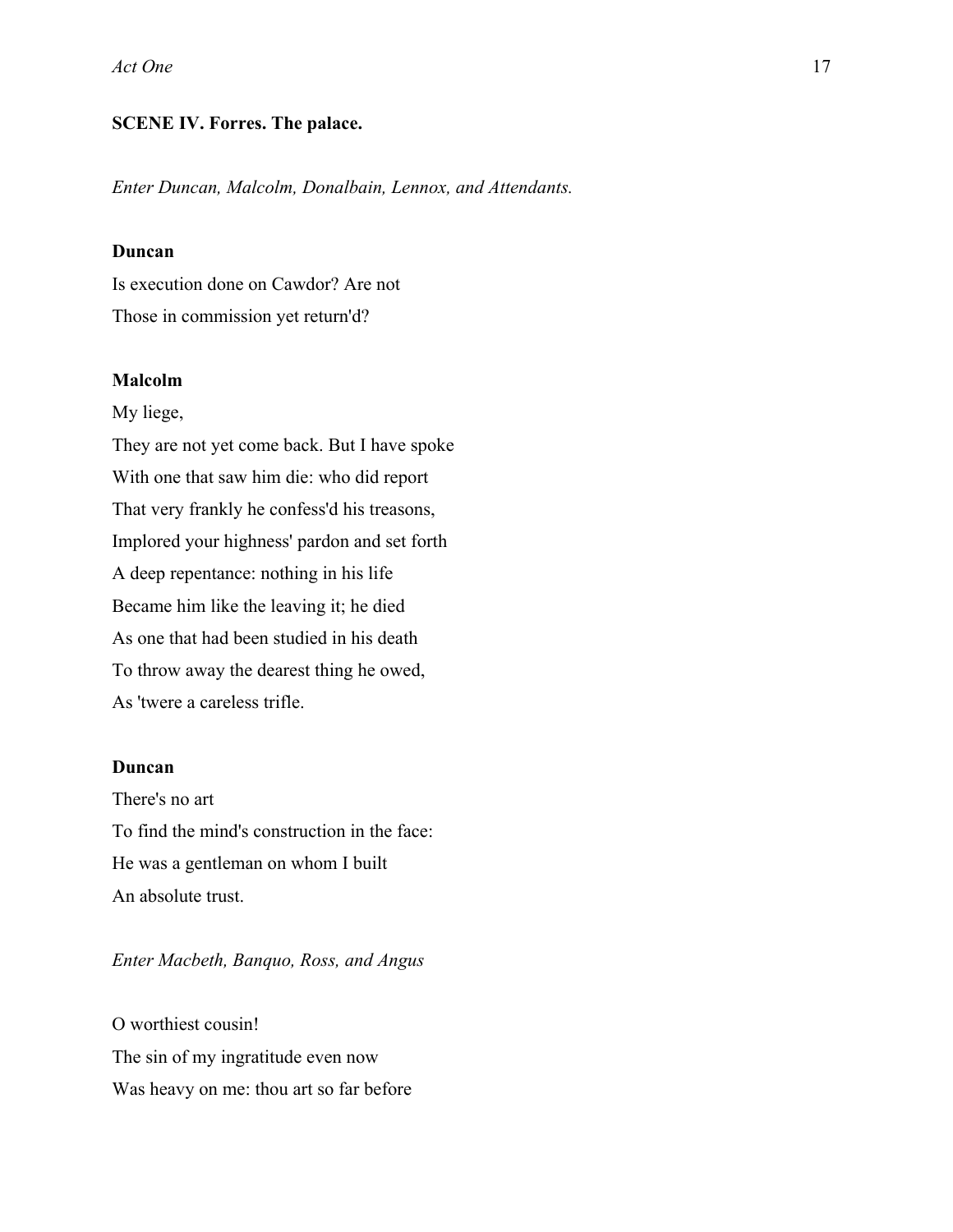That swiftest wing of recompense is slow To overtake thee. Would thou hadst less deserved, That the proportion both of thanks and payment Might have been mine! only I have left to say, More is thy due than more than all can pay.

### **Macbeth**

The service and the loyalty I owe, In doing it, pays itself. Your highness' part Is to receive our duties; and our duties Are to your throne and state children and servants, Which do but what they should, by doing every thing Safe toward your love and honour.

### **Duncan**

Welcome hither: I have begun to plant thee, and will labour To make thee full of growing. Noble Banquo, That hast no less deserved, nor must be known No less to have done so, let me enfold thee And hold thee to my heart.

### **Banquo**

There if I grow, The harvest is your own.

### **Duncan**

My plenteous joys, Wanton in fulness, seek to hide themselves In drops of sorrow. Sons, kinsmen, thanes, And you whose places are the nearest, know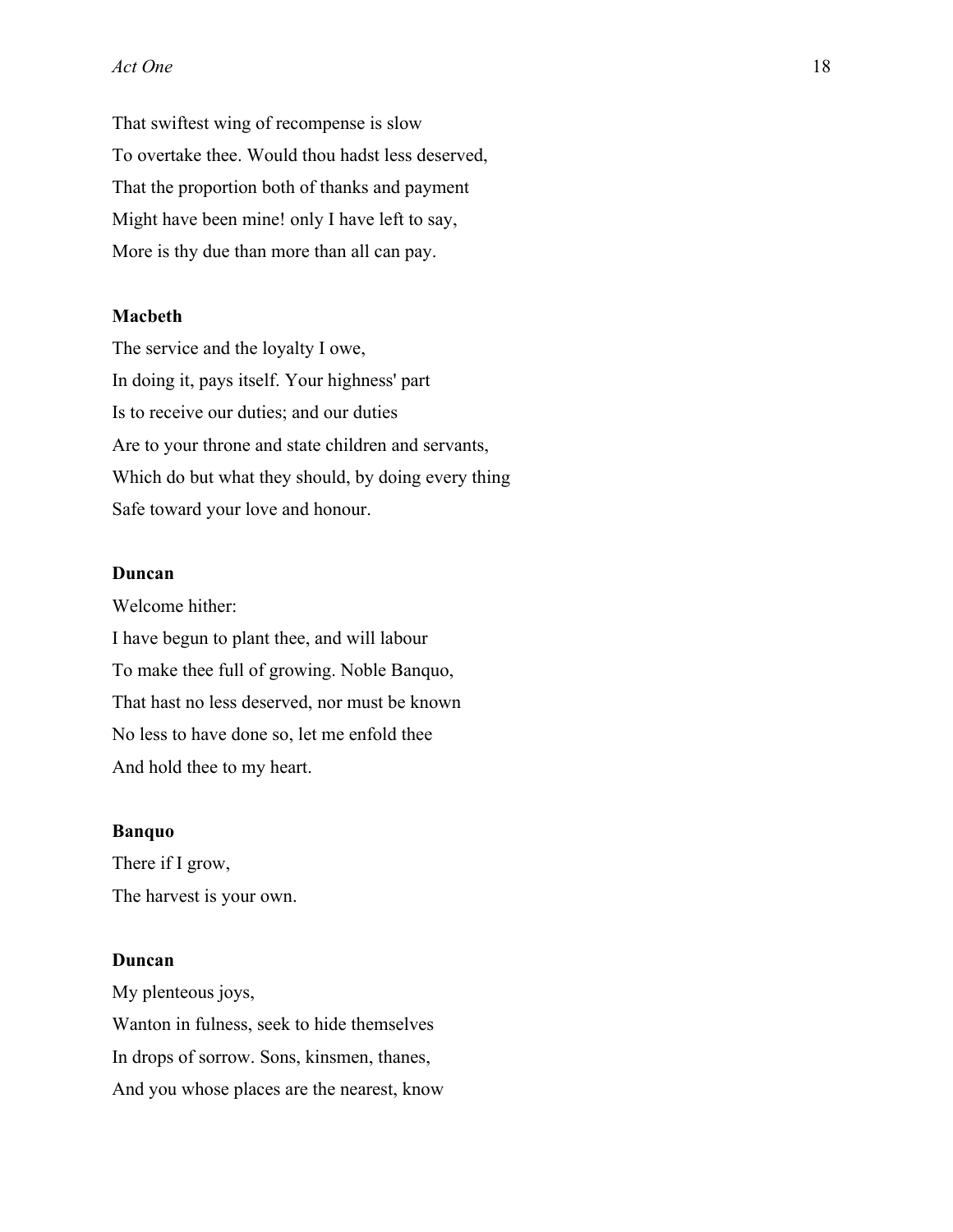We will establish our estate upon Our eldest, Malcolm, whom we name hereafter The Prince of Cumberland; which honour must Not unaccompanied invest him only, But signs of nobleness, like stars, shall shine On all deservers. From hence to Inverness, And bind us further to you.

## **Macbeth**

I'll be myself the harbinger and make joyful The hearing of my wife with your approach; So humbly take my leave.

### **Duncan**

My worthy Cawdor!

#### **Macbeth**

*[Aside]* The Prince of Cumberland! that is a step On which I must fall down, or else o'erleap, For in my way it lies. Stars, hide your fires; Let not light see my dark and deep desires: The eye wink at the hand; yet let that be, Which the eye fears, when it is done, to see.

#### *Exit*

### **Duncan**

True, worthy Banquo; she is full so valiant, And in her commendations I am fed; It is a banquet to me. Let's after her, Whose care is gone before to bid us welcome: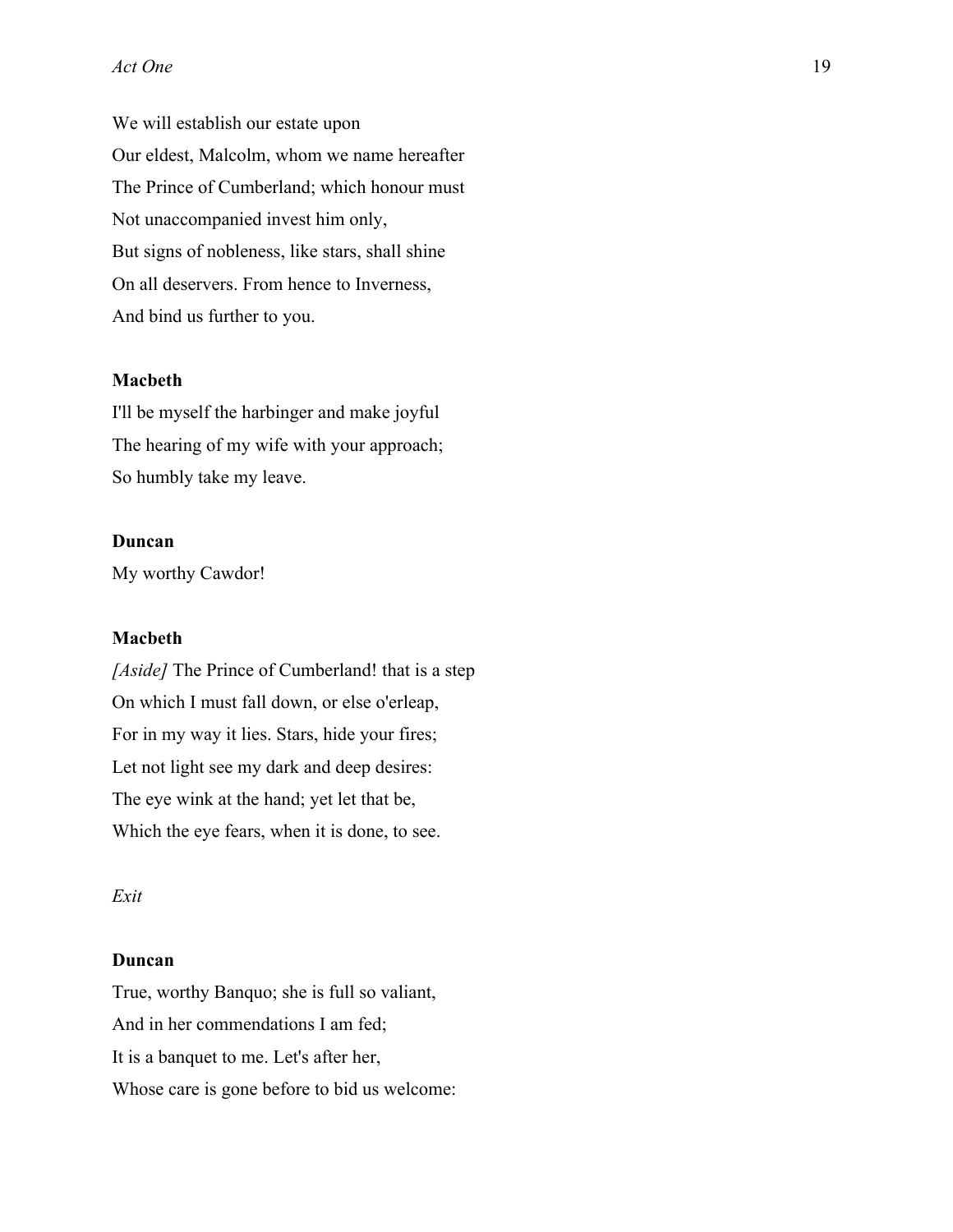It is a peerless kinsman.

*Flourish. Exeunt*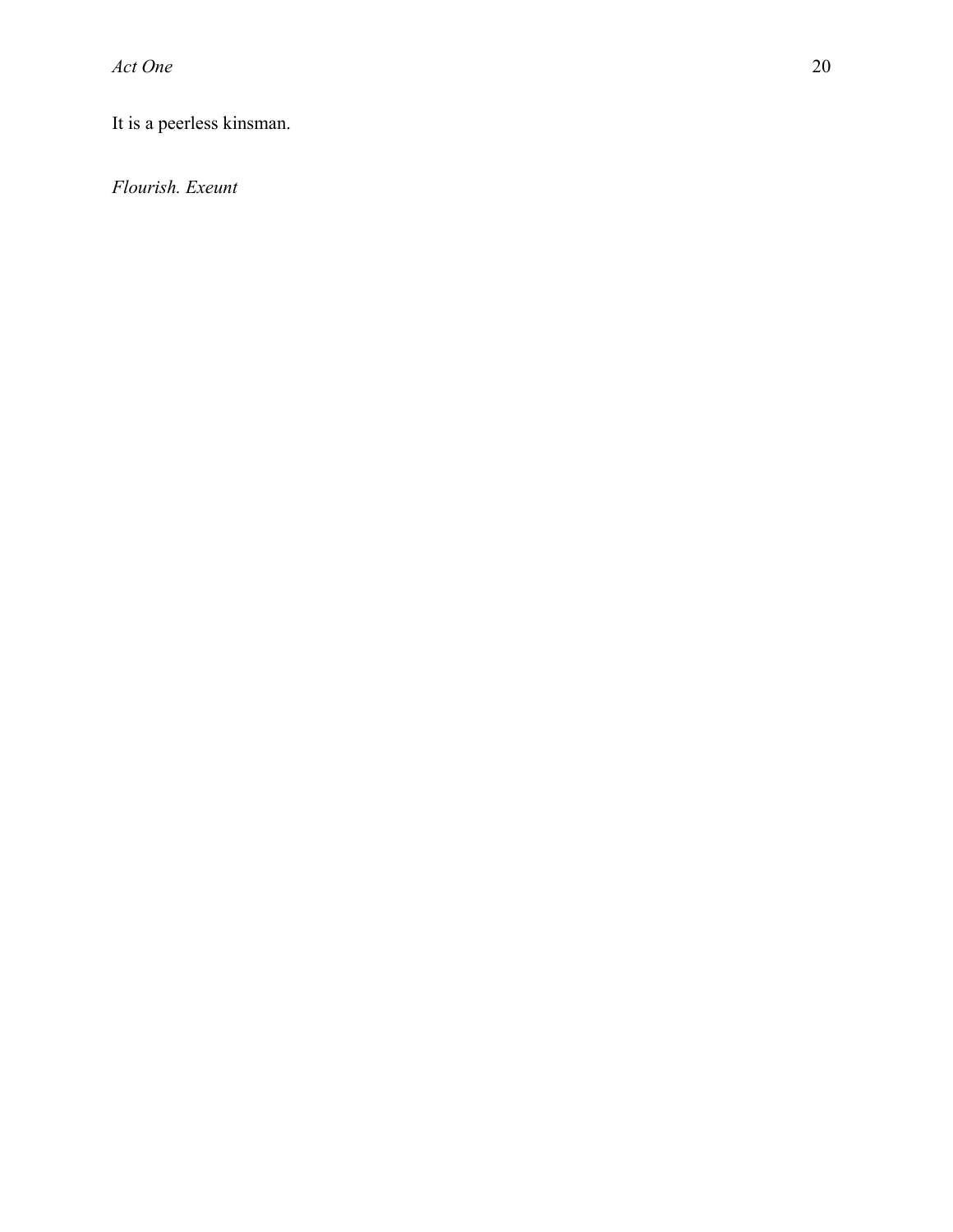### **SCENE V. Inverness. Macbeth's castle.**

*Enter Lady Macbeth, reading a letter.*

#### **Lady Macbeth**

'They met me in the day of success: and I have learned by the perfectest report, they have more in them than mortal knowledge. When I burned in desire to question them further, they made themselves air, into which they vanished. Whiles I stood rapt in the wonder of it, came missives from the king, who all-hailed me 'Thane of Cawdor;' by which title, before, these weird sisters saluted me, and referred me to the coming on of time, with 'Hail, king that shalt be!' This have I thought good to deliver thee, my dearest partner of greatness, that thou mightst not lose the dues of rejoicing, by being ignorant of what greatness is promised thee. Lay it to thy heart, and farewell.' Glamis thou art, and Cawdor; and shalt be What thou art promised: yet do I fear thy nature; It is too full o' the milk of human kindness To catch the nearest way: thou wouldst be great; Art not without ambition, but without The illness should attend it: what thou wouldst highly, That wouldst thou holily; wouldst not play false, And yet wouldst wrongly win: thou'ldst have, great Glamis, That which cries 'Thus thou must do, if thou have it; And that which rather thou dost fear to do Than wishest should be undone.' Hie thee hither, That I may pour my spirits in thine ear;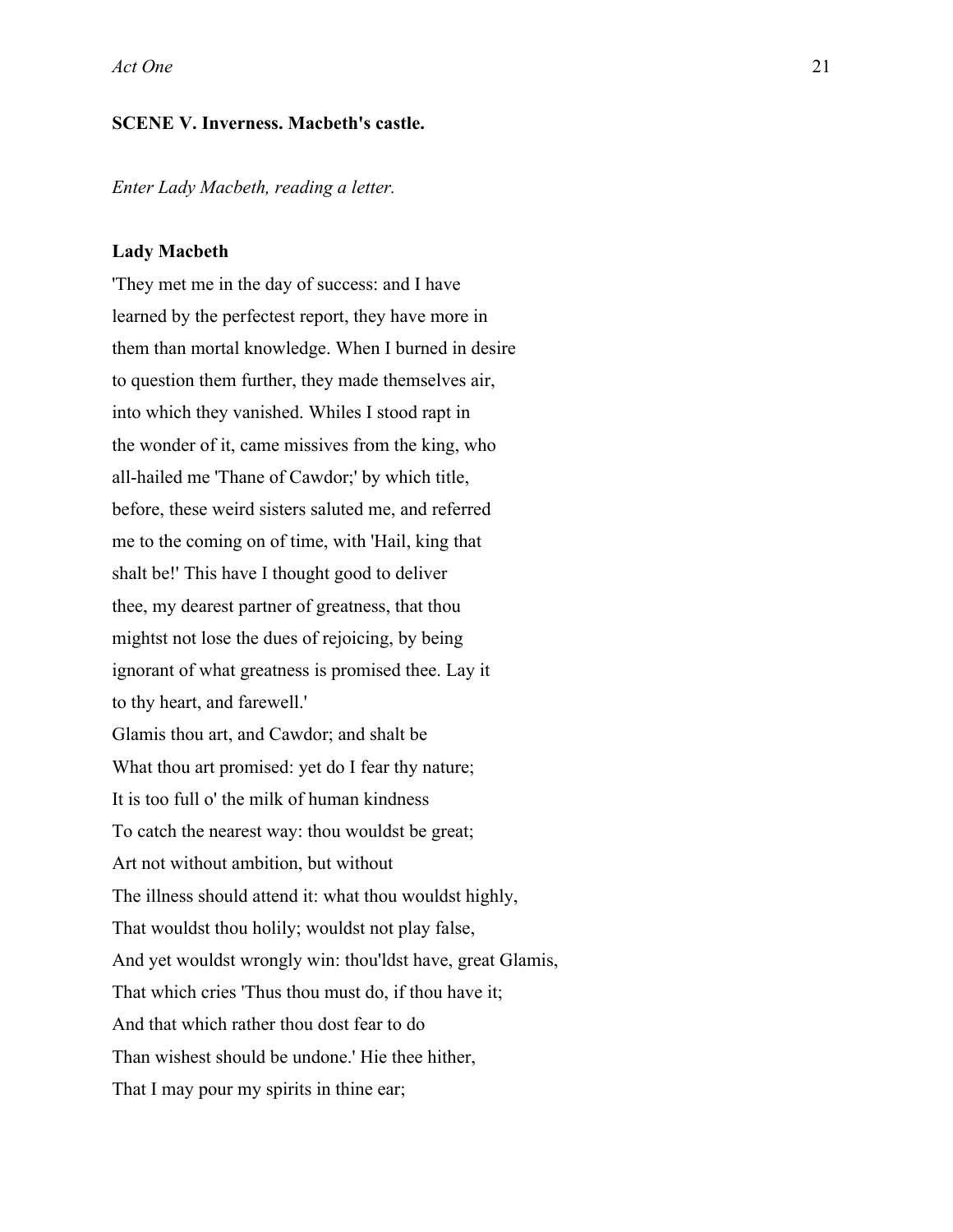And chastise with the valour of my tongue All that impedes thee from the golden round, Which fate and metaphysical aid doth seem To have thee crown'd withal.

## *Enter a Messenger*

What is your tidings?

### **Messenger**

The king comes here to-night.

#### **Lady Macbeth**

Thou'rt mad to say it: Is not thy mister with him? who, were't so, Would have inform'd for preparation.

### **Messenger**

So please you, it is true: our thane is coming:

### **Lady Macbeth**

Give her tending; She brings great news.

### *Exit Messenger*

The raven himself is hoarse That croaks the fatal entrance of Duncan Under my battlements. Come, you spirits That tend on mortal thoughts, unsex me here, And fill me from the crown to the toe top-full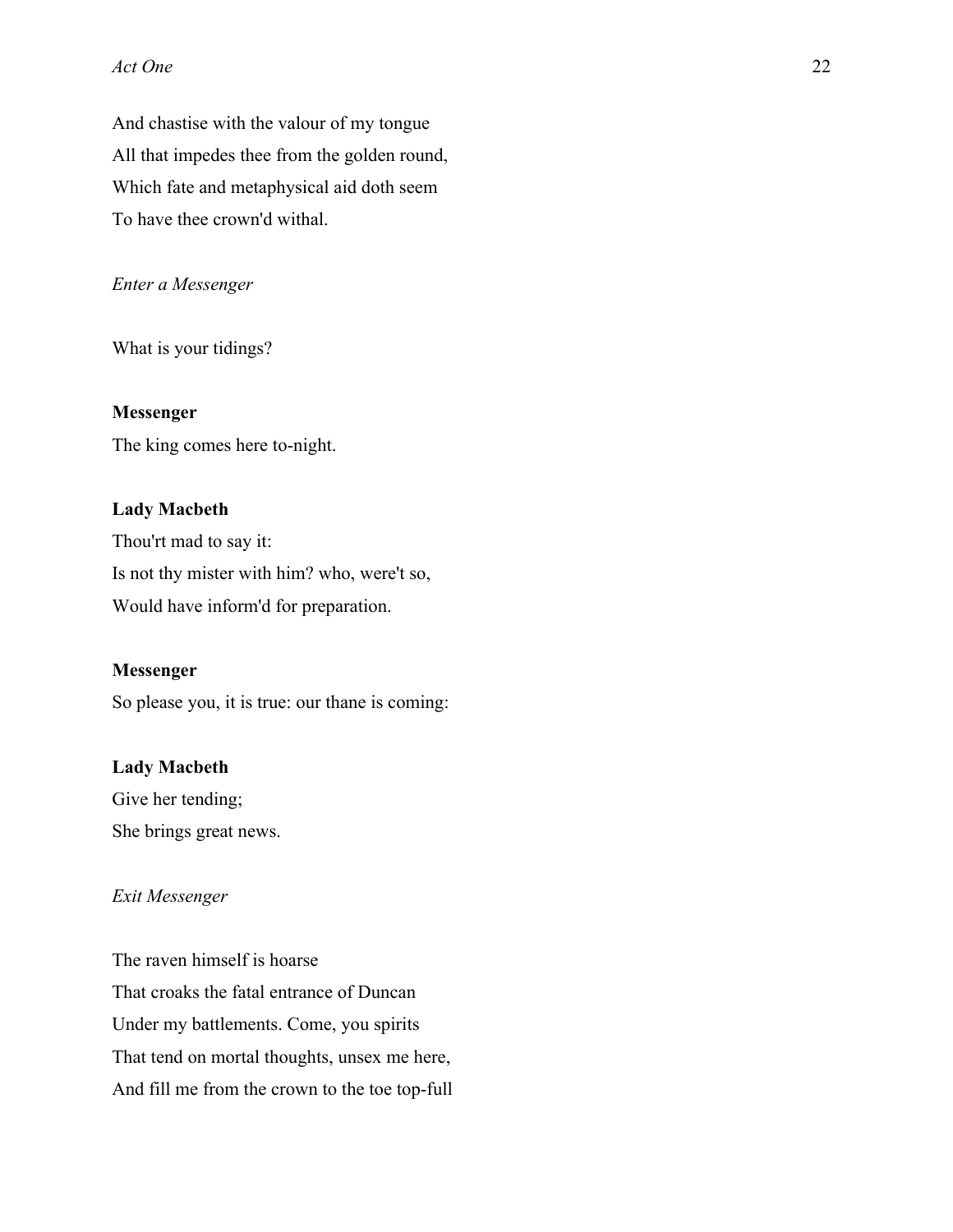Of direst cruelty! make thick my blood; Stop up the access and passage to remorse, That no compunctious visitings of nature Shake my fell purpose, nor keep peace between The effect and it! Come to my woman's breasts, And take my milk for gall, you murdering ministers, Wherever in your sightless substances You wait on nature's mischief! Come, thick night, And pall thee in the dunnest smoke of hell, That my keen knife see not the wound it makes, Nor heaven peep through the blanket of the dark, To cry 'Hold, hold!'

## *Enter Macbeth*

Great Glamis! worthy Cawdor! Greater than both, by the all-hail hereafter! Thy letters have transported me beyond This ignorant present, and I feel now The future in the instant.

## **Macbeth**

My dearest love, Duncan comes here to-night.

## **Lady Macbeth** And when goes hence?

### **Macbeth**

To-morrow, as he purposes.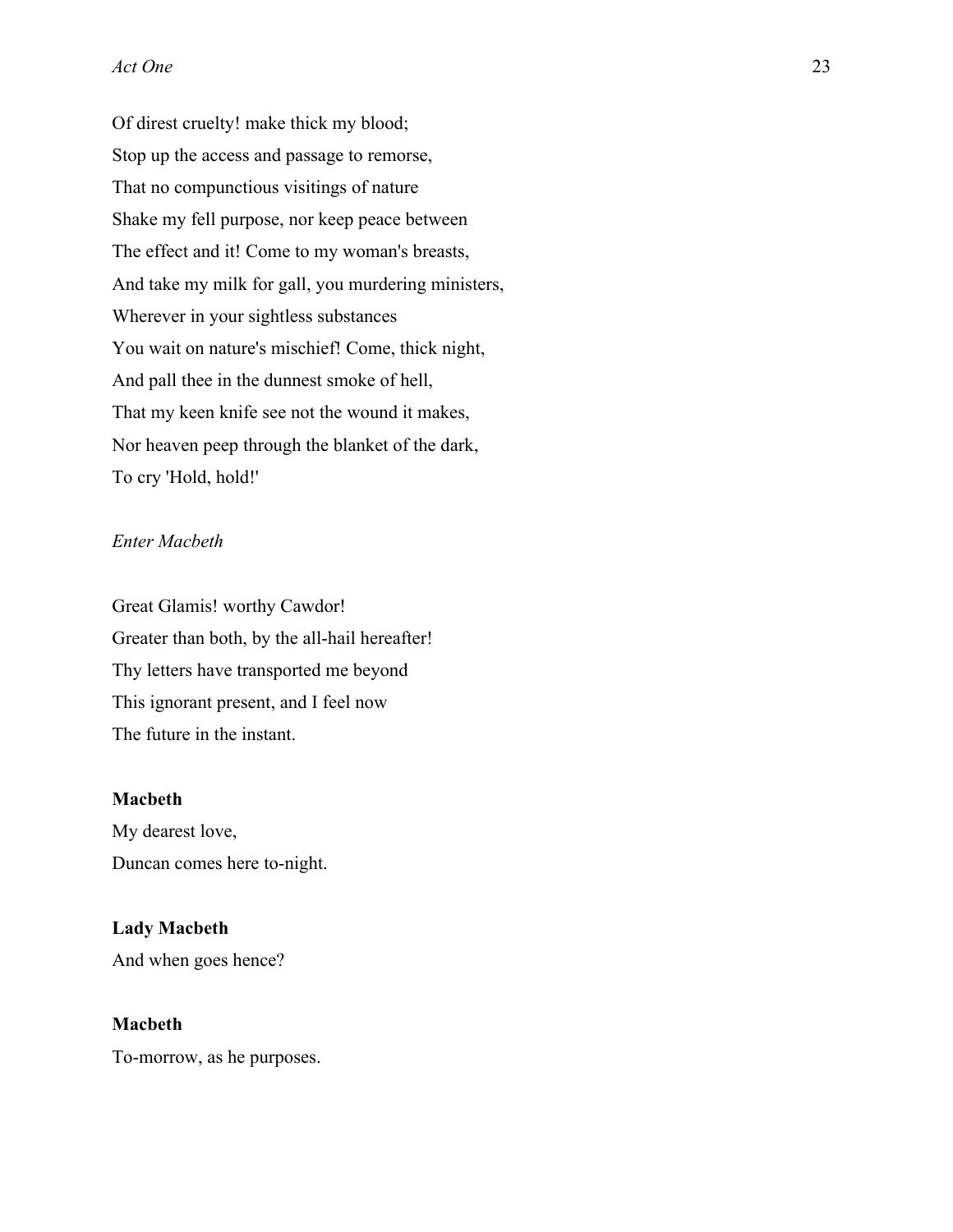## **Lady Macbeth**

O, never Shall sun that morrow see! Your face, my thane, is as a book where man May read strange matters. To beguile the time, Look like the time; bear welcome in your eye, Your hand, your tongue: look like the innocent flower, But be the serpent under't. She that's coming Must be provided for: and you shall put This night's great business into my dispatch; Which shall to all our nights and days to come Give solely sovereign sway of our kingdom.

## **Macbeth**

We will speak further.

## **Lady Macbeth**

Only look up clear; To alter favour ever is to fear: Leave all the rest to me.

## *Exeunt*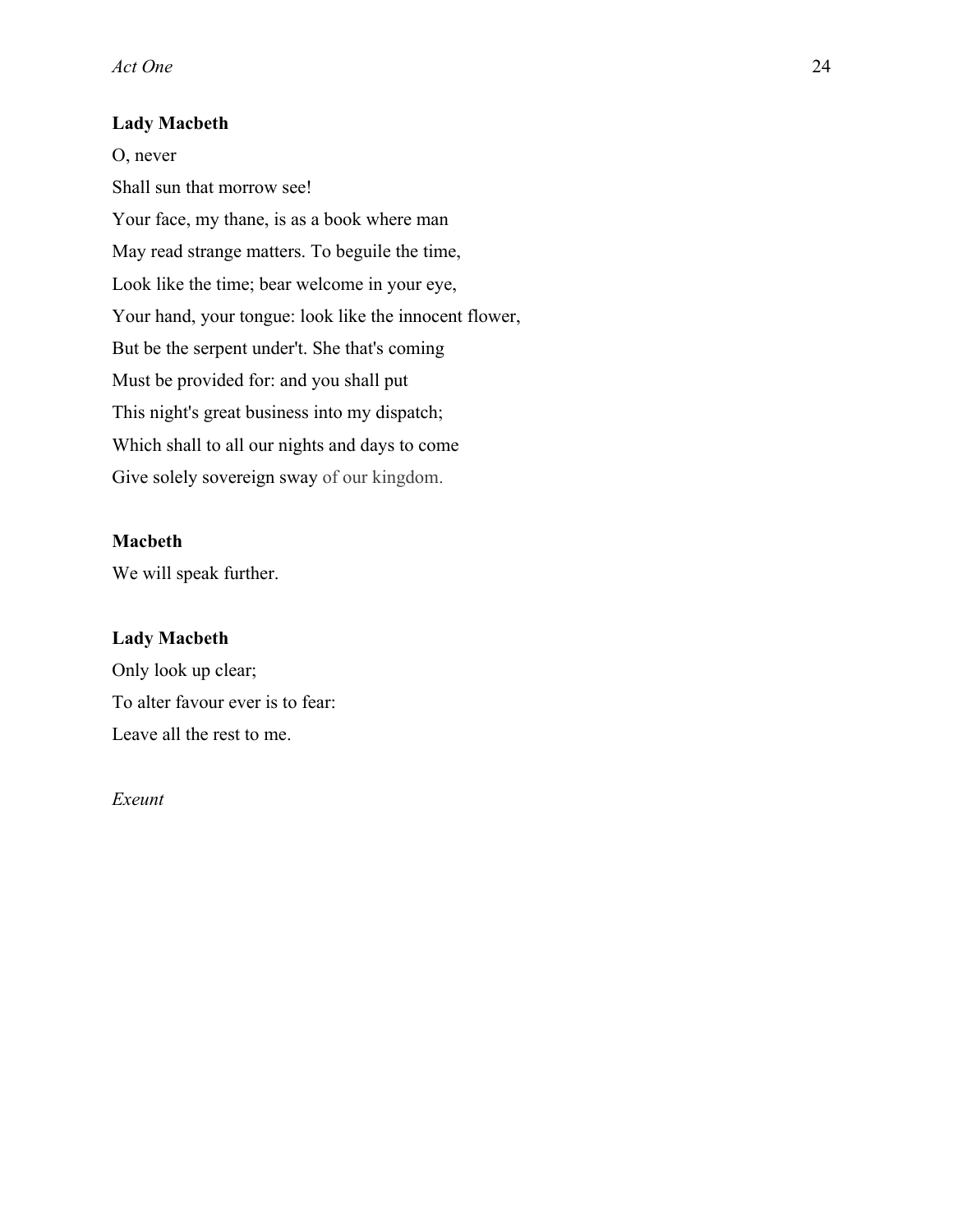## **SCENE VI. Before Macbeth's castle.**

*Enter Duncan, Malcolm, Donalbain, Banquo, Lennox, Macduff, Ross, Angus, and Attendants.*

### **Duncan**

This castle hath a pleasant seat; the air Nimbly and sweetly recommends itself Unto our gentle senses.

*Enter Lady Macbeth*

#### **Duncan**

See, see, our honour'd hostess! The love that follows us sometime is our trouble, Which still we thank as love. Herein I teach you How you shall bid God 'ild us for your pains, And thank us for your trouble.

### **Lady Macbeth**

All our service In every point twice done and then done double Were poor and single business to contend Against those honours deep and broad wherewith Your majesty loads our house: for those of old, And the late dignities heap'd up to them, We rest your hermits.

## **Duncan**

Where's the thane of Cawdor? We coursed her at the heels, and had a purpose To be her purveyor: but she rides well;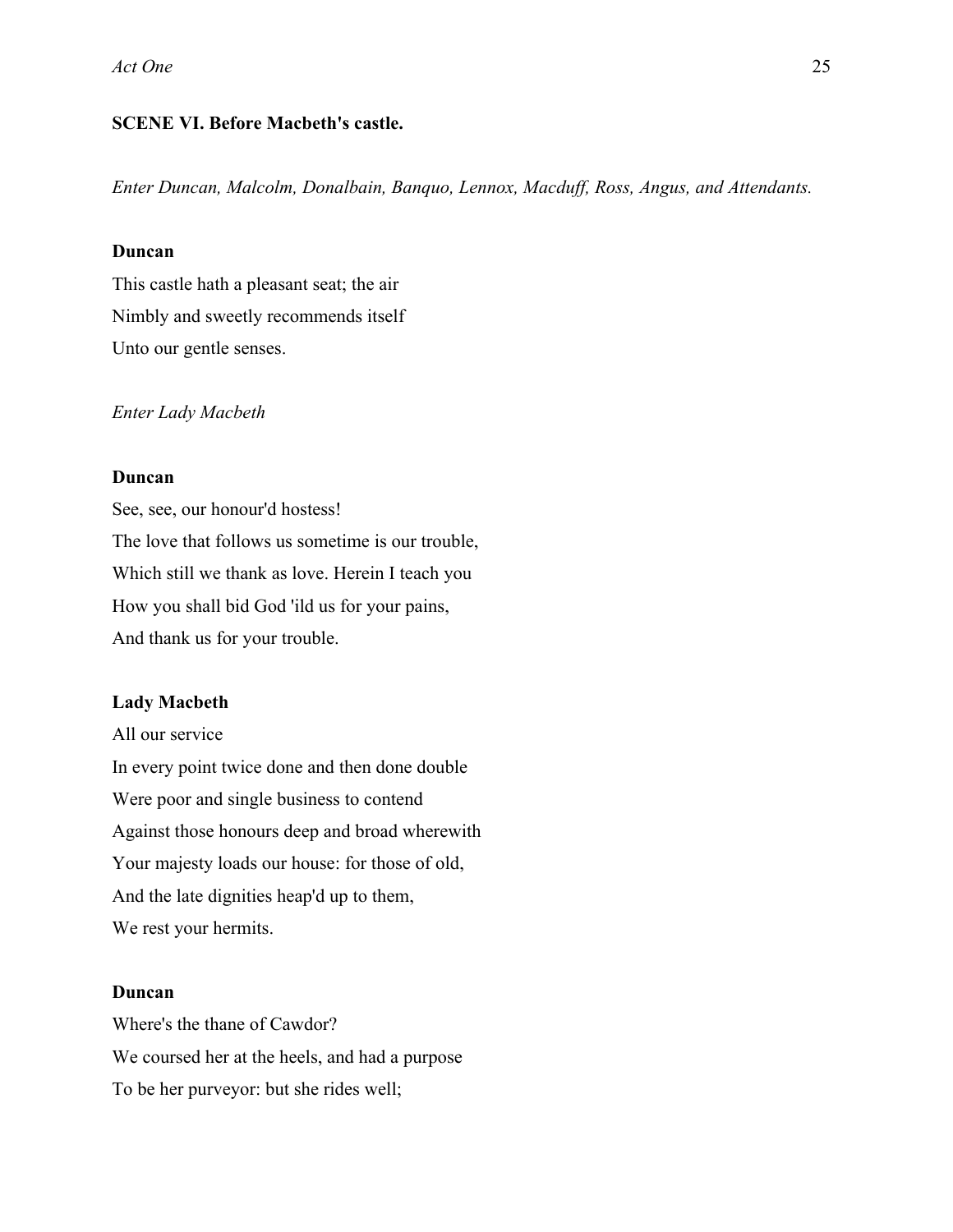And her great love, sharp as her spur, hath holp her To her home before us. Fair and noble hostess, We are your guest to-night.

## **Lady Macbeth**

Your servants ever Have theirs, themselves and what is theirs, in compt, To make their audit at your highness' pleasure, Still to return your own.

### **Duncan**

Give me your hand; Conduct me to mine host: we love her highly, And shall continue our graces towards her. By your leave, hostess. *Exeunt*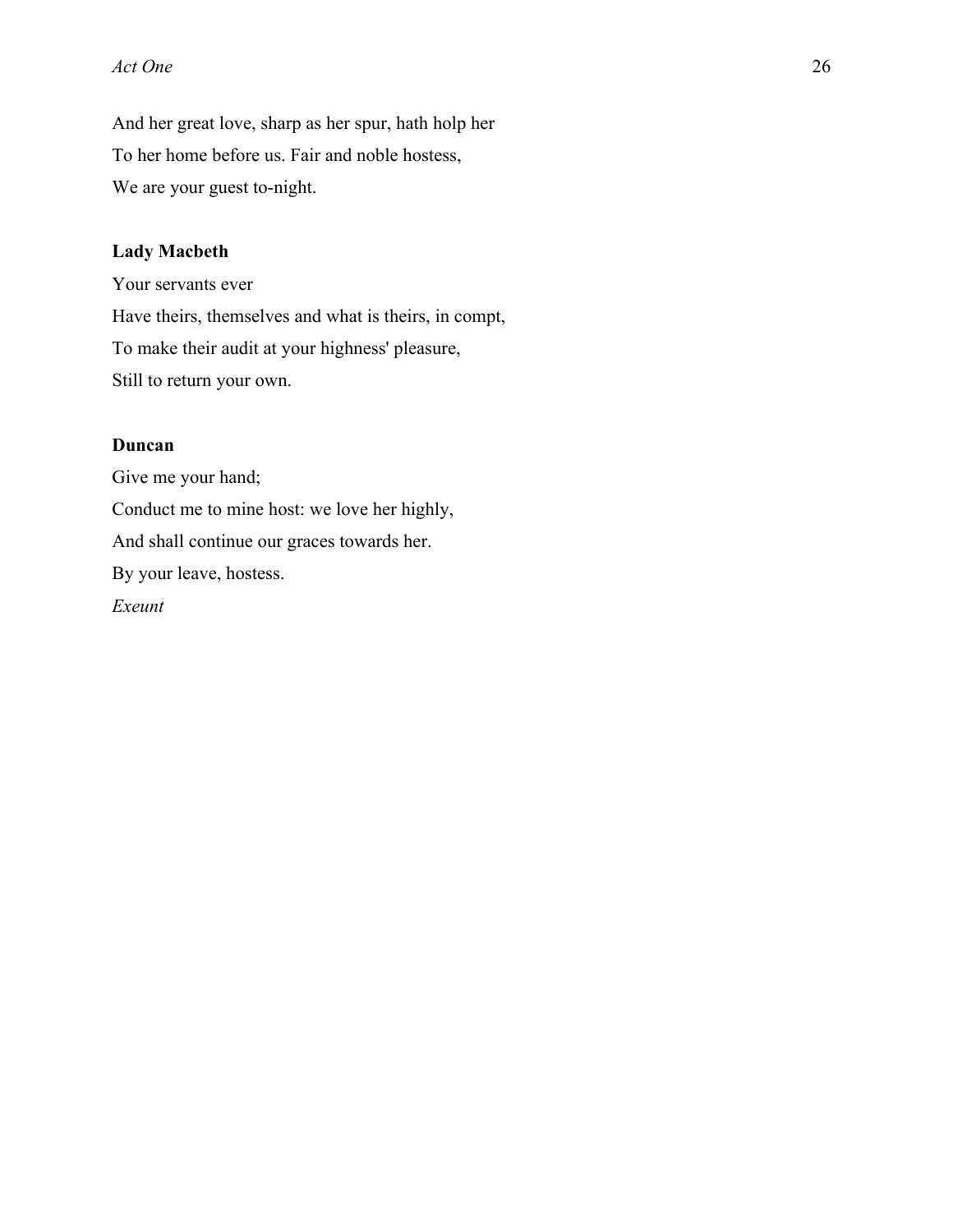### **SCENE VII. Macbeth's castle.**

*A butler enters, and various servants carry utensils and dishes of food across the stage. Then Macbeth enters.*

### **Macbeth**

If it were done when 'tis done, then 'twere well It were done quickly: if the assassination Could trammel up the consequence, and catch With her surcease success; that but this blow Might be the be-all and the end-all here, But here, upon this bank and shoal of time, We'ld jump the life to come. But in these cases We still have judgment here; that we but teach Bloody instructions, which, being taught, return To plague the inventor: this even-handed justice Commends the ingredients of our poison'd chalice To our own lips. She's here in double trust; First, as I am her kinsman and her subject, Strong both against the deed; then, as her host, Who should against her murderer shut the door, Not bear the knife myself. Besides, this Duncan Hath borne her faculties so meek, hath been So clear in her great office, that her virtues Will plead like angels, trumpet-tongued, against The deep damnation of her taking-off; And pity, like a naked new-born babe, Striding the blast, or heaven's cherubim, horsed Upon the sightless couriers of the air, Shall blow the horrid deed in every eye, That tears shall drown the wind. I have no spur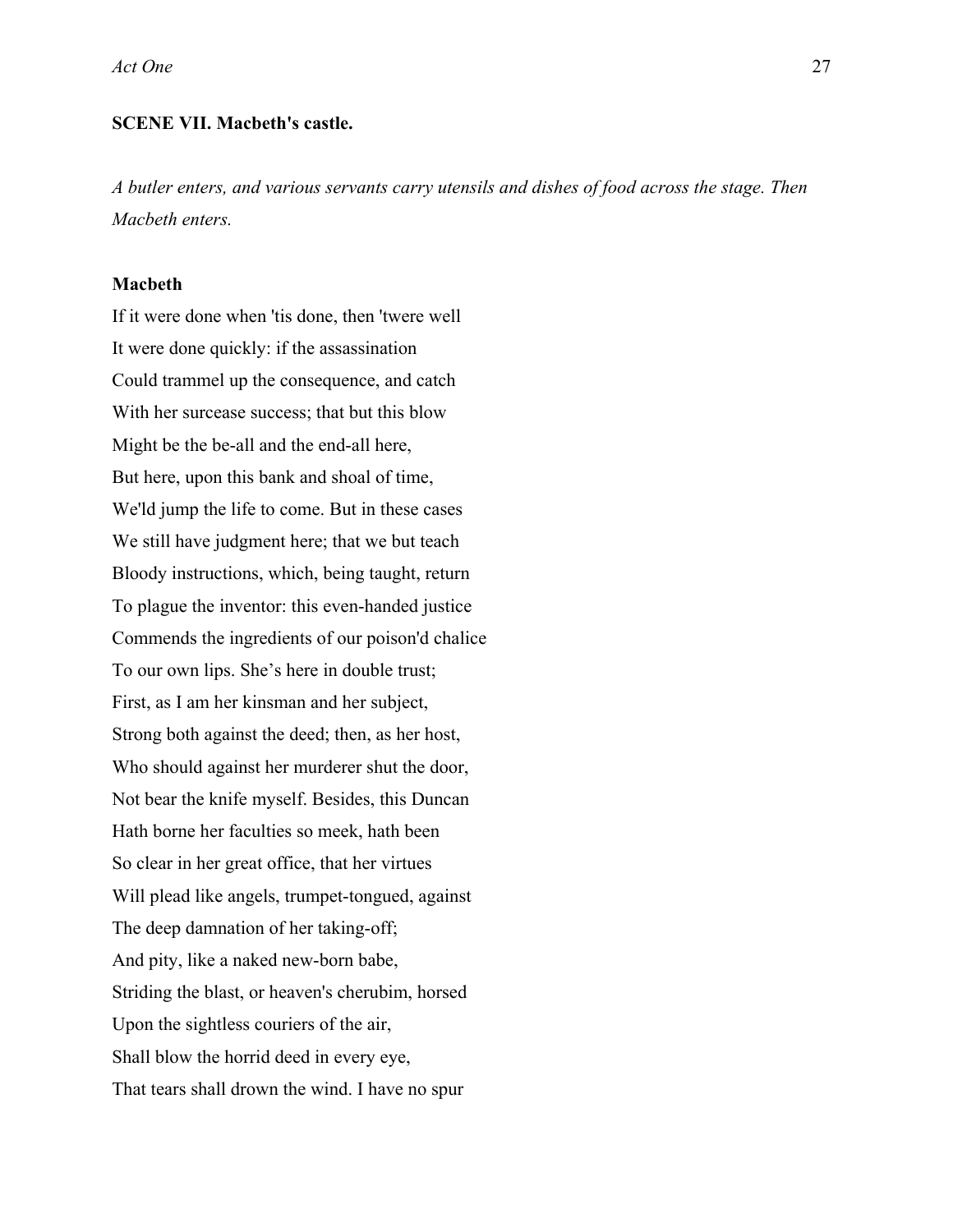To prick the sides of my intent, but only Vaulting ambition, which o'erleaps itself And falls on the other.

### *Enter Lady Macbeth*

How now! what news?

### **Lady Macbeth**

She has almost supp'd: why have you left the chamber?

## **Macbeth**

Hath she ask'd for me?

### **Lady Macbeth**

Know you not she has?

## **Macbeth**

We will proceed no further in this business: She hath honour'd me of late; and I have bought Golden opinions from all sorts of people, Which would be worn now in their newest gloss, Not cast aside so soon.

#### **Lady Macbeth**

Was the hope drunk Wherein you dress'd yourself? hath it slept since? And wakes it now, to look so green and pale At what it did so freely? From this time Such I account thy love. Art thou afeard To be the same in thine own act and valour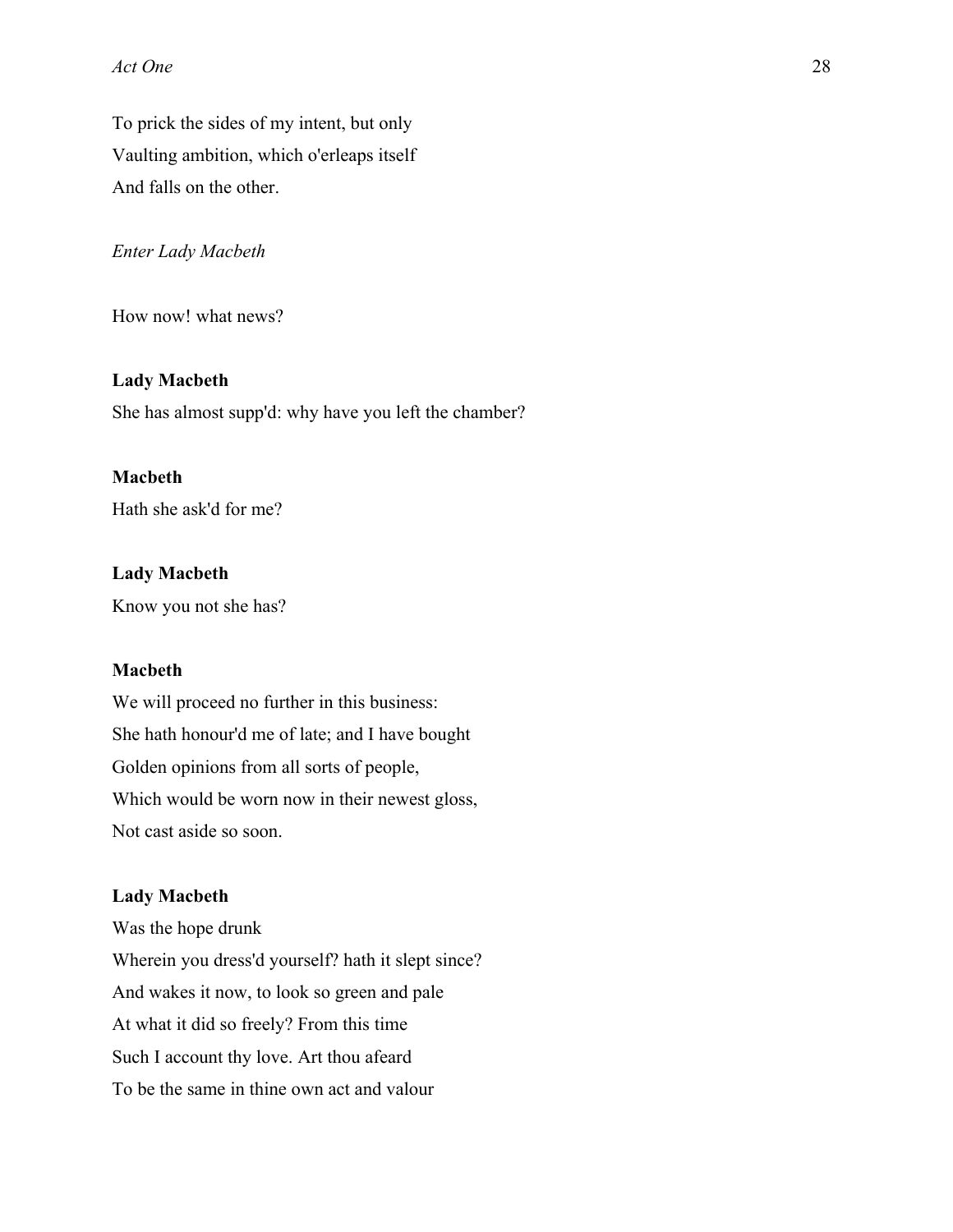As thou art in desire? Wouldst thou have that Which thou esteem'st the ornament of life, And live a coward in thine own esteem, Letting 'I dare not' wait upon 'I would,' Like the poor cat i' the adage?

### **Macbeth**

Prithee, peace: I dare do all that may become a man; Who dares do more is none.

#### **Lady Macbeth**

What beast was't, then, That made you break this enterprise to me? When you durst do it, then you were a man; And, to be more than what you were, you would Be so much more the man. Nor time nor place Did then adhere, and yet you would make both: They have made themselves, and that their fitness now Does unmake you. I have given suck, and know How tender 'tis to love the babe that milks me: I would, while it was smiling in my face, Have pluck'd my nipple from his boneless gums, And dash'd the brains out, had I so sworn as you Have done to this.

## **Macbeth**

If we should fail?

### **Lady Macbeth**

We fail!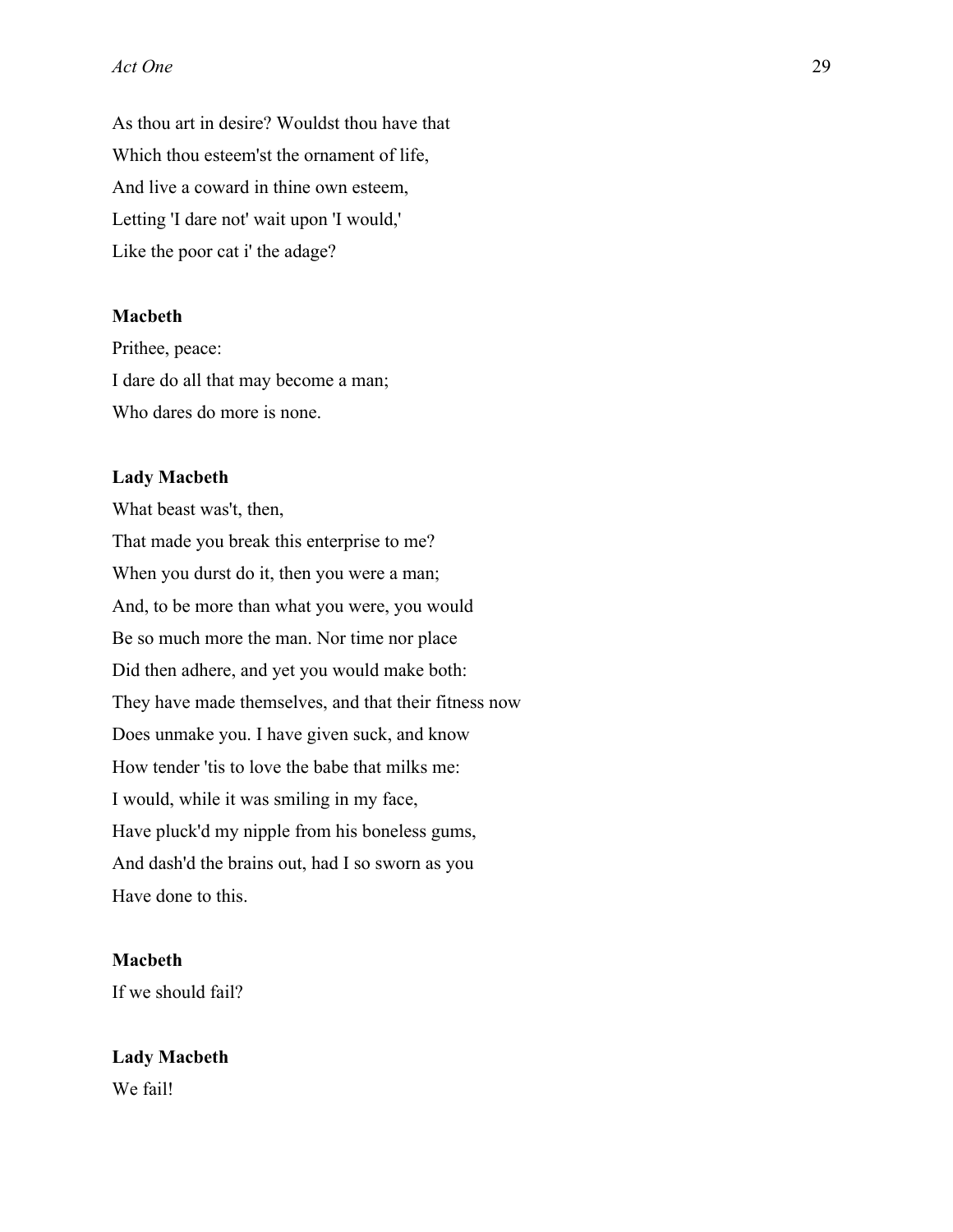But screw your courage to the sticking-place, And we'll not fail. When Duncan is asleep-- Whereto the rather shall her day's hard journey Soundly invite her - her two chamberlains Will I with wine and wassail so convince That memory, the warder of the brain, Shall be a fume, and the receipt of reason A limbeck only: when in swinish sleep Their drenched natures lie as in a death, What cannot you and I perform upon The unguarded Duncan? what not put upon Her spongy officers, who shall bear the guilt Of our great quell?

## **Macbeth**

Will it not be received, When we have mark'd with blood those sleepy two Of her own chamber and used their very daggers, That they have done't?

### **Lady Macbeth**

Who dares receive it other, As we shall make our griefs and clamour roar Upon her death?

### **Macbeth**

I am settled, and bend up Each corporal agent to this terrible feat. Away, and mock the time with fairest show: False face must hide what the false heart doth know.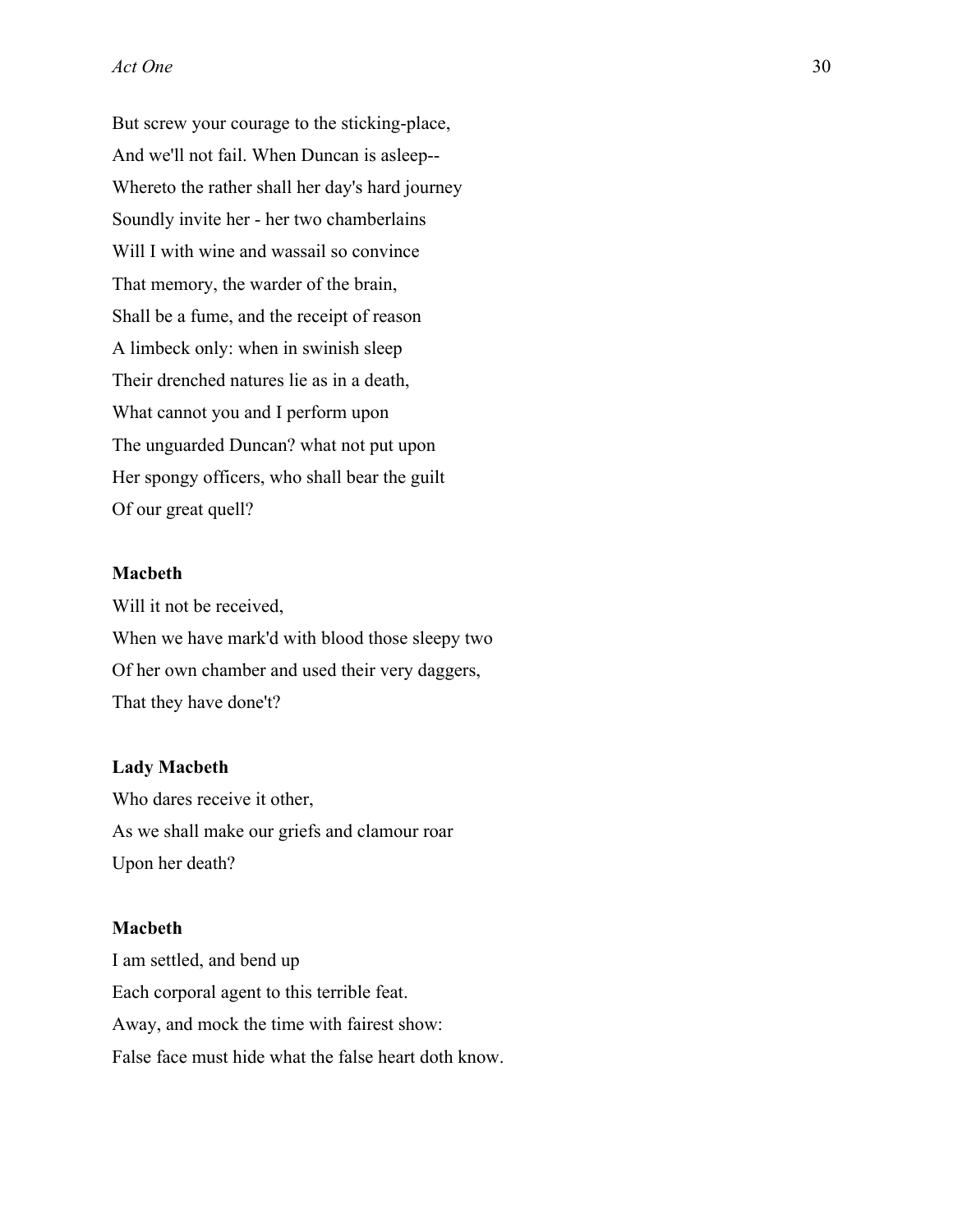*Exeunt*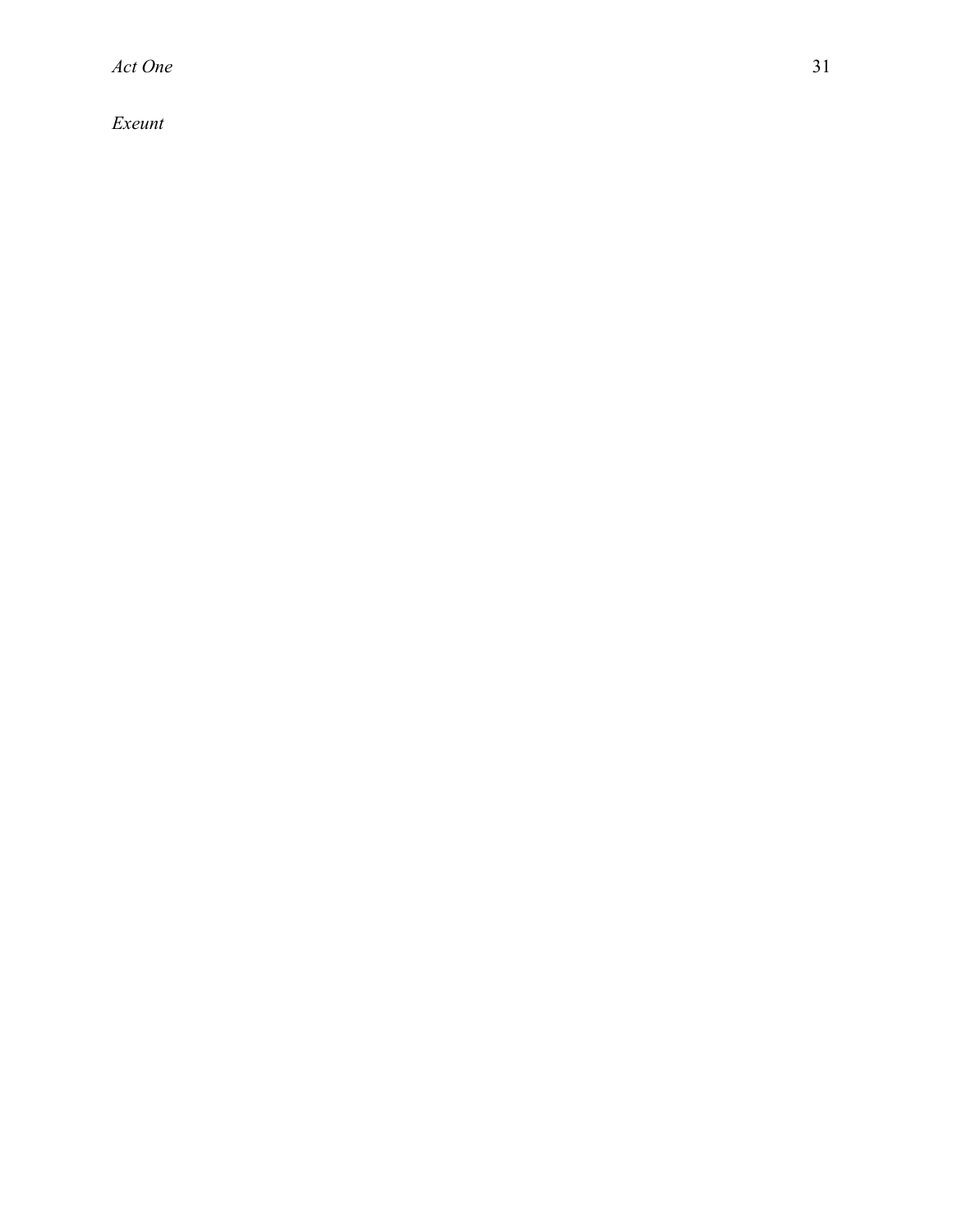## **ACT II**

## **SCENE I. Court of Macbeth's castle.**

*Enter Banquo, and Fleance bearing a torch before him.*

### **Banquo**

How goes the night?

## **Fleance**

The moon is down; I have not heard the clock.

## **Banquo**

And she goes down at twelve.

## **Fleance**

I take't, 'tis later.

## **Banquo**

Hold, take my sword. There's husbandry in heaven; Their candles are all out. Take thee that too. A heavy summons lies like lead upon me, And yet I would not sleep: merciful powers, Restrain in me the cursed thoughts that nature Gives way to in repose!

## *Enter Macbeth*

Give me my sword. Who's there?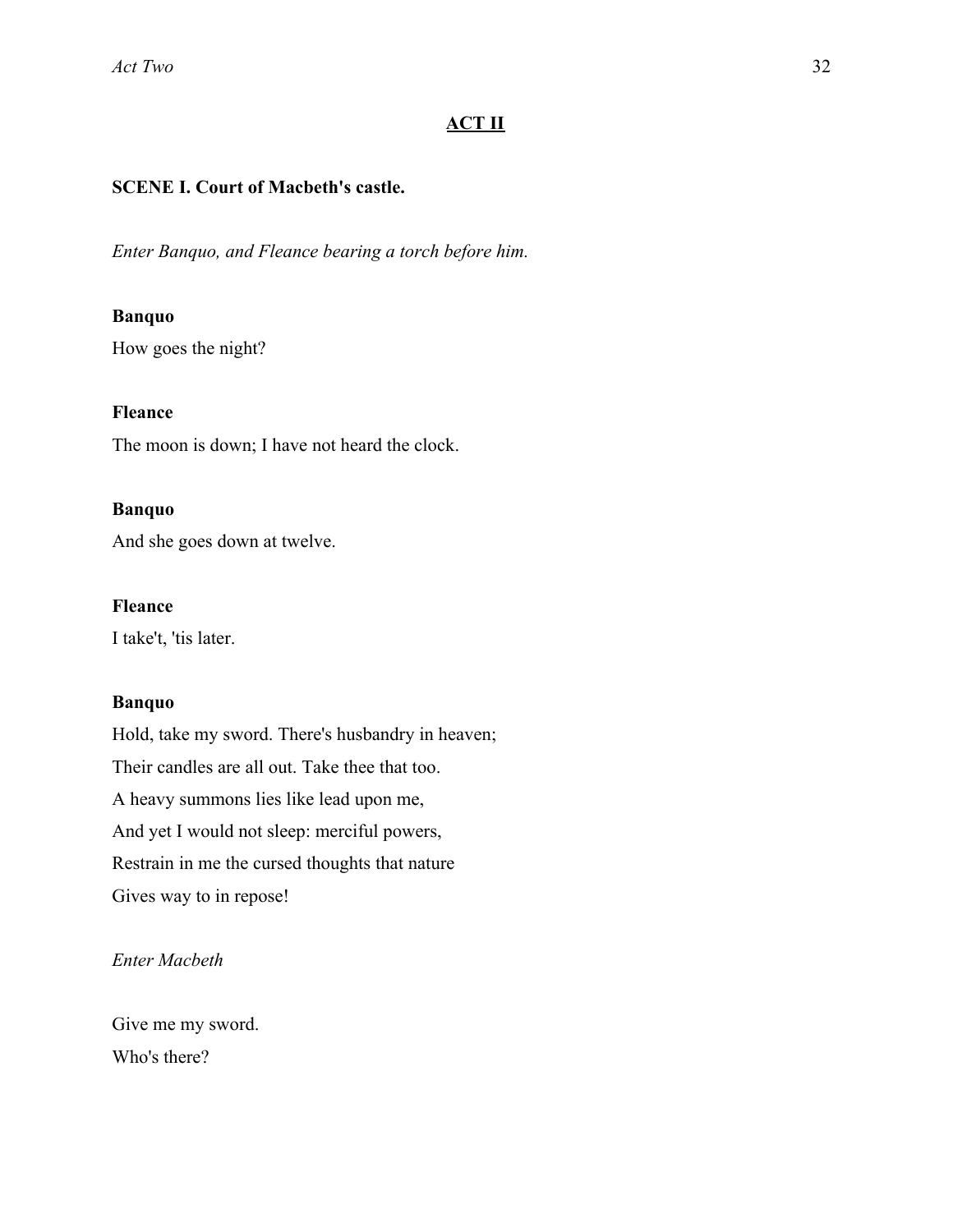## **Macbeth**

A friend.

## **Banquo**

What, friend, not yet at rest? The king's a-bed: She hath been in unusual pleasure, and Sent forth great largess to your offices. This diamond she greets your wife withal, By the name of most kind hostess; and shut up In measureless content.

## **Macbeth**

Being unprepared, Our will became the servant to defect; Which else should free have wrought.

## **Banquo**

All's well. I dreamt last night of the three weird sisters: To you they have show'd some truth.

## **Macbeth**

I think not of them: Yet, when we can entreat an hour to serve, We would spend it in some words upon that business, If you would grant the time.

## **Banquo**

At your kind'st leisure.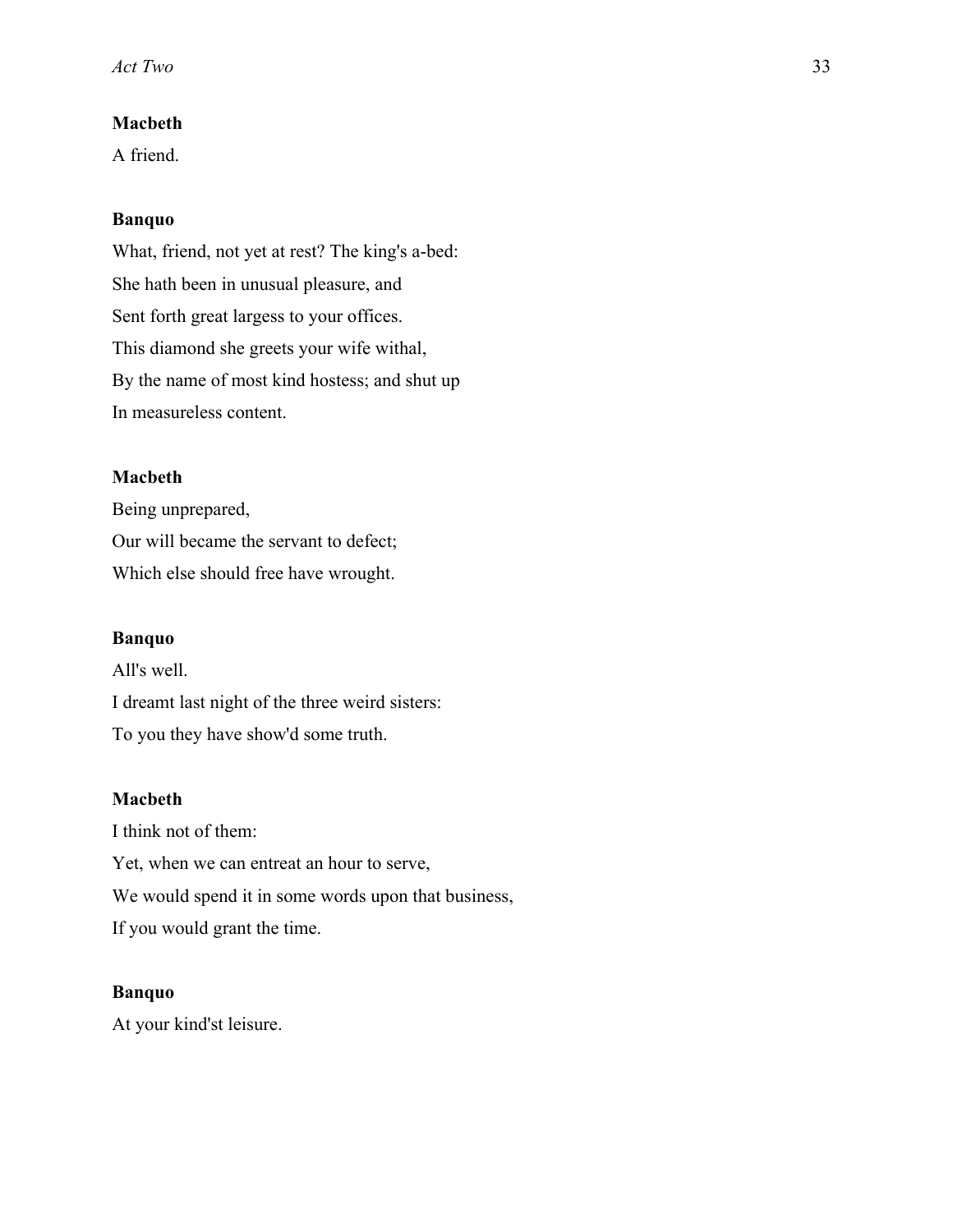## **Macbeth**

If you shall cleave to my consent, when 'tis, It shall make honour for you.

## **Banquo**

So I lose none In seeking to augment it, but still keep My bosom franchised and allegiance clear, I shall be counsell'd.

## **Macbeth**

Good repose the while!

## **Banquo**

Thanks, friend: the like to you!

*Exeunt Banquo and Fleance*

## **Macbeth**

Is this a dagger which I see before me, The handle toward my hand? Come, let me clutch thee. I have thee not, and yet I see thee still. Art thou not, fatal vision, sensible To feeling as to sight? or art thou but A dagger of the mind, a false creation, Proceeding from the heat-oppressed brain? I see thee yet, in form as palpable As this which now I draw. Thou marshall'st me the way that I was going; And such an instrument I was to use. Mine eyes are made the fools o' the other senses,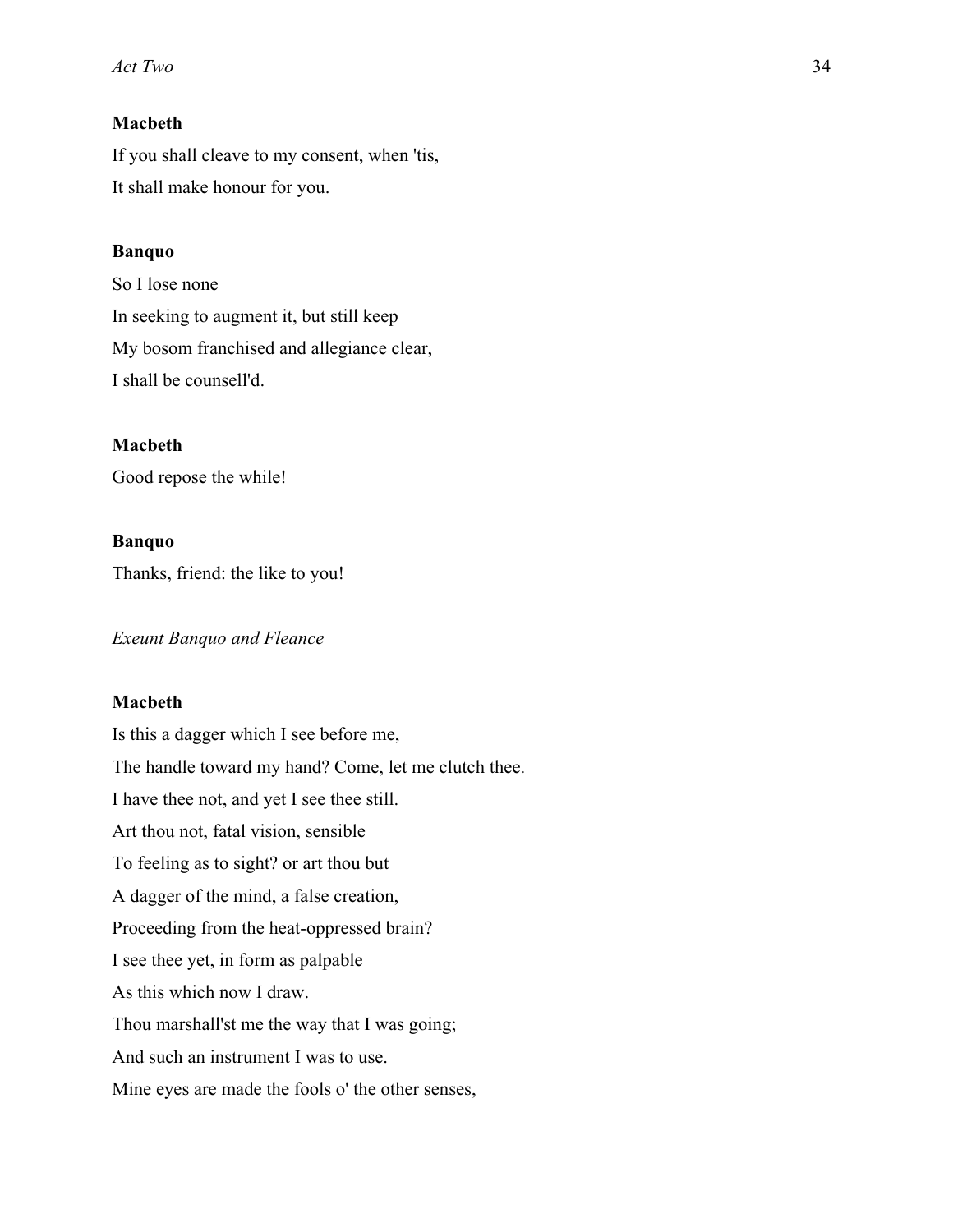Or else worth all the rest; I see thee still, And on thy blade and dudgeon gouts of blood, Which was not so before. There's no such thing: It is the bloody business which informs Thus to mine eyes. Now o'er the one halfworld Nature seems dead, and wicked dreams abuse The curtain'd sleep; witchcraft celebrates Pale Hecate's offerings, and wither'd murder, Alarum'd by his sentinel, the wolf, Whose howl's his watch, thus with his stealthy pace. Thou sure and firm-set earth, Hear not my steps, which way they walk, for fear Thy very stones prate of my whereabout, And take the present horror from the time, Which now suits with it. Whiles I threat, he lives: Words to the heat of deeds too cold breath gives.

#### *A bell rings*

I go, and it is done; the bell invites me. Hear it not, Duncan; for it is a knell That summons thee to heaven or to hell.

*Exit*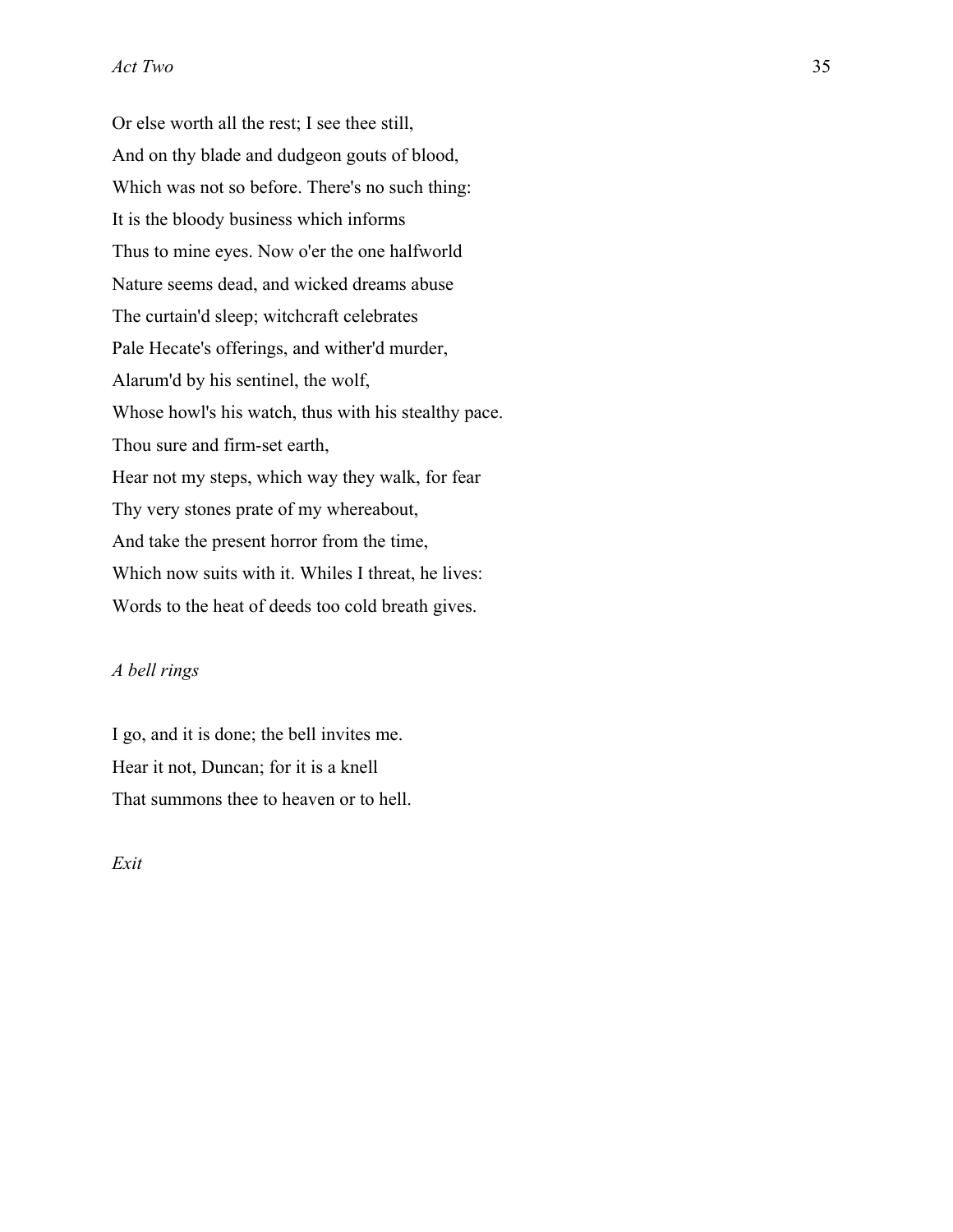## **SCENE II. The same.**

## *Enter Lady Macbeth*

## **Lady Macbeth**

That which hath made them drunk hath made me bold; What hath quench'd them hath given me fire. Hark! Peace! It was the owl that shriek'd, the fatal bellman, Which gives the stern'st good-night. She is about it: The doors are open; and the surfeited grooms Do mock their charge with snores: I have drugg'd their possets, That death and nature do contend about them, Whether they live or die.

### **Macbeth**

[Within] Who's there? what, ho!

## **Lady Macbeth**

Alack, I am afraid they have awaked, And 'tis not done. The attempt and not the deed Confounds us. Hark! I laid their daggers ready; She could not miss 'em. Had she not resembled My mother as she slept, I had done't.

*Enter Macbeth*

My wife!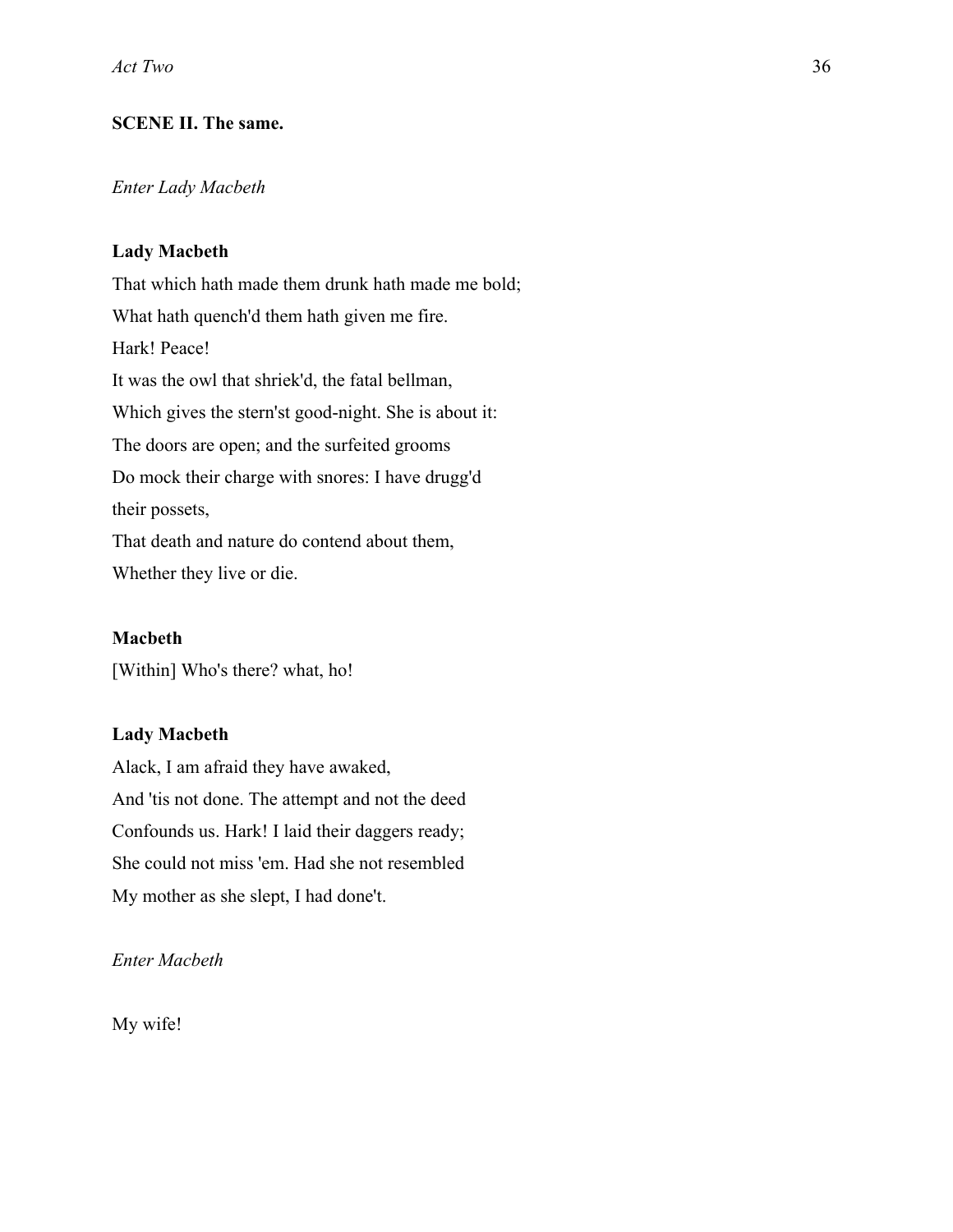# **Macbeth**

I have done the deed. Didst thou not hear a noise?

## **Lady Macbeth**

I heard the owl scream and the crickets cry. Did not you speak?

## **Macbeth**

When?

# **Lady Macbeth**

Now.

## **Macbeth**

As I descended?

## **Lady Macbeth**

Ay.

# **Macbeth**

Hark! Who lies i' the second chamber?

# **Lady Macbeth**

Donalbain.

## **Macbeth**

This is a sorry sight.

*Looking on his hands*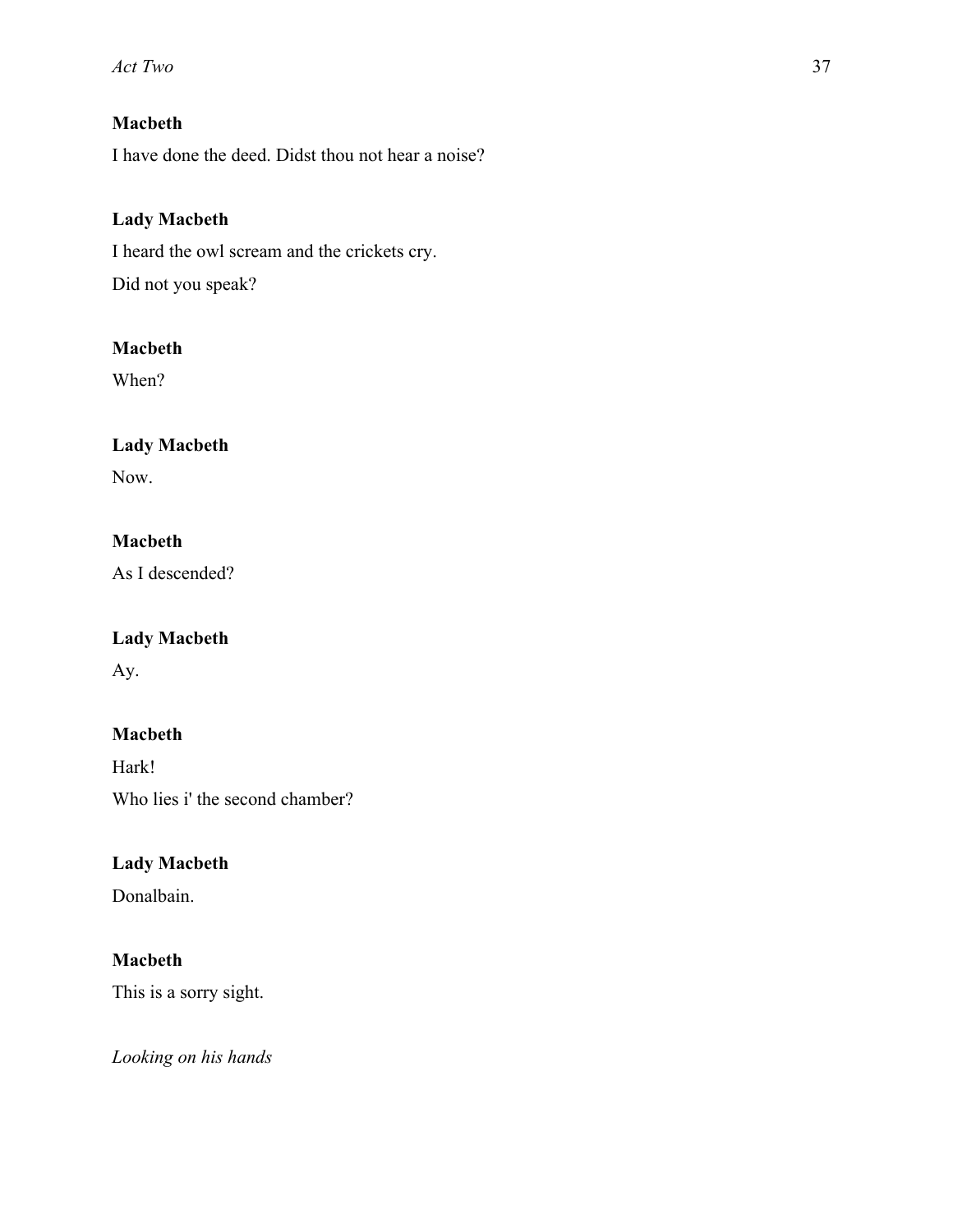### **Lady Macbeth**

A foolish thought, to say a sorry sight.

### **Macbeth**

There's one did laugh in's sleep, and one cried 'Murder!' That they did wake each other: I stood and heard them: But they did say their prayers, and address'd them Again to sleep.

### **Lady Macbeth**

There are two lodged together.

## **Macbeth**

One cried 'God bless us!' and 'Amen' the other; As they had seen me with these hangman's hands. Listening their fear, I could not say 'Amen,' When they did say 'God bless us!'

#### **Lady Macbeth**

Consider it not so deeply.

### **Macbeth**

But wherefore could not I pronounce 'Amen'? I had most need of blessing, and 'Amen' Stuck in my throat.

### **Lady Macbeth**

These deeds must not be thought After these ways; so, it will make us mad.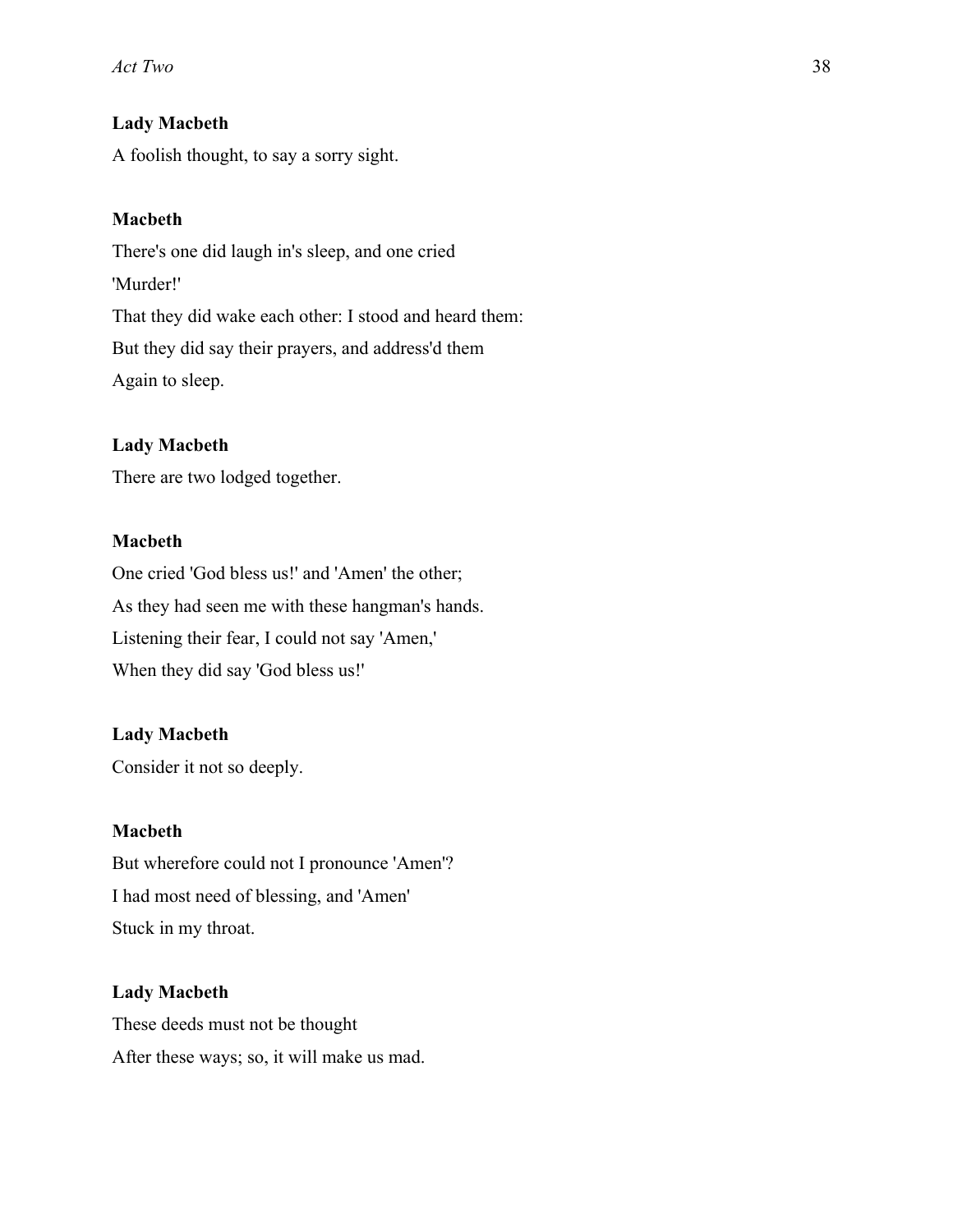#### **Macbeth**

Methought I heard a voice cry 'Sleep no more! Macbeth does murder sleep', the innocent sleep, Sleep that knits up the ravell'd sleeve of care, The death of each day's life, sore labour's bath, Balm of hurt minds, great nature's second course, Chief nourisher in life's feast,--

#### **Lady Macbeth**

What do you mean?

#### **Macbeth**

Still it cried 'Sleep no more!' to all the house: 'Glamis hath murder'd sleep, and therefore Cawdor Shall sleep no more; Macbeth shall sleep no more.'

#### **Lady Macbeth**

Who was it that thus cried? Why, worthy thane, You do unbend your noble strength, to think So brainsickly of things. Go get some water, And wash this filthy witness from your hand. Why did you bring these daggers from the place? They must lie there: go carry them; and smear The sleepy grooms with blood.

#### **Macbeth**

I'll go no more: I am afraid to think what I have done; Look on't again I dare not.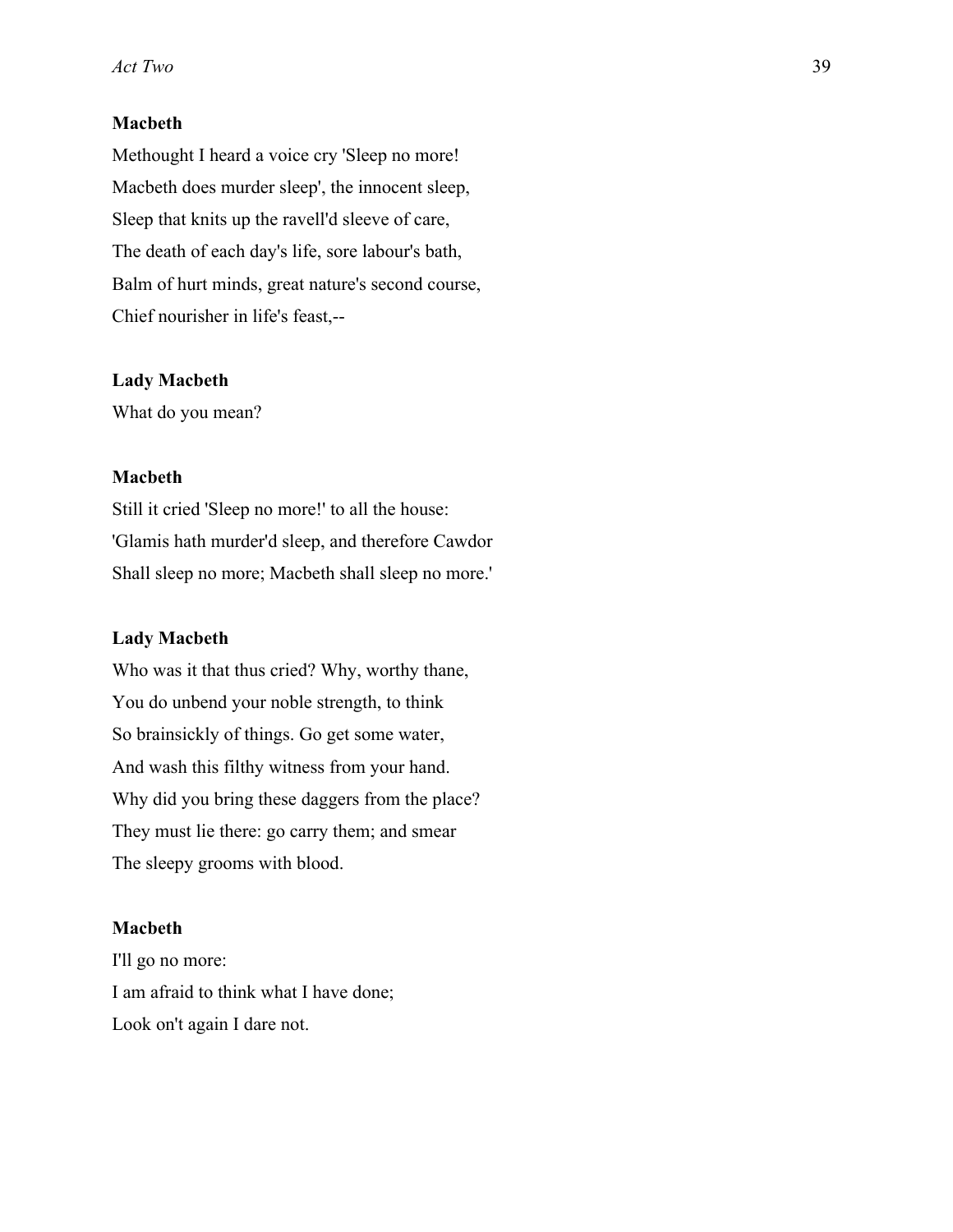### **Lady Macbeth**

Infirm of purpose! Give me the daggers: the sleeping and the dead Are but as pictures: 'tis the eye of childhood That fears a painted devil. If she do bleed, I'll gild the faces of the grooms withal; For it must seem their guilt.

#### *Exit. Knocking within*

#### **Macbeth**

Whence is that knocking? How is't with me, when every noise appals me? What hands are here? ha! they pluck out mine eyes. Will all great Neptune's ocean wash this blood Clean from my hand? No, this my hand will rather The multitudinous seas in incarnadine, Making the green one red.

### *Re-enter Lady Macbeth*

### **Lady Macbeth**

My hands are of your colour; but I shame To wear a heart so pure.

#### *Knocking within*

I hear a knocking At the south entry: retire we to our chamber; A little water clears us of this deed: How easy is it, then! Your constancy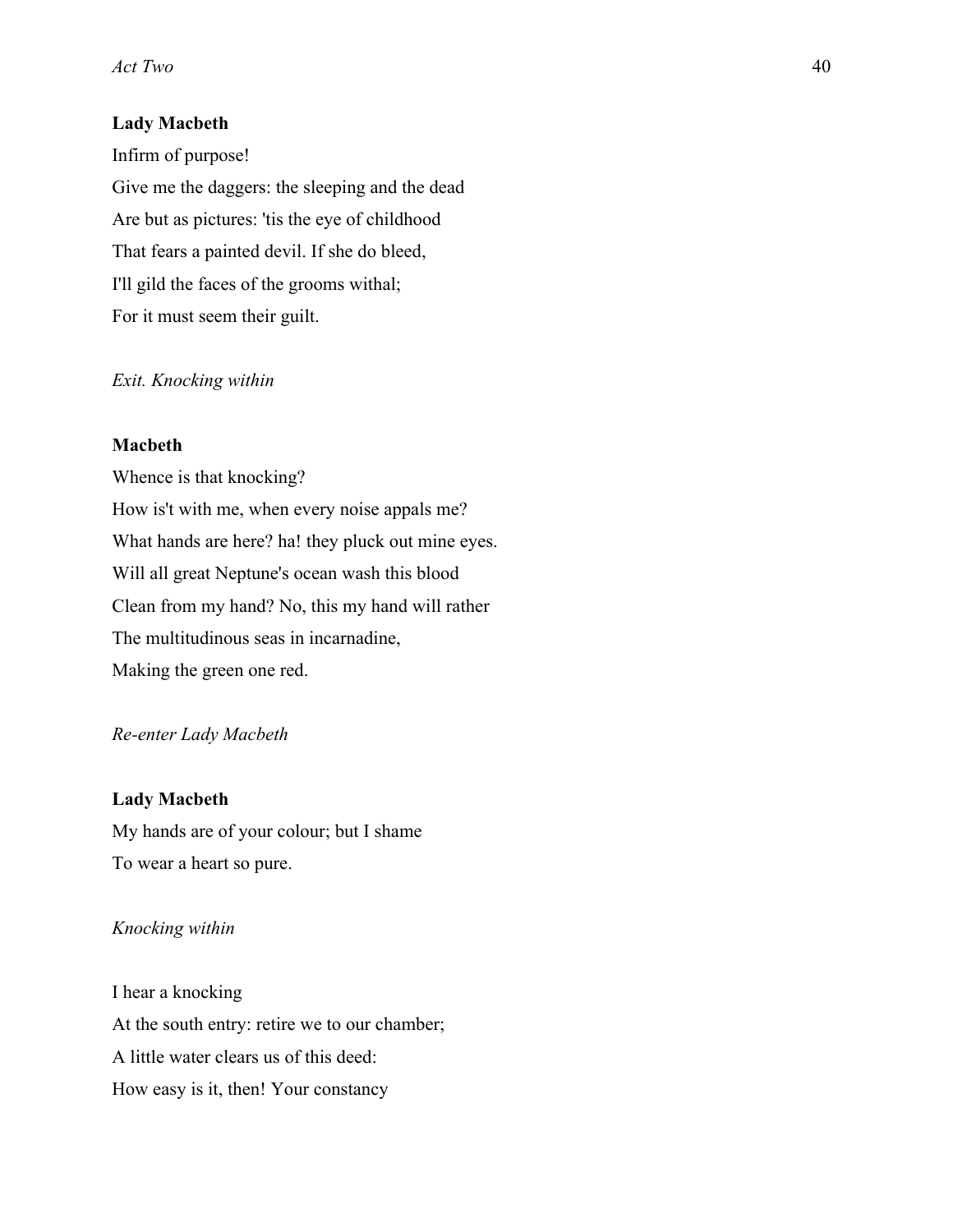# Hath left you unattended.

# *Knocking within*

Hark! more knocking. Get on your nightgown, lest occasion call us, And show us to be watchers. Be not lost So poorly in your thoughts.

## **Macbeth**

To know my deed, 'twere best not know myself.

# *Knocking within*

Wake Duncan with thy knocking! I would thou couldst!

*Exeunt*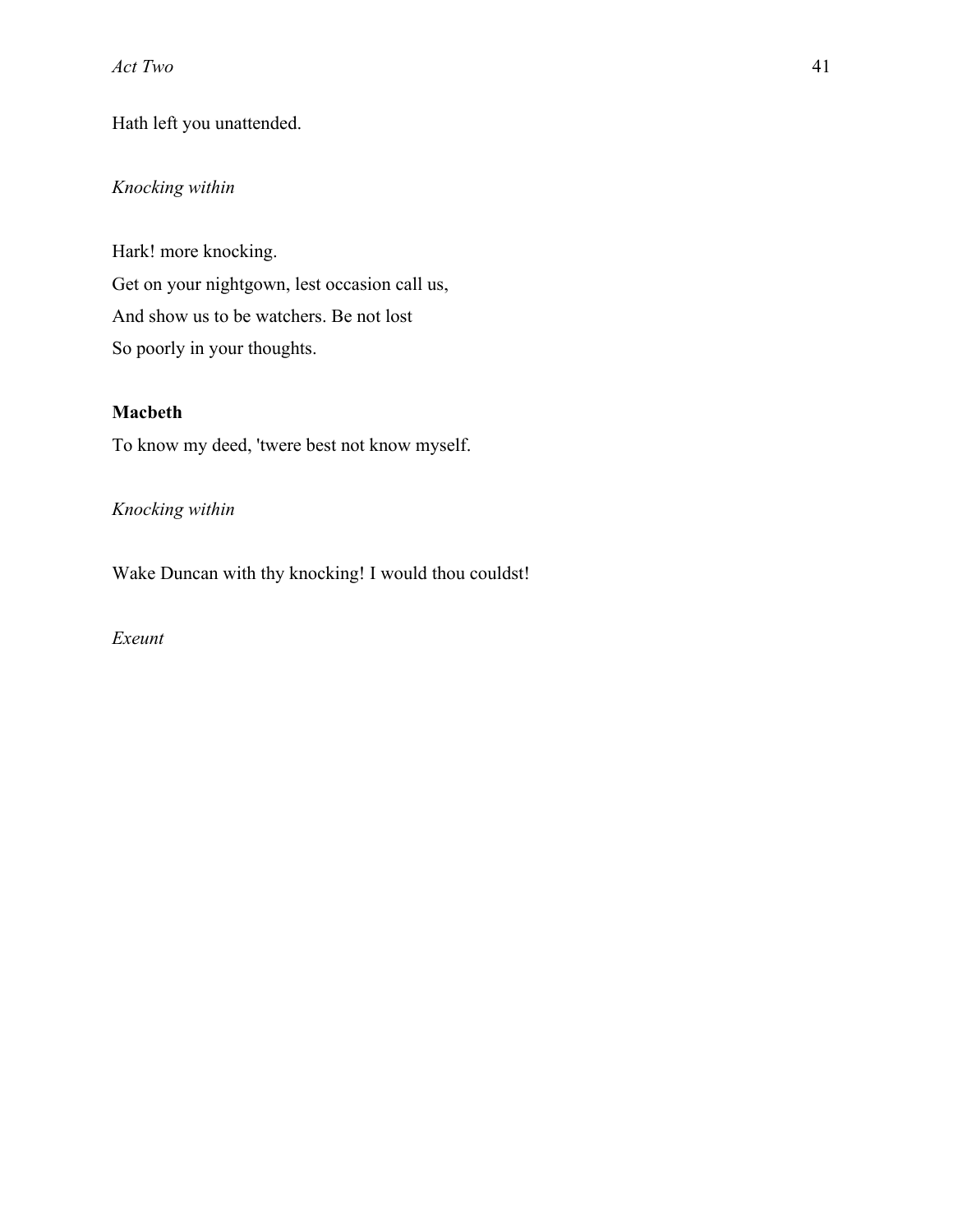## **SCENE III. The same.**

#### *Knocking within. Enter a Porter*

### **Porter**

Here's a knocking indeed! If a man were porter of hell-gate, he should have old turning the key.

#### *Knocking within*

#### Knock,

knock, knock! Who's there, i' the name of Beelzebub? Here's a farmer, that hanged himself on the expectation of plenty: come in time; have napkins enow about you; here you'll sweat for't.

### *Knocking within*

#### Knock,

knock! Who's there, in the other devil's name? Faith, here's an equivocator, that could swear in both the scales against either scale; who committed treason enough for God's sake, yet could not equivocate to heaven: O, come in, equivocator.

### *Knocking within*

Knock,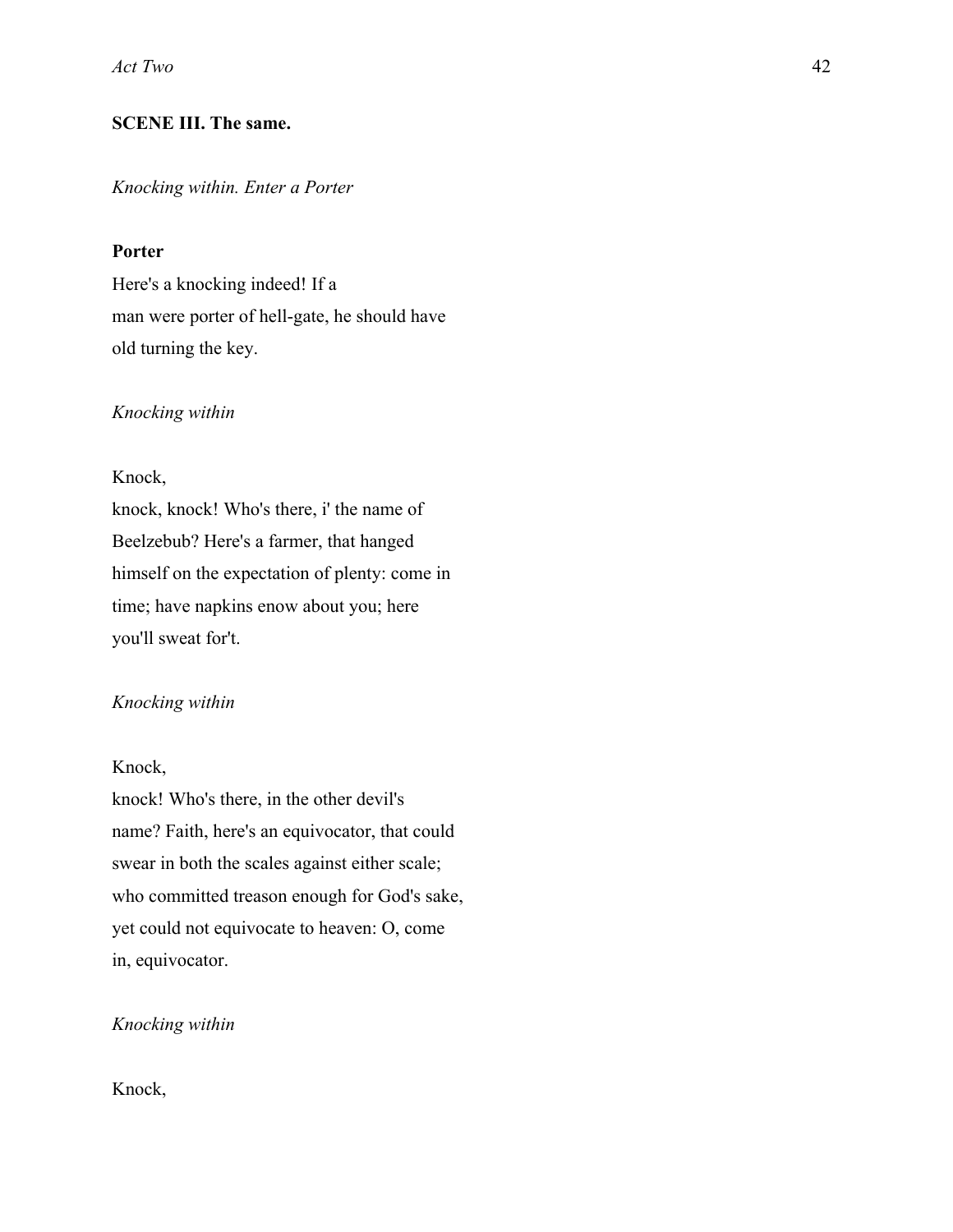knock, knock! Who's there? Faith, here's an English tailor come hither, for stealing out of a French hose: come in, tailor; here you may roast your goose.

#### *Knocking within*

#### Knock,

knock; never at quiet! What are you? But this place is too cold for hell. I'll devil-porter it no further: I had thought to have let in some of all professions that go the primrose way to the everlasting bonfire.

#### *Knocking within*

Anon, anon! I pray you, remember the porter.

*Opens the gate*

*Enter Macduff and Lennox*

### **Macduff**

Was it so late, friend, ere you went to bed, That you do lie so late?

### **Porter**

'Faith sir, we were carousing till the second cock: and drink, sir, is a great provoker of three things.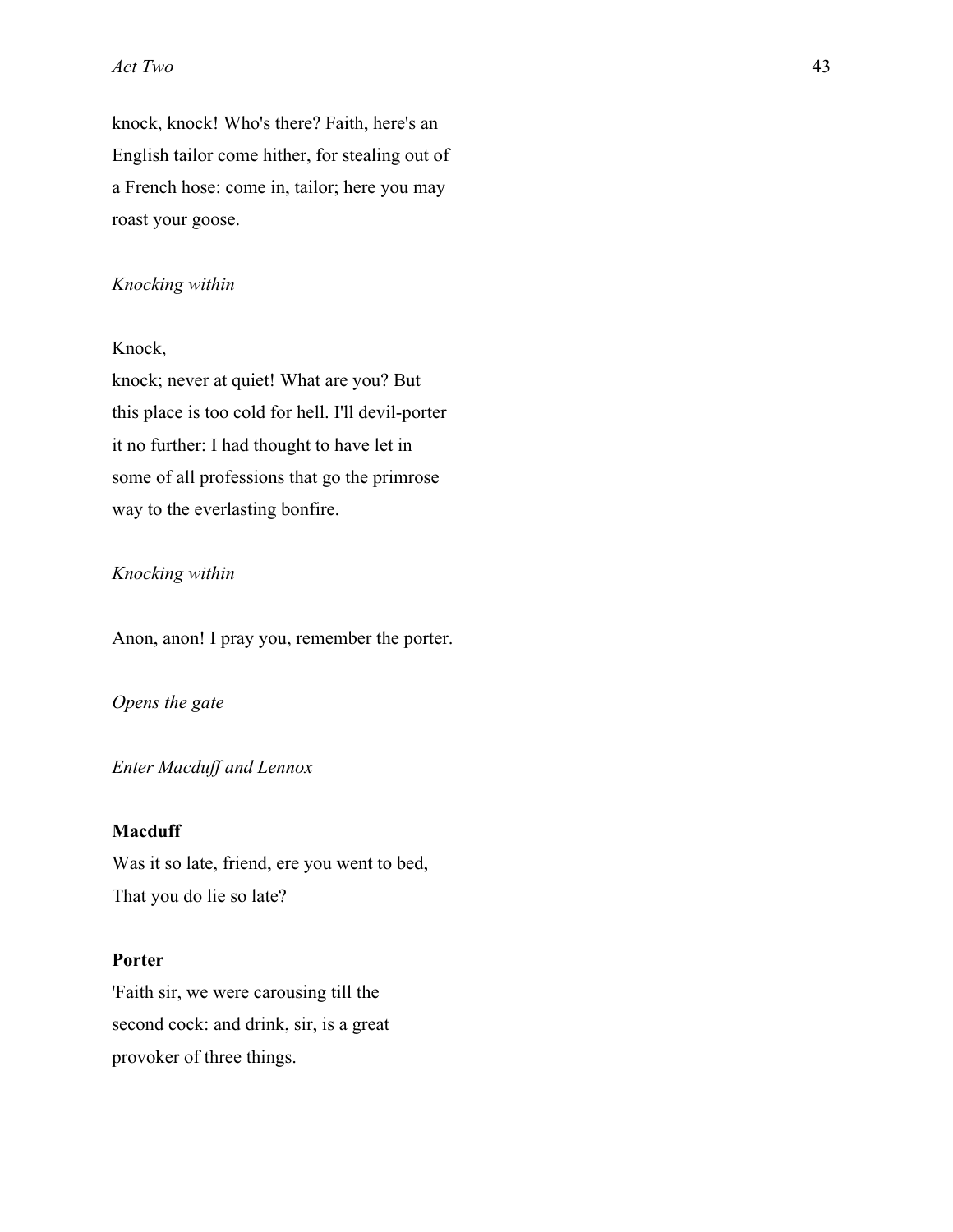## **Macduff**

What three things does drink especially provoke?

### **Porter**

Marry, sir, nose-painting, sleep, and urine. Lechery, sir, it provokes, and unprovokes; it provokes the desire, but it takes away the performance: therefore, much drink may be said to be an equivocator with lechery: it makes him, and it mars him; it sets him on, and it takes him off; it persuades him, and disheartens him; makes him stand to, and not stand to; in conclusion, equivocates him in a sleep, and, giving him the lie, leaves him.

### **Macduff**

I believe drink gave thee the lie last night.

### **Porter**

That it did, sir, i' the very throat on me: but I requited him for his lie; and, I think, being too strong for him, though he took up my legs sometime, yet I made a shift to cast him.

### **Macduff**

Is thy lord stirring?

## *Enter Macbeth*

Our knocking has awaked her; here sher comes.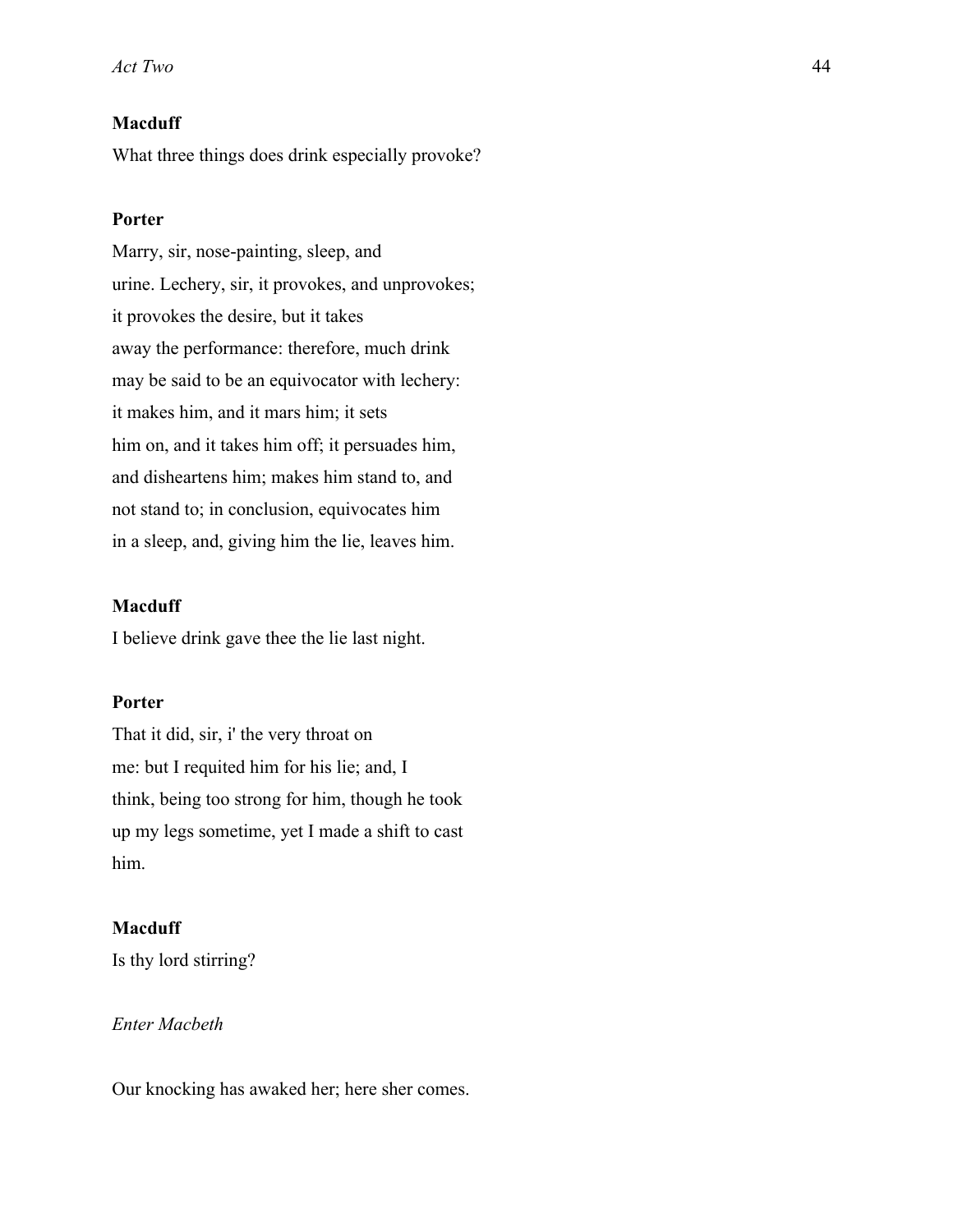# **Lennox**

Good morrow, noble thane.

## **Macbeth**

Good morrow, both.

# **Macduff**

Is the king stirring, worthy thane?

## **Macbeth**

Not yet.

## **Macduff**

She did command me to call timely on her: I have almost slipp'd the hour.

## **Macbeth**

I'll bring you to her.

## **Macduff**

I know this is a joyful trouble to you; But yet 'tis one.

## **Macbeth**

The labour we delight in physics pain. This is the door.

# **Macduff**

I'll make so bold to call, For 'tis my limited service.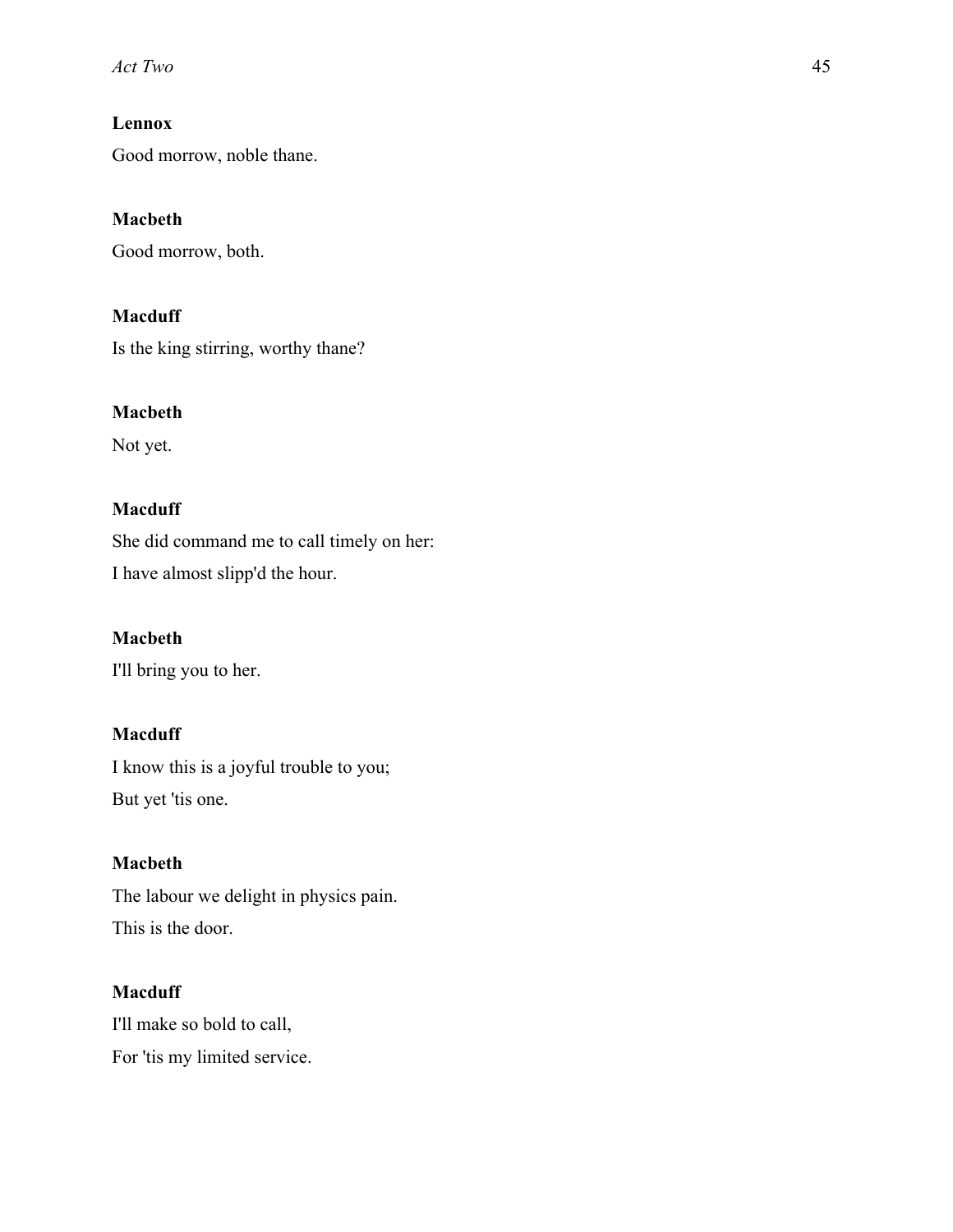## *Exit*

**Lennox** Goes the king hence to-day?

### **Macbeth**

She does: she did appoint so.

### **Lennox**

The night has been unruly: where we lay, Our chimneys were blown down; and, as they say, Lamentings heard i' the air; strange screams of death, And prophesying with accents terrible Of dire combustion and confused events New hatch'd to the woeful time: the obscure bird Clamour'd the livelong night: some say, the earth Was feverous and did shake.

### **Macbeth**

'Twas a rough night.

## **Lennox**

My young remembrance cannot parallel A fellow to it.

### *Re-enter Macduff*

### **Macduff**

O horror, horror, horror! Tongue nor heart Cannot conceive nor name thee!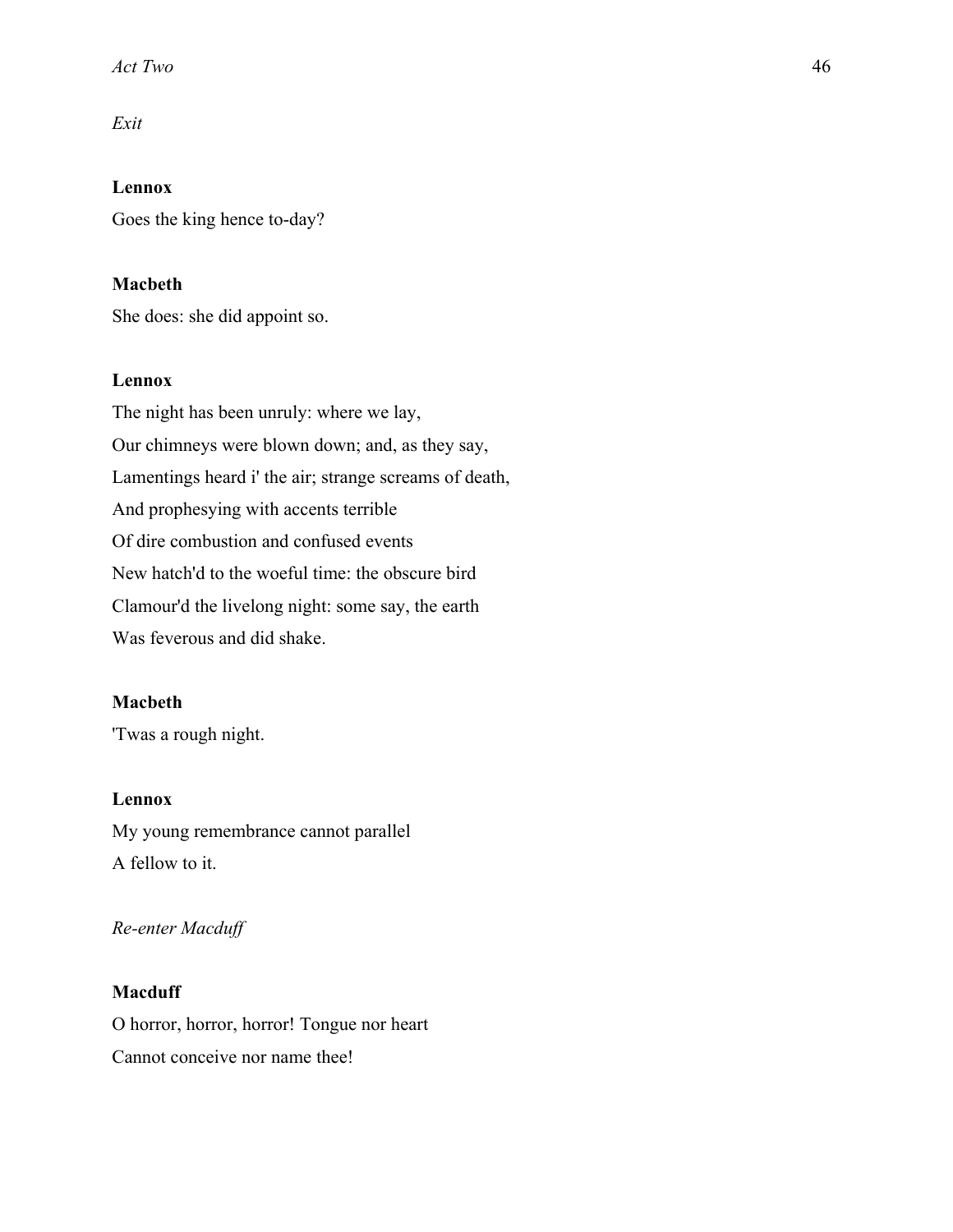## **Macbeth**/**Lennox**

What's the matter.

## **Macduff**

Confusion now hath made his masterpiece! Most sacrilegious murder hath broke ope The Lord's anointed temple, and stole thence The life o' the building!

#### **Macbeth**

What is 't you say? the life?

### **Lennox**

Mean you her majesty?

### **Macduff**

Approach the chamber, and destroy your sight With a new Gorgon: do not bid me speak; See, and then speak yourselves.

#### *Exeunt Macbeth and Lennox*

Awake, awake!

Ring the alarum-bell. Murder and treason! Banquo and Donalbain! Malcolm! awake! Shake off this downy sleep, death's counterfeit, And look on death itself! up, up, and see The great doom's image! Malcolm! Banquo! As from your graves rise up, and walk like sprites, To countenance this horror! Ring the bell.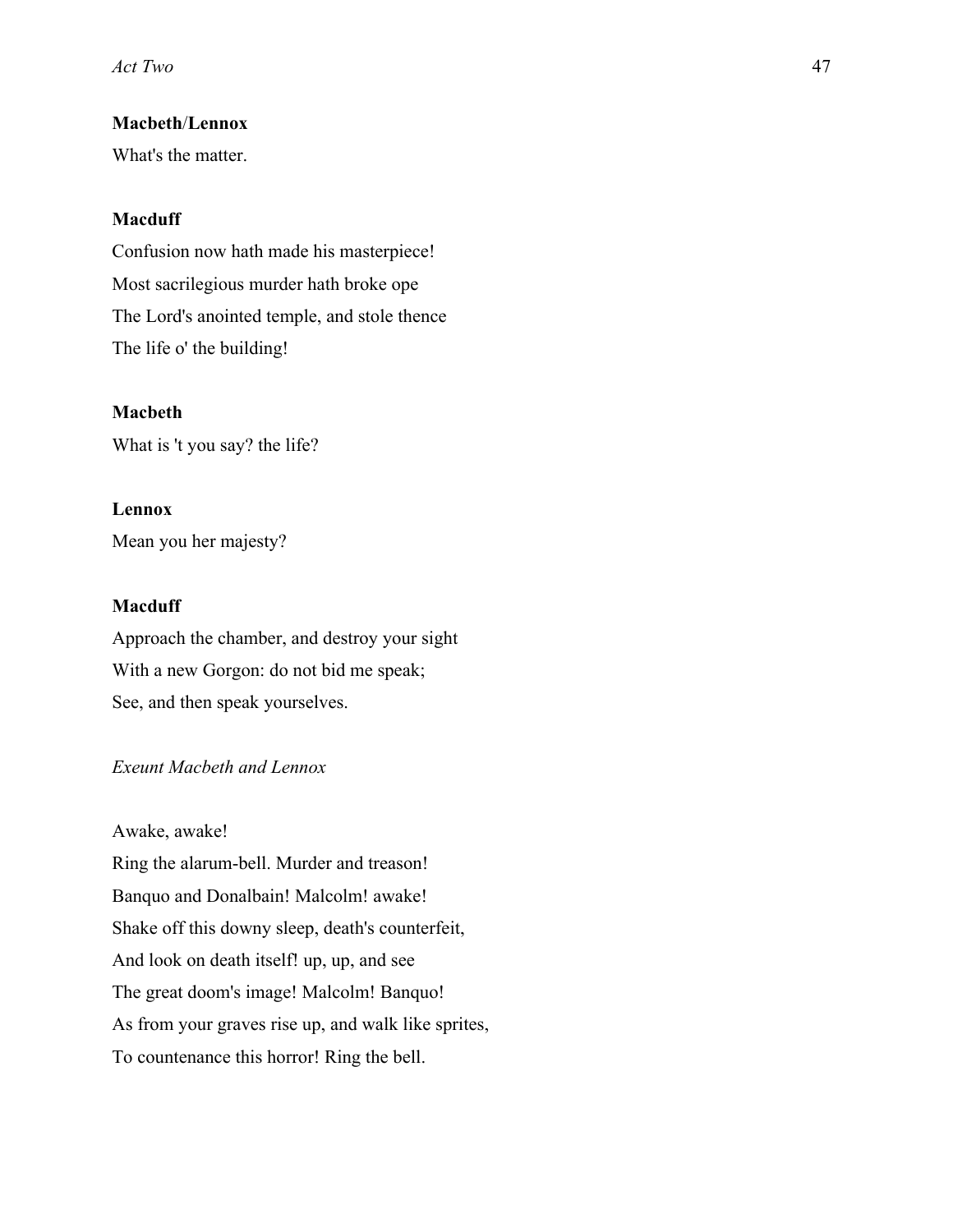*Bell rings*

## *Enter Lady Macbeth*

## **Lady Macbeth**

What's the business, That such a hideous trumpet calls to parley The sleepers of the house? speak, speak!

### **Macduff**

O gentle lady, 'Tis not for you to hear what I can speak: The repetition, in a woman's ear, Would murder as it fell.

### *Enter Banquo*

O Banquo, Banquo, Our royal king is murder'd!

## **Lady Macbeth**

Woe, alas! What, in our house?

### **Banquo**

Too cruel any where. Dear Duff, I prithee, contradict thyself, And say it is not so.

*Re-enter Macbeth and Lennox, with Ross*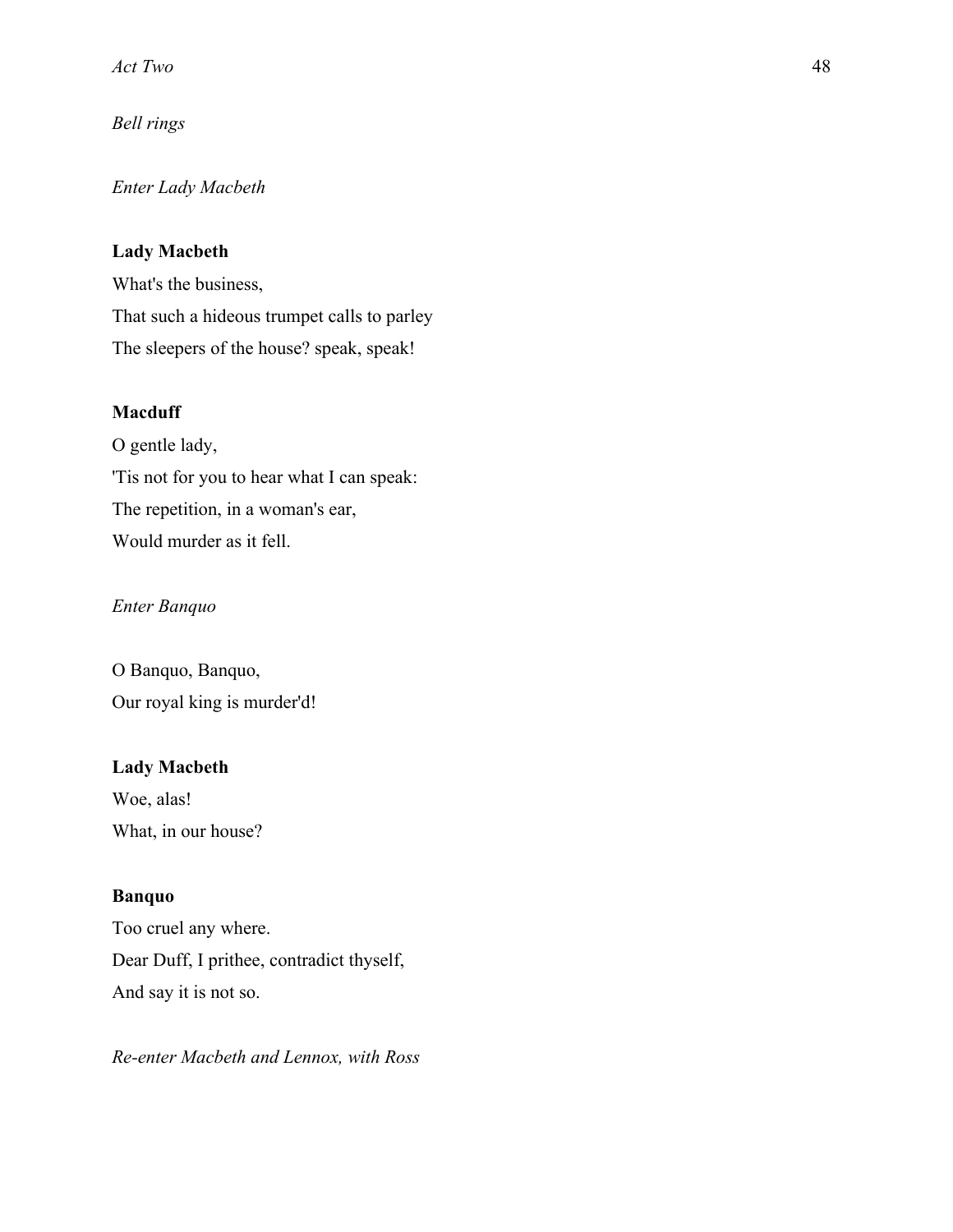## **Macbeth**

Had I but died an hour before this chance, I had lived a blessed time; for, from this instant, There 's nothing serious in mortality: All is but toys: renown and grace is dead; The wine of life is drawn, and the mere lees Is left this vault to brag of.

## *Enter Malcolm and Donalbain*

### **Donalbain**

What is amiss?

#### **Macbeth**

You are, and do not know't: The spring, the head, the fountain of your blood Is stopp'd; the very source of it is stopp'd.

### **Macduff**

Your royal mother's murder'd.

### **Malcolm**

O, by whom?

#### **Lennox**

Those of his chamber, as it seem'd, had done 't: Their hands and faces were an badged with blood; So were their daggers, which unwiped we found Upon their pillows: They stared, and were distracted; no man's life Was to be trusted with them.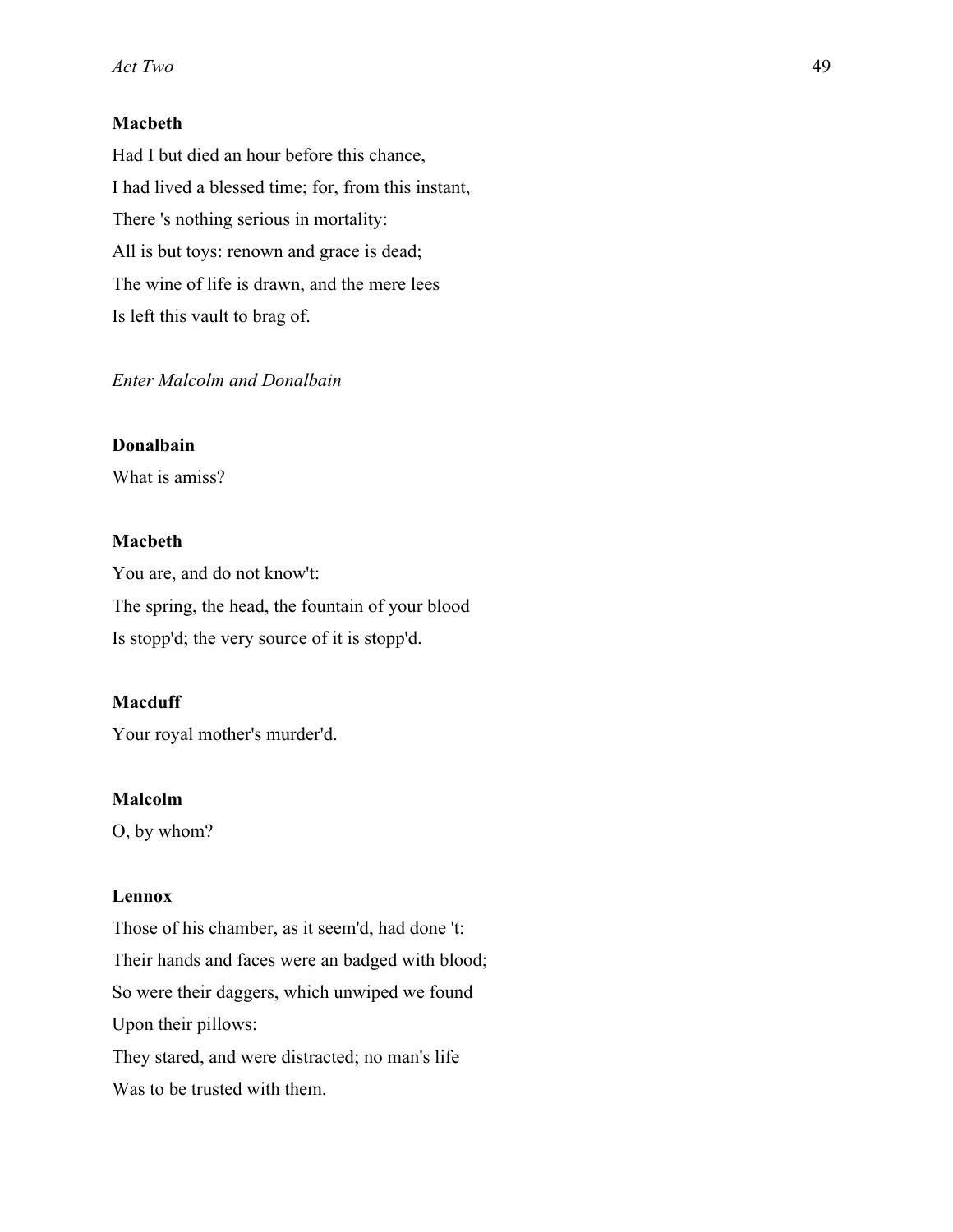## **Macbeth**

O, yet I do repent me of my fury, That I did kill them.

### **Macduff**

Wherefore did you so?

### **Macbeth**

Who can be wise, amazed, temperate and furious, Loyal and neutral, in a moment? No man: The expedition my violent love Outrun the pauser, reason. Here lay Duncan, Her silver skin laced with her golden blood; And her gash'd stabs look'd like a breach in nature For ruin's wasteful entrance: there, the murderers, Steep'd in the colours of their trade, their daggers Unmannerly breech'd with gore: who could refrain, That had a heart to love, and in that heart Courage to make 's love known?

### **Lady Macbeth**

Help me hence, ho!

### **Macduff**

Look to the lady.

### **Malcolm**

*[Aside to Donalbain]* Why do we hold our tongues, That most may claim this argument for ours?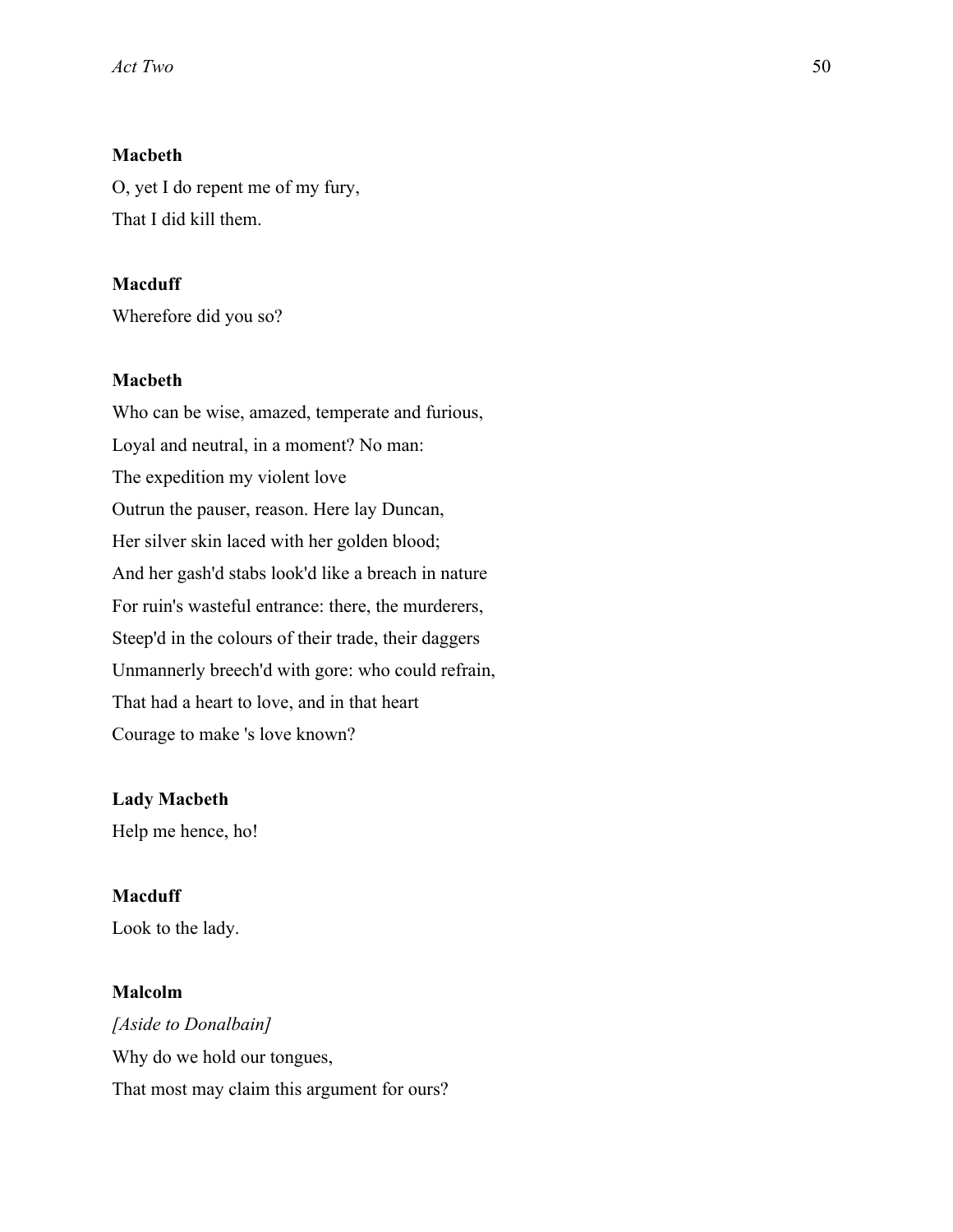## **Donalbain**

*[Aside to Malcolm]* What should be spoken here, where our fate, Hid in an auger-hole, may rush, and seize us? Let 's away; Our tears are not yet brew'd.

## **Malcolm**

*[Aside to Donalbain]* Nor our strong sorrow Upon the foot of motion.

## **Banquo**

Look to the lady:

## *Lady Macbeth is carried out*

And when we have our naked frailties hid, That suffer in exposure, let us meet, And question this most bloody piece of work, To know it further. Fears and scruples shake us: In the great hand of God I stand; and thence Against the undivulged pretence I fight Of treasonous malice.

## **Macduff**

And so do I.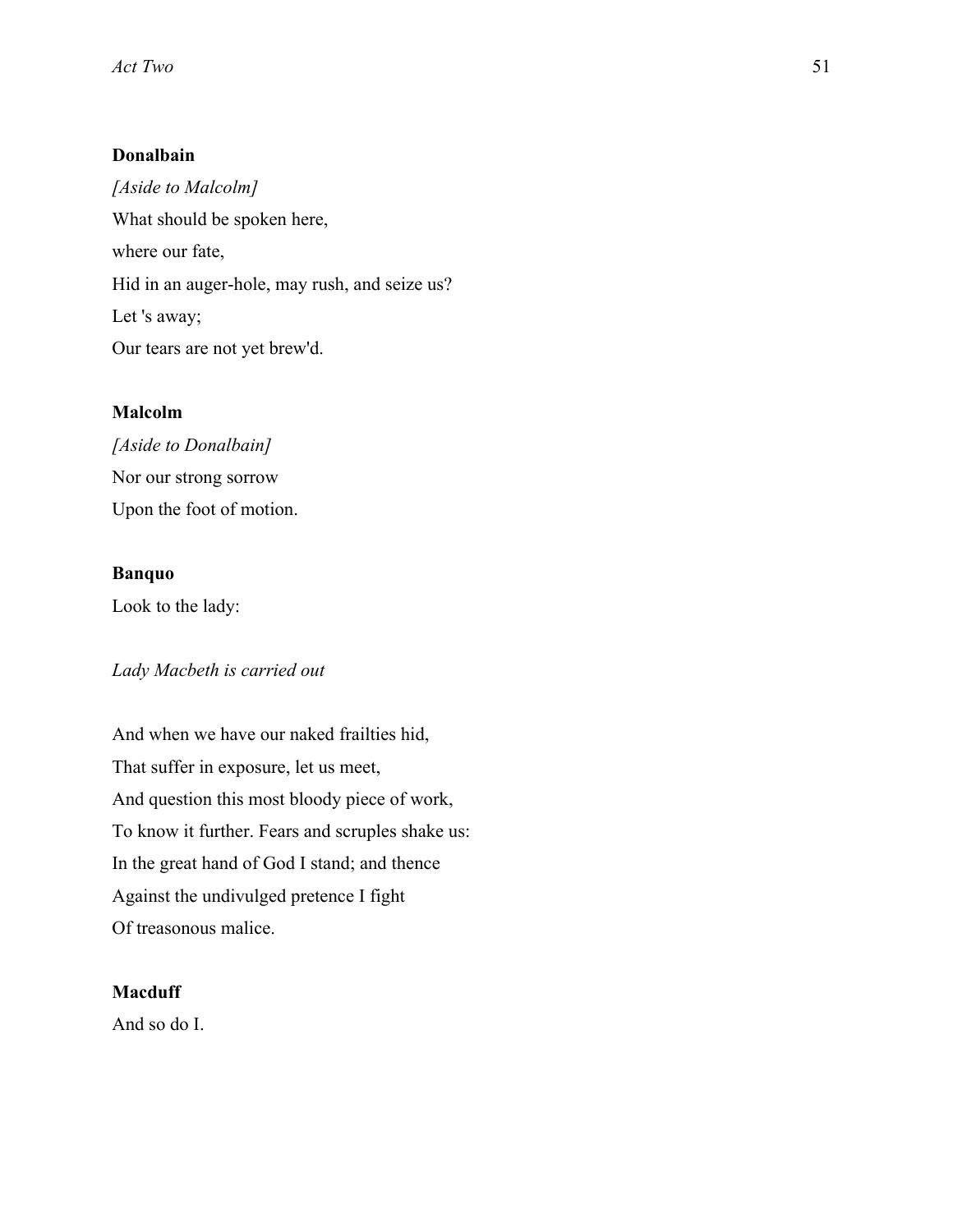### **ALL**

So all.

#### **Macbeth**

Let's briefly put on manly readiness, And meet i' the hall together.

## **ALL**

Well contented.

*Exeunt all but Malcolm and Donalbain.*

### **Malcolm**

What will you do? Let's not consort with them: To show an unfelt sorrow is an office Which the false man does easy. I'll to England.

#### **Donalbain**

To Ireland, I; our separated fortune Shall keep us both the safer: where we are, There's daggers in men's smiles: the near in blood, The nearer bloody.

#### **Malcolm**

This murderous shaft that's shot Hath not yet lighted, and our safest way Is to avoid the aim. Therefore, to horse; And let us not be dainty of leave-taking, But shift away: there's warrant in that theft Which steals itself, when there's no mercy left.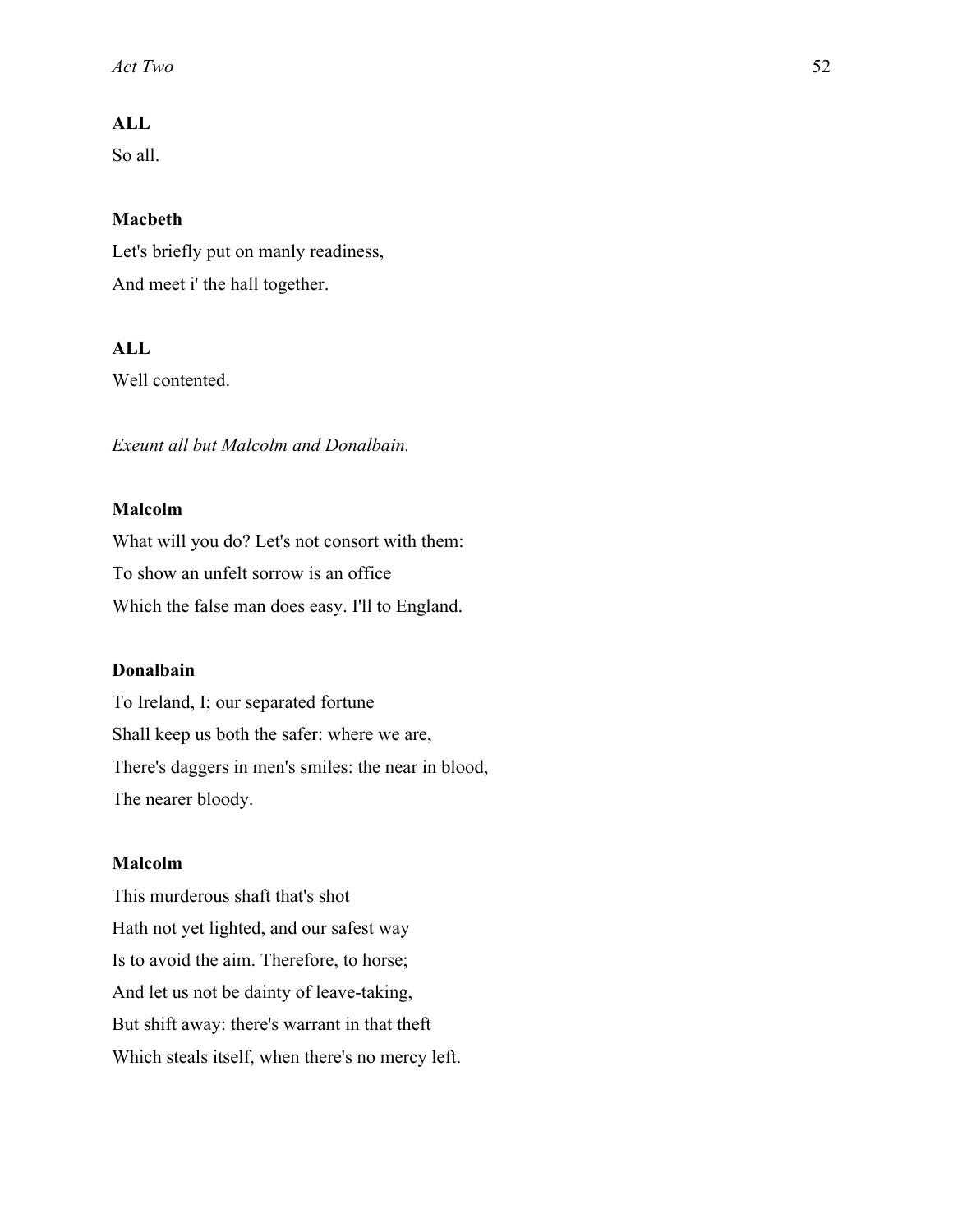*Exeunt*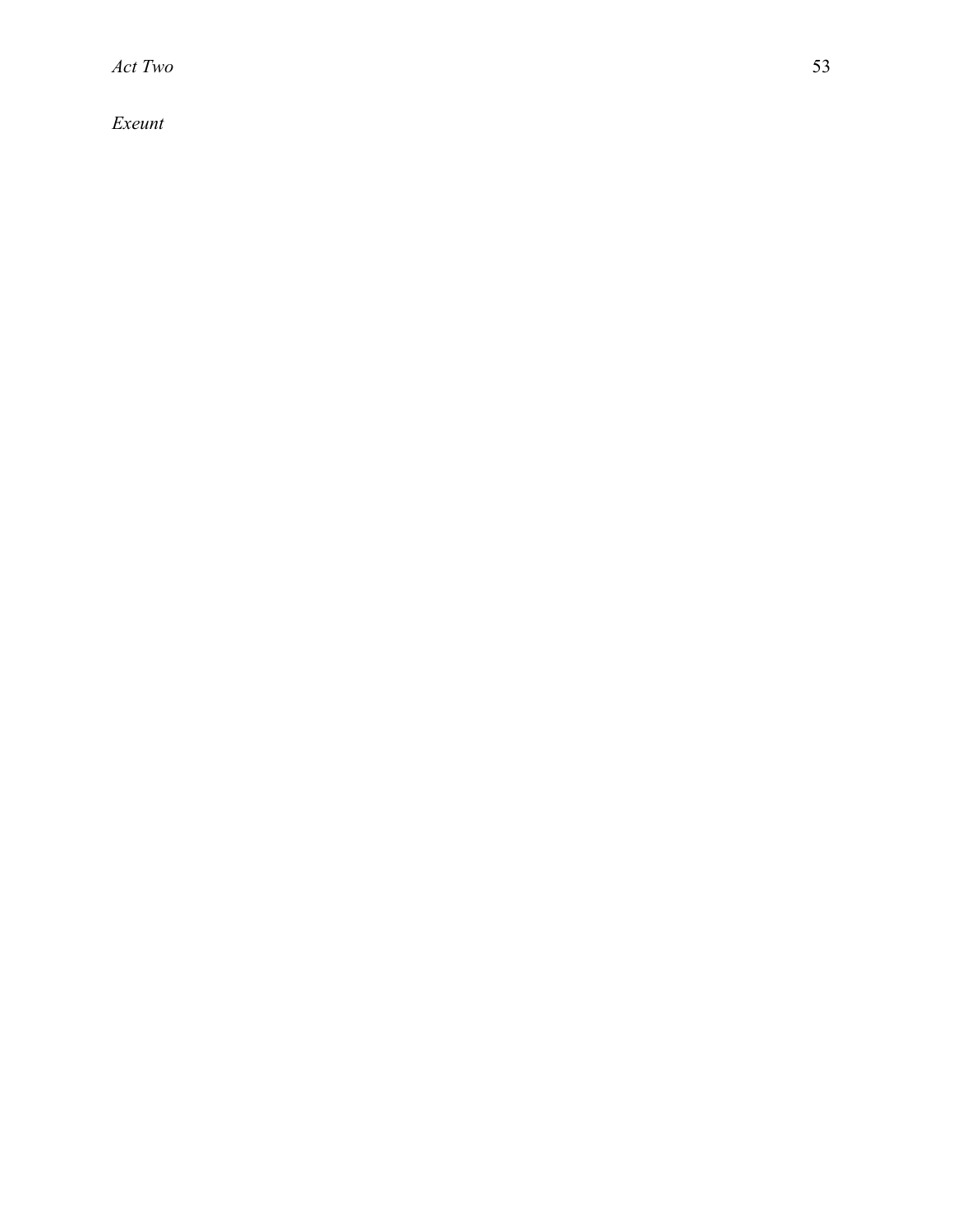## **SCENE IV. Outside Macbeth's castle.**

### *Enter Ross and Sergeant.*

#### **Sergeant**

I have seen hours dreadful and things strange; but this sore night Hath trifled former knowings.

### **Ross**

Thou seest, the heavens, as troubled with man's act, Threaten his bloody stage: by the clock, 'tis day, And yet dark night strangles the travelling lamp: Is't night's predominance, or the day's shame, That darkness does the face of earth entomb, When living light should kiss it?

### **Sergeant**

'Tis unnatural, Even like the deed that's done. On Tuesday last, A falcon, towering in her pride of place, Was by a mousing owl hawk'd at and kill'd.

### **Ross**

And Duncan's horses--a thing most strange and certain— Turn'd wild in nature, broke their stalls, flung out, Contending 'gainst obedience, as they would make War with mankind.

#### **Sergeant**

'Tis said they eat each other.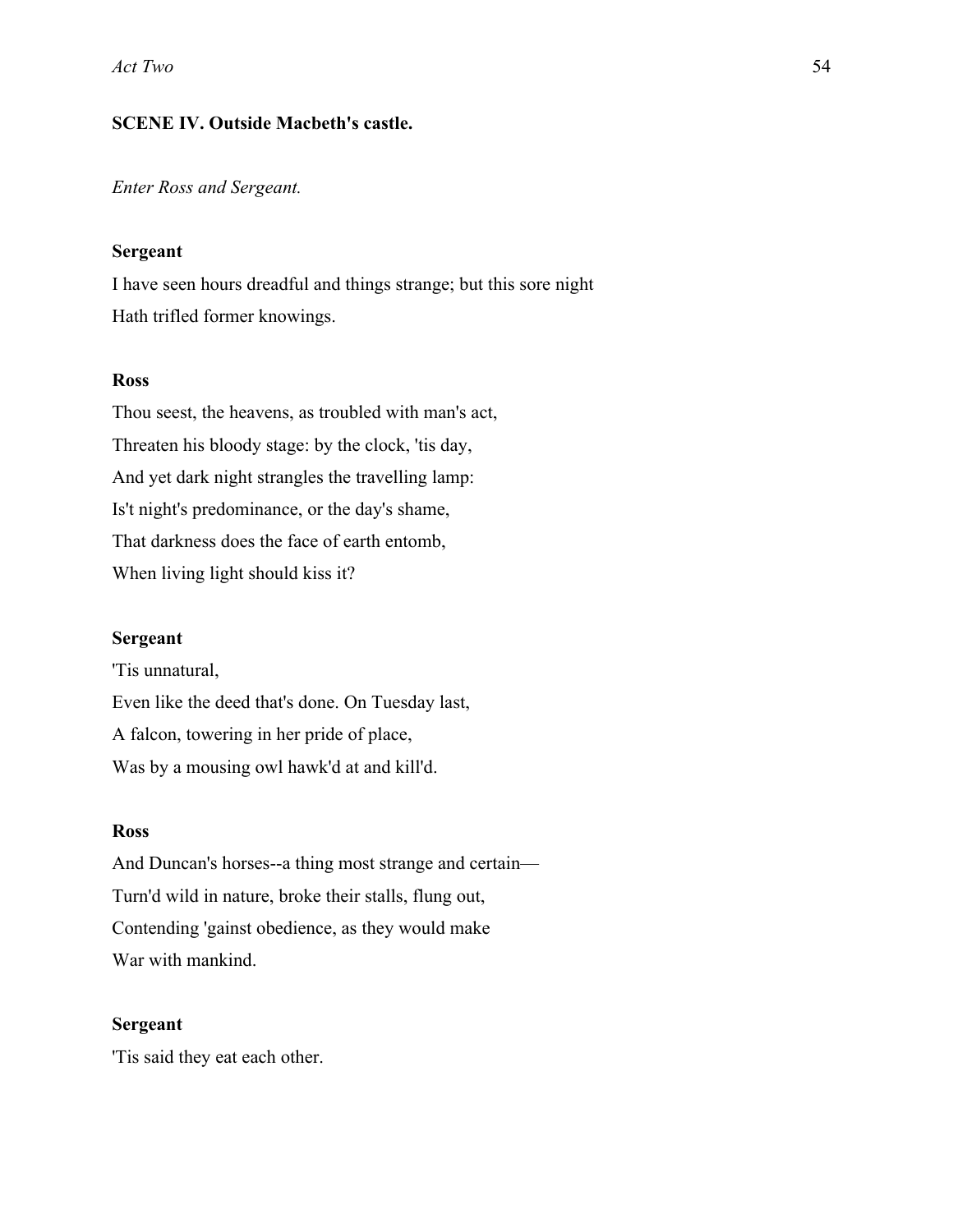## **Ross**

They did so, to the amazement of mine eyes That look'd upon't. Here comes the good Macduff.

# *Enter Macduff*

How goes the world, sir, now?

## **Macduff**

Why, see you not?

## **Ross**

Is't known who did this more than bloody deed?

## **Macduff**

Those that Macbeth hath slain.

## **Ross**

Alas, the day! What good could they pretend?

## **Macduff**

They were suborn'd: Malcolm and Donalbain, the king's children, Are stol'n away and fled; which puts upon them Suspicion of the deed.

## **Ross**

'Gainst nature still! Thriftless ambition, that wilt ravin up Thine own life's means! Then 'tis most like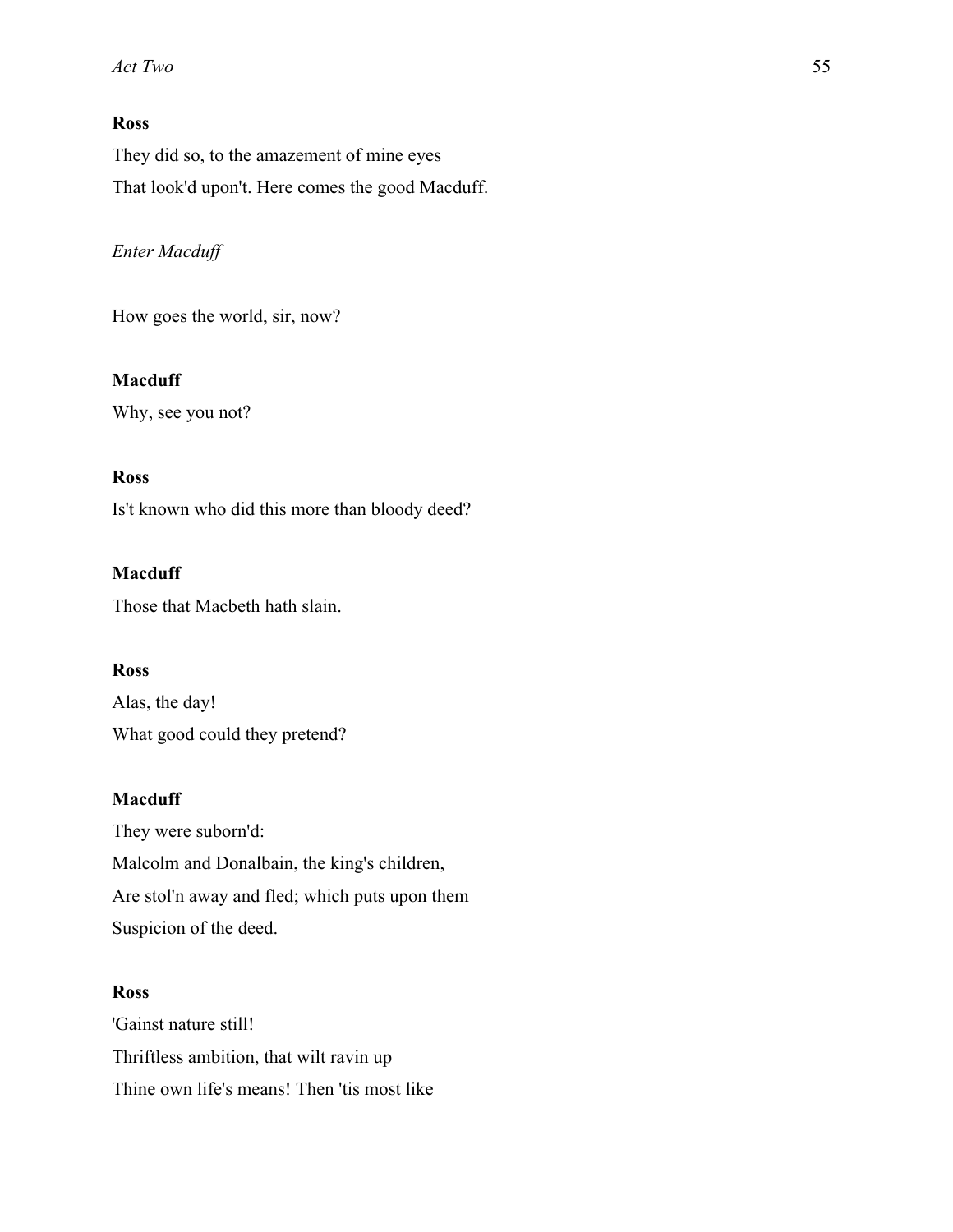The sovereignty will fall upon Macbeth.

## **Macduff**

She is already named, and gone to Scone To be invested.

## **Ross**

Where is Duncan's body?

## **Macduff**

Carried to Colmekill, The sacred storehouse of his predecessors, And guardian of their bones.

# **Ross**

Will you to Scone?

# **Macduff**

No, cousin, I'll to Fife.

### **Ross**

Well, I will thither.

### **Macduff**

Well, may you see things well done there: adieu! Lest our old robes sit easier than our new!

### **Ross**

Farewell, friend.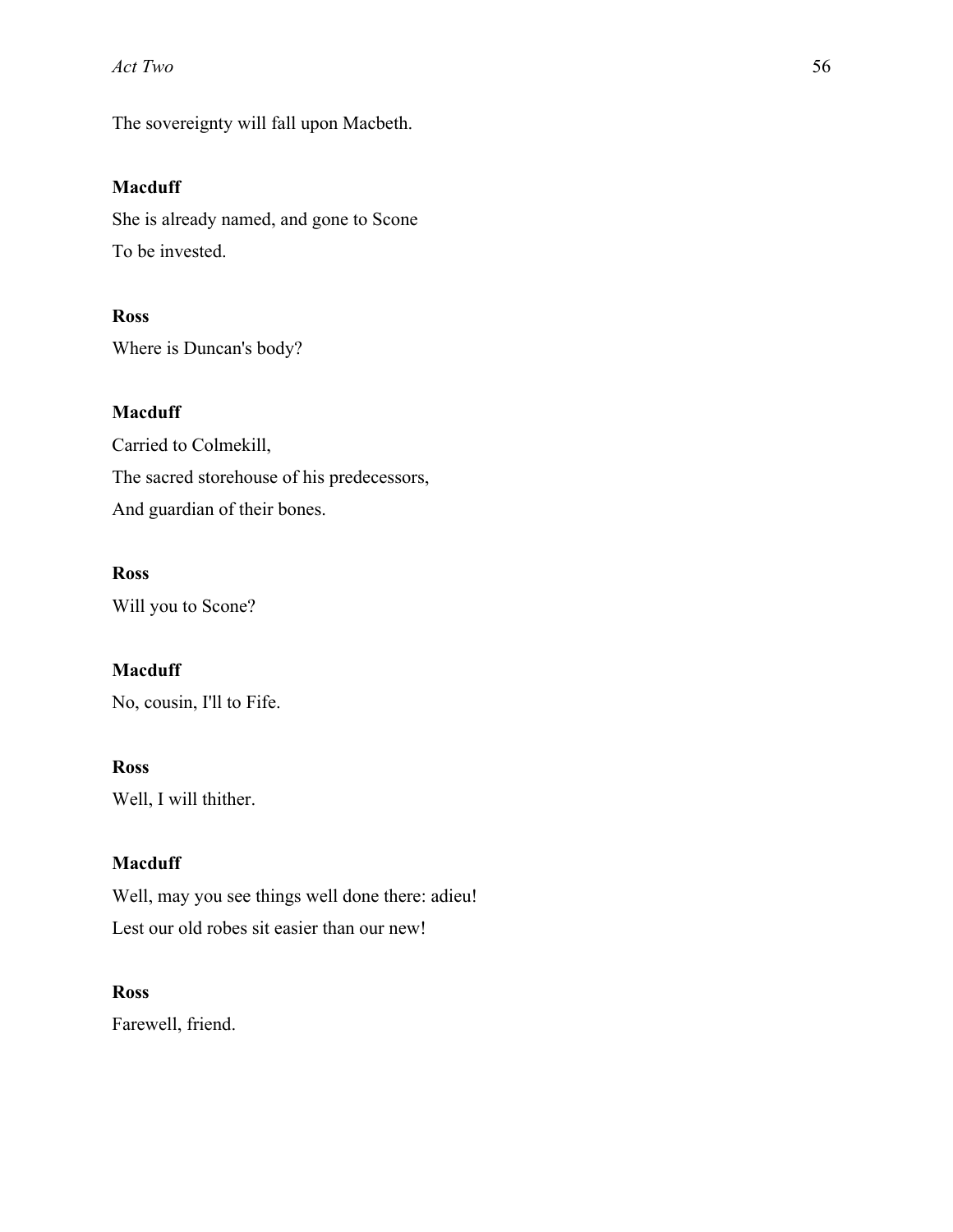# **Sergeant**

God's benison go with you; and with those That would make good of bad, and friends of foes!

*Exeunt*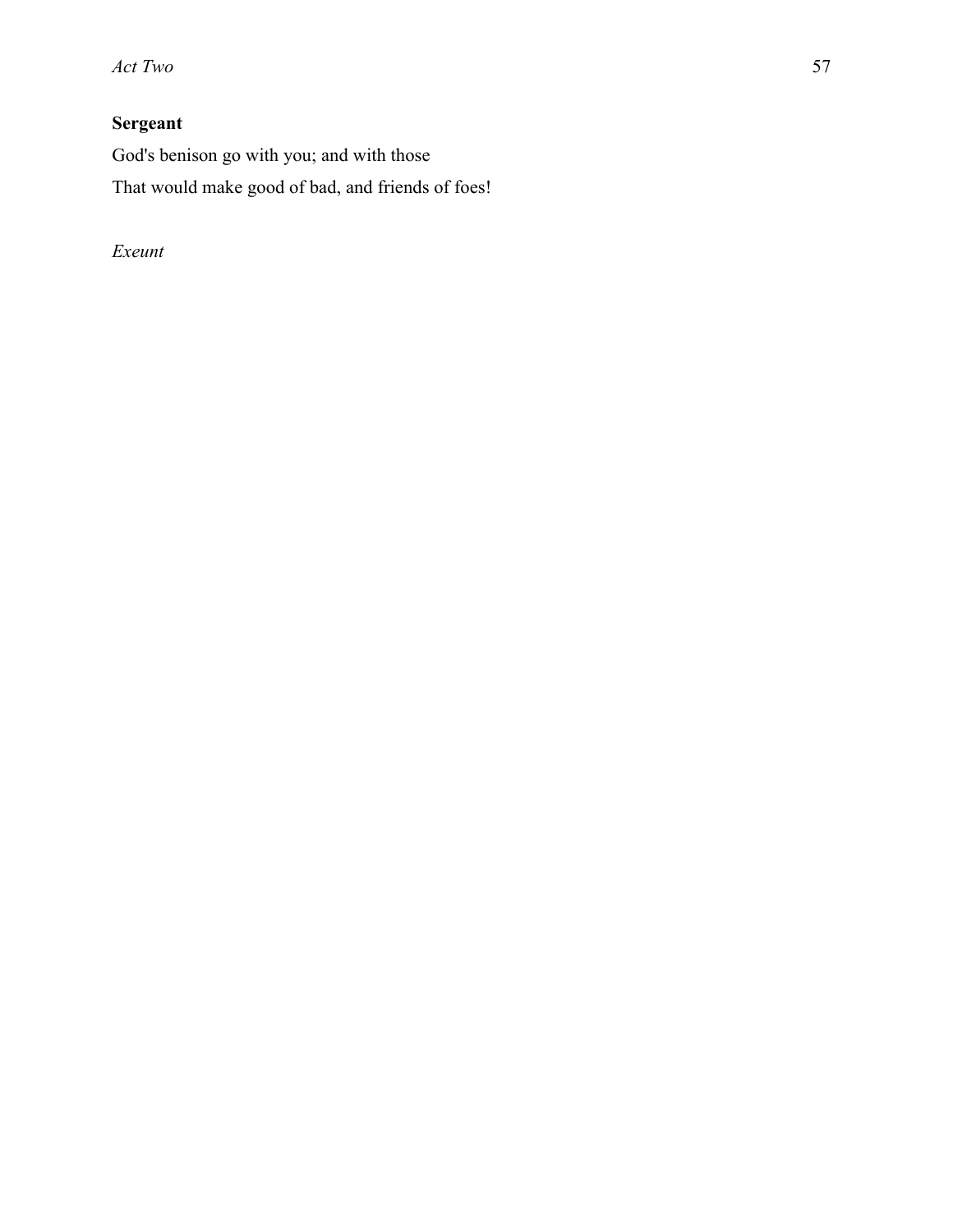### **ACT III**

#### **SCENE I. Forres. The palace.**

#### *Enter Banquo.*

#### **Banquo**

Thou hast it now: king, Cawdor, Glamis, all, As the weird women promised, and, I fear, Thou play'dst most foully for't: yet it was said It should not stand in thy posterity, But that myself should be the root and mother Of many kings. If there come truth from them-- As upon thee, Macbeth, their speeches shine-- Why, by the verities on thee made good, May they not be my oracles as well, And set me up in hope? But hush! no more.

*Enter Macbeth, as king, Lady Macbeth, as queen, Lennox, Ross, Lords, Ladies, and Attendants.*

#### **Macbeth**

Here's our chief guest.

#### **Lady Macbeth**

If she had been forgotten, It had been as a gap in our great feast, And all-thing unbecoming.

#### **Macbeth**

To-night we hold a solemn supper, And I'll request your presence.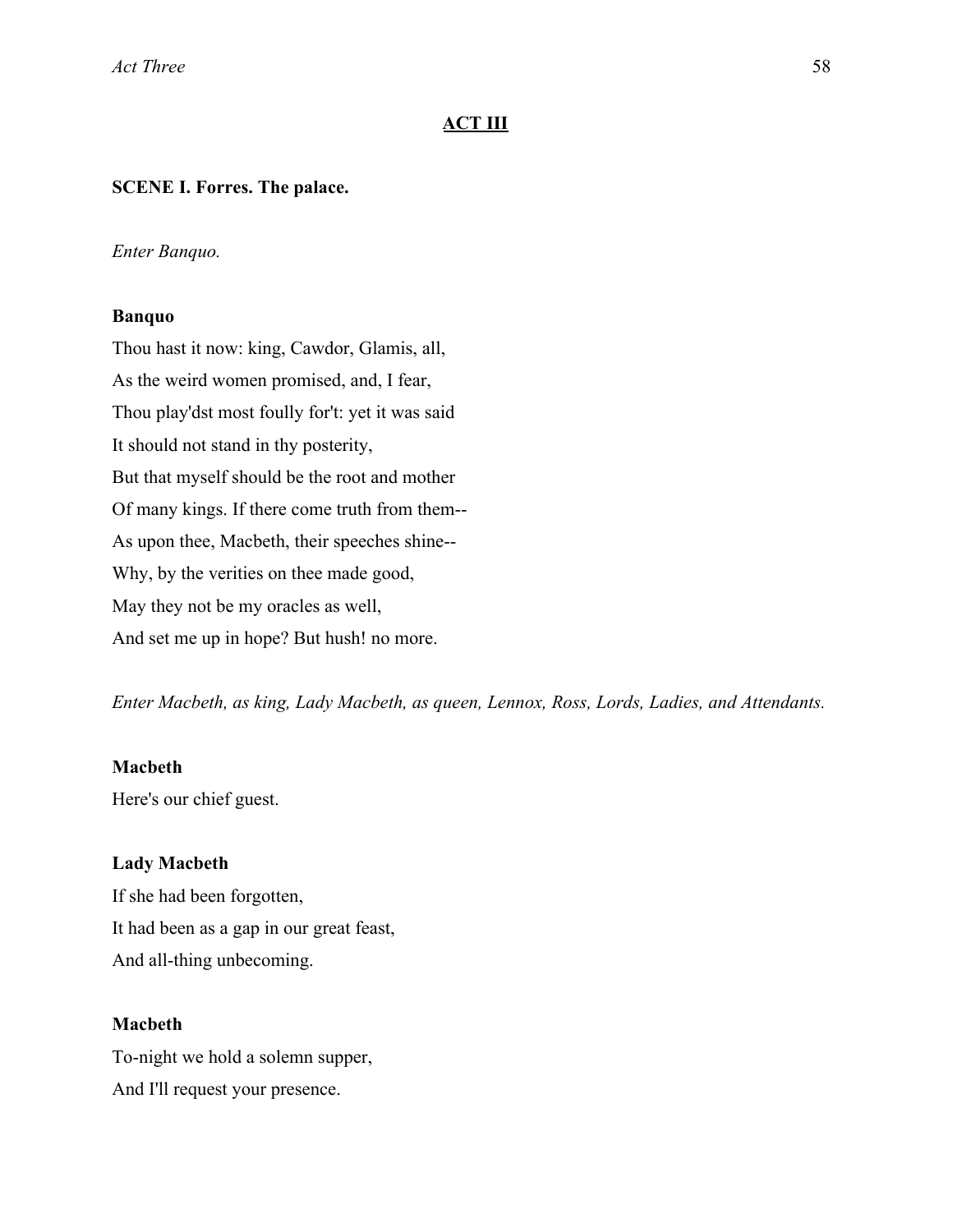### **Banquo**

Let your highness Command upon me; to the which my duties Are with a most indissoluble tie For ever knit.

### **Macbeth**

Ride you this afternoon?

### **Banquo**

Ay, my good lord.

## **Macbeth**

We should have else desired your good advice, Which still hath been both grave and prosperous, In this day's council; but we'll take to-morrow. Is't far you ride?

### **Banquo**

As far, my lord, as will fill up the time 'Twixt this and supper: go not my horse the better, I must become a borrower of the night For a dark hour or twain.

## **Macbeth**

Fail not our feast.

**Banquo** My lord, I will not. **Macbeth**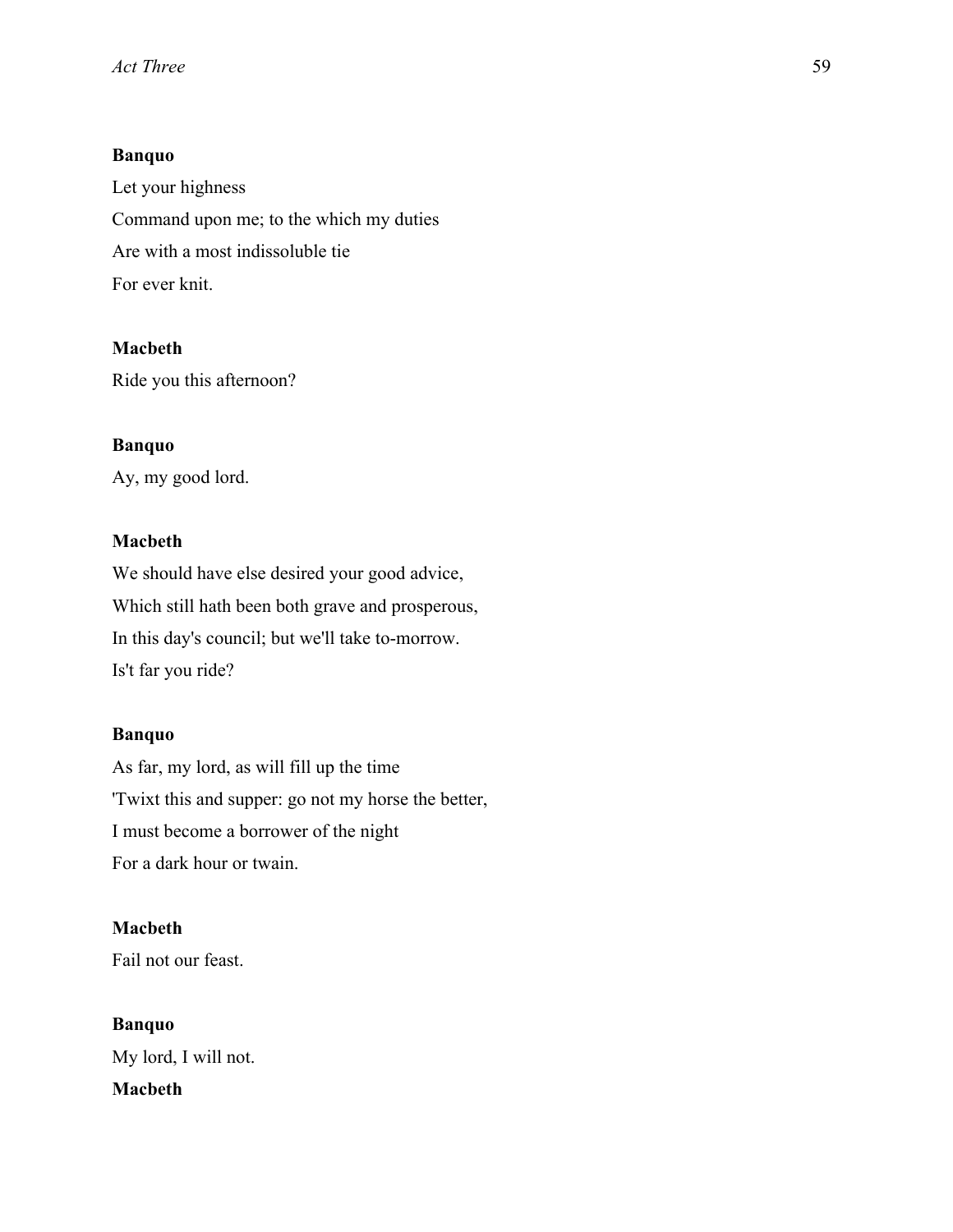We hear, our bloody cousins are bestow'd In England and in Ireland, not confessing Their cruel parricide, filling their hearers With strange invention: but of that to-morrow, When therewithal we shall have cause of state Craving us jointly. Hie you to horse: adieu, Till you return at night. Goes Fleance with you?

### **Banquo**

Ay, my good lord: our time does call upon 's.

### **Macbeth**

I wish your horses swift and sure of foot; And so I do commend you to their backs. Farewell.

#### *Exit Banquo*

Let every man be master of his time Till seven at night: to make society The sweeter welcome, we will keep ourself Till supper-time alone: while then, God be with you!

*Exeunt all but Macbeth, and a Servant.*

Sirrah, a word with you: attend those men Our pleasure?

#### **Servant**

They are, my lord, without the palace gate.

### **Macbeth**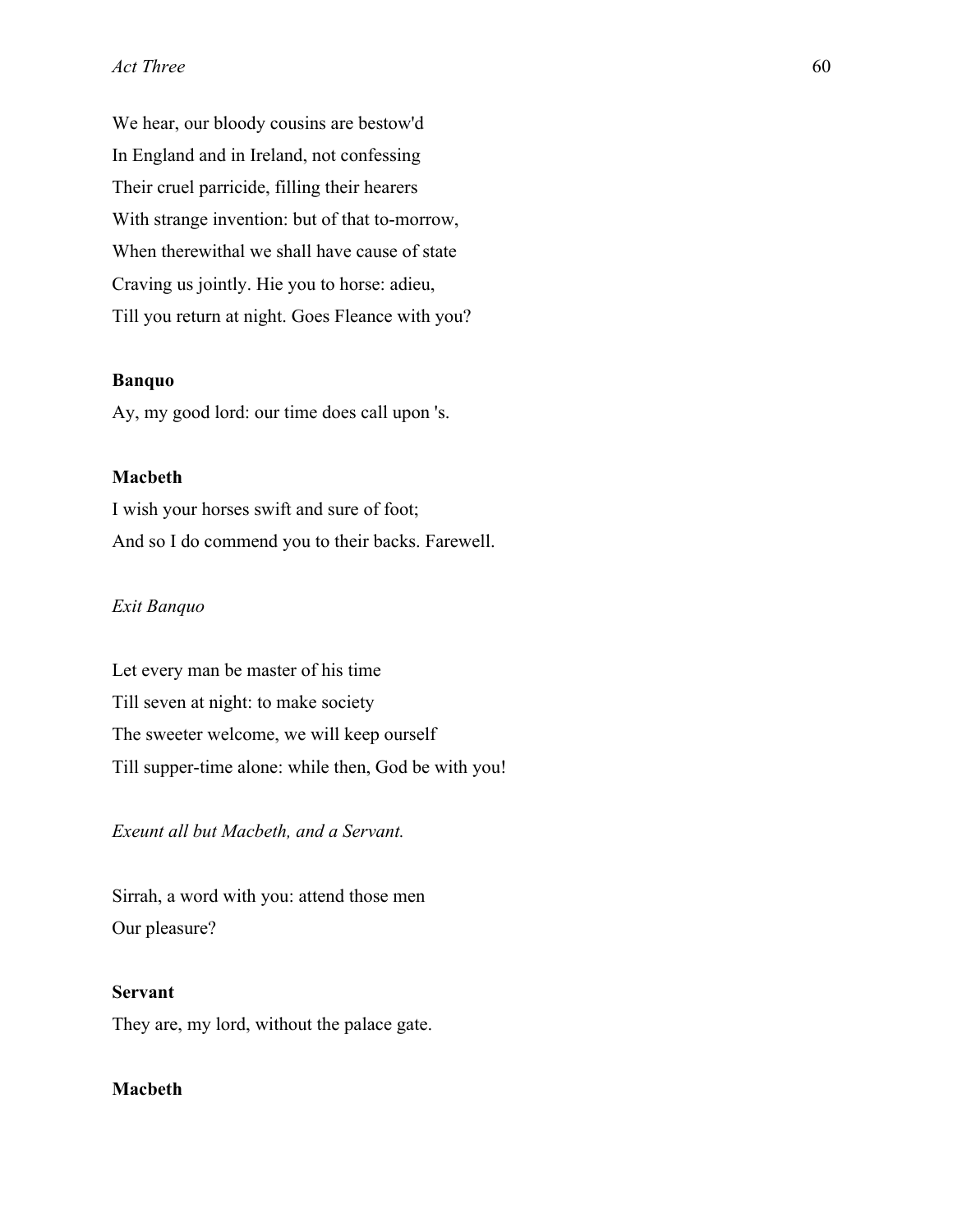#### Bring them before us.

### *Exit Servant.*

To be thus is nothing; But to be safely thus.--Our fears in Banquo Stick deep; and in her royalty of nature Reigns that which would be fear'd: 'tis much she dares; And, to that dauntless temper of her mind, She hath a wisdom that doth guide her valour To act in safety. There is none but she Whose being I do fear: and, under her, My Genius is rebuked; as, it is said, Mark Antony's was by Caesar. She chid the sisters When first they put the name of king upon me, And bade them speak to her: then prophet-like They hail'd her mother to a line of kings: Upon my head they placed a fruitless crown, And put a barren sceptre in my gripe, Thence to be wrench'd with an unlineal hand, No child of mine succeeding. If 't be so, For Banquo's issue have I filed my mind; For them the gracious Duncan have I murder'd; Put rancours in the vessel of my peace Only for them; and mine eternal jewel Given to the common enemy of man, To make them kings, the seed of Banquo kings! Rather than so, come fate into the list. And champion me to the utterance! Who's there!

*Re-enter Servant, with THREE MURDERERS.*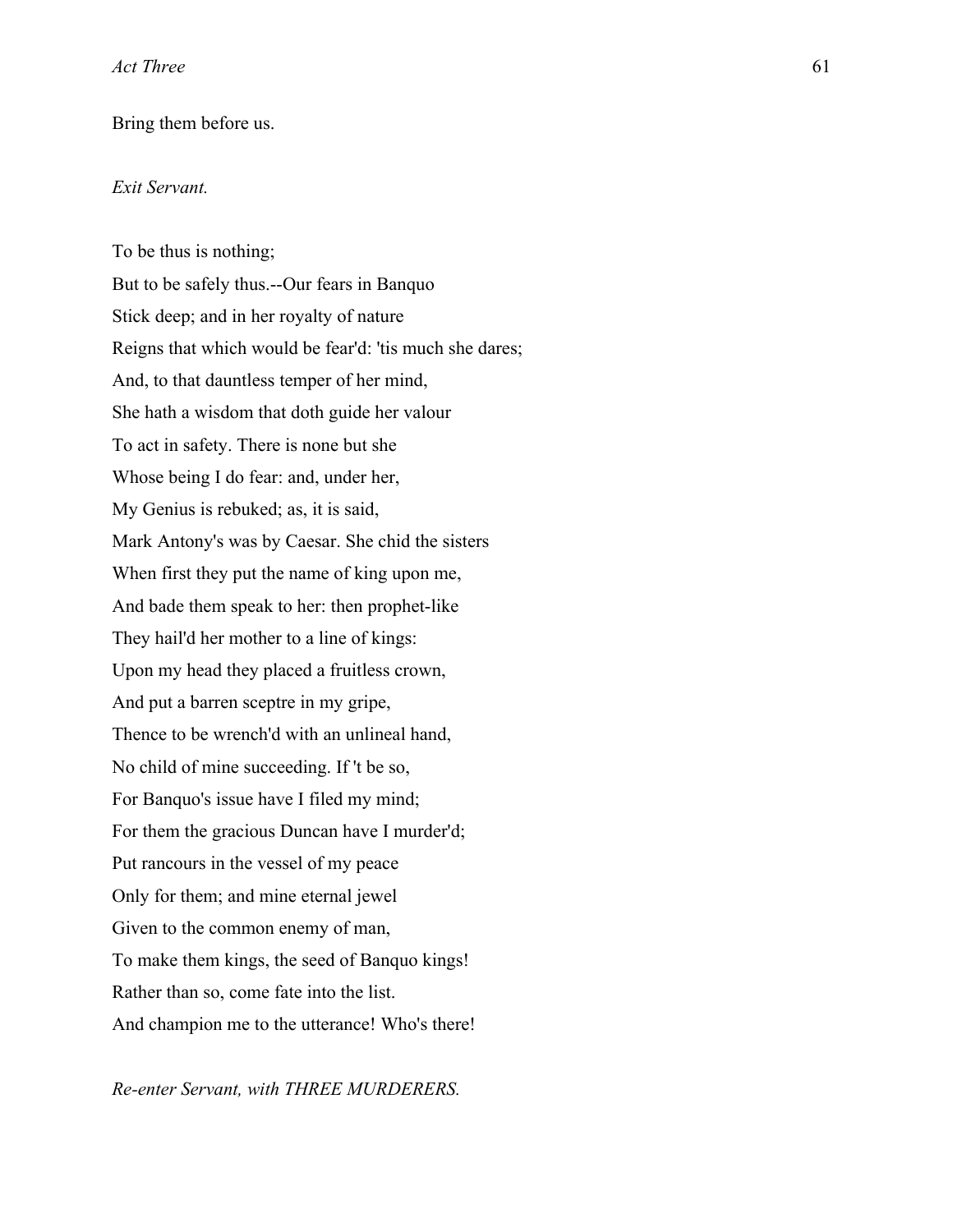Now go to the door, and stay there till we call.

*Exit Servant.*

Was it not yesterday we spoke together?

#### **First Murderer/First Witch**

It was,

### **Second Murderer/Second Witch**

So please your highness.

**Macbeth** Well then, now Have you consider'd of my speeches? Know That it was she in the times past which held you So under fortune, which you thought had been Our innocent self: this I made good to you In our last conference, pass'd in probation with you, How you were borne in hand, how cross'd, the instruments, Who wrought with them, and all things else that might To half a soul and to a notion crazed Say 'Thus did Banquo.'

## **Third Murderer/Third Witch**

You made it known to us.

### **Macbeth**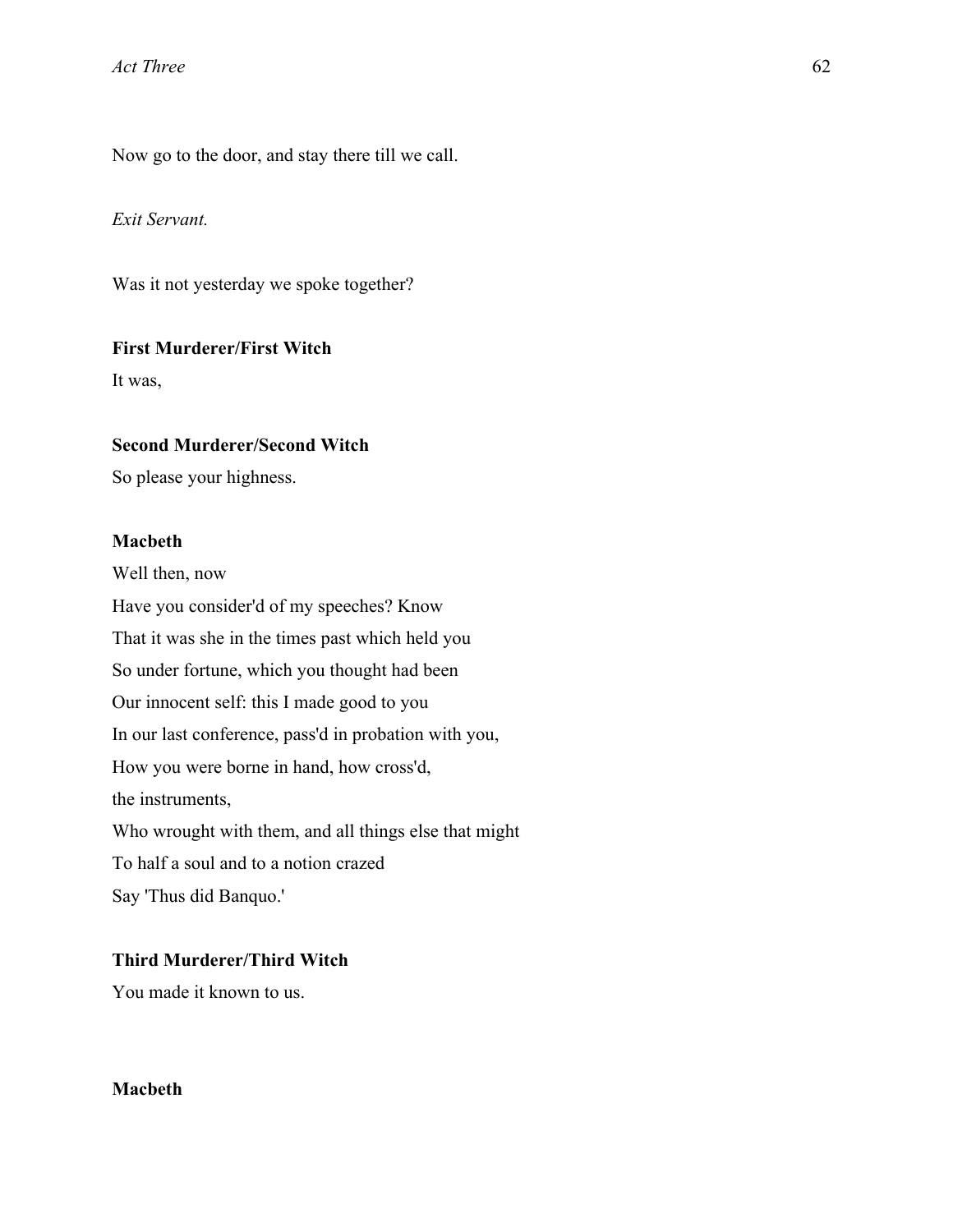I did so, and went further, which is now Our point of second meeting. Do you find Your patience so predominant in your nature That you can let this go? Are you so gospell'd To pray for this good man and for his issue, Whose heavy hand hath bow'd you to the grave And beggar'd yours for ever?

### **First Murderer/First Witch**

We are women, my liege.

#### **Macbeth**

Ay, in the catalogue ye go for women; As hounds and greyhounds, mongrels, spaniels, curs, Shoughs, water-rugs and demi-wolves, are clept All by the name of dogs: the valued file Distinguishes the swift, the slow, the subtle, The housekeeper, the hunter, every one According to the gift which bounteous nature Hath in her closed; whereby she does receive Particular addition. from the bill That writes them all alike: and so of women. Now, if you have a station in the file, Not i' the worst rank of womanhood, say 't; And I will put that business in your bosoms, Whose execution takes your enemy off, Grapples you to the heart and love of us, Who wear our health but sickly in her life, Which in her death were perfect.

### **Second Murderer/Second Witch**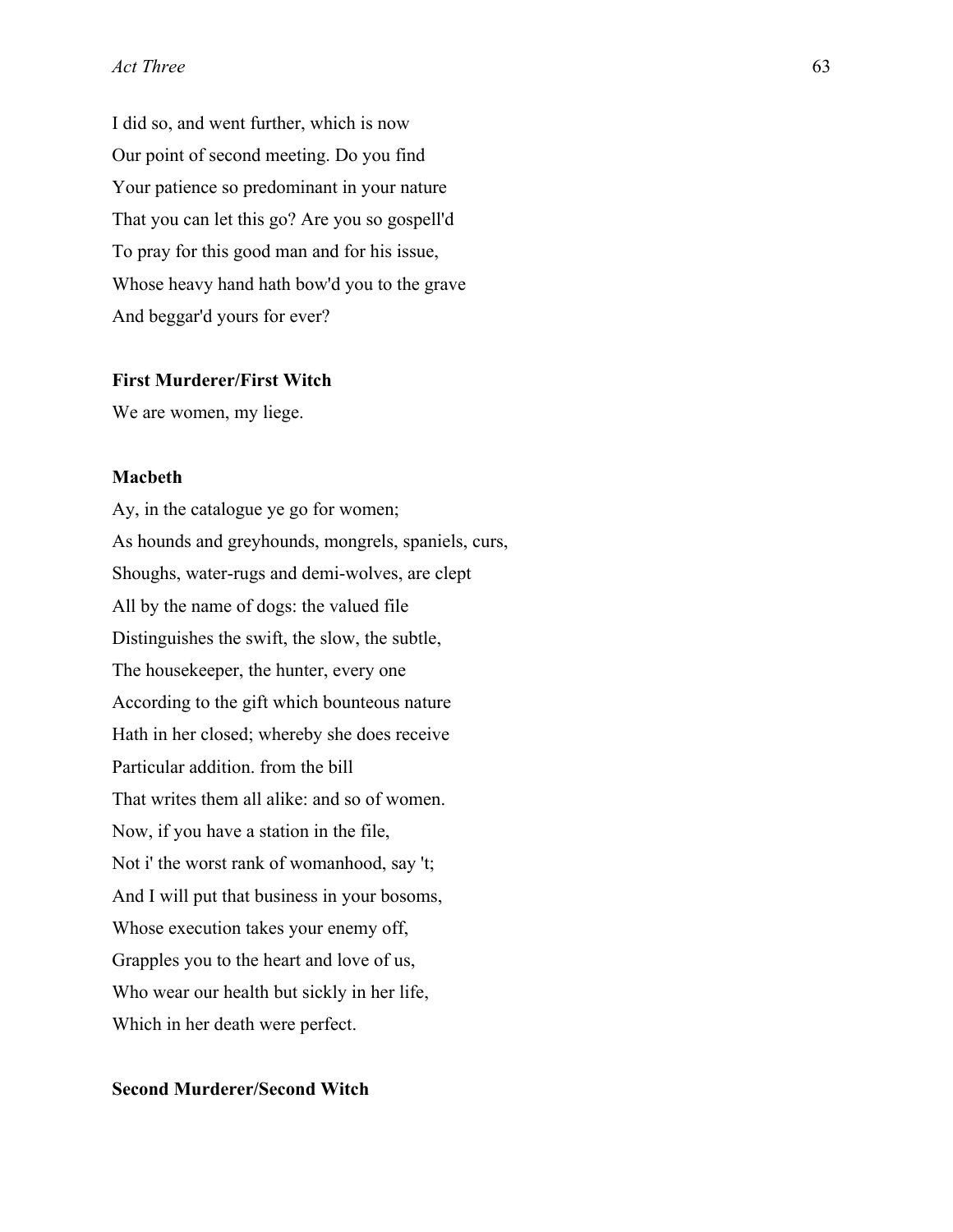I am one, my liege, Whom the vile blows and buffets of the world Have so incensed that I am reckless what I do to spite the world.

### **First Murderer/First Witch**

And I another So weary with disasters, tugg'd with fortune, That I would set my lie on any chance, To mend it, or be rid on't.

#### **Macbeth**

Both of you Know Banquo was your enemy.

## **ALL**

True, my lord.

### **Macbeth**

So is she mine; and in such bloody distance, That every minute of her being thrusts Against my near'st of life: and though I could With barefaced power sweep her from my sight And bid my will avouch it, yet I must not, For certain friends that are both hers and mine, Whose loves I may not drop, but wail her fall Who I myself struck down; and thence it is, That I to your assistance do make love, Masking the business from the common eye For sundry weighty reasons.

### **Third Murderer/Third Witch**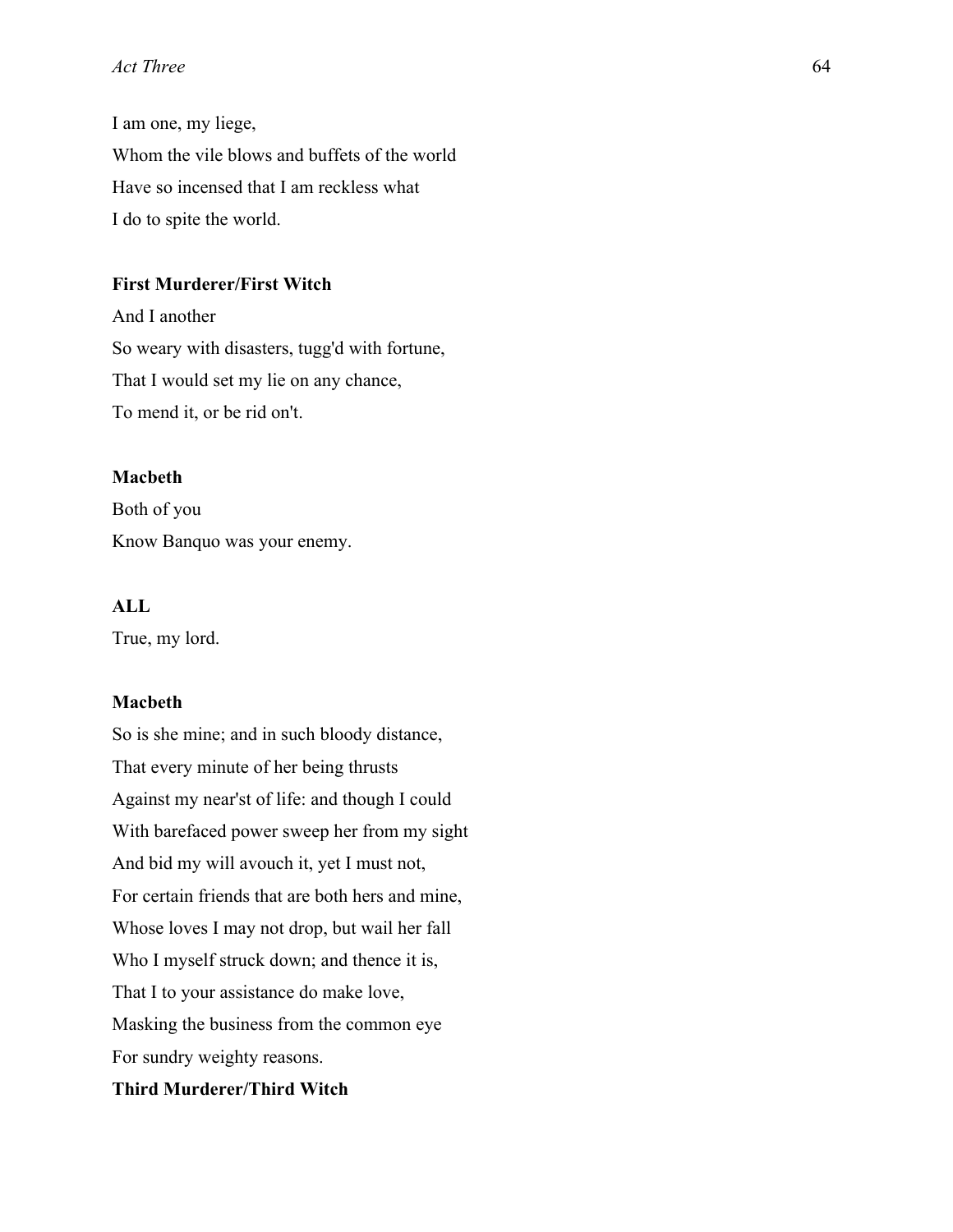We shall, my lord, Perform what you command us.

### **First Murderer/First Witch**

Though our lives--

#### **Macbeth**

Your spirits shine through you. Within this hour at most I will advise you where to plant yourselves; Acquaint you with the perfect spy o' the time, The moment on't; for't must be done to-night, And something from the palace; always thought That I require a clearness: and with her-- To leave no rubs nor botches in the work-- Fleance her child, that keeps her company, Whose absence is no less material to me Than is her mother's, must embrace the fate Of that dark hour. Resolve yourselves apart: I'll come to you anon.

## **ALL**

We are resolved, my lord.

#### **Macbeth**

I'll call upon you straight: abide within.

## *Exeunt THREE MURDERERS*

It is concluded. Banquo, thy soul's flight, If it find heaven, must find it out to-night. *Exit*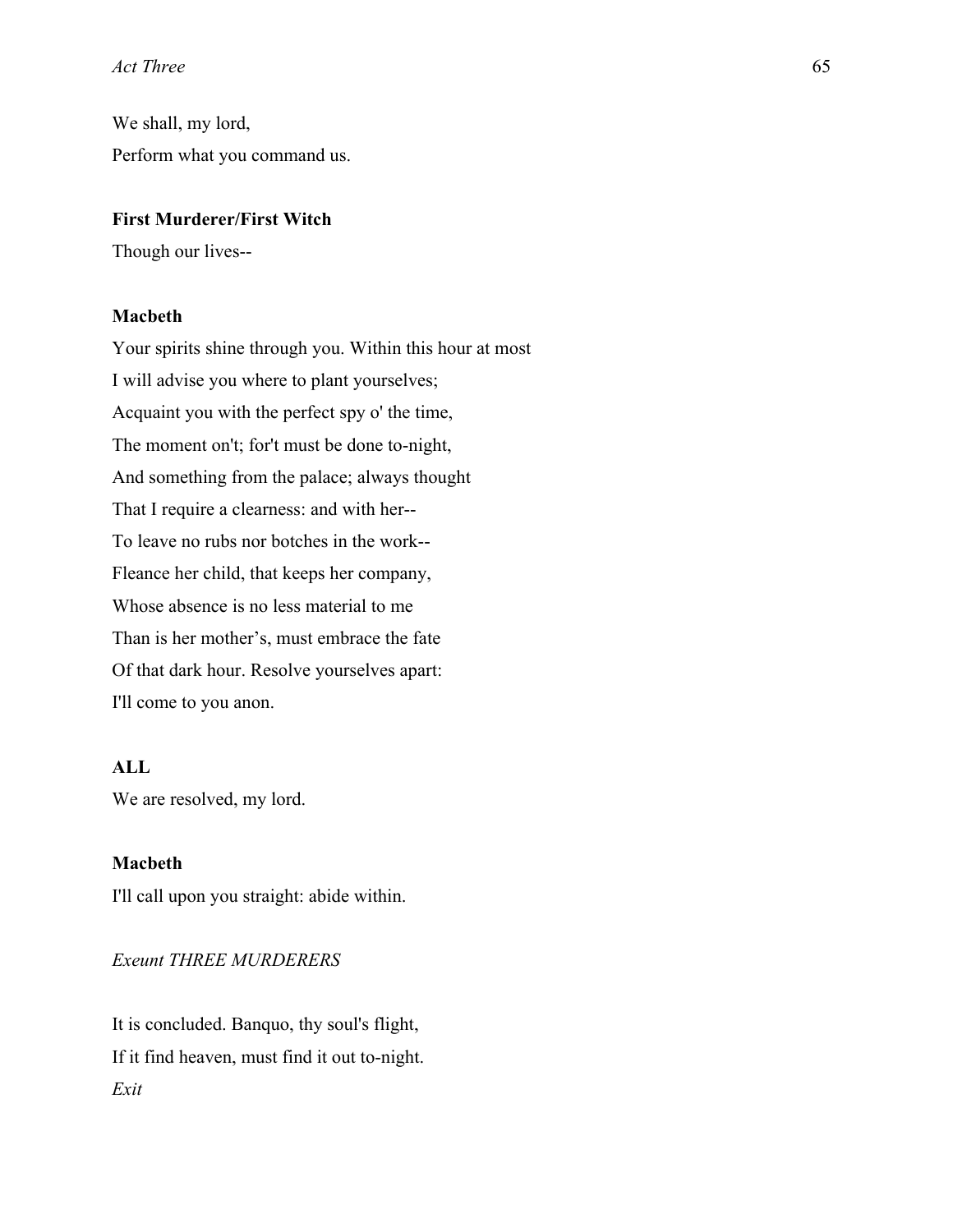## **SCENE II. The palace.**

*Enter Lady Macbeth and a Servant.*

### **Lady Macbeth**

Is Banquo gone from court?

### **Servant**

Ay, madam, but returns again to-night.

### **Lady Macbeth**

Say to the king, I would attend her leisure For a few words.

### **Servant**

Madam, I will.

## *Exit*

# **Lady Macbeth**

Nought's had, all's spent, Where our desire is got without content: 'Tis safer to be that which we destroy Than by destruction dwell in doubtful joy.

## *Enter Macbeth*

How now, my lord! why do you keep alone, Of sorriest fancies your companions making, Using those thoughts which should indeed have died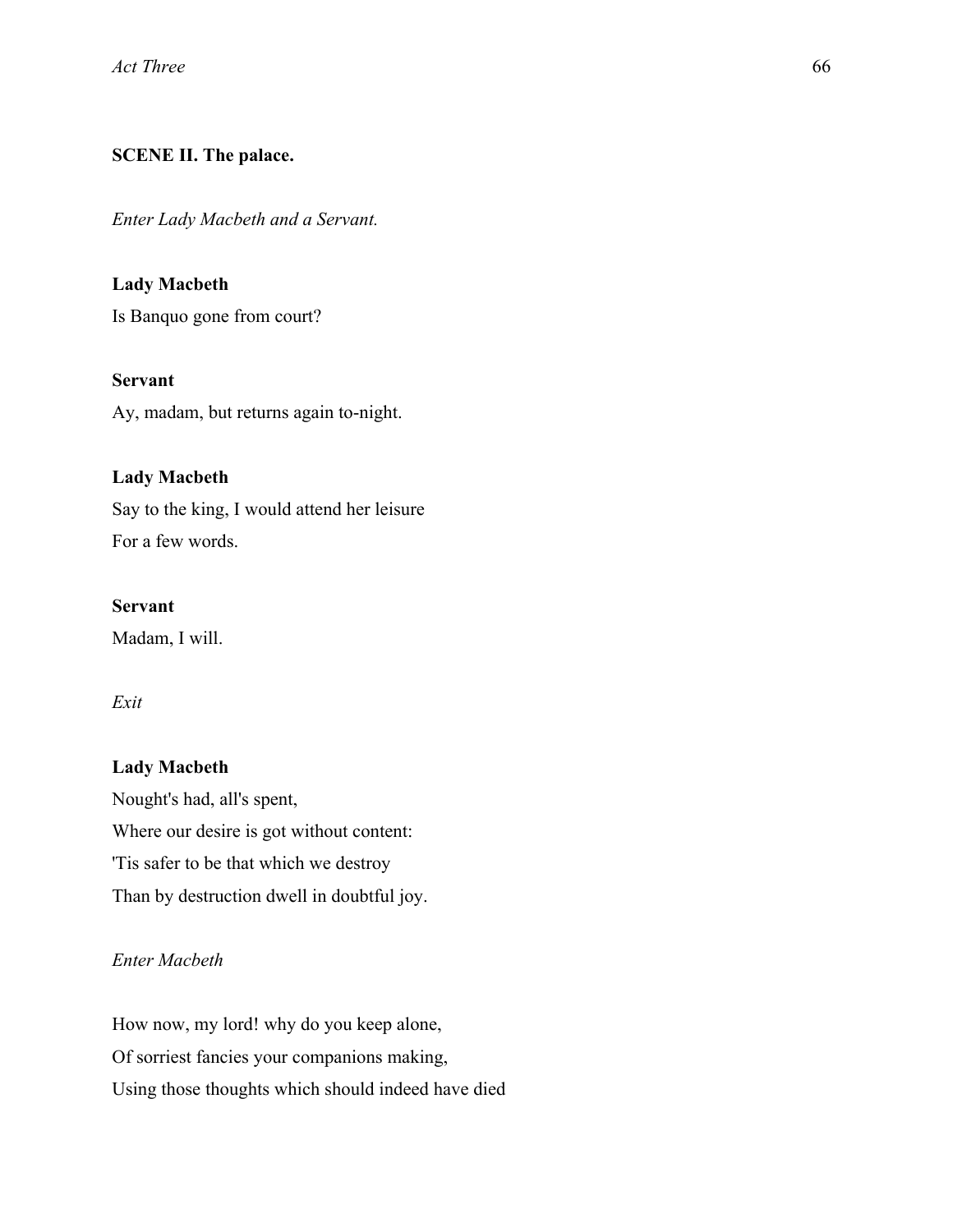With them they think on? Things without all remedy Should be without regard: what's done is done.

#### **Macbeth**

We have scotch'd the snake, not kill'd it: She'll close and be herself, whilst our poor malice Remains in danger of her former tooth. But let the frame of things disjoint, both the worlds suffer, Ere we will eat our meal in fear and sleep In the affliction of these terrible dreams That shake us nightly: better be with the dead, Whom we, to gain our peace, have sent to peace, Than on the torture of the mind to lie In restless ecstasy. Duncan is in her grave; After life's fitful fever she sleeps well; Treason has done her worst: nor steel, nor poison, Malice domestic, foreign levy, nothing, Can touch her further.

#### **Lady Macbeth**

Come on; Gentle my lord, sleek o'er your rugged looks; Be bright and jovial among your guests to-night.

#### **Macbeth**

So shall I, love; and so, I pray, be you: Let your remembrance apply to Banquo; Present her eminence, both with eye and tongue: Unsafe the while, that we Must lave our honours in these flattering streams,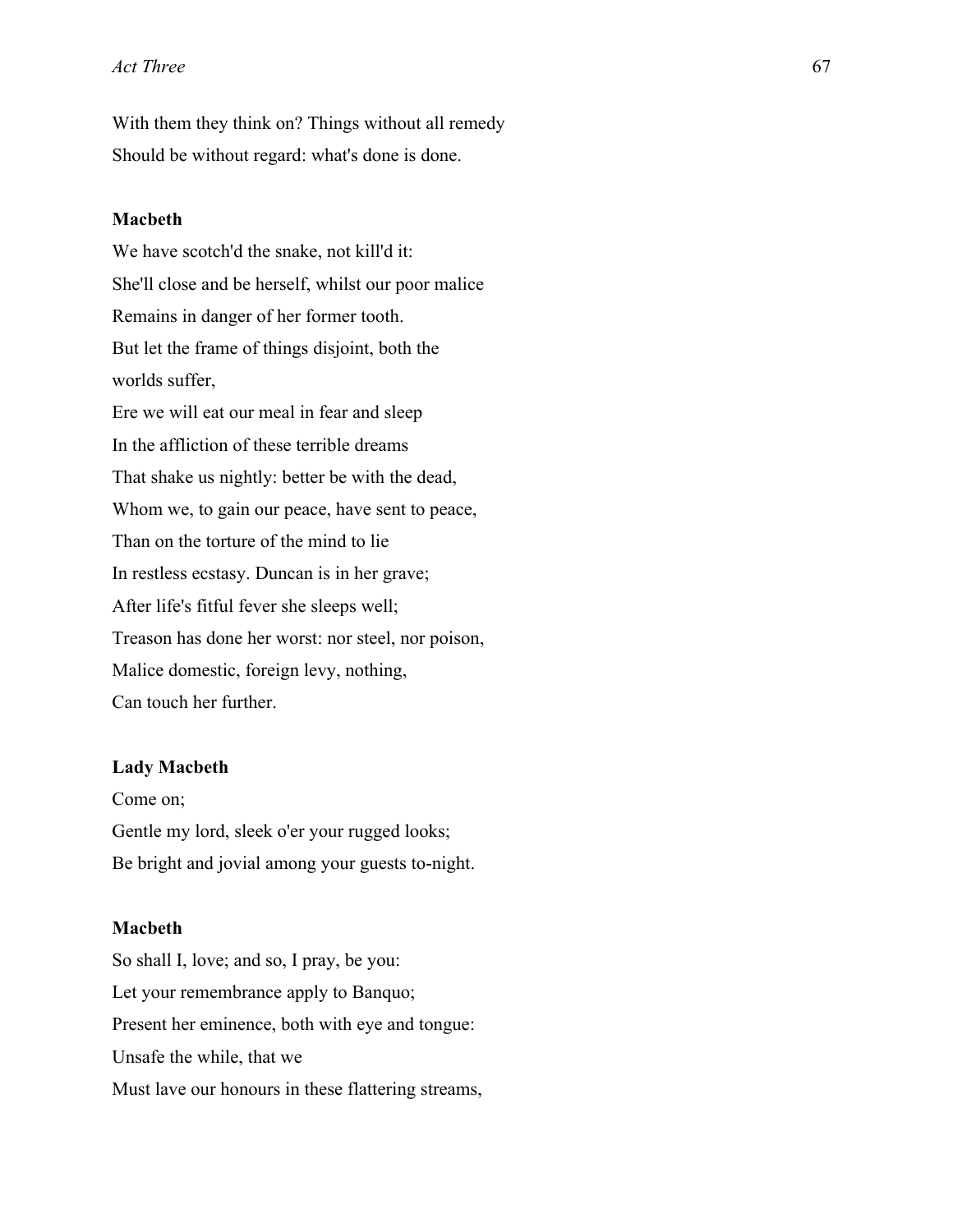And make our faces vizards to our hearts, Disguising what they are.

#### **Lady Macbeth**

You must leave this.

#### **Macbeth**

O, full of scorpions is my mind, dear wife! Thou know'st that Banquo, and her Fleance, lives.

#### **Lady Macbeth**

But in them nature's copy's not eterne.

#### **Macbeth**

There's comfort yet; they are assailable; Then be thou jocund: ere the bat hath flown His cloister'd flight, ere to Hecate's summons The shard-borne beetle with his drowsy hums Hath rung night's yawning peal, there shall be done A deed of dreadful note.

#### **Lady Macbeth**

What's to be done?

#### **Macbeth**

Be innocent of the knowledge, dearest chuck, Till thou applaud the deed. Come, seeling night, Scarf up the tender eye of pitiful day; And with thy bloody and invisible hand Cancel and tear to pieces that great bond Which keeps me pale! Light thickens; and the crow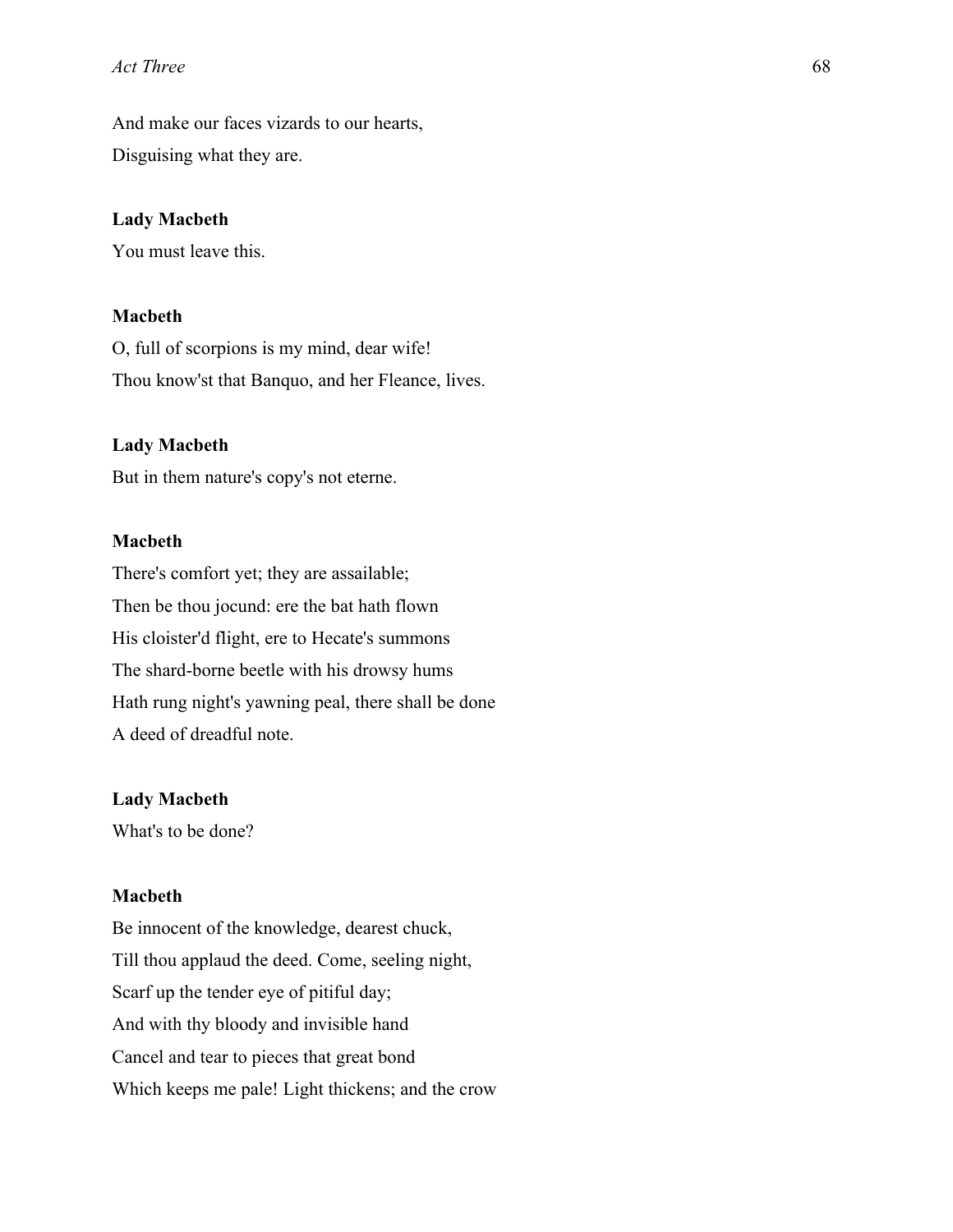Makes wing to the rooky wood: Good things of day begin to droop and drowse; While night's black agents to their preys do rouse. Thou marvell'st at my words: but hold thee still; Things bad begun make strong themselves by ill. So, prithee, go with me.

## *Exeunt*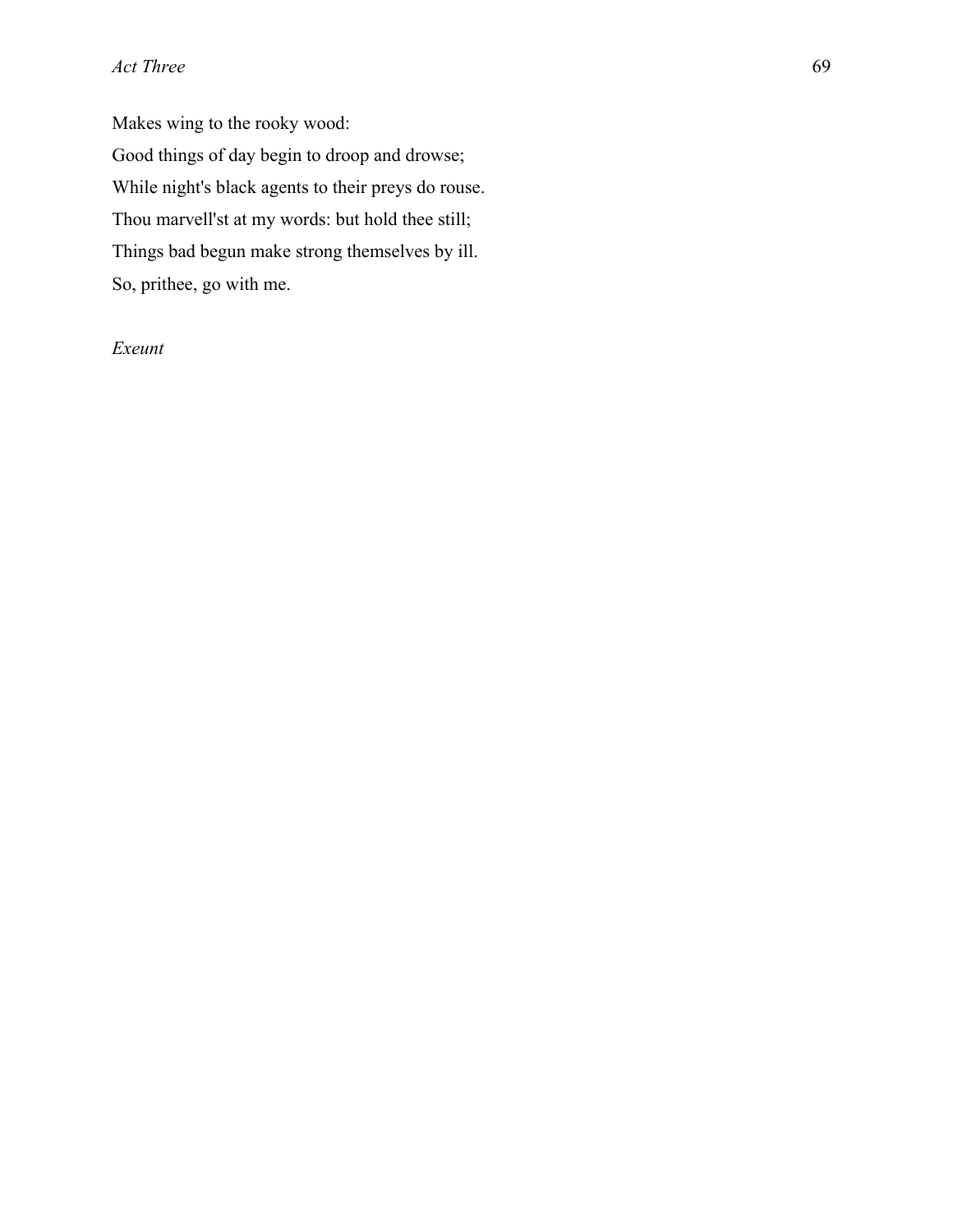### **SCENE III. A park near the palace.**

#### *Enter THREE MURDERERS/THREE WITCHES.*

### **First Murderer/First Witch**

But who did bid thee join with us?

### **Third Murderer/Third Witch**

Macbeth.

### **Second Murderer/Second Witch**

She needs not our mistrust, since she delivers Our offices and what we have to do To the direction just.

### **First Murderer/First Witch**

Then stand with us. The west yet glimmers with some streaks of day: Now spurs the lated traveller apace To gain the timely inn; and near approaches The subject of our watch.

## **Third Murderer/Third Witch**

Hark! I hear horses.

# **Banquo**

*[Within]* Give us a light there, ho!

#### **Second Murderer/Second Witch**

Then 'tis she: the rest That are within the note of expectation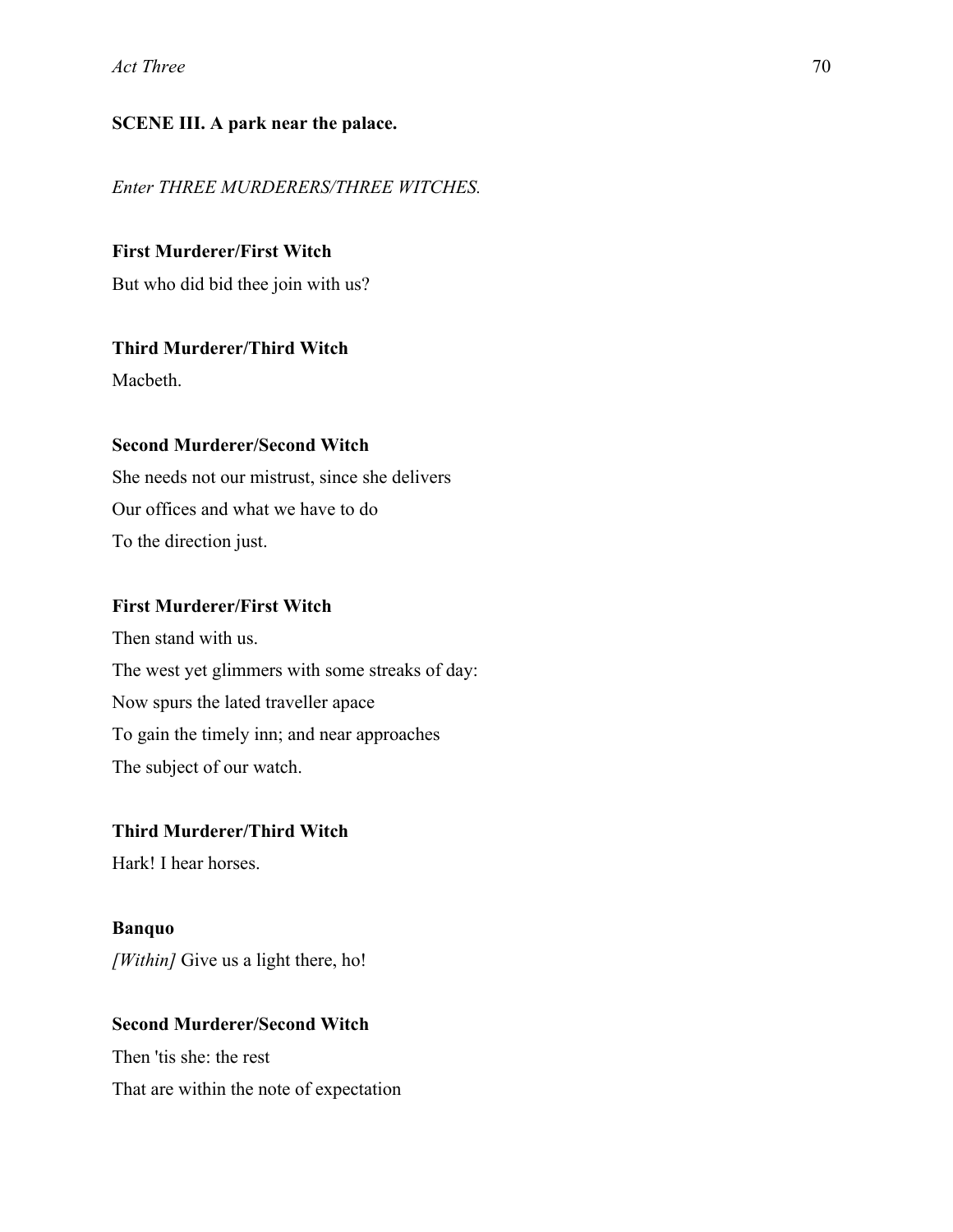Already are i' the court.

## **First Murderer/First Witch**

Her horses go about.

## **Third Murderer/Third Witch**

Almost a mile: but she does usually, So all men do, from hence to the palace gate Make it their walk.

## **Second Murderer/Second Witch**

A light, a light!

*Enter Banquo, and Fleance with a torch*

# **Third Murderer/Third Witch** 'Tis she.

## **First Murderer/First Witch**

Stand to't.

## **Banquo**

It will be rain to-night.

# **First Murderer/First Witch**

Let it come down.

*They set upon Banquo*

# **Banquo**

O, treachery! Fly, good Fleance, fly, fly, fly!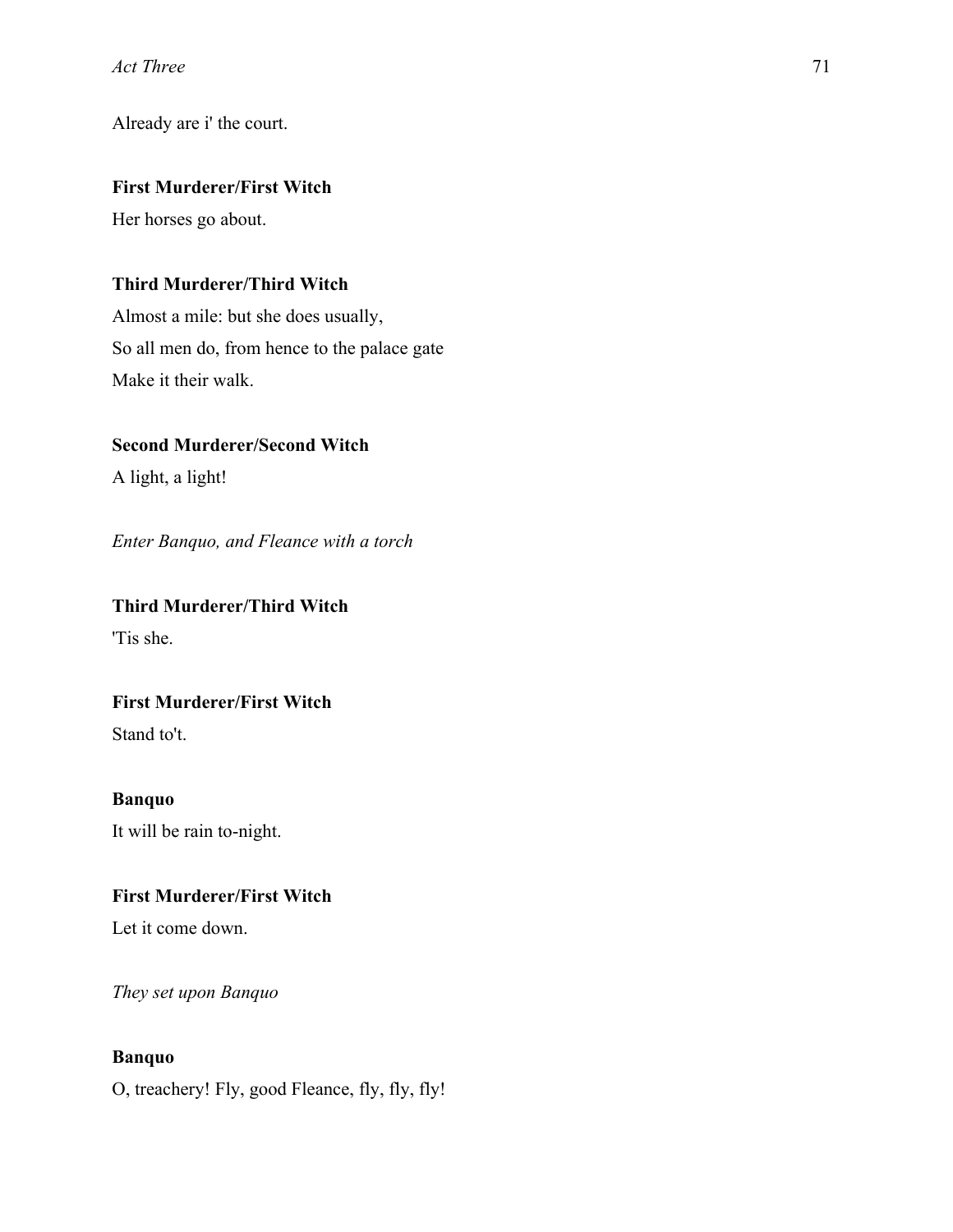Thou mayst revenge.

*Dies. Fleance escapes*

# **Third Murderer/Third Witch**

Who did strike out the light?

# **First Murderer/First Witch**

Wast not the way?

## **Third Murderer/Third Witch**

There's but one down; the son is fled.

## **Second Murderer/Second Witch**

We have lost

Best half of our affair.

# **First Murderer/First Witch**

Well, let's away, and say how much is done.

*Exeunt*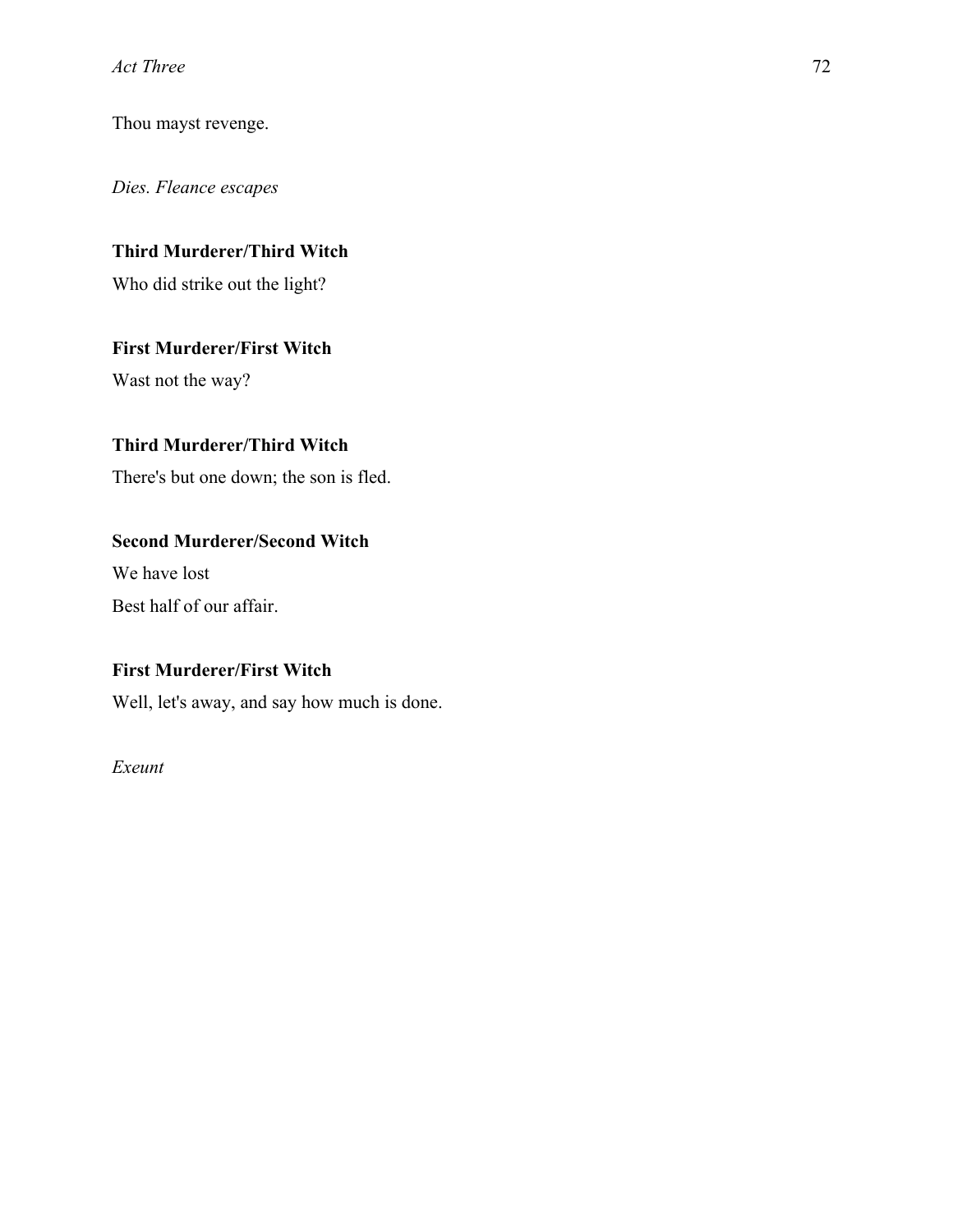## **SCENE IV. The same. Hall in the palace.**

*A banquet prepared. Enter Macbeth, Lady Macbeth, Ross, Lennox, Lords, and Attendants.*

## **Macbeth**

You know your own degrees; sit down: at first And last the hearty welcome.

# **ALL**

Thanks to your majesty.

## **Macbeth**

Ourself will mingle with society, And play the humble host. Our hostess keeps her state, but in best time We will require her welcome.

## **Lady Macbeth**

Pronounce it for me, sir, to all our friends; For my heart speaks they are welcome.

*First Murderer appears at the door*

## **Macbeth**

See, they encounter thee with their hearts' thanks. Both sides are even: here I'll sit i' the midst: Be large in mirth; anon we'll drink a measure The table round.

*Approaching the door*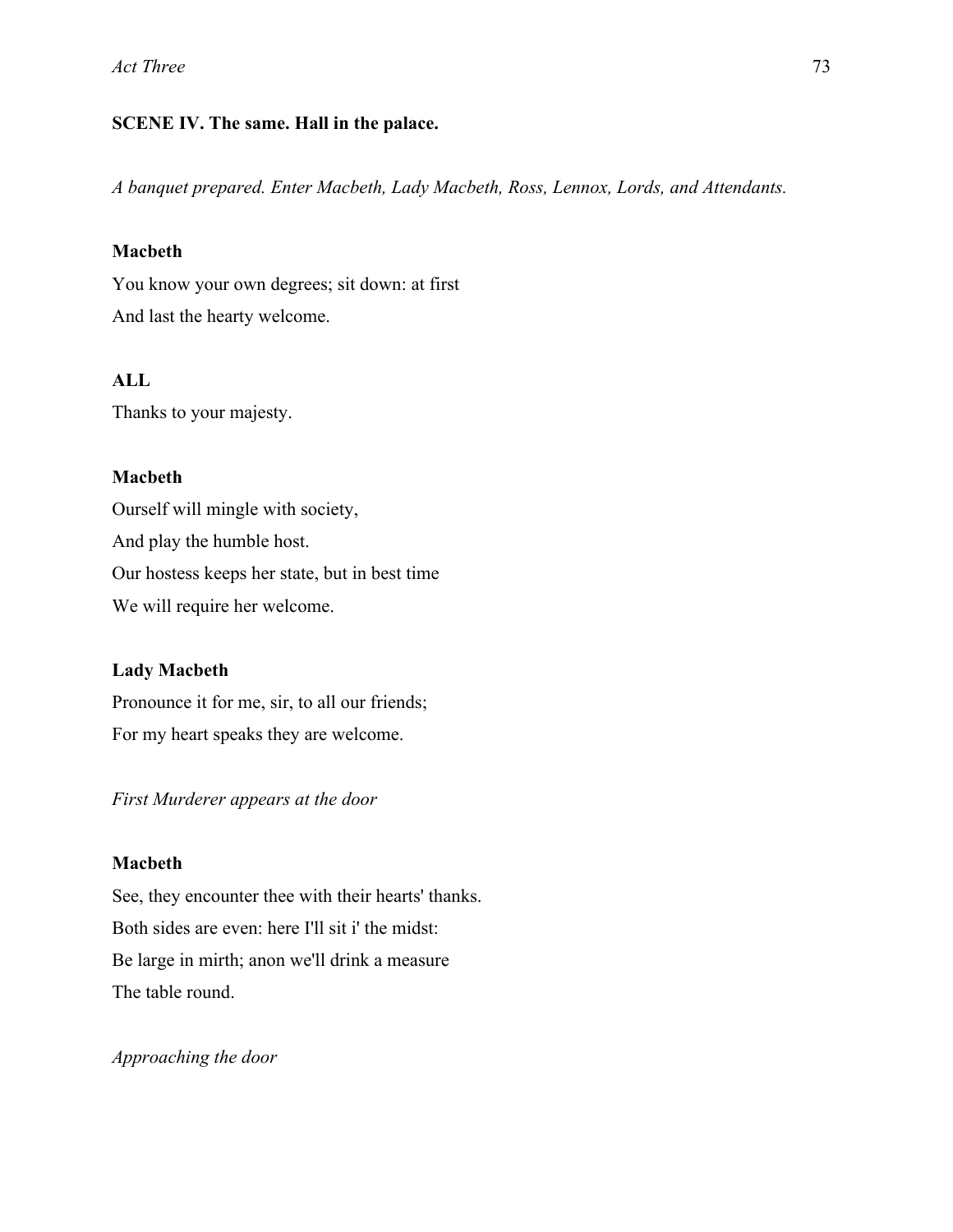There's blood on thy face.

## **First Murderer/First Witch**

'Tis Banquo's then.

## **Macbeth**

'Tis better thee without than she within. Is she dispatch'd?

## **First Murderer/First Witch**

My lord, her throat is cut; that I did for her.

## **Macbeth**

Thou art the best o' the cut-throats: yet she's good That did the like for Fleance: if thou didst it, Thou art the nonpareil.

## **First Murderer/First Witch**

Most royal sir, Fleance is 'scaped.

## **Macbeth**

Then comes my fit again: I had else been perfect, Whole as the marble, founded as the rock, As broad and general as the casing air: But now I am cabin'd, cribb'd, confined, bound in To saucy doubts and fears. But Banquo's safe?

## **First Murderer/First Witch**

Ay, my good lord: safe in a ditch she bides, With twenty trenched gashes on her head;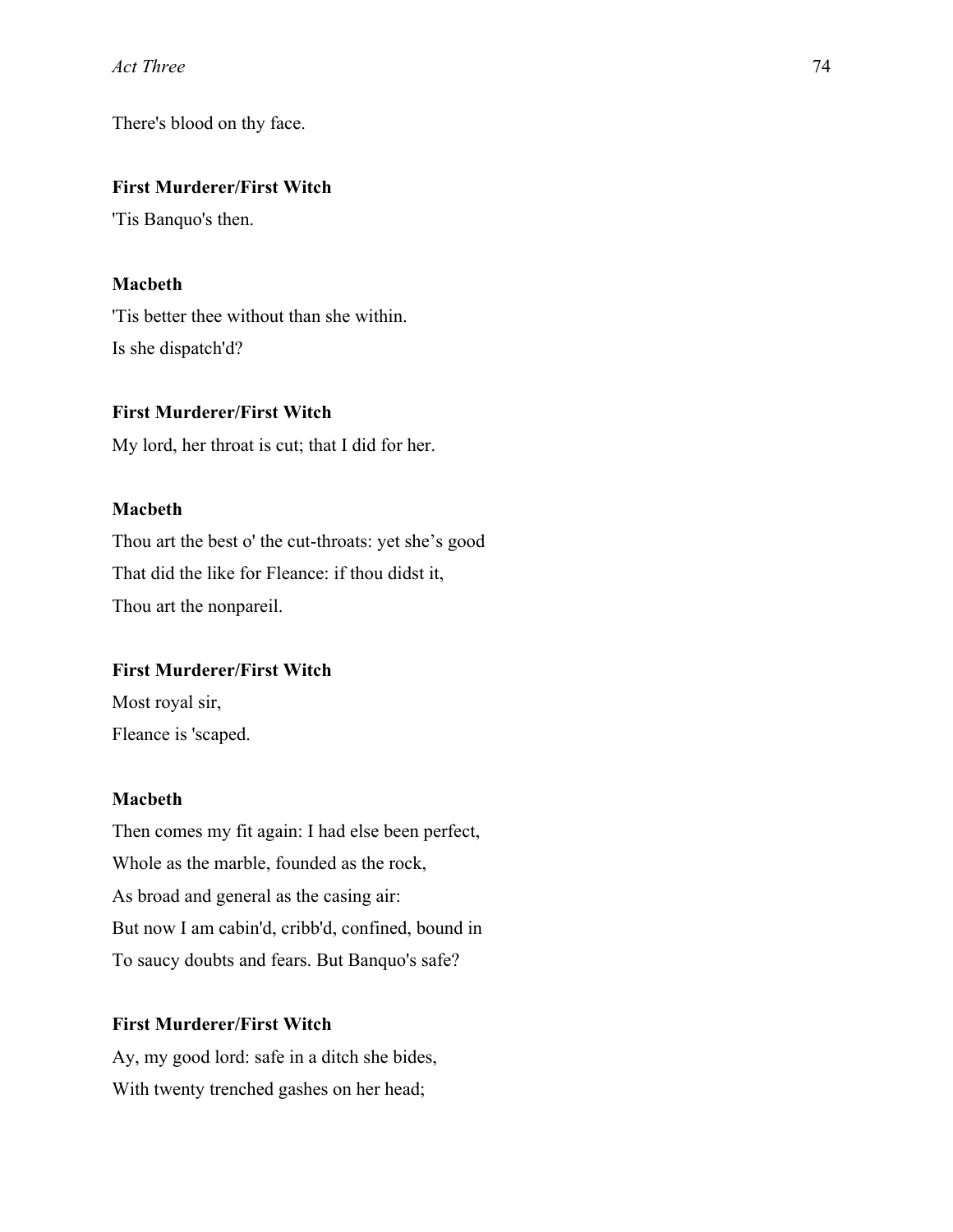The least a death to nature.

### **Macbeth**

Thanks for that: There the grown serpent lies; the worm that's fled Hath nature that in time will venom breed, No teeth for the present. Get thee gone: to-morrow We'll hear, ourselves, again.

## *Exit Murderer*

#### **Lady Macbeth**

My royal lord, You do not give the cheer: the feast is sold That is not often vouch'd, while 'tis a-making, 'Tis given with welcome: to feed were best at home; From thence the sauce to meat is ceremony; Meeting were bare without it.

#### **Macbeth**

Sweet remembrancer! Now, good digestion wait on appetite, And health on both!

#### **Lennox**

May't please your highness sit.

*The GHOST OF BANQUO enters, and sits in Macbeth's place*

#### **Macbeth**

Here had we now our country's honour roof'd,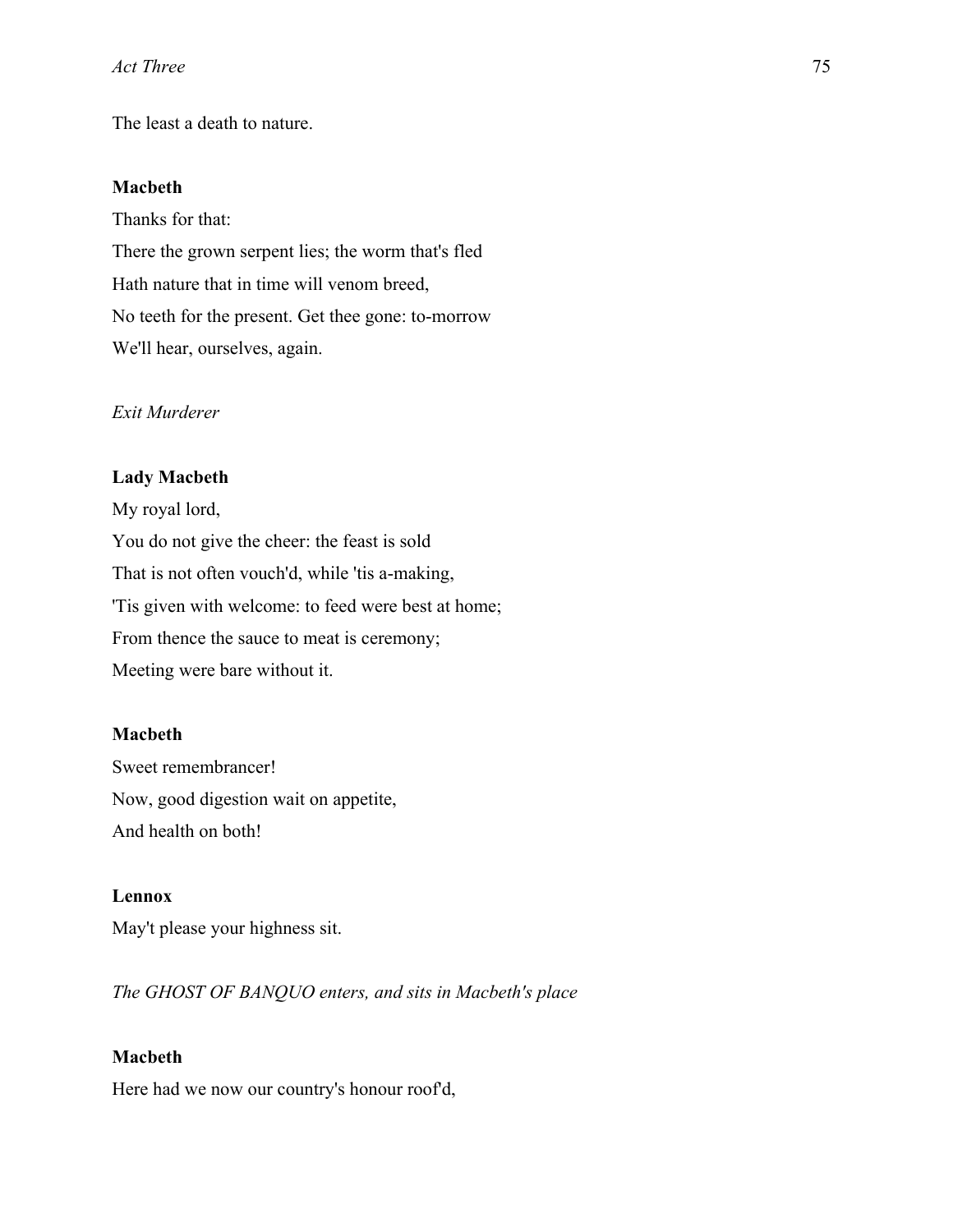Were the graced person of our Banquo present; Who may I rather challenge for unkindness Than pity for mischance!

## **Ross**

Her absence, sir, Lays blame upon her promise. Please't your highness To grace us with your royal company.

## **Macbeth**

The table's full.

# **Lennox**

Here is a place reserved, sir.

### **Macbeth**

Where?

# **Lennox**

Here, my good lord. What is't that moves your highness?

**Macbeth** Which of you have done this?

## **ALL**

What, my good lord?

### **Macbeth**

Thou canst not say I did it: never shake Thy gory locks at me.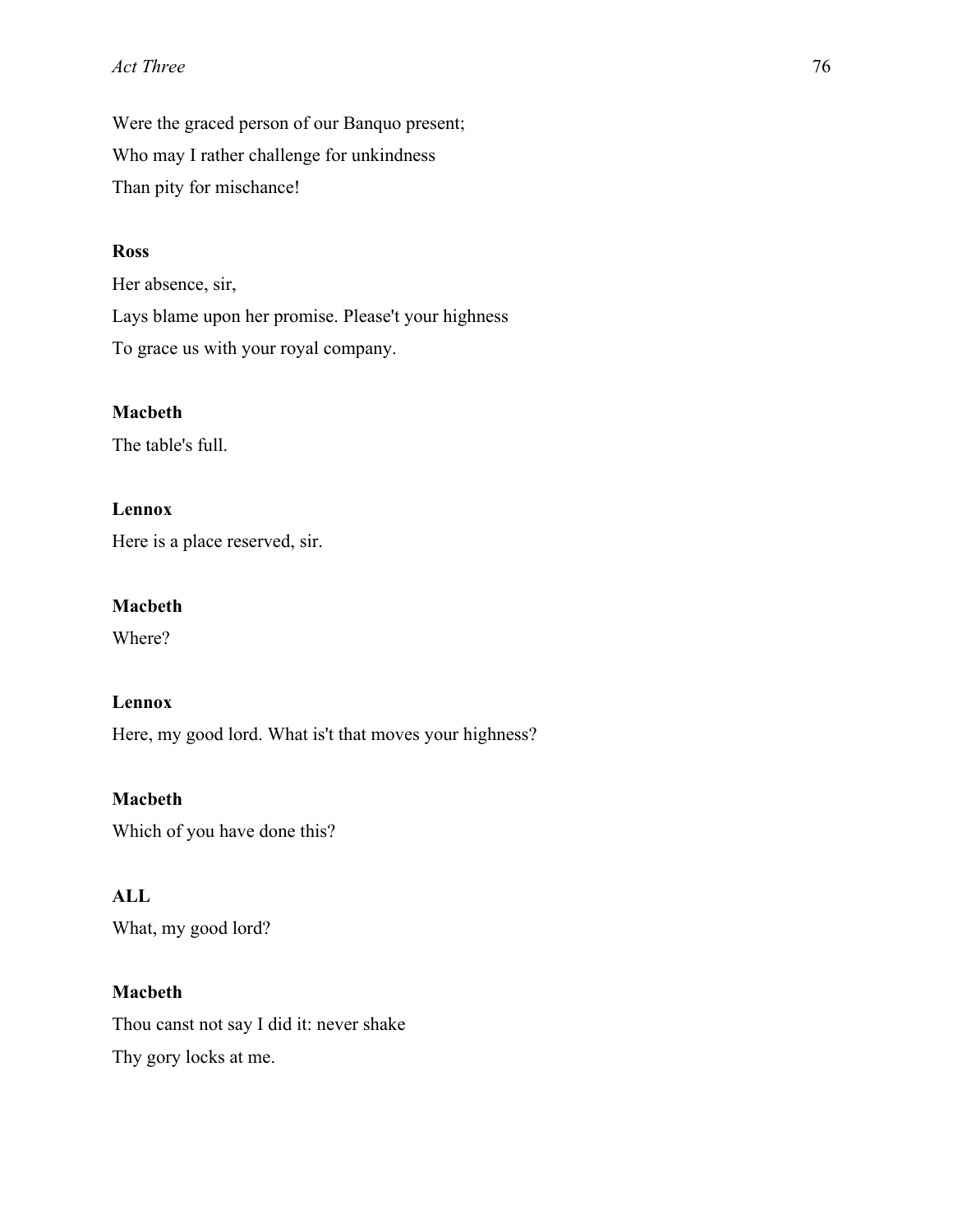## **Ross**

Gentlemen, rise: her highness is not well.

#### **Lady Macbeth**

Sit, worthy friends: my lord is often thus, And hath been from her youth: pray you, keep seat; The fit is momentary; upon a thought She will again be well: if much you note her, You shall offend her and extend her passion: Feed, and regard her not. Are you a man?

#### **Macbeth**

Ay, and a bold one, that dare look on that Which might appal the devil.

#### **Lady Macbeth**

O proper stuff! This is the very painting of your fear: This is the air-drawn dagger which, you said, Led you to Duncan. O, these flaws and starts, Impostors to true fear, would well become A woman's story at a winter's fire, Authorized by her grandam. Shame itself! Why do you make such faces? When all's done, You look but on a stool.

### **Macbeth**

Prithee, see there! behold! look! lo! how say you? Why, what care I? If thou canst nod, speak too. If charnel-houses and our graves must send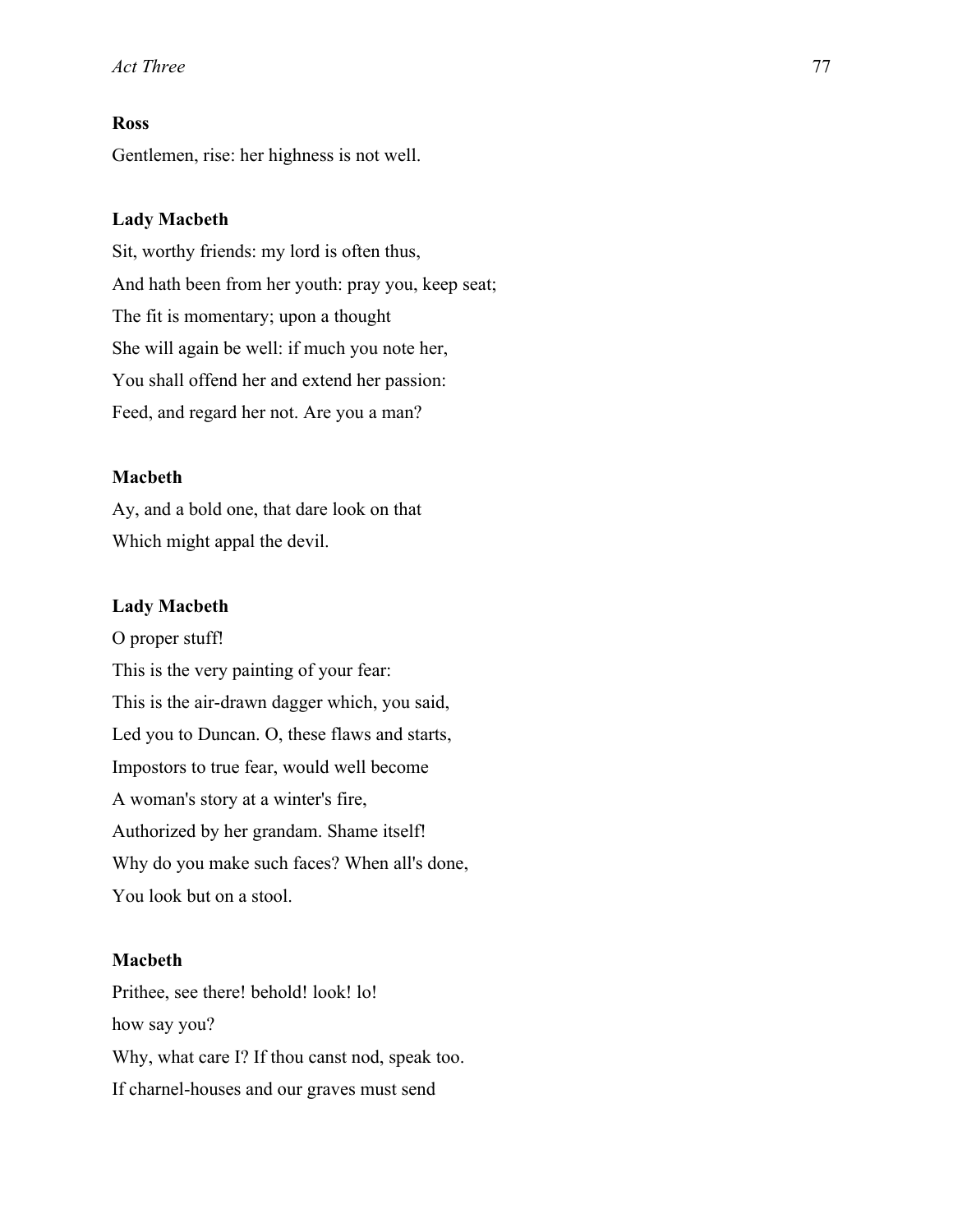Those that we bury back, our monuments Shall be the maws of kites.

*GHOST OF Banquo vanishes*

*Lady Macbeth* What, quite unmann'd in folly?

**Macbeth** If I stand here, I saw her.

#### **Lady Macbeth**

Fie, for shame!

### **Macbeth**

Blood hath been shed ere now, i' the olden time, Ere human statute purged the gentle weal; Ay, and since too, murders have been perform'd Too terrible for the ear: the times have been, That, when the brains were out, the man would die, And there an end; but now they rise again, With twenty mortal murders on their crowns, And push us from our stools: this is more strange Than such a murder is.

#### **Lady Macbeth**

My worthy lord, Your noble friends do lack you.

#### **Macbeth**

I do forget.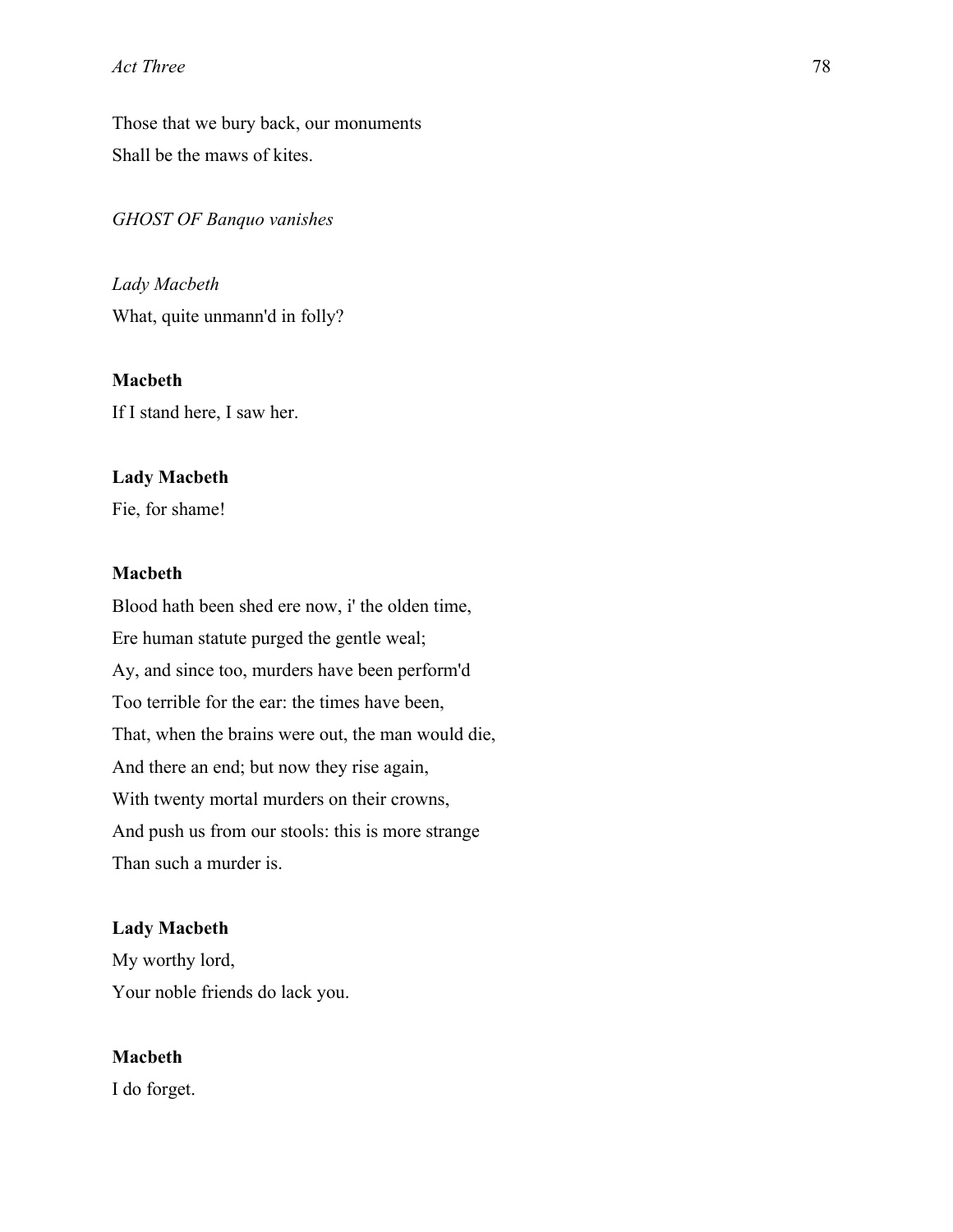Do not muse at me, my most worthy friends, I have a strange infirmity, which is nothing To those that know me. Come, love and health to all; Then I'll sit down. Give me some wine; fill full. I drink to the general joy o' the whole table, And to our dear friend Banquo, whom we miss; Would she were here! to all, and her, we thirst, And all to all.

## **Lords**

Our duties, and the pledge.

### *Re-enter Ghost of Banquo*

### **Macbeth**

Avaunt! and quit my sight! let the earth hide thee! Thy bones are marrowless, thy blood is cold; Thou hast no speculation in those eyes Which thou dost glare with!

#### **Lady Macbeth**

Think of this, good peers, But as a thing of custom: 'tis no other; Only it spoils the pleasure of the time.

#### **Macbeth**

What man dare, I dare: Approach thou like the rugged Russian bear, The arm'd rhinoceros, or the Hyrcan tiger; Take any shape but that, and my firm nerves Shall never tremble: or be alive again,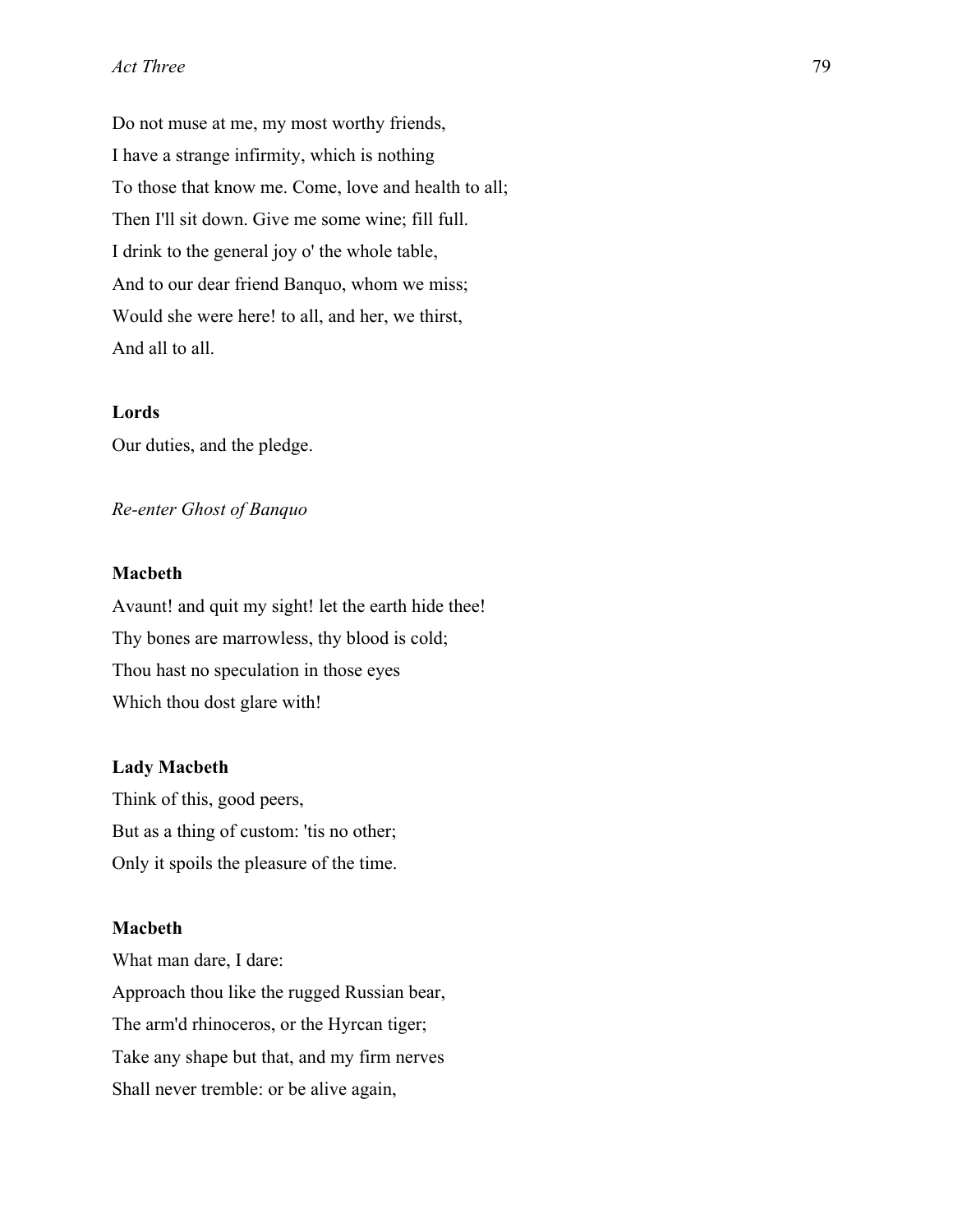And dare me to the desert with thy sword; If trembling I inhabit then, protest me The baby of a girl. Hence, horrible shadow! Unreal mockery, hence!

### *Ghost of Banquo vanishes*

Why, so: being gone, I am a woman again. Pray you, sit still.

## **Lady Macbeth**

You have displaced the mirth, broke the good meeting, With most admired disorder.

### **Macbeth**

Can such things be, And overcome us like a summer's cloud, Without our special wonder? You make me strange Even to the disposition that I owe, When now I think you can behold such sights, And keep the natural ruby of your cheeks, When mine is blanched with fear.

#### **Ross**

What sights, my lord?

#### **Lady Macbeth**

I pray you, speak not; she grows worse and worse; Question enrages her. At once, good night: Stand not upon the order of your going, But go at once.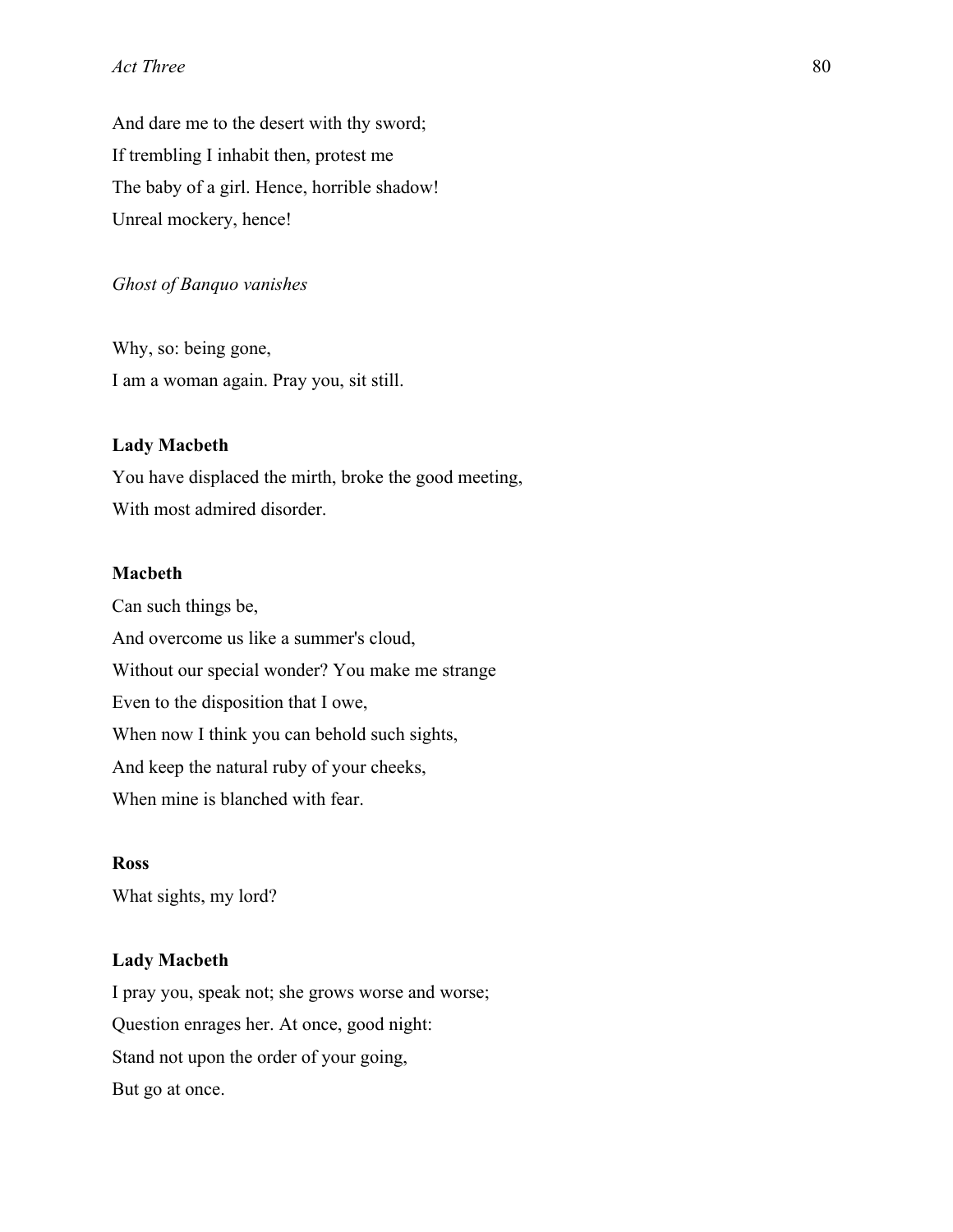## **Lennox**

Good night; and better health Attend her majesty!

## **Lady Macbeth**

A kind good night to all!

*Exeunt all but Macbeth and Lady Macbeth*

## **Macbeth**

It will have blood; they say, blood will have blood: Stones have been known to move and trees to speak; Augurs and understood relations have By magot-pies and choughs and rooks brought forth The secret'st man of blood. What is the night?

### **Lady Macbeth**

Almost at odds with morning, which is which.

#### **Macbeth**

How say'st thou, that Macduff denies his person At our great bidding?

#### **Lady Macbeth**

Did you send to him, sir?

### **Macbeth**

I hear it by the way; but I will send: There's not a one of them but in his house I keep a servant fee'd. I will to-morrow,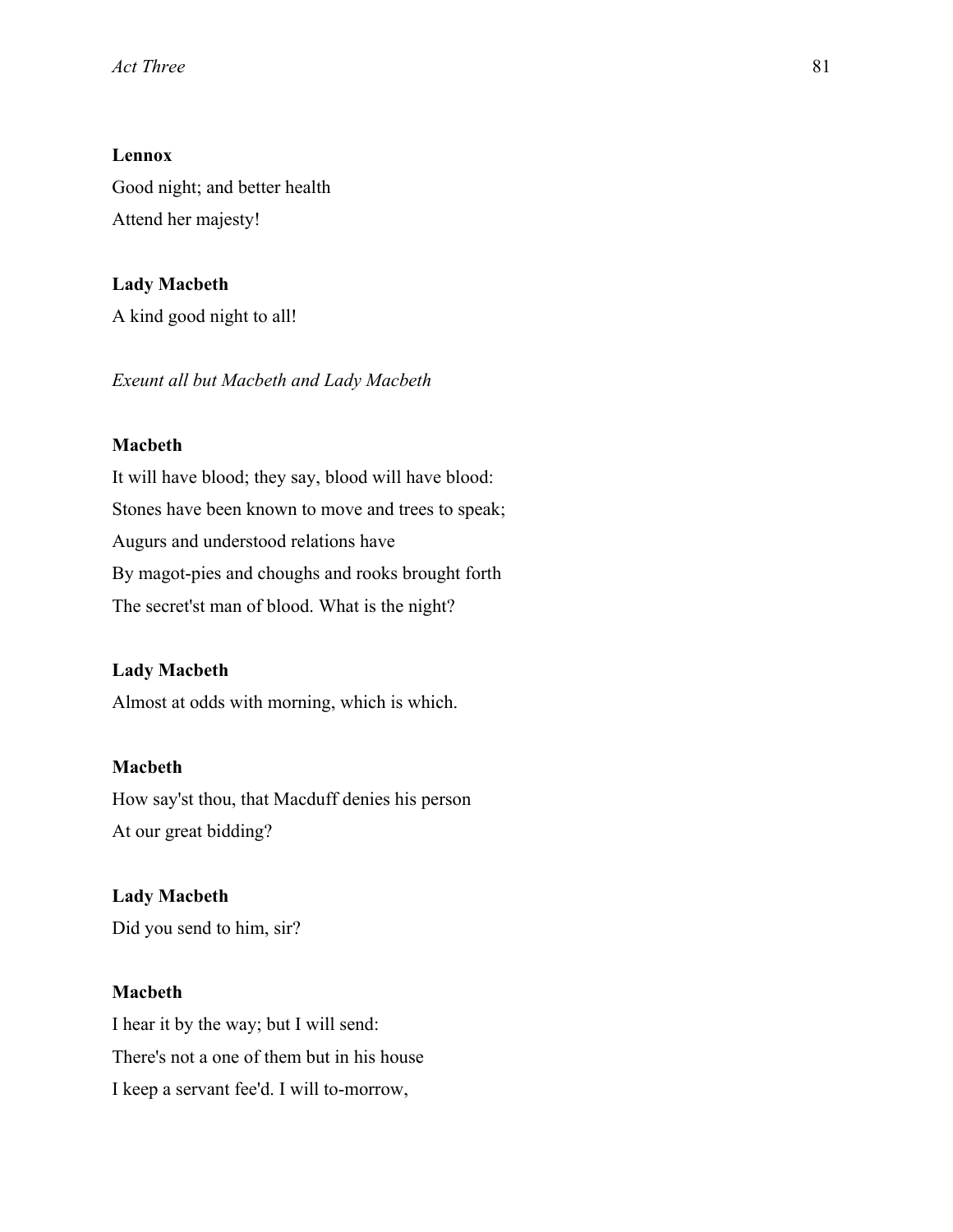And betimes I will, to the weird sisters: More shall they speak; for now I am bent to know, By the worst means, the worst. For mine own good, All causes shall give way: I am in blood Stepp'd in so far that, should I wade no more, Returning were as tedious as go o'er: Strange things I have in head, that will to hand; Which must be acted ere they may be scann'd.

#### **Lady Macbeth**

You lack the season of all natures, sleep.

## **Macbeth**

Come, we'll to sleep. My strange and self-abuse Is the initiate fear that wants hard use: We are yet but young in deed.

*Exeunt*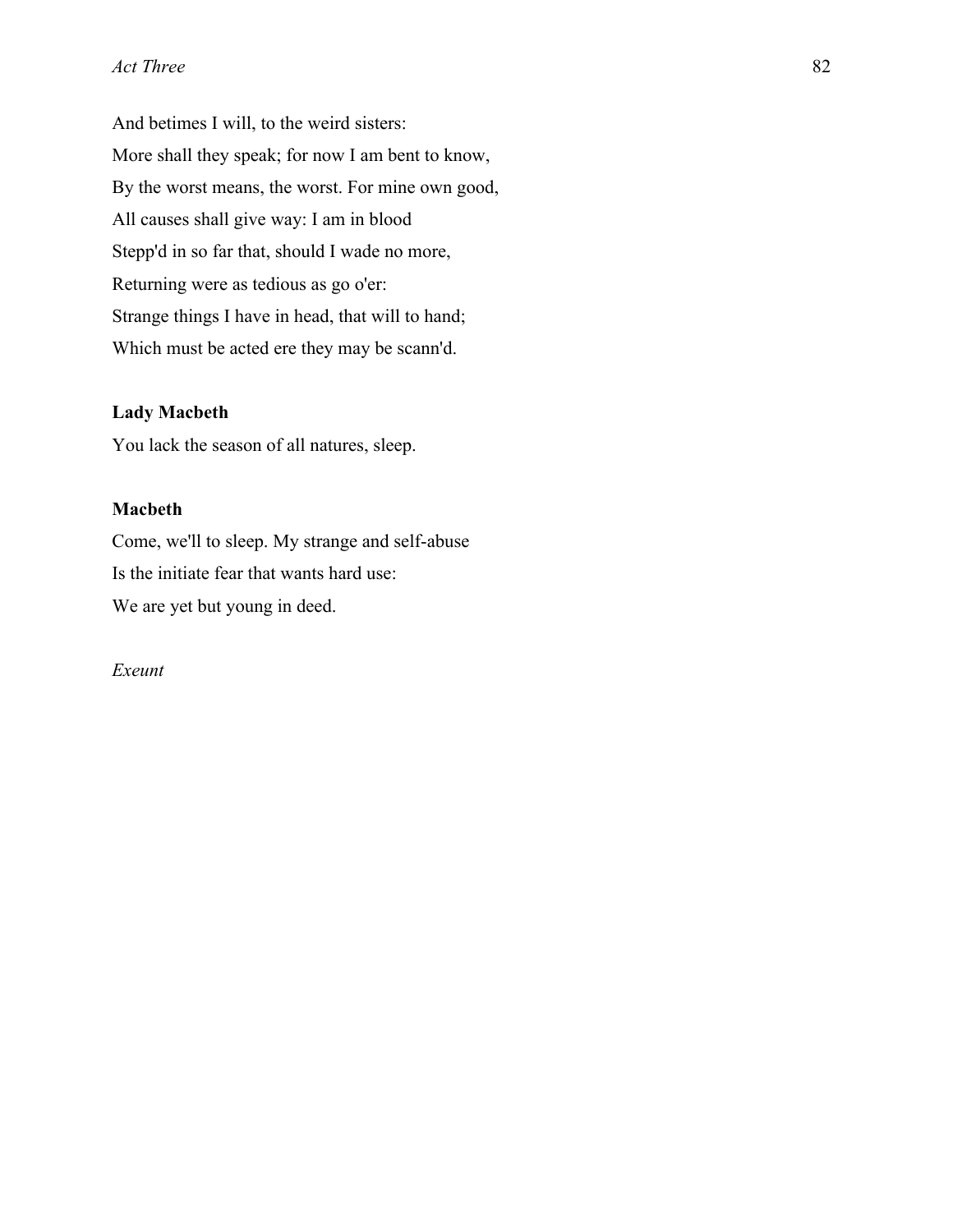## **SCENE V. A Heath.**

*Thunder. Enter the three Witches meeting HECATE.*

### **ALL**

Why, how now, Hecate! you look angerly.

### **Hecate**

Have I not reason, beldams as you are, Saucy and overbold? How did you dare To trade and traffic with Macbeth In riddles and affairs of death; And I, the mistress of your charms, The close contriver of all harms, Was never call'd to bear my part, Or show the glory of our art? And, which is worse, all you have done Hath been but for a wayward child, Spiteful and wrathful, who, as others do, Loves for her own ends, not for you. But make amends now: get you gone, And at the pit of Acheron Meet me i' the morning: thither she Will come to know her destiny: Your vessels and your spells provide, Your charms and every thing beside. I am for the air; this night I'll spend Unto a dismal and a fatal end: Great business must be wrought ere noon: Upon the corner of the moon There hangs a vaporous drop profound;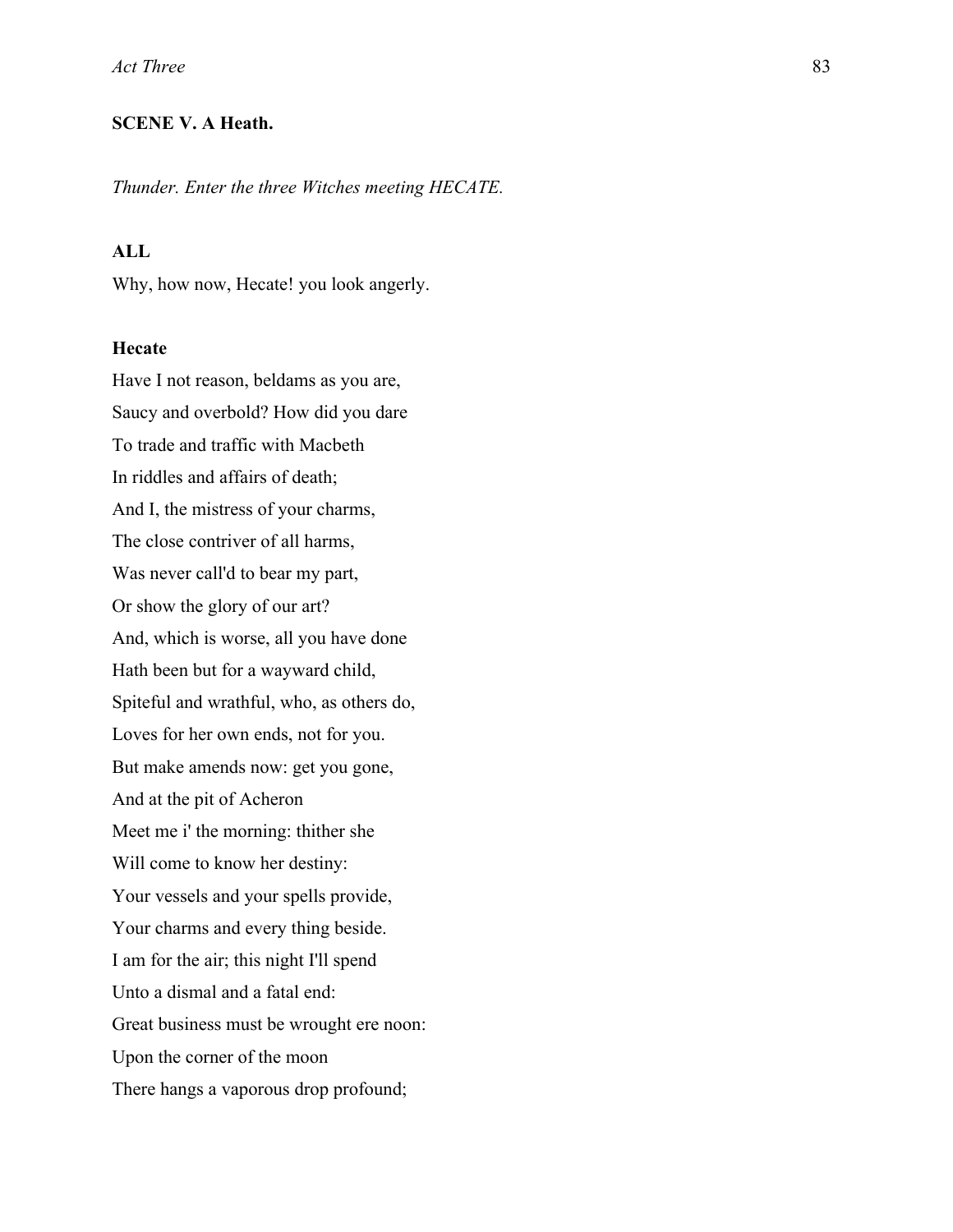I'll catch it ere it come to ground: And that distill'd by magic sleights Shall raise such artificial sprites As by the strength of their illusion Shall draw her on to her confusion: She shall spurn fate, scorn death, and bear She hopes 'bove wisdom, grace and fear: And you all know, security Is mortals' chiefest enemy.

Hark! I am call'd; my little spirit, see, Sits in a foggy cloud, and stays for me.

*Exit*

### **First Witch**

Come, let's make haste; she'll soon be back again.

*Exeunt*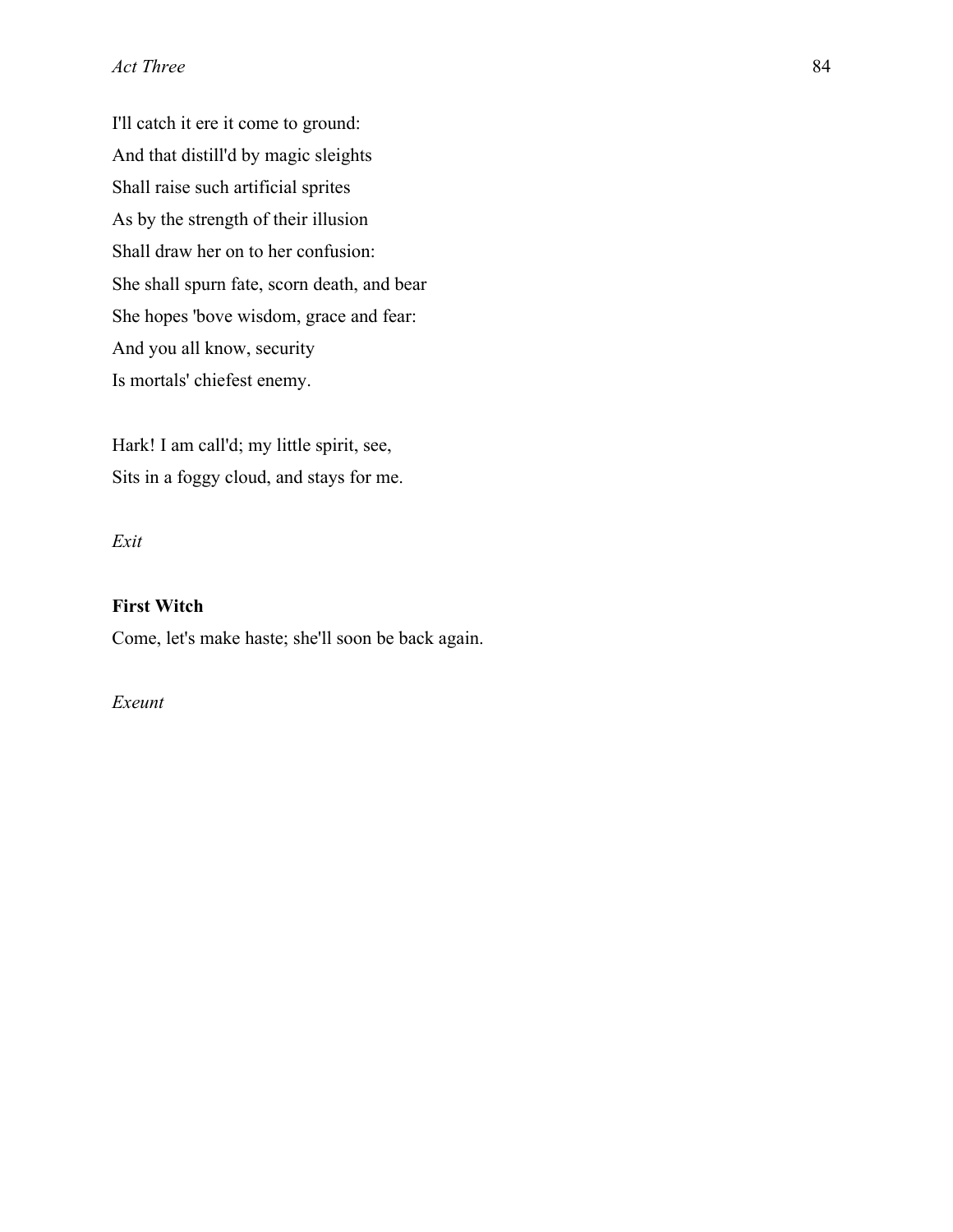#### **SCENE VI. Forres. The palace.**

*Enter Lennox and Menteith.*

#### **Lennox**

My former speeches have but hit your thoughts, Which can interpret further: only, I say, Things have been strangely borne. The gracious Duncan Was pitied of Macbeth: marry, she was dead: And the right-valiant Banquo walk'd too late; Whom, you may say, if't please you, Fleance kill'd, For Fleance fled: men must not walk too late. Who cannot want the thought how monstrous It was for Malcolm and for Donalbain To kill their gracious mother? damned fact! How it did grieve Macbeth! did she not straight In pious rage the two delinquents tear, That were the knaves of drink and thralls of sleep? Was not that nobly done? Ay, and wisely too; For 'twould have anger'd any heart alive To hear the men deny't. So that, I say, She has borne all things well: and I do think That had she Duncan's children under her key-- As, an't please heaven, she shall not--they should find What 'twere to kill a mother; so should Fleance. But, peace! for from broad words and 'cause she fail'd Her presence at the tyrant's feast, I hear Macduff lives in disgrace: sir, can you tell Where he bestows himself?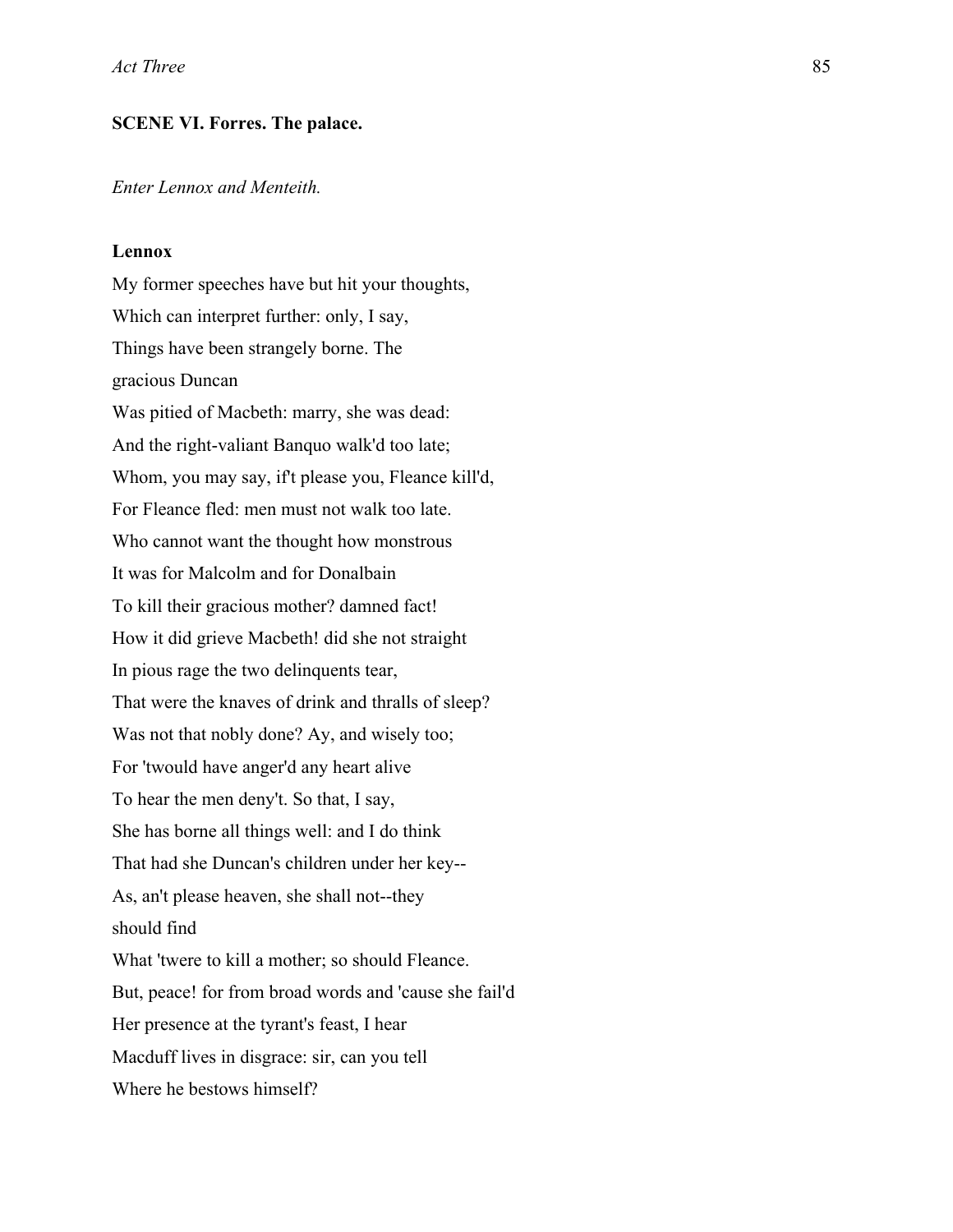## **Menteith**

The son of Duncan,

From whom this tyrant holds the due of birth Lives in the English court, and is received Of the most pious Edward with such grace That the malevolence of fortune nothing Takes from his high respect: thither Macduff Is gone to pray the holy king, upon his aid To wake Northumberland and warlike Siward: That, by the help of these--with Him above To ratify the work--we may again Give to our tables meat, sleep to our nights, Free from our feasts and banquets bloody knives, Do faithful homage and receive free honours: All which we pine for now: and this report Hath so exasperate the king that she Prepares for some attempt of war.

#### **Lennox**

Sent she to Macduff?

### **Menteith**

She did: and with an absolute 'Sir, not I,' The cloudy messenger turns me his back, And hums, as who should say 'You'll rue the time That clogs me with this answer.'

#### **Lennox**

And that well might Advise him to a caution, to hold what distance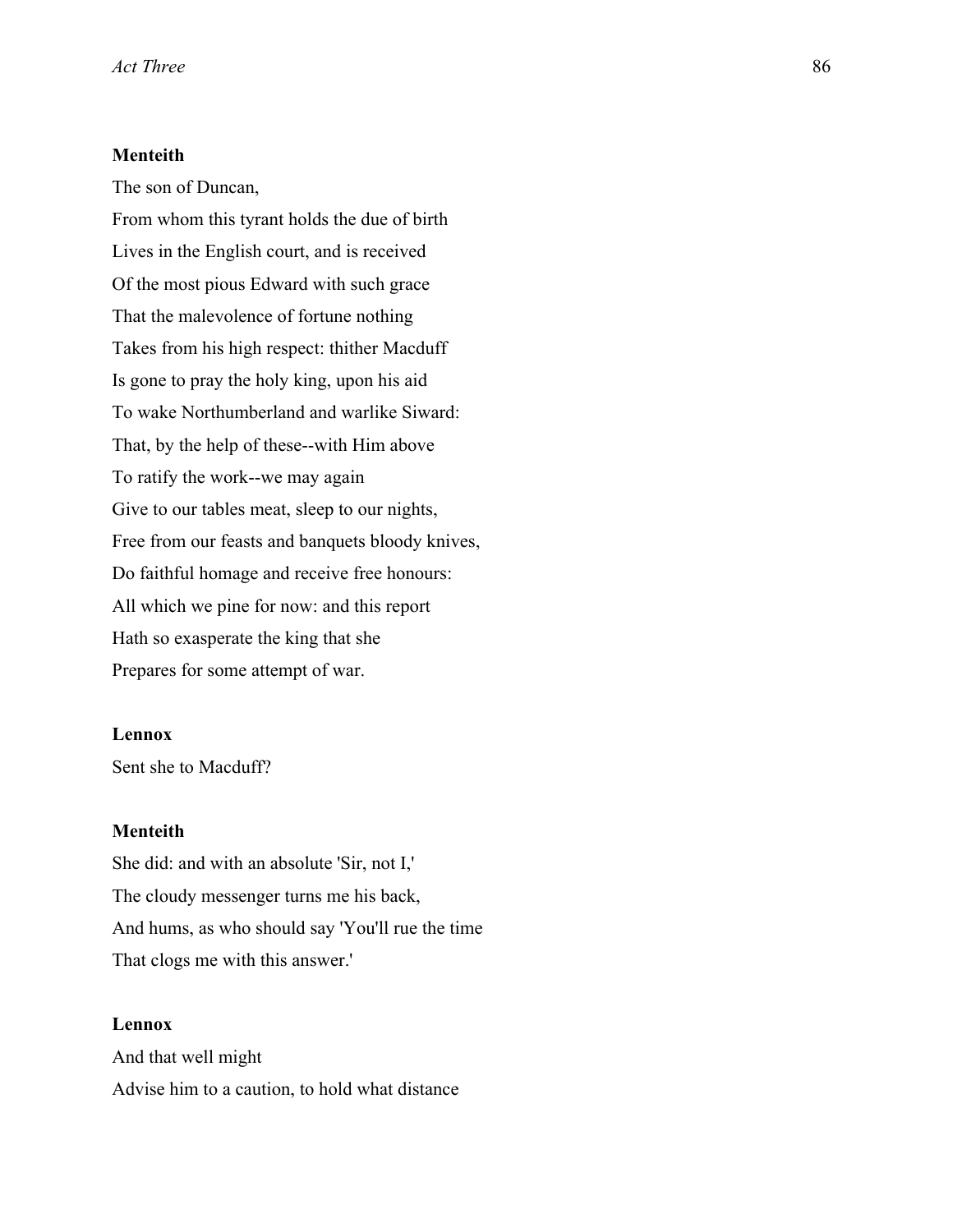His wisdom can provide. Some holy angel Fly to the court of England and unfold His message ere he come, that a swift blessing May soon return to this our suffering country Under a hand accursed!

# **Menteith**

I'll send my prayers with him.

*Exeunt*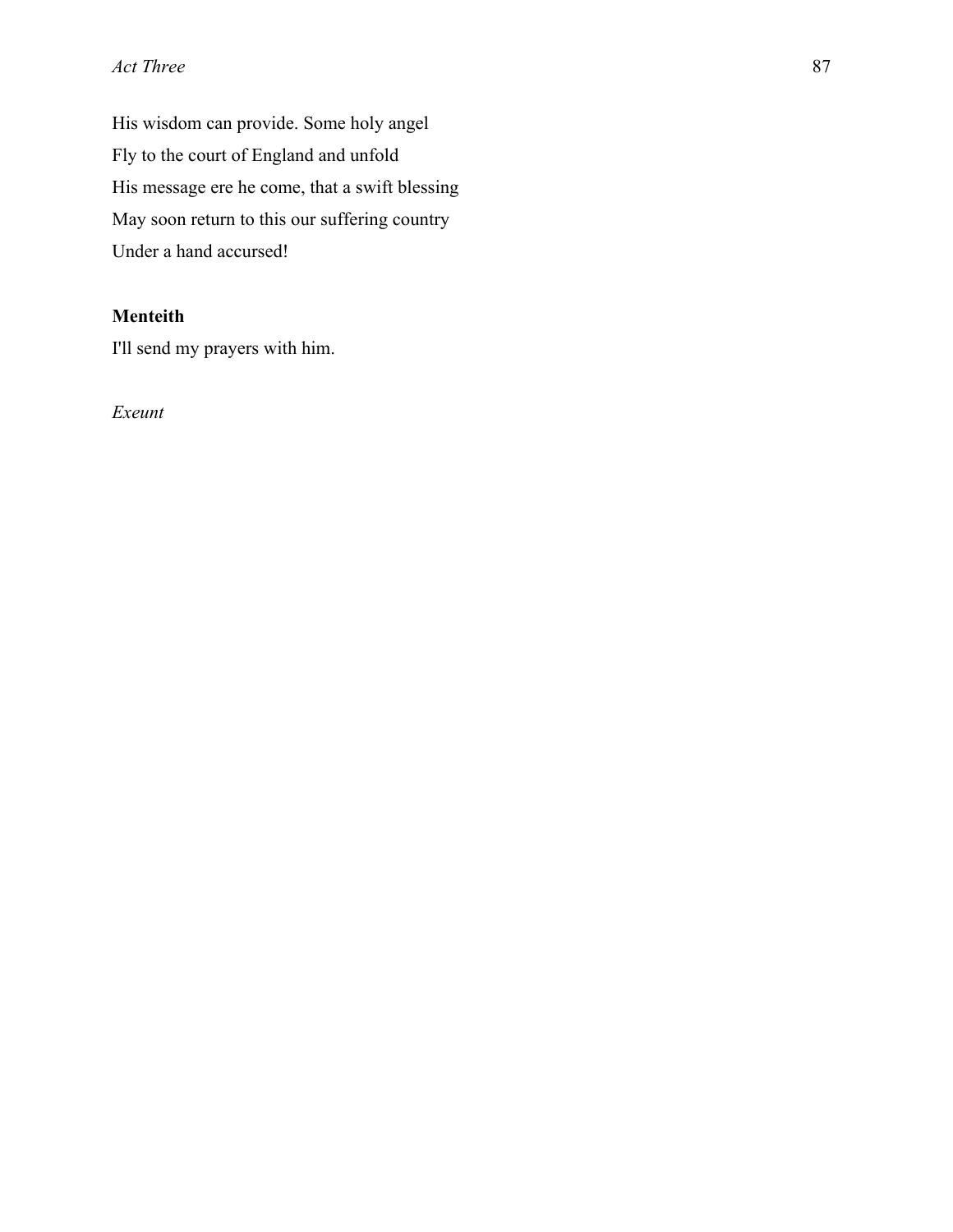## **ACT IV**

### **SCENE I.**

*A cavern. In the middle, a boiling cauldron.* 

*Thunder. Enter the three Witches.* 

**First Witch**  Thrice the brinded cat hath mew'd.

**Second Witch**  Thrice and once the hedge-pig whined.

**Third Witch**  Harpier cries 'Tis time,

## **First and Second Witch**

'tis time.

### **First Witch**

Round about the cauldron go; In the poison'd entrails throw. Toad, that under cold stone Days and nights has thirty-one Swelter'd venom sleeping got,

### **ALL**

Boil thou first i' the charmed pot.

# **ALL**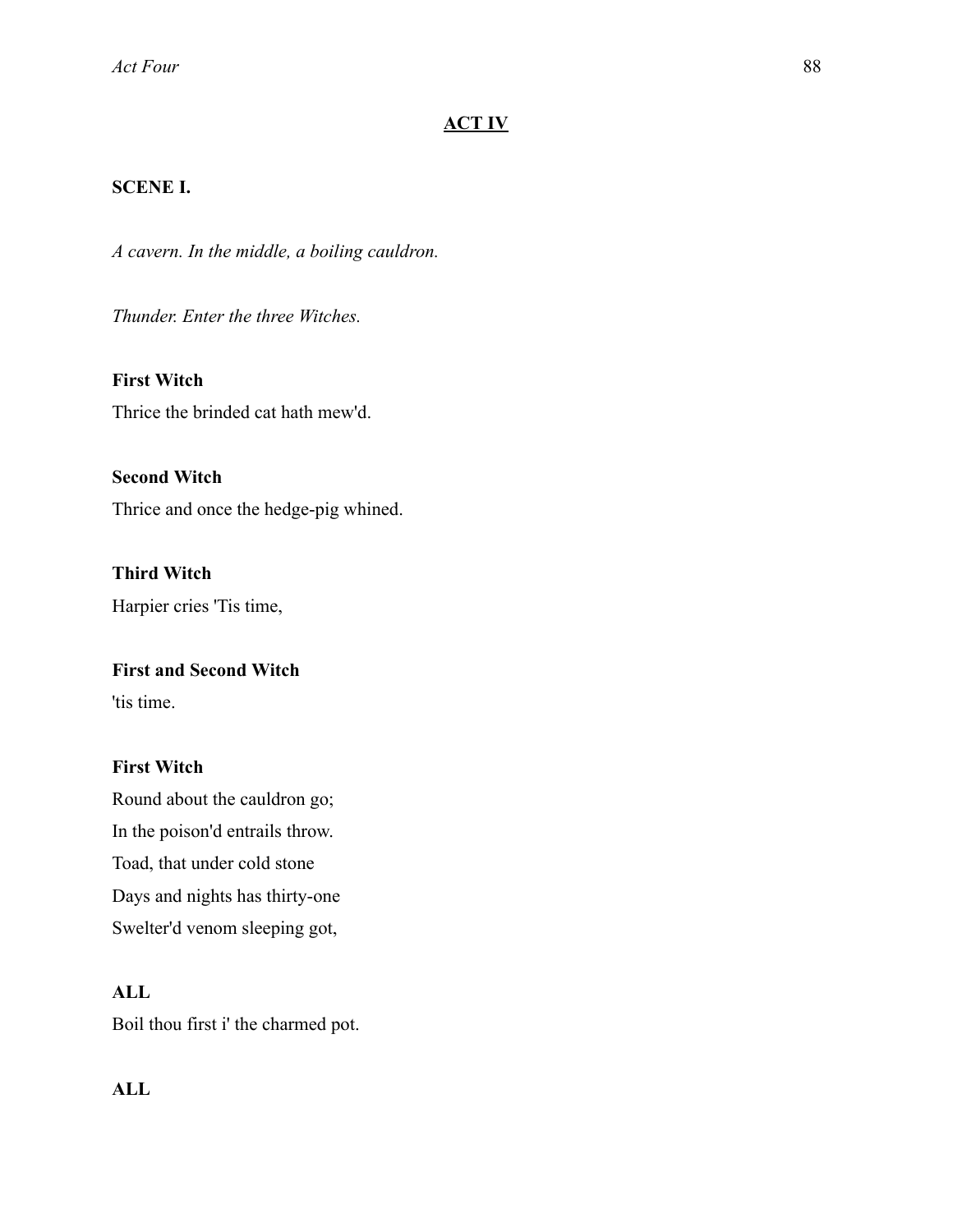Double, double toil and trouble; Fire burn, and cauldron bubble.

#### **Second Witch**

Fillet of a fenny snake, In the cauldron boil and bake; Eye of newt and toe of frog, Wool of bat and tongue of dog, Adder's fork and blind-worm's sting, Lizard's leg and owlet's wing,

#### **First Witch**

For a charm of powerful trouble,

### **Third Witch**

Like a hell-broth boil and bubble.

## **ALL**

Double, double toil and trouble; Fire burn and cauldron bubble.

### **Third Witch**

Scale of dragon, tooth of wolf, Witches' mummy, maw and gulf Of the ravin'd salt-sea shark, Root of hemlock digg'd i' the dark, Ditch-deliver'd by a drab, Make the gruel thick and slab: Add thereto a tiger's chaudron,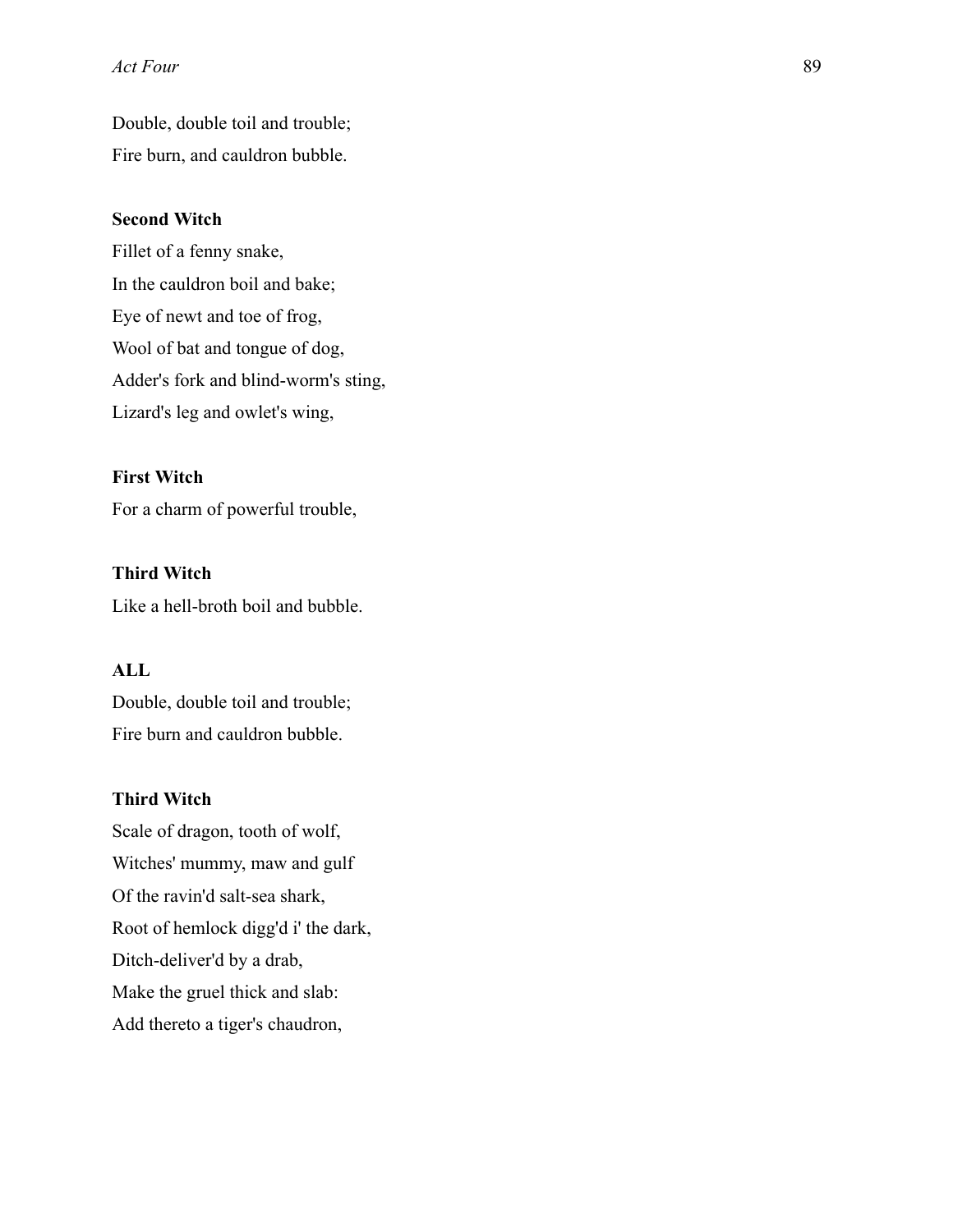# **ALL**

For the ingredients of our cauldron.

Double, double toil and trouble; Fire burn and cauldron bubble.

### **Second Witch**

Cool it with a spoon of blood, Then the charm is firm and good.

*Enter HECATE to the other three Witches* 

# **HECATE**

O well done! I commend your pains; And every one shall share i' the gains; And now about the cauldron sing, Live elves and fairies in a ring, Enchanting all that you put in.

## *HECATE retires*

**Second Witch**  By the pricking of my thumbs,

## **ALL**

Something wicked this way comes.

### **First Witch**

Open, locks,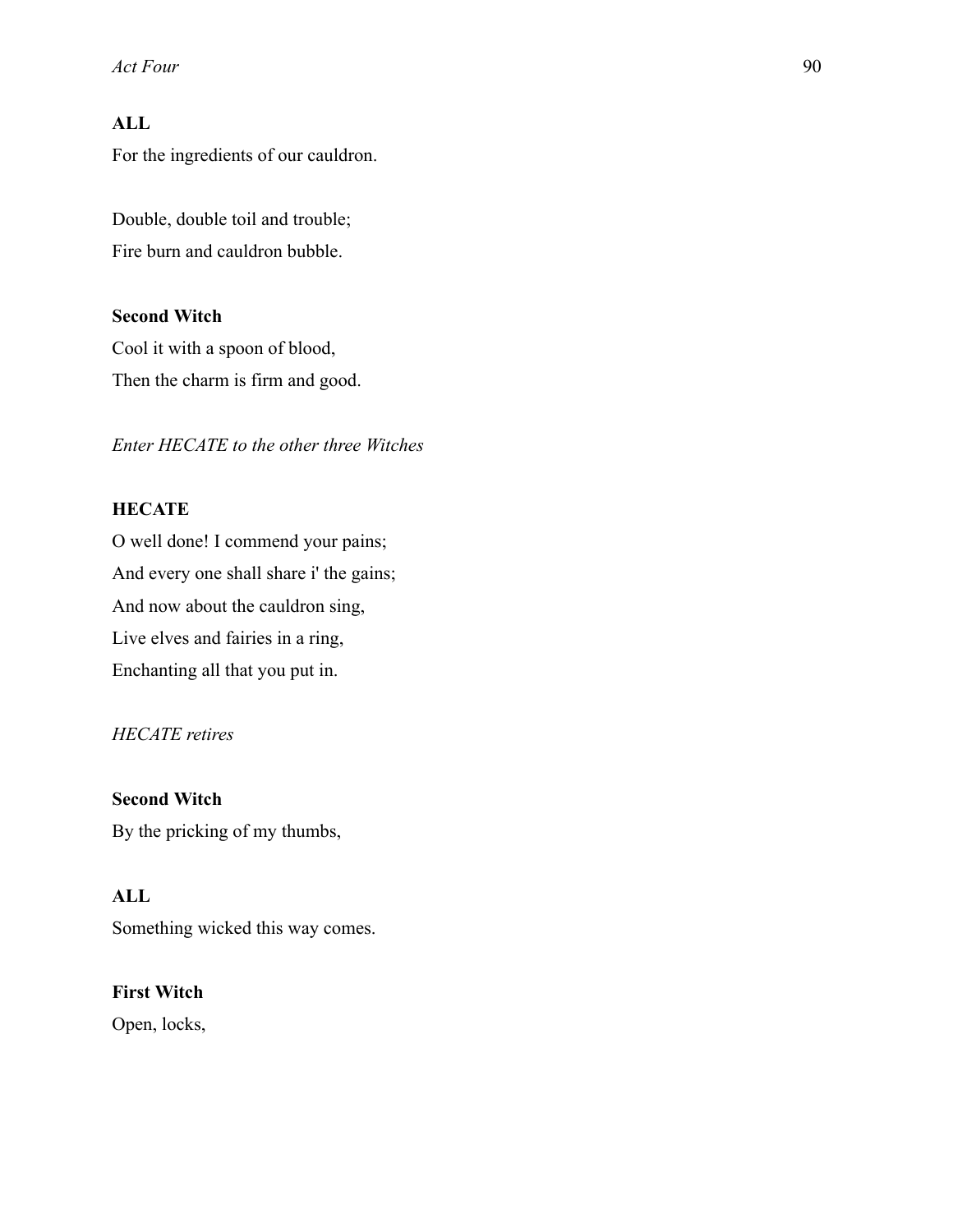## **Second Witch**

Whoever knocks!

### *Enter Macbeth*

## **Macbeth**

How now, you secret vile midnight hags! What is't you do?

## **ALL**

A deed without a name.

### **Macbeth**

I conjure you, by that which you profess, Howe'er you come to know it, answer me: Though you untie the winds and let them fight Against the churches; though the yesty waves Confound and swallow navigation up; Though bladed corn be lodged and trees blown down; Though castles topple on their warders' heads; Though palaces and pyramids do slope Their heads to their foundations; though the treasure Of nature's germens tumble all together, Even till destruction sicken; answer me To what I ask you.

### **First Witch**

Speak.

### **Second Witch**

Demand.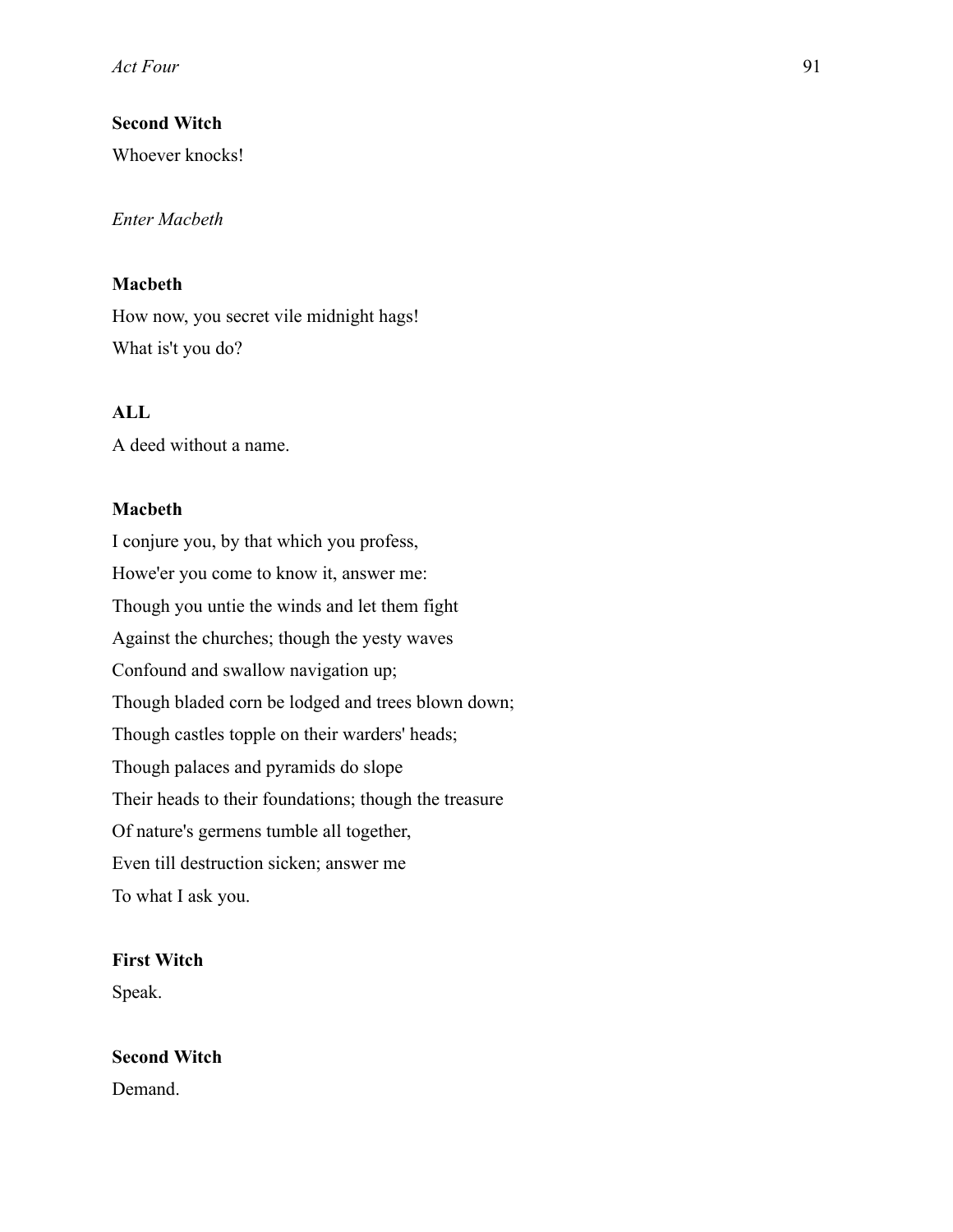# **Third Witch**

We'll answer.

# **First Witch**

Say, if thou'dst rather hear it from our mouths, Or from our masters?

## **Macbeth**

Call 'em; let me see 'em.

# **First Witch**

Pour in sow's blood, that hath eaten Her nine farrow; grease that's sweaten From the murderer's gibbet throw Into the flame.

## **ALL**

Come, high or low; Thyself and office deftly show!

# *Thunder. First Apparition: an armed Head*

## **Macbeth**

Tell me, thou unknown power,--

# **First Witch**

He knows thy thought: Hear his speech, but say thou nought.

# **First Apparition**

Macbeth! Macbeth! Macbeth! beware Macduff;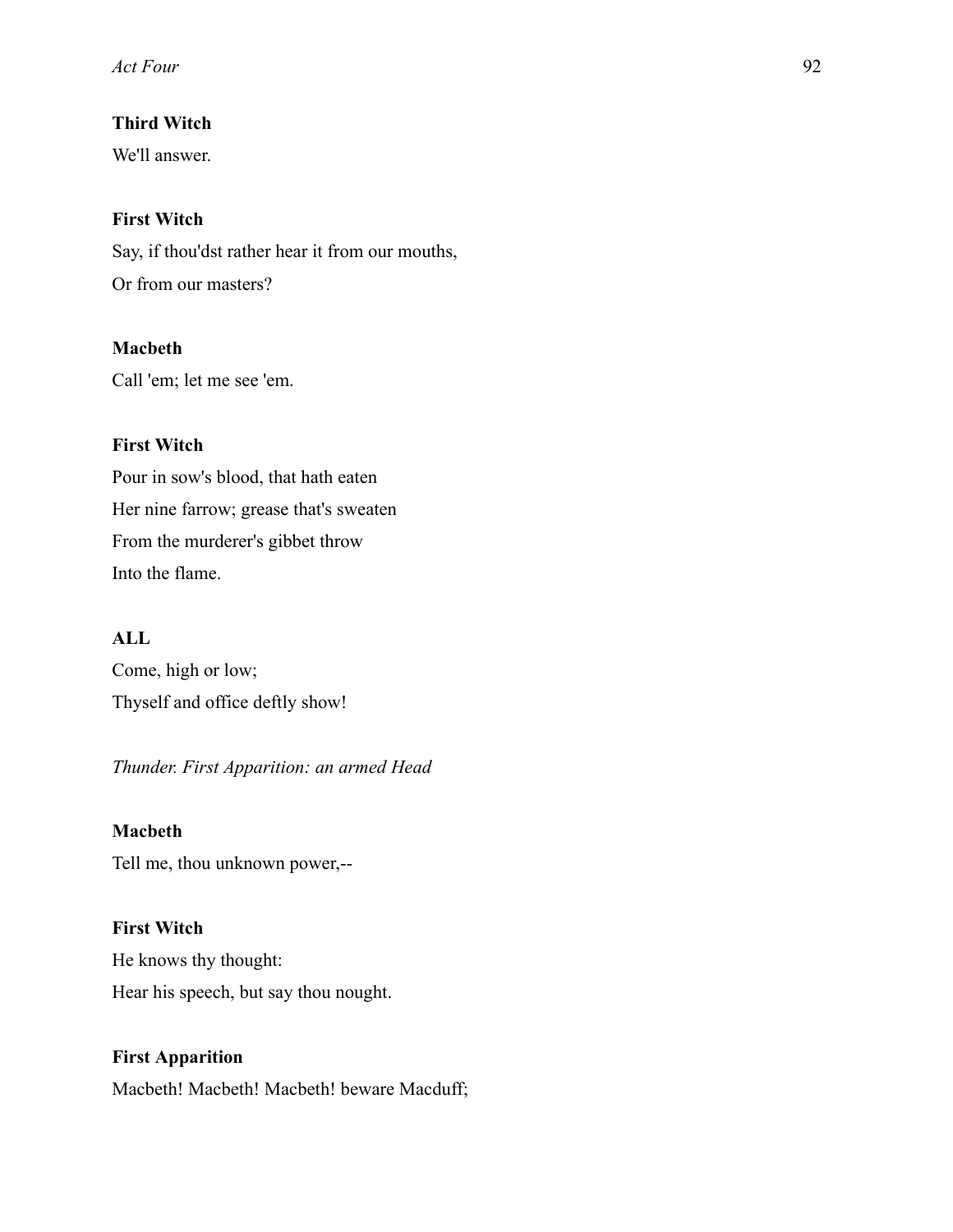Beware the thane of Fife. Dismiss me. Enough.

## *Descends*

### **Macbeth**

Whate'er thou art, for thy good caution, thanks; Thou hast harp'd my fear aright: but one word more,--

#### **First Witch**

He will not be commanded: here's another, More potent than the first.

*Thunder. Second Apparition: A bloody Child* 

#### **Second Apparition**

Macbeth! Macbeth! Macbeth!

### **Macbeth**

Had I three ears, I'd hear thee.

## **Second Apparition**

Be bloody, bold, and resolute; laugh to scorn The power of man, for none of woman born Shall harm Macbeth.

## *Descends*

#### **Macbeth**

Then live, Macduff: what need I fear of thee? But yet I'll make assurance double sure,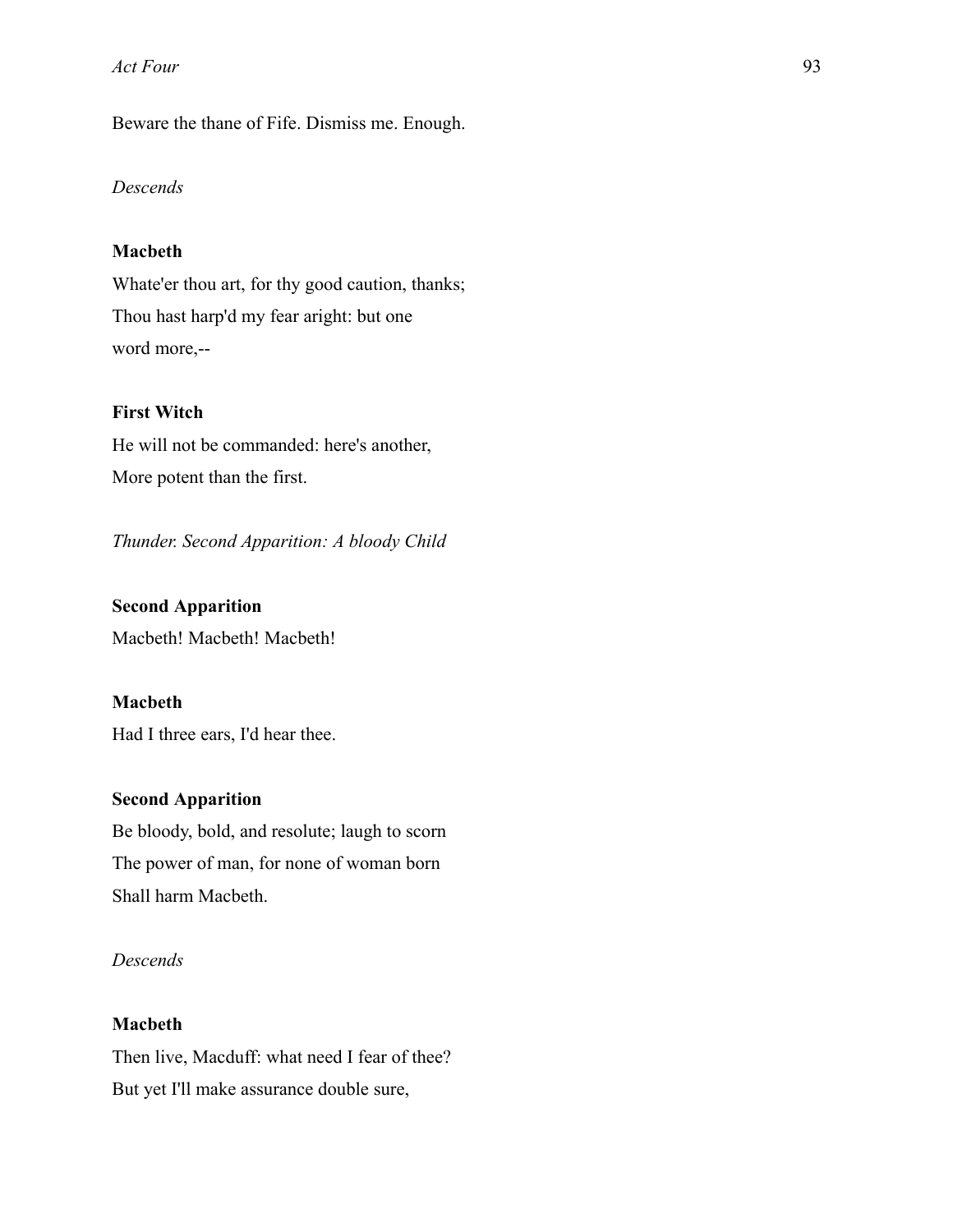And take a bond of fate: thou shalt not live; That I may tell pale-hearted fear it lies, And sleep in spite of thunder.

*Thunder. Third Apparition: a Child crowned, with a tree in his hand* 

What is this That rises like the issue of a king, And wears upon his baby-brow the round And top of sovereignty?

## **ALL**

Listen, but speak not to't.

#### **Third Apparition**

Be lion-mettled, proud; and take no care Who chafes, who frets, or where conspirers are: Macbeth shall never vanquish'd be until Great Birnam wood to high Dunsinane hill Shall come against him.

## *Descends*

#### **Macbeth**

That will never be Who can impress the forest, bid the tree Unfix his earth-bound root? Sweet bodements! good! Rebellion's head, rise never till the wood Of Birnam rise, and our high-placed Macbeth Shall live the lease of nature, pay his breath To time and mortal custom. Yet my heart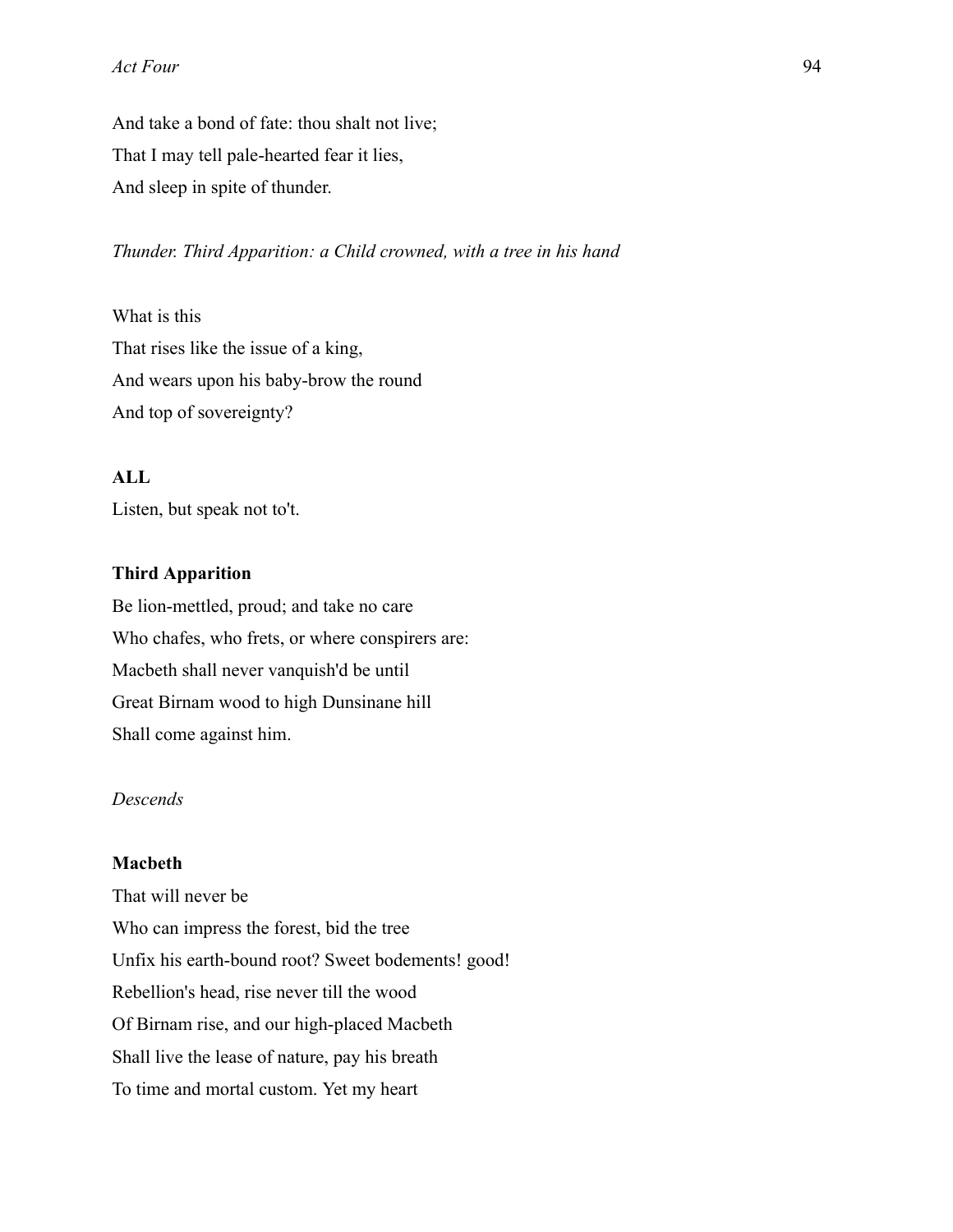Throbs to know one thing: tell me, if your art Can tell so much: shall Banquo's issue ever Reign in this kingdom?

## **ALL**

Seek to know no more.

### **Macbeth**

I will be satisfied: deny me this, And an eternal curse fall on you! Let me know. Why sinks that cauldron? and what noise is this?

### **First Witch**

Show!

#### **Second Witch**

Show!

## **Third Witch**

Show!

# **ALL**

Show her eyes, and grieve her heart; Come like shadows, so depart!

*A show of Eight Kings, the last with a glass in his hand; GHOST OF BANQUO following* 

### **Macbeth**

Thou art too like the spirit of Banquo: down! Thy crown does sear mine eye-balls. And thy hair, Thou other gold-bound brow, is like the first.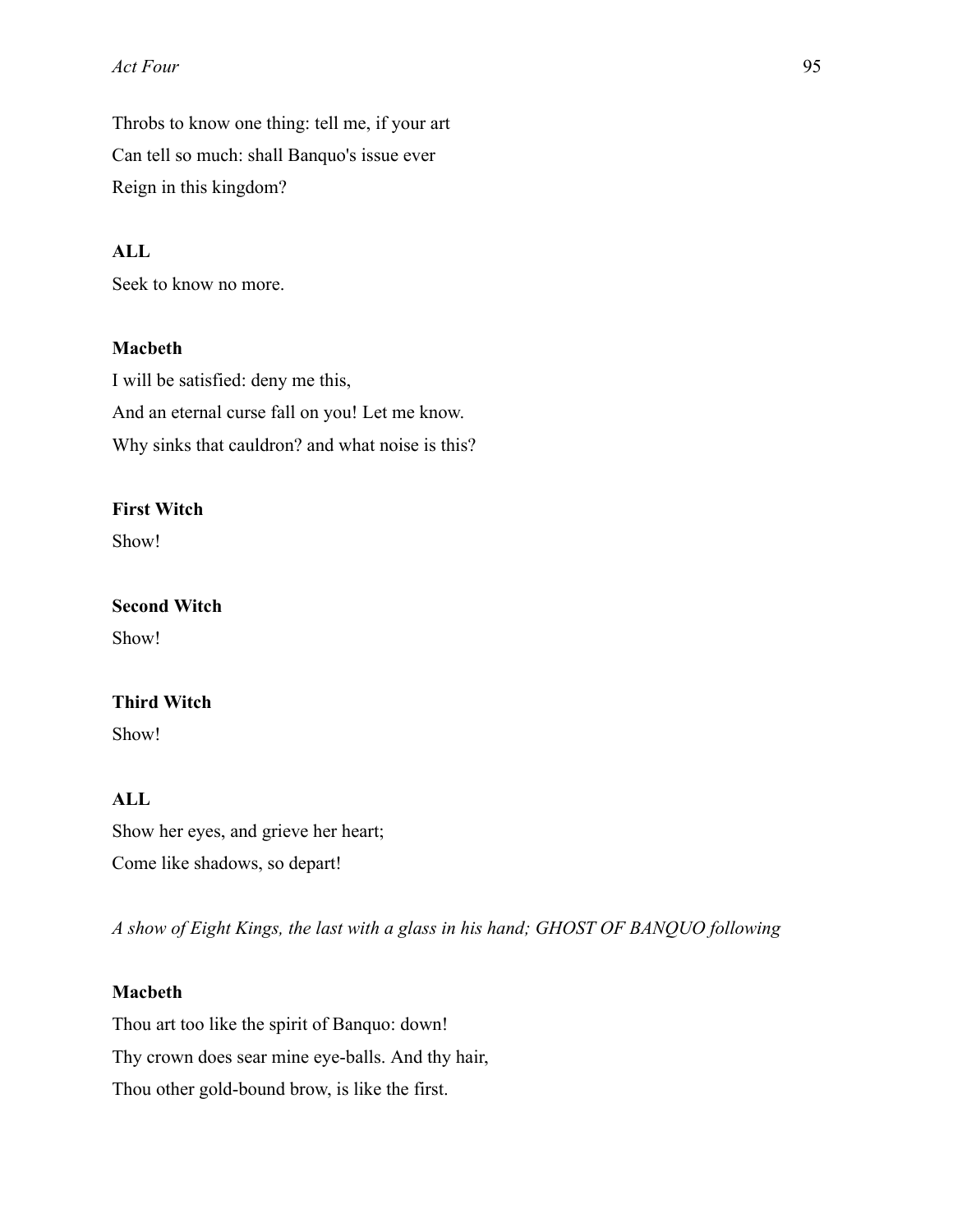A third is like the former. Filthy hags! Why do you show me this? A fourth! Start, eyes! What, will the line stretch out to the crack of doom? Another yet! A seventh! I'll see no more: And yet the eighth appears, who bears a glass Which shows me many more; and some I see That two-fold balls and treble scepters carry: Horrible sight! Now, I see, 'tis true; For the blood-bolter'd Banquo smiles upon me, And points at them for her.

#### *Apparitions vanish*

What, is this so?

#### **First Witch**

Ay, sir, all this is so: but why Stands Macbeth thus amazedly? Come, sisters, cheer we up his sprites, And show the best of our delights: I'll charm the air to give a sound, While you perform your antic round: That this great king may kindly say, Our duties did her welcome pay.

*Music. The witches dance and then vanish, with HECATE* 

#### **Macbeth**

Where are they? Gone? Let this pernicious hour Stand aye accursed in the calendar! Come in, without there!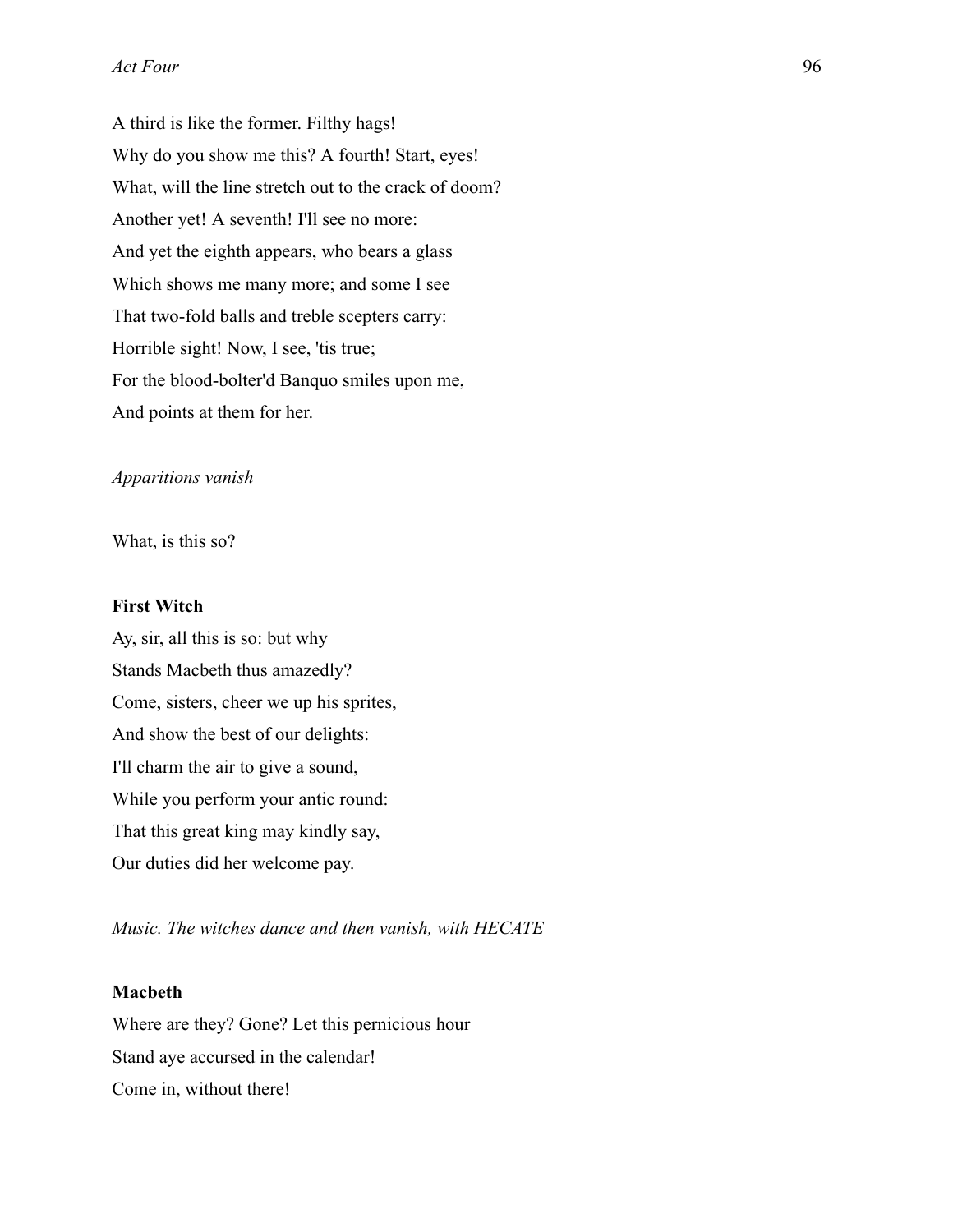*Enter Lennox* 

**Lennox** 

What's your grace's will?

## **Macbeth**

Saw you the weird sisters?

## **Lennox**

No, my lord.

# **Macbeth**

Came they not by you?

## **Lennox**

No, indeed, my lord.

## **Macbeth**

Infected be the air whereon they ride; And damn'd all those that trust them! I did hear The galloping of horse: who was't came by?

## **Lennox**

'Tis two or three, my lord, that bring you word Macduff is fled to England.

# **Macbeth**

Fled to England!

# **Lennox**

Ay, my good lord.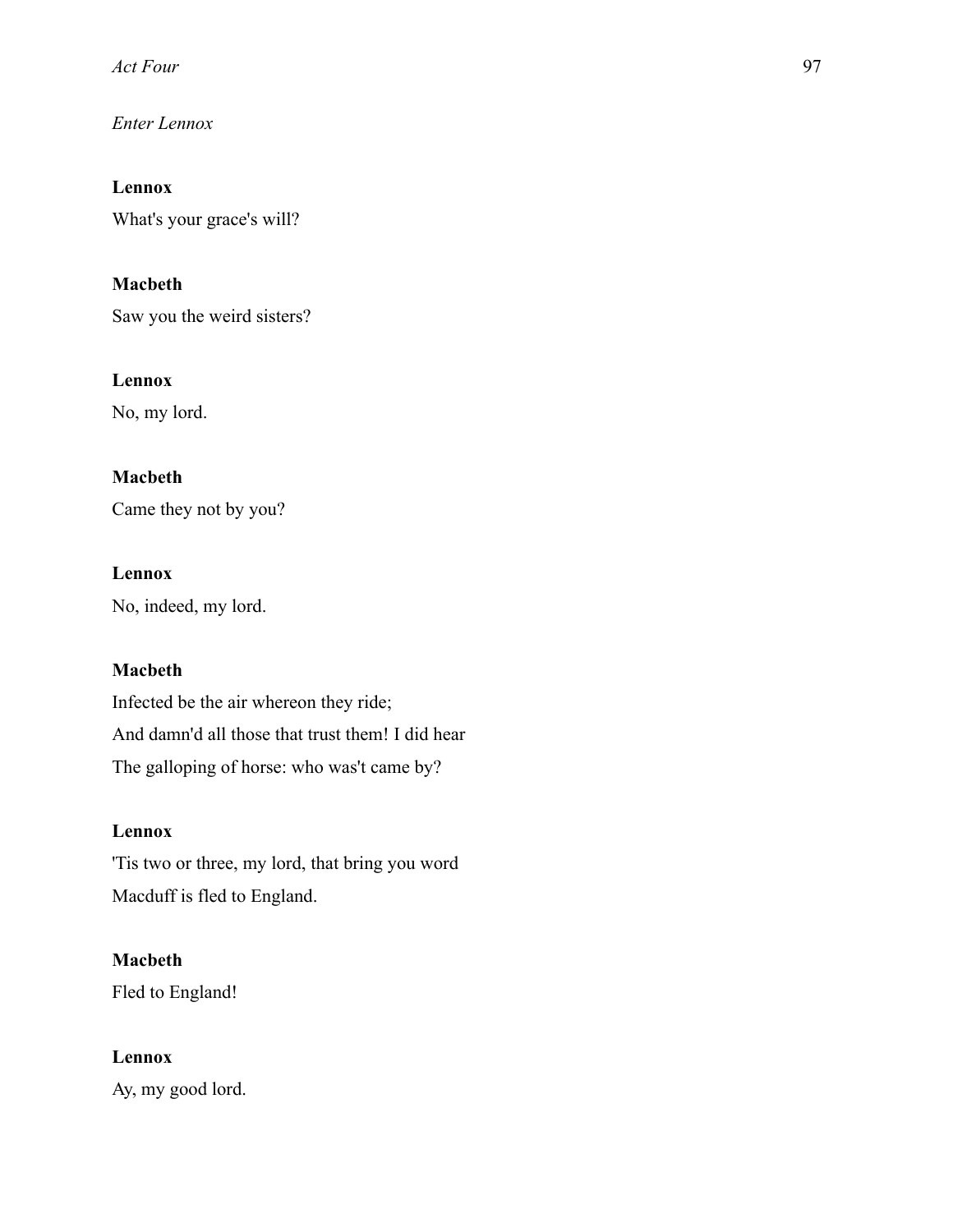## **Macbeth**

Time, thou anticipatest my dread exploits: The flighty purpose never is o'ertook Unless the deed go with it; from this moment The very firstlings of my heart shall be The firstlings of my hand. And even now, To crown my thoughts with acts, be it thought and done: The castle of Macduff I will surprise; Seize upon Fife; give to the edge o' the sword His wife, his babes, and all unfortunate souls That trace him in his line. No boasting like a fool; This deed I'll do before this purpose cool. But no more sights!--Where are these gentlemen? Come, bring me where they are.

*Exeunt*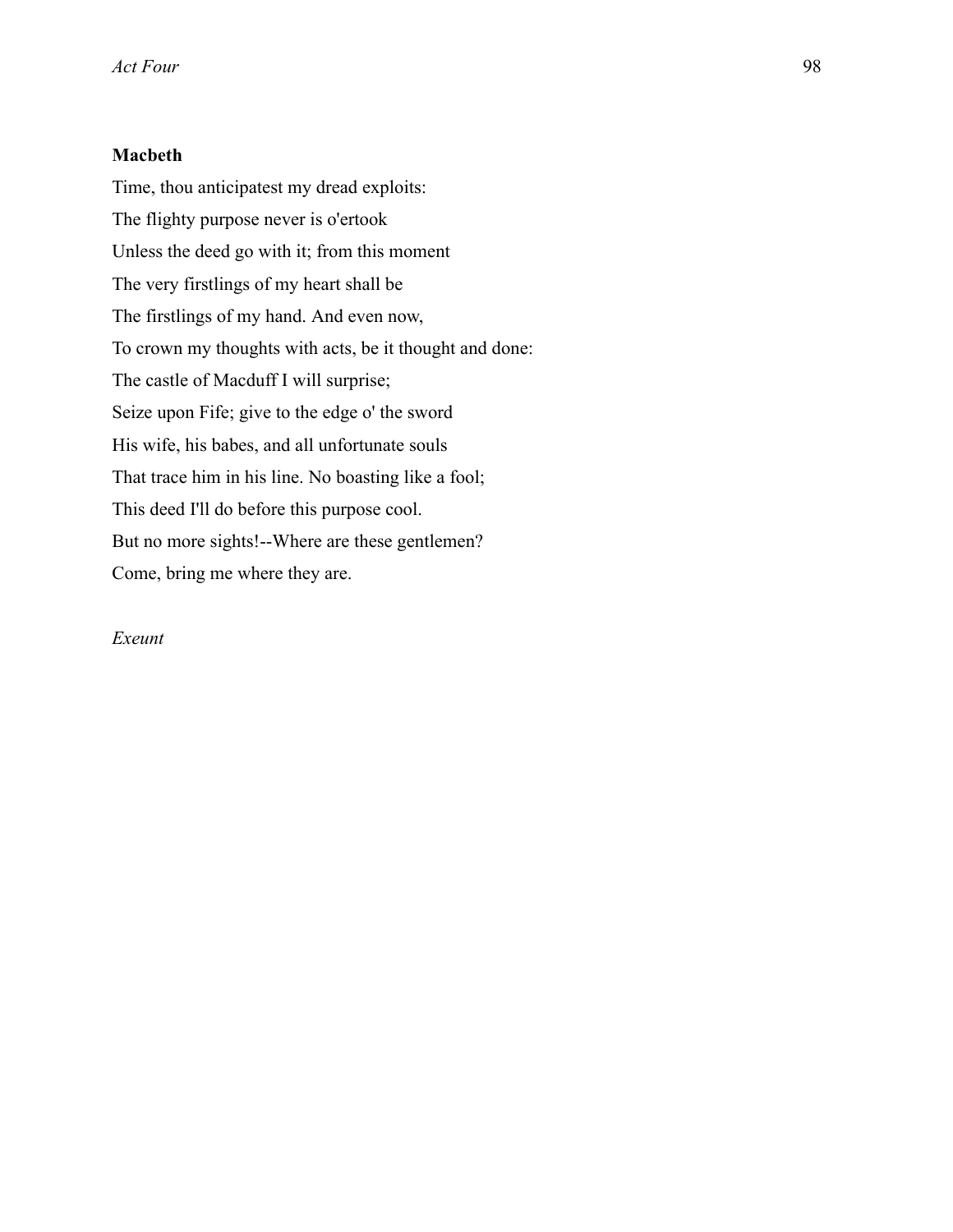## **SCENE II. Fife. Macduff's castle.**

*Enter Lady Macduff, her Son, and Ross.* 

### **Lady Macduff**

What had he done, to make him fly the land?

### **Ross**

You must have patience, madam.

### **Lady Macduff**

He had none: His flight was madness: when our actions do not, Our fears do make us traitors.

#### **Ross**

You know not Whether it was his wisdom or his fear.

### **Lady Macduff**

Wisdom! to leave his wife, to leave his babes, His mansion and his titles in a place From whence himself does fly? He loves us not; He wants the natural touch: for the poor wren, The most diminutive of birds, will fight, Her young ones in her nest, against the owl. All is the fear and nothing is the love; As little is the wisdom, where the flight So runs against all reason.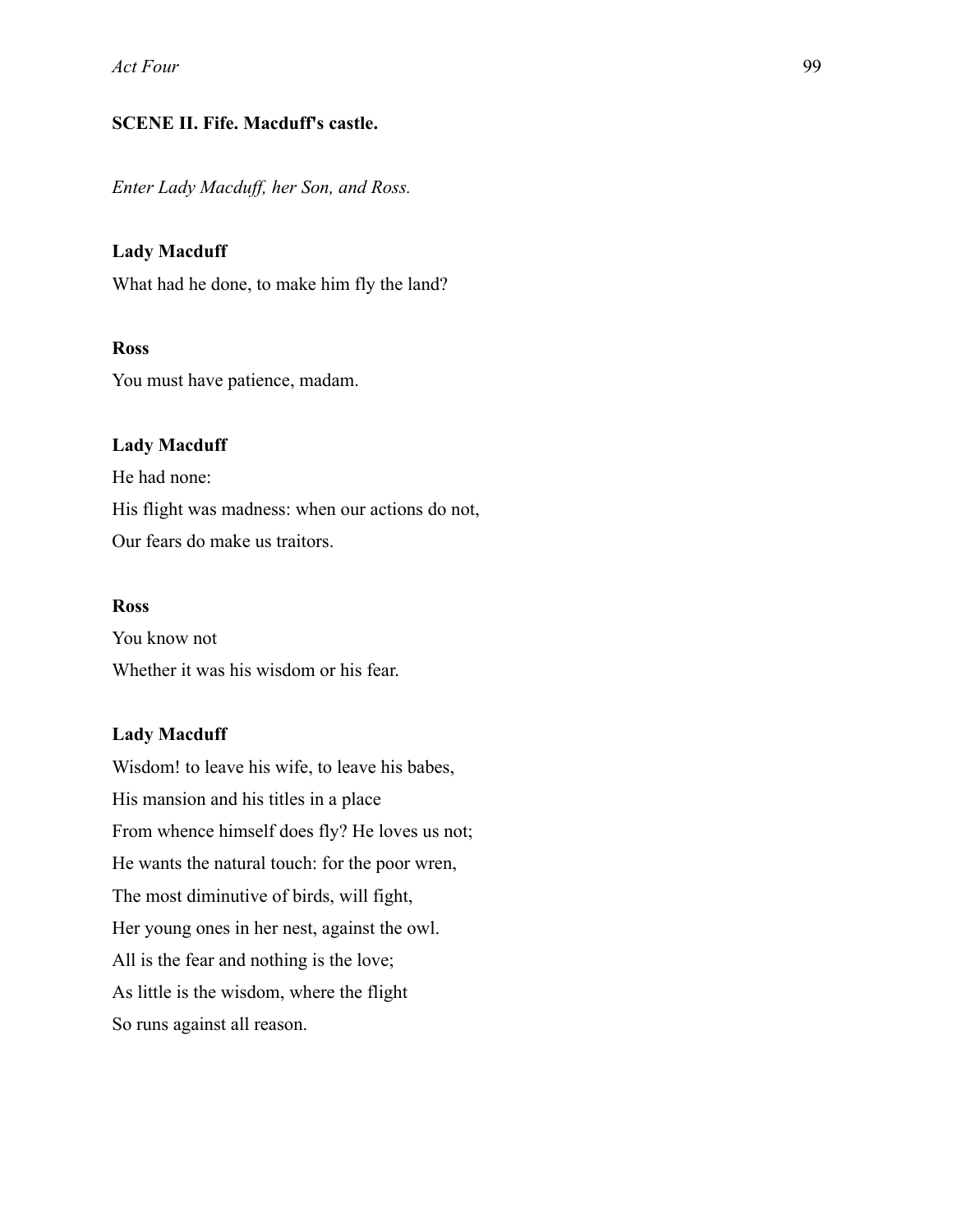#### **Ross**

My dearest coz, I pray you, school yourself: but for your husband, He is noble, wise, judicious, and best knows The fits o' the season. I dare not speak much further; But cruel are the times, when we are traitors And do not know ourselves, when we hold rumour From what we fear, yet know not what we fear, But float upon a wild and violent sea Each way and move. I take my leave of you: Shall not be long but I'll be here again: Things at the worst will cease, or else climb upward To what they were before. My pretty cousin, Blessing upon you!

### **Lady Macduff**

Father'd he is, and yet he's fatherless.

#### **Ross**

I am so much a fool, should I stay longer, It would be my disgrace and your discomfort: I take my leave at once.

#### *Exit*

#### **Lady Macduff**

Sirrah, your father's dead; And what will you do now? How will you live?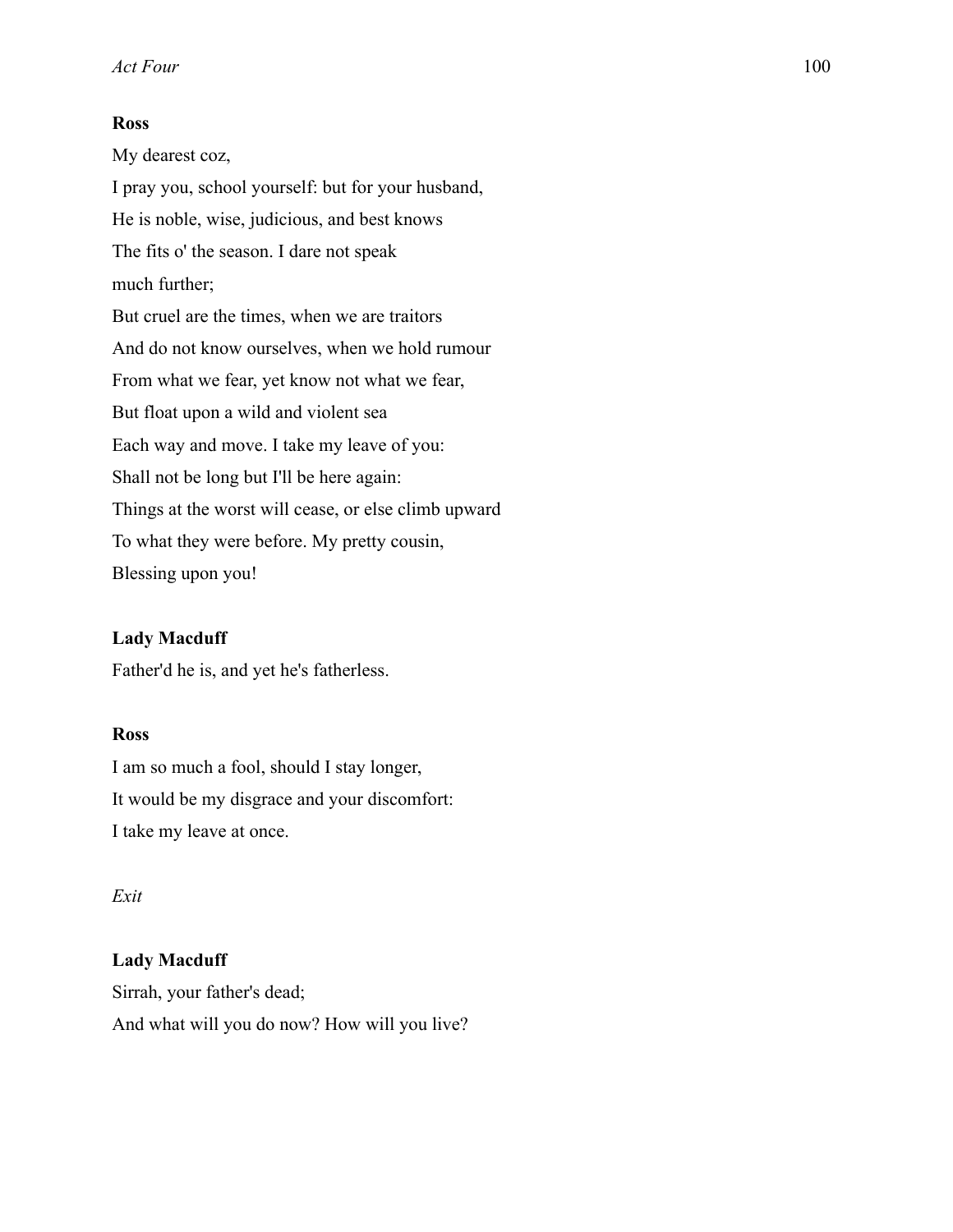## **Son**

As birds do, mother.

## **Lady Macduff**

What, with worms and flies?

# **Son**

With what I get, I mean; and so do they.

## **Lady Macduff**

Poor bird! thou'ldst never fear the net nor lime, The pitfall nor the gin.

## **Son**

Why should I, mother? Poor birds they are not set for. My father is not dead, for all your saying.

## **Lady Macduff**

Yes, he is dead; how wilt thou do for a father?

### **Son**

Nay, how will you do for a husband?

### **Lady Macduff**

Why, I can buy me twenty at any market.

## **Son**

Then you'll buy 'em to sell again.

# **Lady Macduff**

Thou speak'st with all thy wit: and yet, i' faith,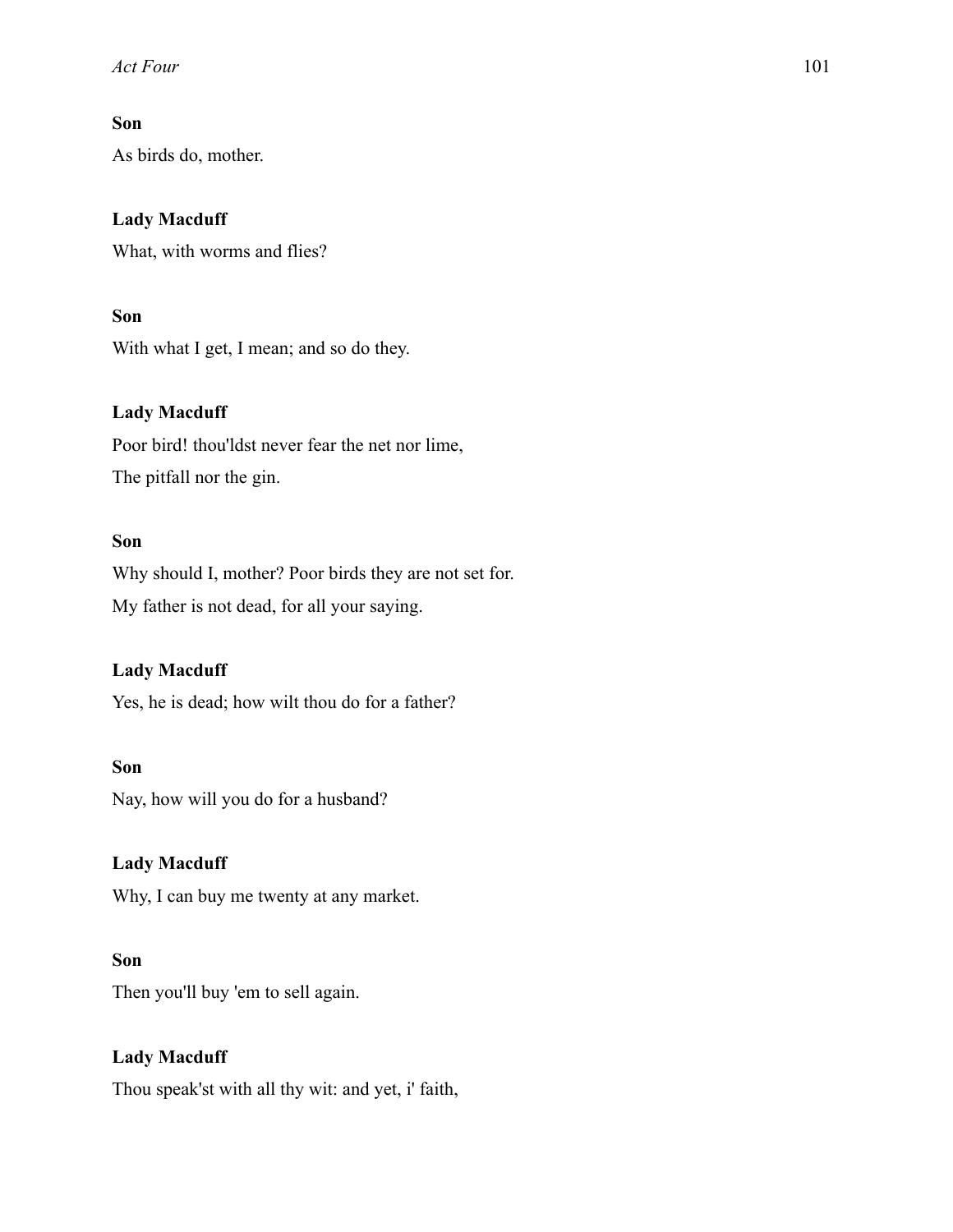With wit enough for thee.

## **Son**

Was my father a traitor, mother?

# **Lady Macduff**

Ay, that he was.

## **Son**

What is a traitor?

# **Lady Macduff**

Why, one that swears and lies.

# **Son**

And be all traitors that do so?

# **Lady Macduff**

Every one that does so is a traitor, and must be killed.

# **Son**

And must they all be killed that swear and lie?

# **Lady Macduff**

Every one.

# **Son**

Who must kill them?

# **Lady Macduff**

Why, the honest men.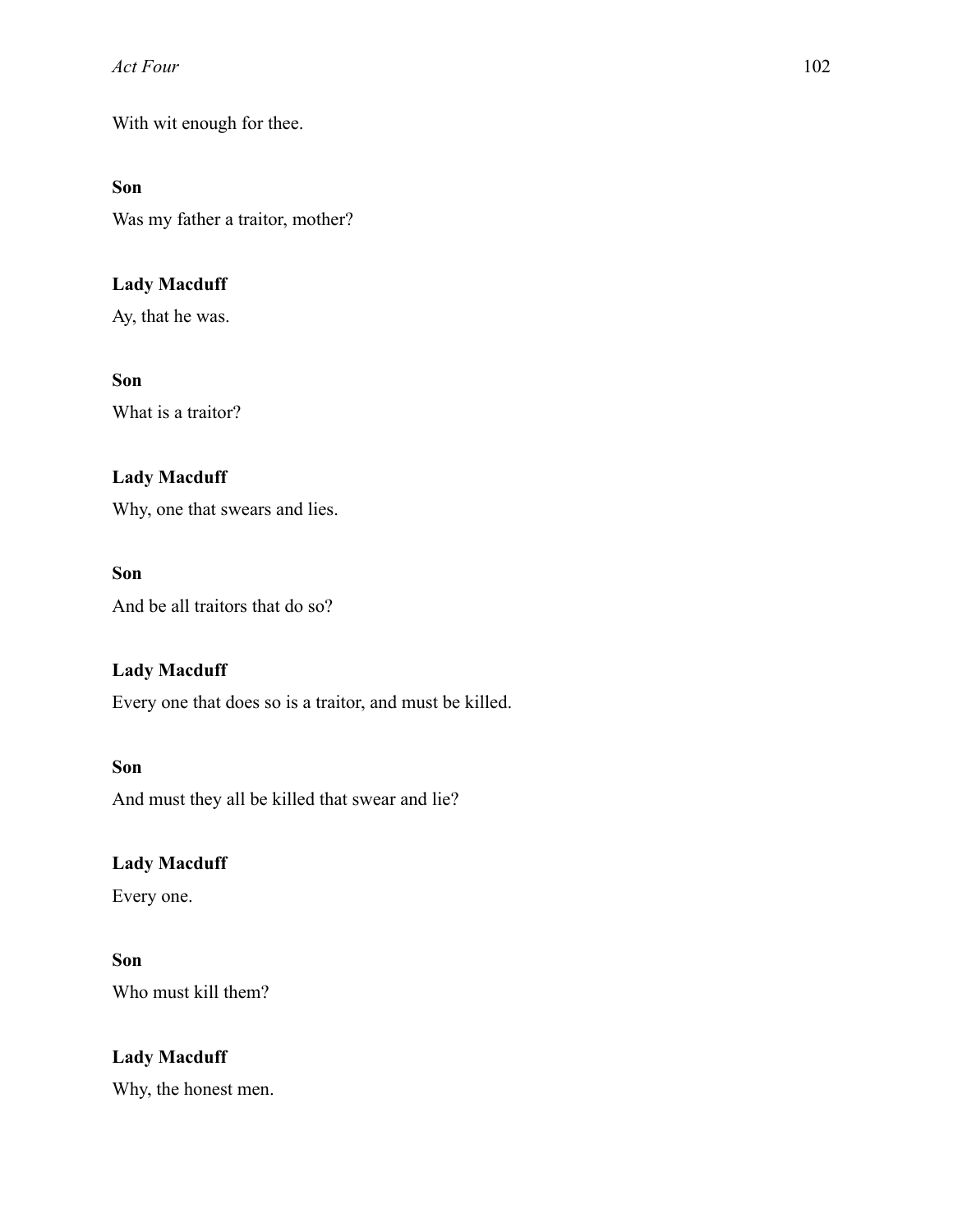### **Son**

Then the liars and swearers are fools, for there are liars and swearers enough to beat the honest men and kill them all.

### **Lady Macduff**

But how wilt thou do for a father?

## **Son**

If he were dead, you'd weep for him: if you would not, it were a good sign that I should quickly have a new father.

## **Lady Macduff**

Poor prattler, how thou talk'st!

### *Enter a Messenger*

### **Messenger**

Bless you, fair dame! I am not to you known, Though in your state of honour I am perfect. I doubt some danger does approach you nearly: If you will take a homely man's advice, Be not found here; hence, with your little ones. To fright you thus, methinks, I am too savage; To do worse to you were fell cruelty, Which is too nigh your person. Heaven preserve you! I dare abide no longer.

*Exit*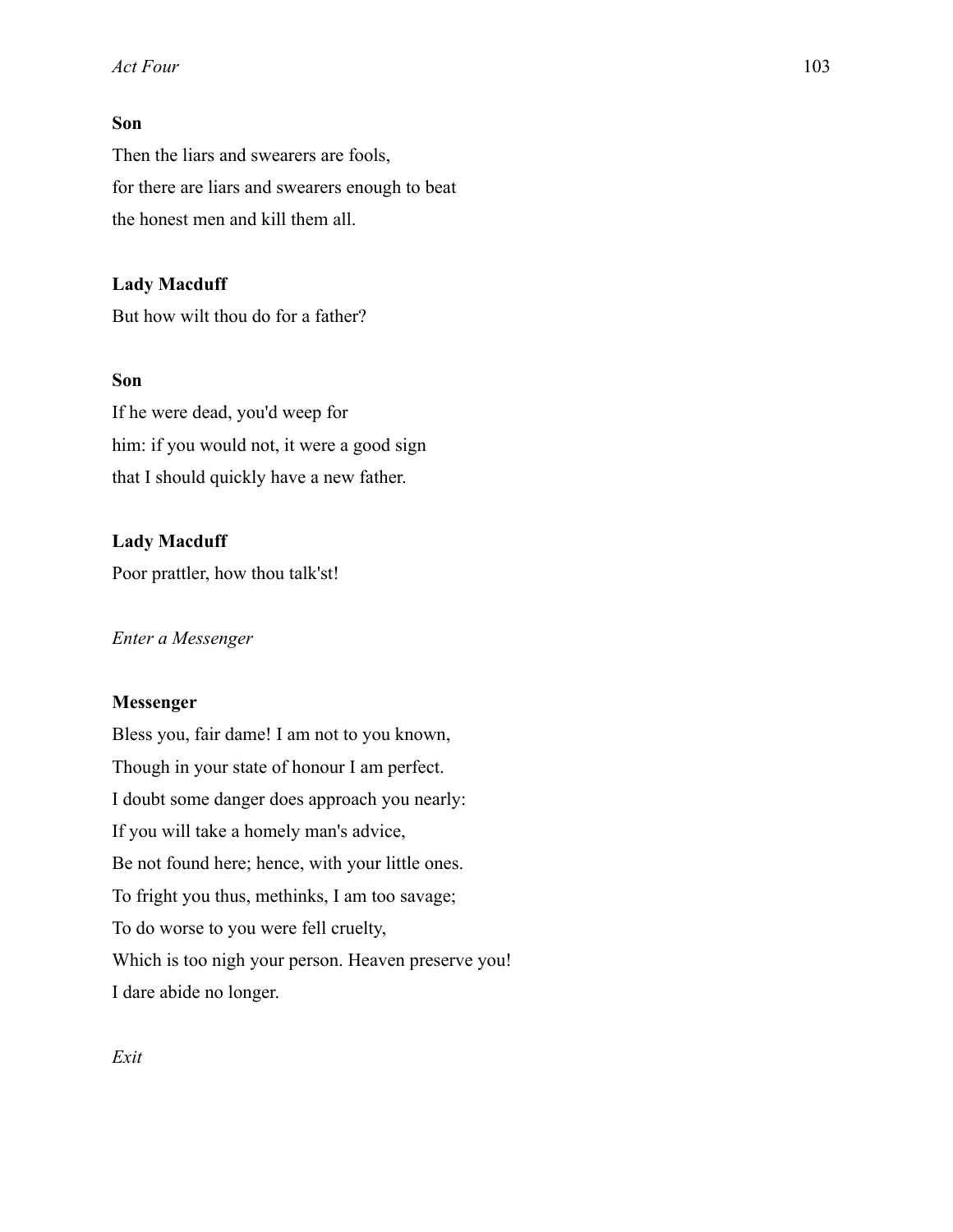# **Lady Macduff**

Whither should I fly? I have done no harm. But I remember now I am in this earthly world; where to do harm Is often laudable, to do good sometime Accounted dangerous folly: why then, alas, Do I put up that womanly defence, To say I have done no harm?

## *Enter Murderers*

What are these faces?

# **First Murderer**

Where is your husband?

## **Lady Macduff**

I hope, in no place so unsanctified Where such as thou mayst find him.

## **First Murderer**

He's a traitor.

**Son**  Thou liest, thou shag-hair'd villain!

## **First Murderer**

What, you egg!

*Stabbing him*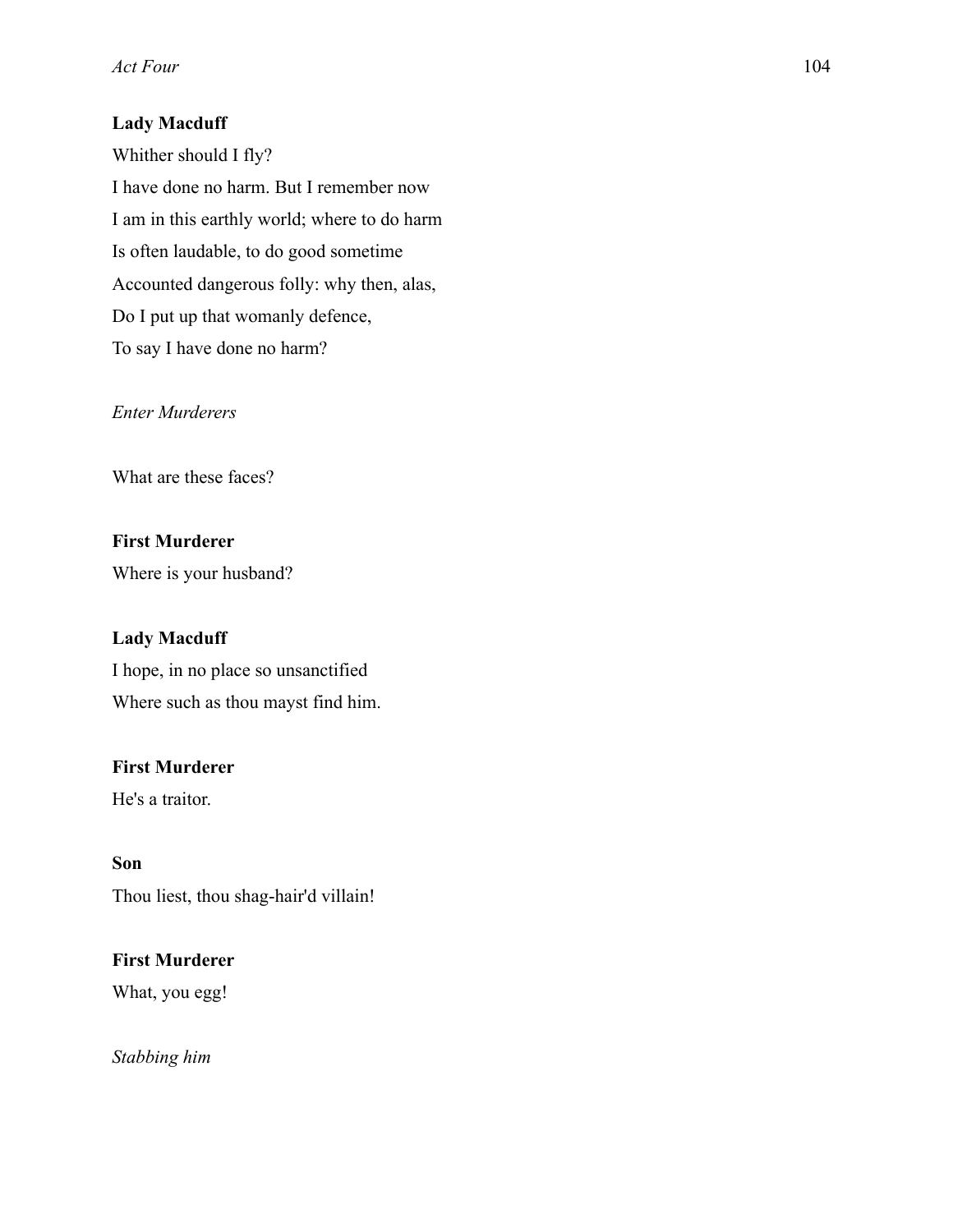Young fry of treachery!

**Son** 

He has kill'd me, mother: Run away, I pray you!

*Dies* 

*Exit Lady Macduff, crying 'Murder!' Exeunt Murderers, following her*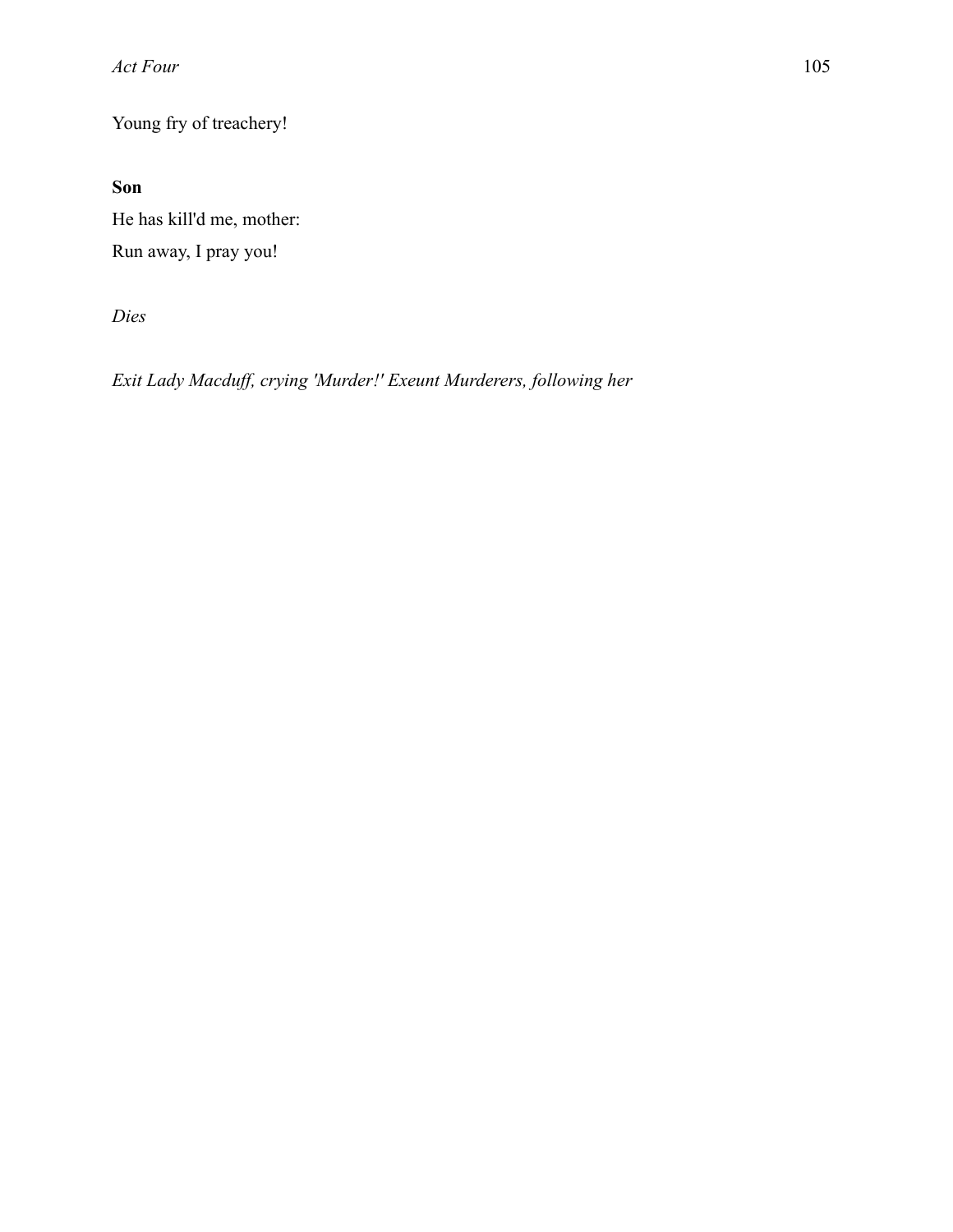## **SCENE III. England. Before the King's palace.**

*Enter Malcolm and Macduff.* 

#### **Malcolm**

Let us seek out some desolate shade, and there Weep our sad bosoms empty.

### **Macduff**

Let us rather

Hold fast the mortal sword, and like good men Bestride our down-fall'n birthdom: each new morn New widows howl, new orphans cry, new sorrows Strike heaven on the face, that it resounds As if it felt with Scotland and yell'd out Like syllable of dolour.

#### **Malcolm**

What I believe I'll wail, What know believe, and what I can redress, As I shall find the time to friend, I will. What you have spoke, it may be so perchance. This tyrant, whose sole name blisters our tongues, Was once thought honest: you have loved her well. She hath not touch'd you yet. I am young; but something You may deserve of her through me, and wisdom To offer up a weak poor innocent lamb To appease an angry god.

## **Macduff**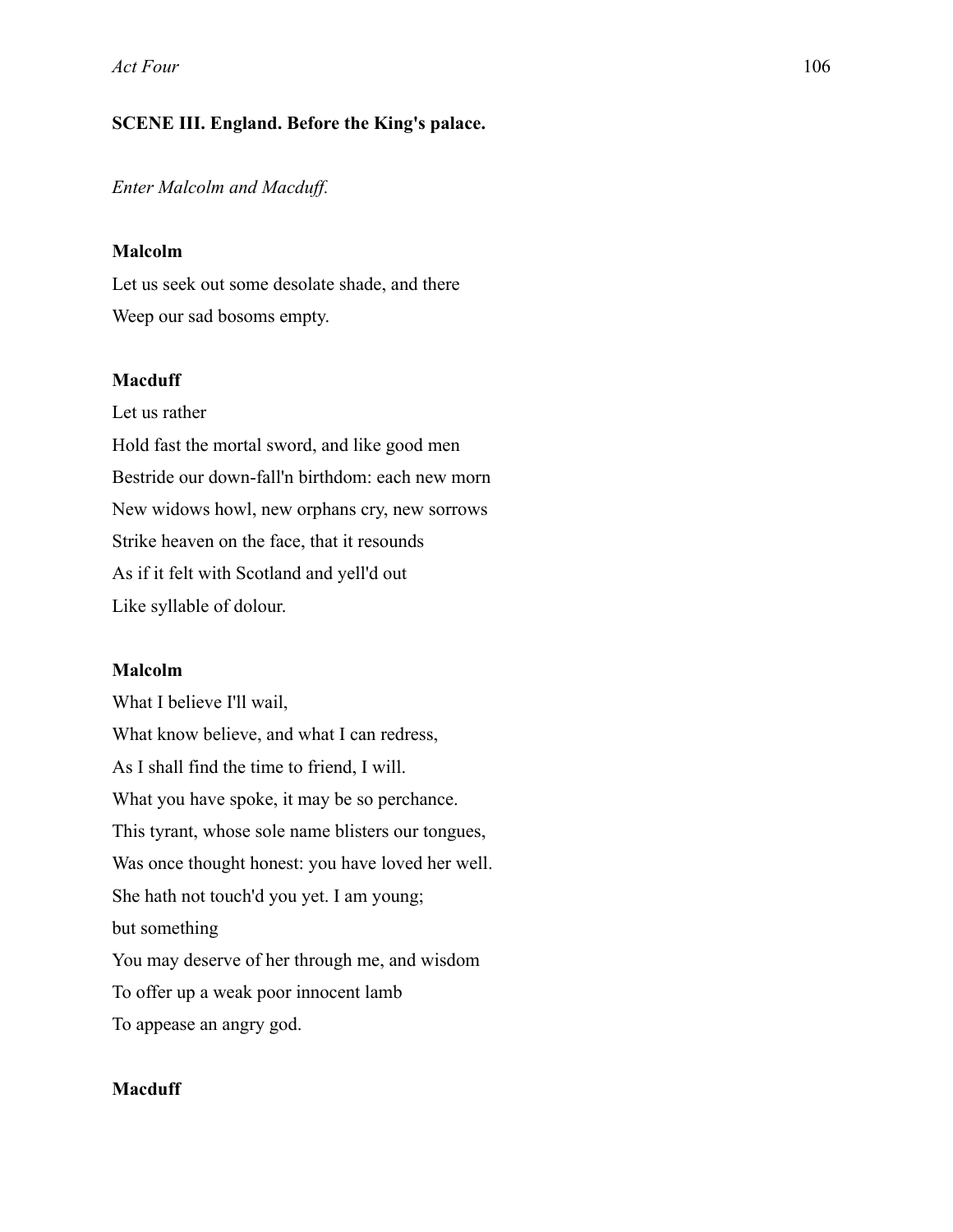I am not treacherous.

#### **Malcolm**

But Macbeth is. A good and virtuous nature may recoil In an imperial charge. But I shall crave your pardon; That which you are my thoughts cannot transpose: Angels are bright still, though the brightest fell; Though all things foul would wear the brows of grace, Yet grace must still look so.

## **Macduff**

I have lost my hopes.

## **Malcolm**

Perchance even there where I did find my doubts. Why in that rawness left you wife and child, Those precious motives, those strong knots of love, Without leave-taking? I pray you, Let not my jealousies be your dishonours, But mine own safeties. You may be rightly just, Whatever I shall think.

#### **Macduff**

Bleed, bleed, poor country! Great tyranny! lay thou thy basis sure, For goodness dare not cheque thee: wear thou thy wrongs; The title is affeer'd! Fare thee well, lord: I would not be the villain that thou think'st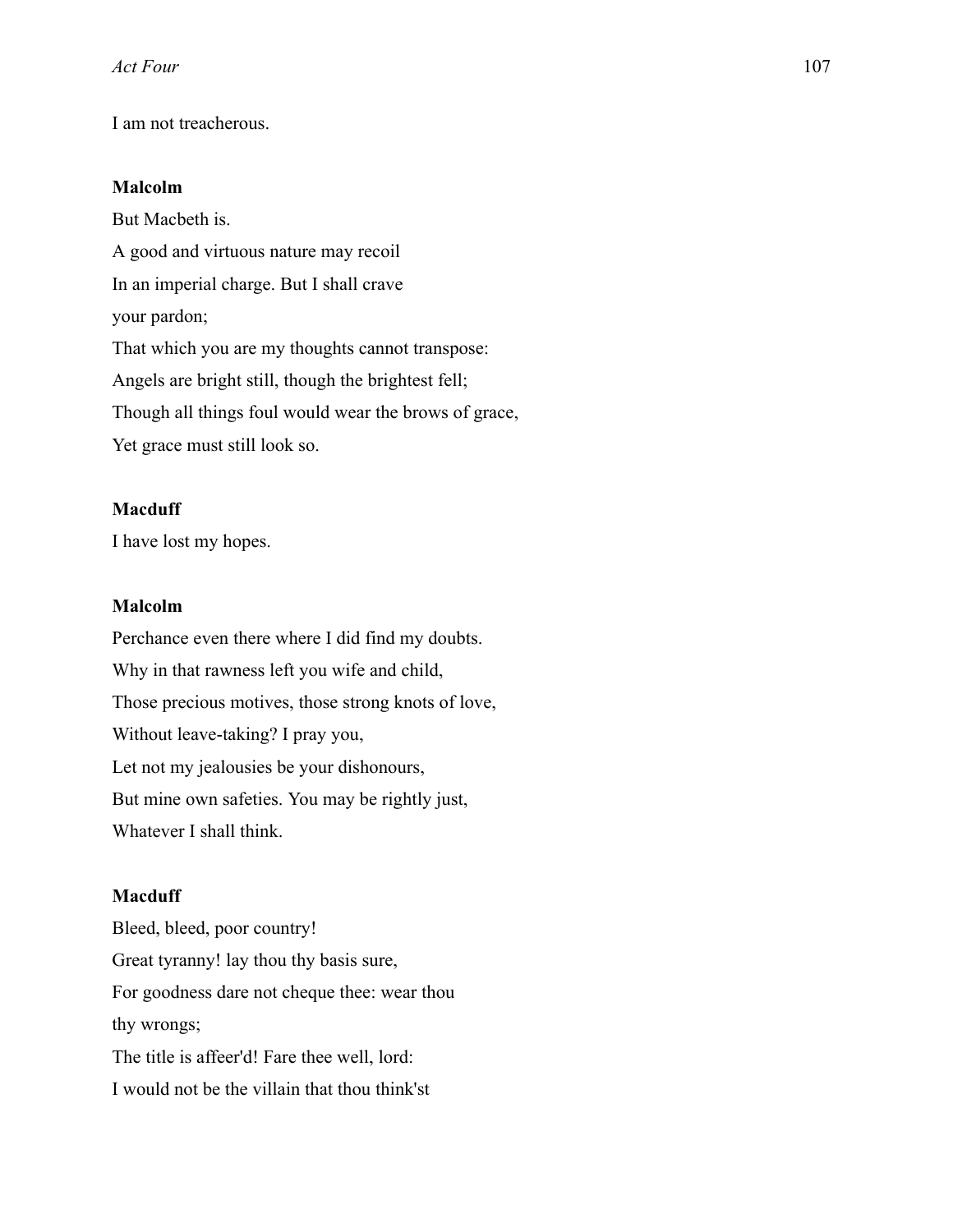For the whole space that's in the tyrant's grasp, And the rich East to boot.

#### **Malcolm**

Be not offended:

I speak not as in absolute fear of you. I think our country sinks beneath the yoke; It weeps, it bleeds; and each new day a gash Is added to her wounds: I think withal There would be hands uplifted in my right; And here from gracious England have I offer Of goodly thousands: but, for all this, When I shall tread upon the tyrant's head, Or wear it on my sword, yet my poor country Shall have more vices than it had before, More suffer and more sundry ways than ever, By her that shall succeed.

## **Macduff**

What should he be?

## **Malcolm**

It is myself I mean: in whom I know All the particulars of vice so grafted That, when they shall be open'd, there Macbeth Will seem as pure as snow, and the poor state Esteem her as a lamb, being compared With my confineless harms.

#### **Macduff**

Not in the legions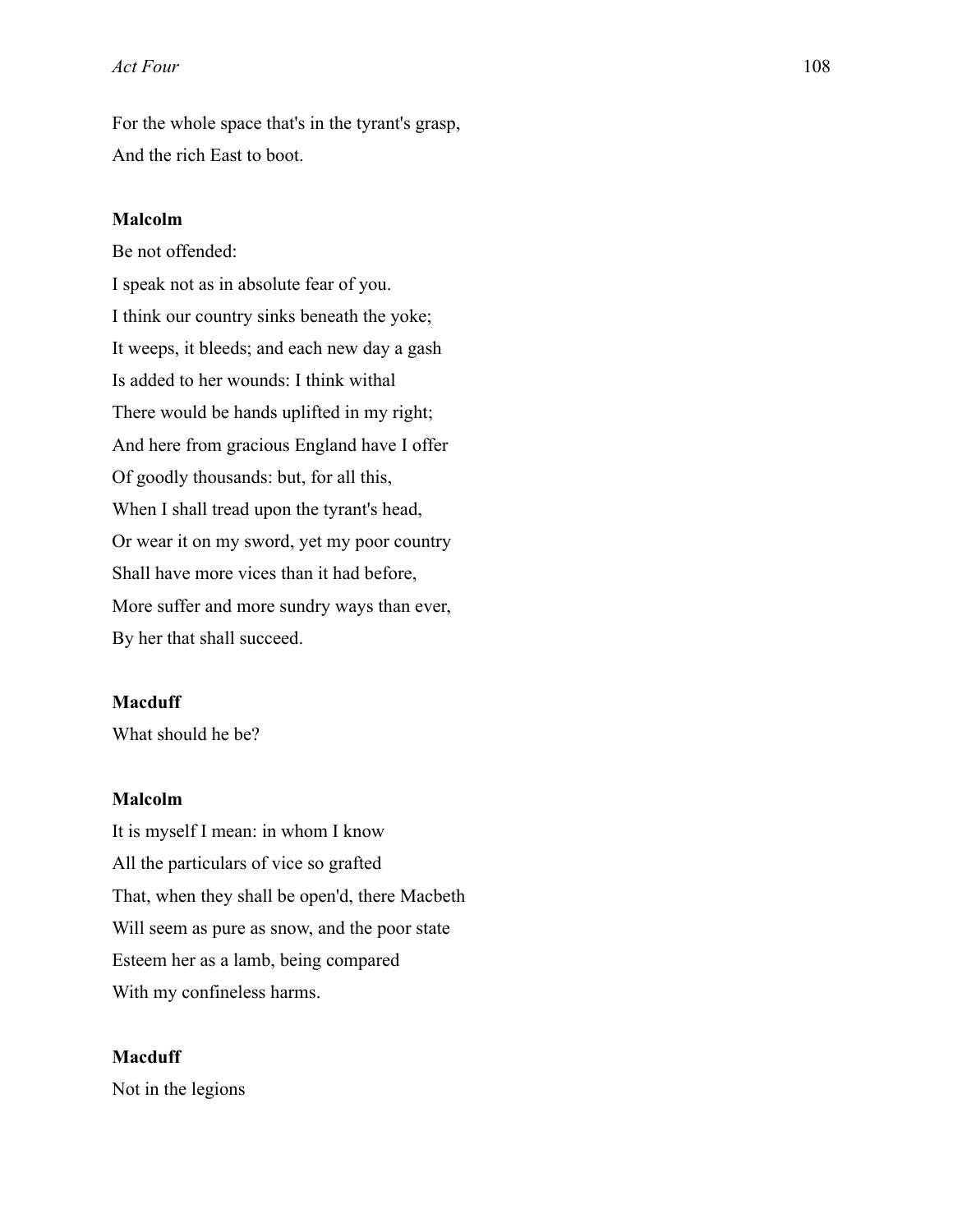Of horrid hell can come a devil more damn'd In evils to top Macbeth.

#### **Malcolm**

I grant him bloody, Luxurious, avaricious, false, deceitful, Sudden, malicious, smacking of every sin That has a name: but there's no bottom, none, In my voluptuousness: your wives, your daughters, Your matrons and your maids, could not fill up The cistern of my lust, and my desire All continent impediments would o'erbear That did oppose my will: better Macbeth Than such an one to reign.

#### **Macduff**

Boundless intemperance In nature is a tyranny; it hath been The untimely emptying of the happy throne And fall of many kings. But fear not yet To take upon you what is yours: you may Convey your pleasures in a spacious plenty, And yet seem cold, the time you may so hoodwink. We have willing dames enough: there cannot be That vulture in you, to devour so many As will to greatness dedicate themselves, Finding it so inclined.

#### **Malcolm**

With this there grows In my most ill-composed affection such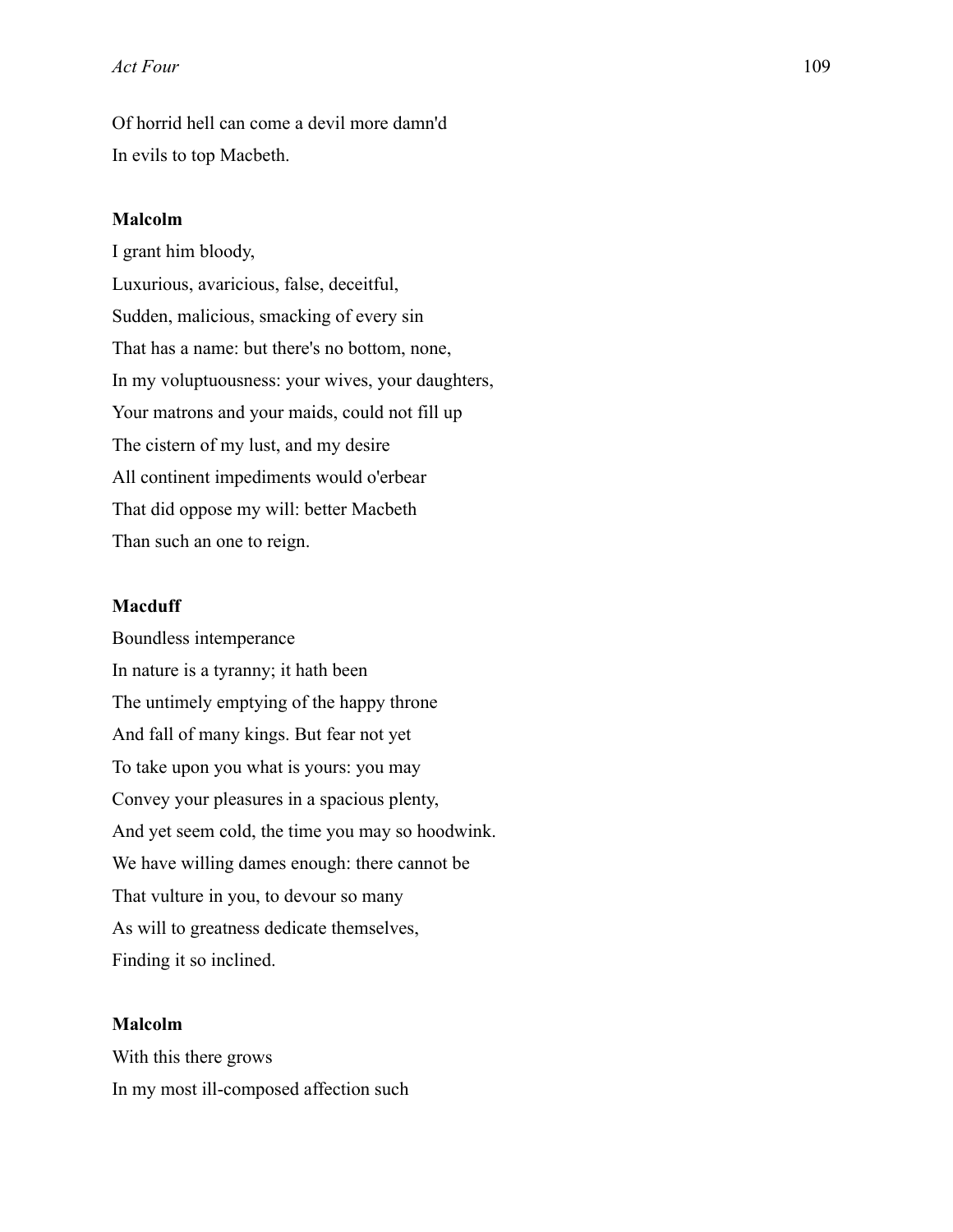A stanchless avarice that, were I king, I should cut off the nobles for their lands, Desire her jewels and this other's house: And my more-having would be as a sauce To make me hunger more; that I should forge Quarrels unjust against the good and loyal, Destroying them for wealth.

## **Macduff**

This avarice

Sticks deeper, grows with more pernicious root Than summer-seeming lust, and it hath been The sword of our slain kings: yet do not fear; Scotland hath foisons to fill up your will. Of your mere own: all these are portable, With other graces weigh'd.

### **Malcolm**

But I have none: the king-becoming graces, As justice, verity, temperance, stableness, Bounty, perseverance, mercy, lowliness, Devotion, patience, courage, fortitude, I have no relish of them, but abound In the division of each several crime, Acting it many ways. Nay, had I power, I should Pour the sweet milk of concord into hell, Uproar the universal peace, confound All unity on earth.

#### **Macduff**

O Scotland, Scotland!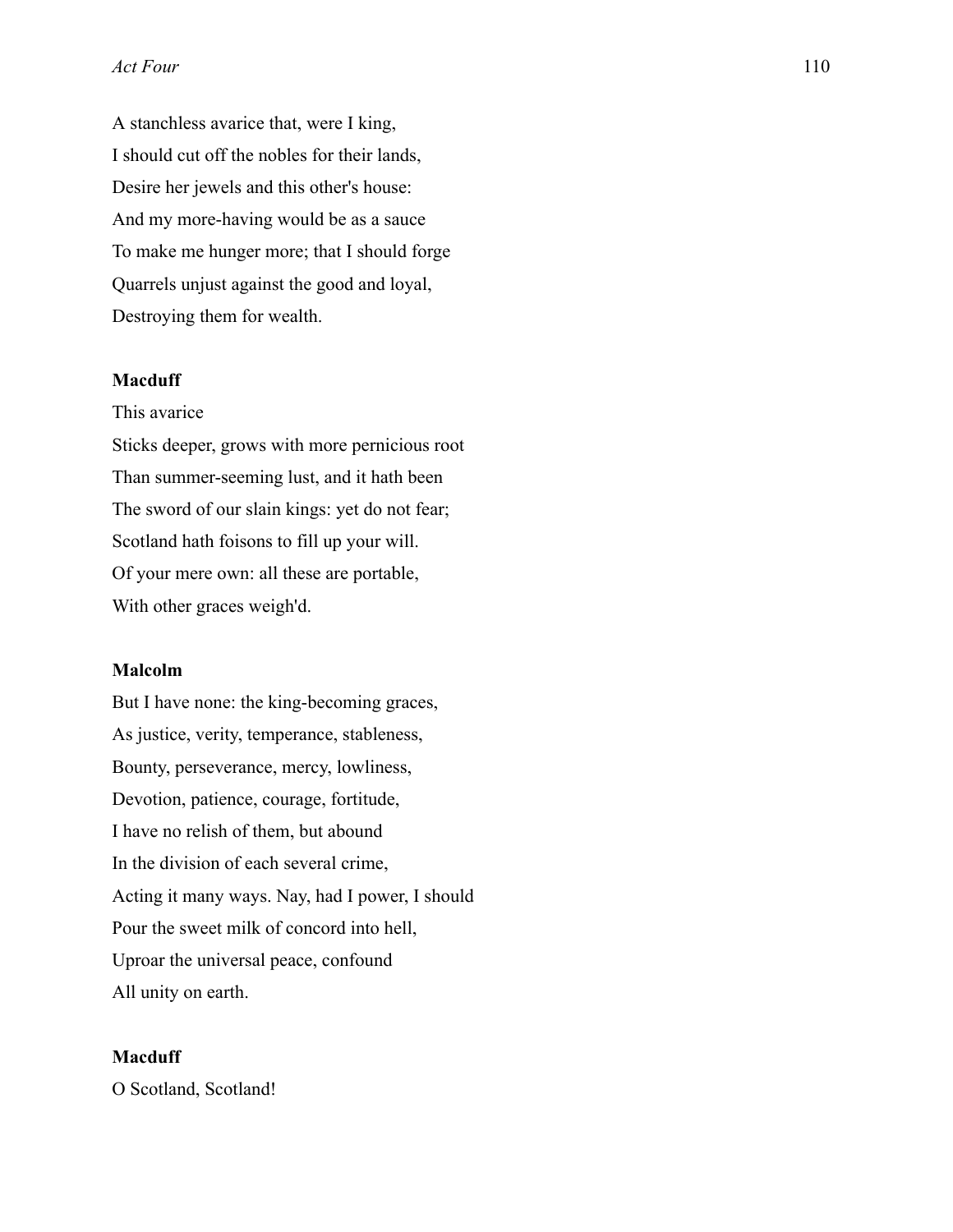## **Malcolm**

If such a one be fit to govern, speak: I am as I have spoken.

### **Macduff**

Fit to govern! No, not to live. O nation miserable, With an untitled tyrant bloody-scepter'd, When shalt thou see thy wholesome days again, Since that the truest issue of thy throne By her own interdiction stands accursed, And does blaspheme her breed? Thy royal father Was a most sainted king: the queen that bore thee, Oftener upon her knees than on her feet, Died every day she lived. Fare thee well! These evils thou repeat'st upon thyself Have banish'd me from Scotland. O my breast, Thy hope ends here!

#### **Malcolm**

Macduff, this noble passion, Child of integrity, hath from my soul Wiped the dark scruples, reconciled my thoughts To thy good truth and honour. Devilish Macbeth By many of these trains hath sought to win me Into her power, and modest wisdom plucks me From over-credulous haste: but God above Deal between thee and me! for even now I put myself to thy direction, and Unspeak mine own detraction, here abjure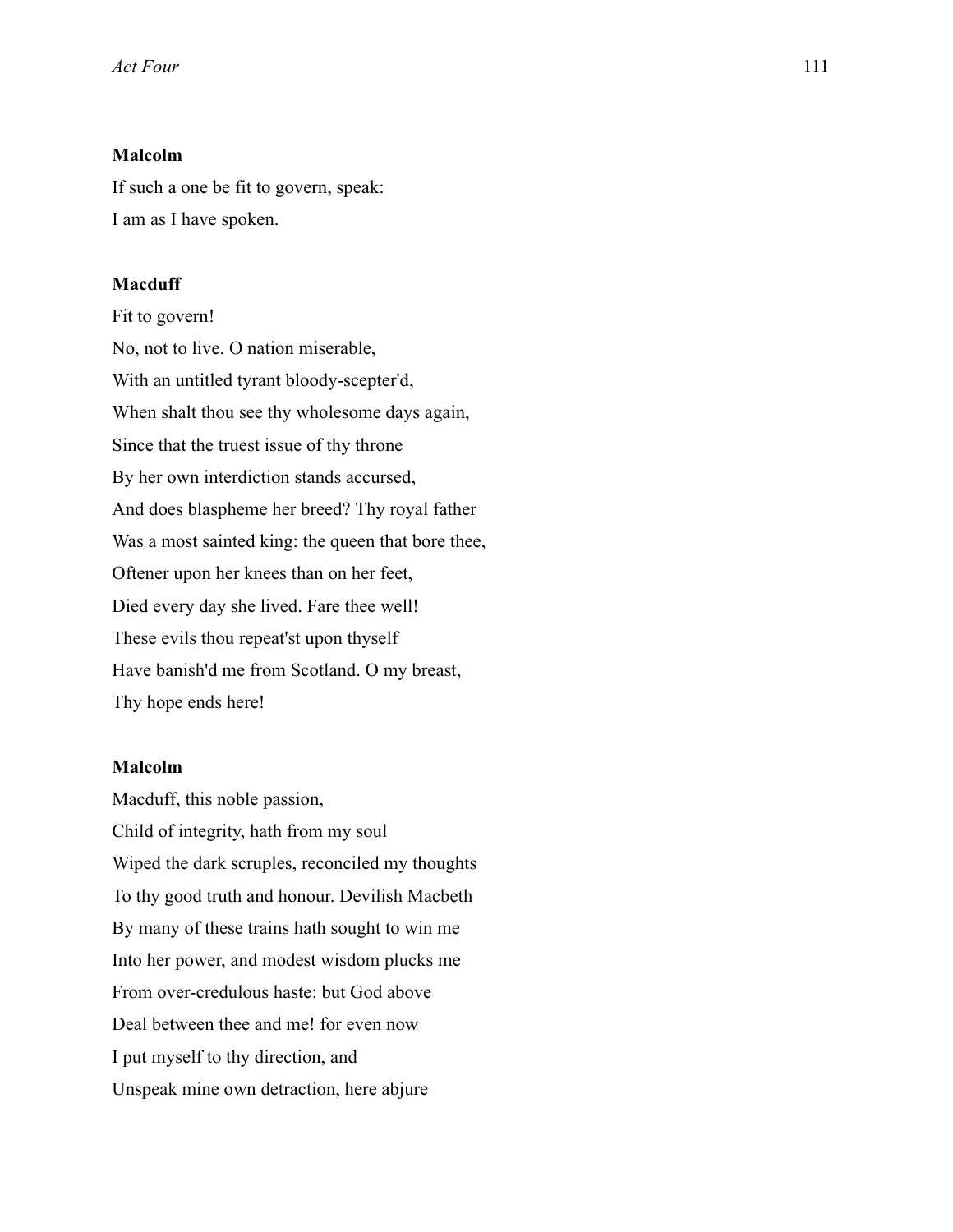The taints and blames I laid upon myself, For strangers to my nature. I am yet Unknown to woman, never was forsworn, Scarcely have coveted what was mine own, At no time broke my faith, would not betray The devil to his fellow and delight No less in truth than life: my first false speaking Was this upon myself: what I am truly, Is thine and my poor country's to command: Whither indeed, before thy here-approach, Old Siward, with ten thousand warlike men, Already at a point, was setting forth. Now we'll together; and the chance of goodness Be like our warranted quarrel! Why are you silent?

#### **Macduff**

Such welcome and unwelcome things at once 'Tis hard to reconcile.

### *Enter an English Doctor*

### **Malcolm**

Well; more anon.--Comes the king forth, I pray you?

#### **English Doctor**

Ay, sir; there are a crew of wretched souls That stay his cure: their malady convinces The great assay of art; but at his touch-- Such sanctity hath heaven given his hand-- They presently amend.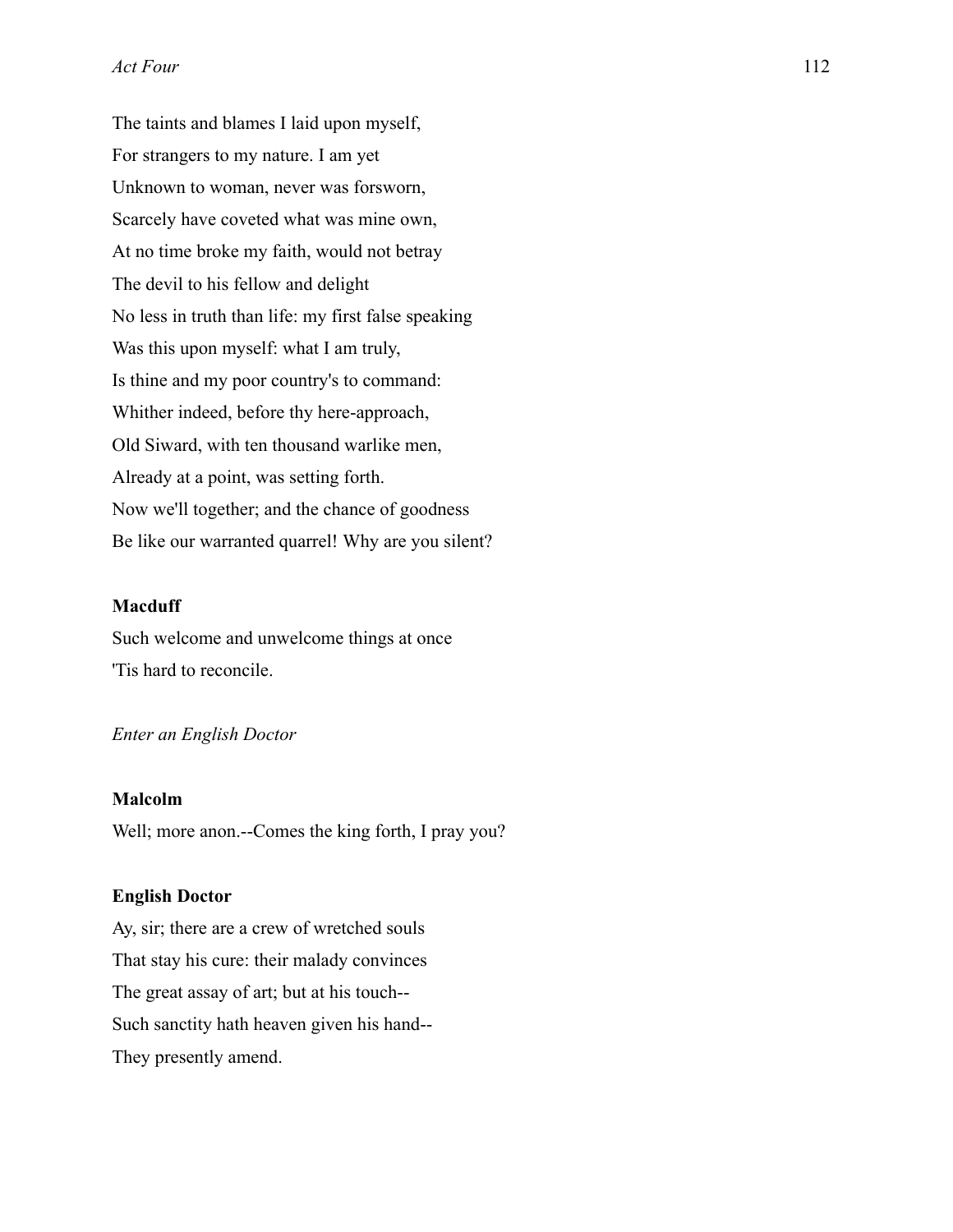## **Malcolm**

I thank you, doctor.

*Exit English Doctor* 

## **Macduff**

What's the disease he means?

## **Malcolm**

'Tis call'd the evil: A most miraculous work in this good king; Which often, since my here-remain in England, I have seen him do. How he solicits heaven, Himself best knows: but strangely-visited people, All swoln and ulcerous, pitiful to the eye, The mere despair of surgery, he cures, Hanging a golden stamp about their necks, Put on with holy prayers: and 'tis spoken, To the succeeding royalty he leaves The healing benediction. With this strange virtue, He hath a heavenly gift of prophecy, And sundry blessings hang about his throne, That speak him full of grace.

## *Enter Ross*

## **Macduff**

See, who comes here?

#### **Malcolm**

My countryman; but yet I know him not.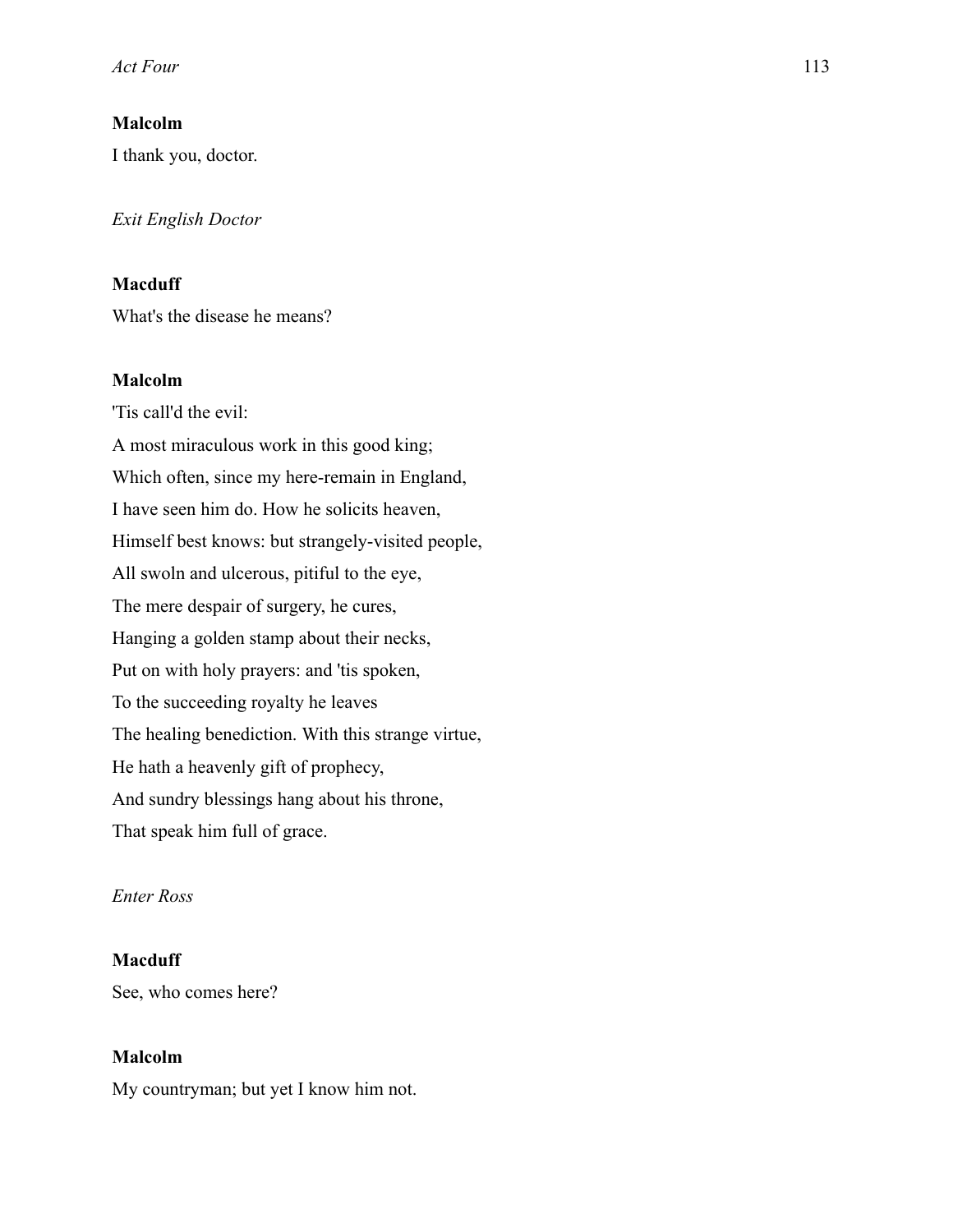# **Macduff**

My ever-gentle cousin, welcome hither.

# **Malcolm**

I know him now. Good God, betimes remove The means that makes us strangers!

## **Ross**

Sir, amen.

# **Macduff**

Stands Scotland where it did?

# **Ross**

Alas, poor country! Almost afraid to know itself. It cannot Be call'd our mother, but our grave; where nothing, But who knows nothing, is once seen to smile; Where sighs and groans and shrieks that rend the air Are made, not mark'd; where violent sorrow seems A modern ecstasy; the dead man's knell Is there scarce ask'd for who; and good men's lives Expire before the flowers in their caps, Dying or ere they sicken.

# **Macduff**

O, relation Too nice, and yet too true!

# **Malcolm**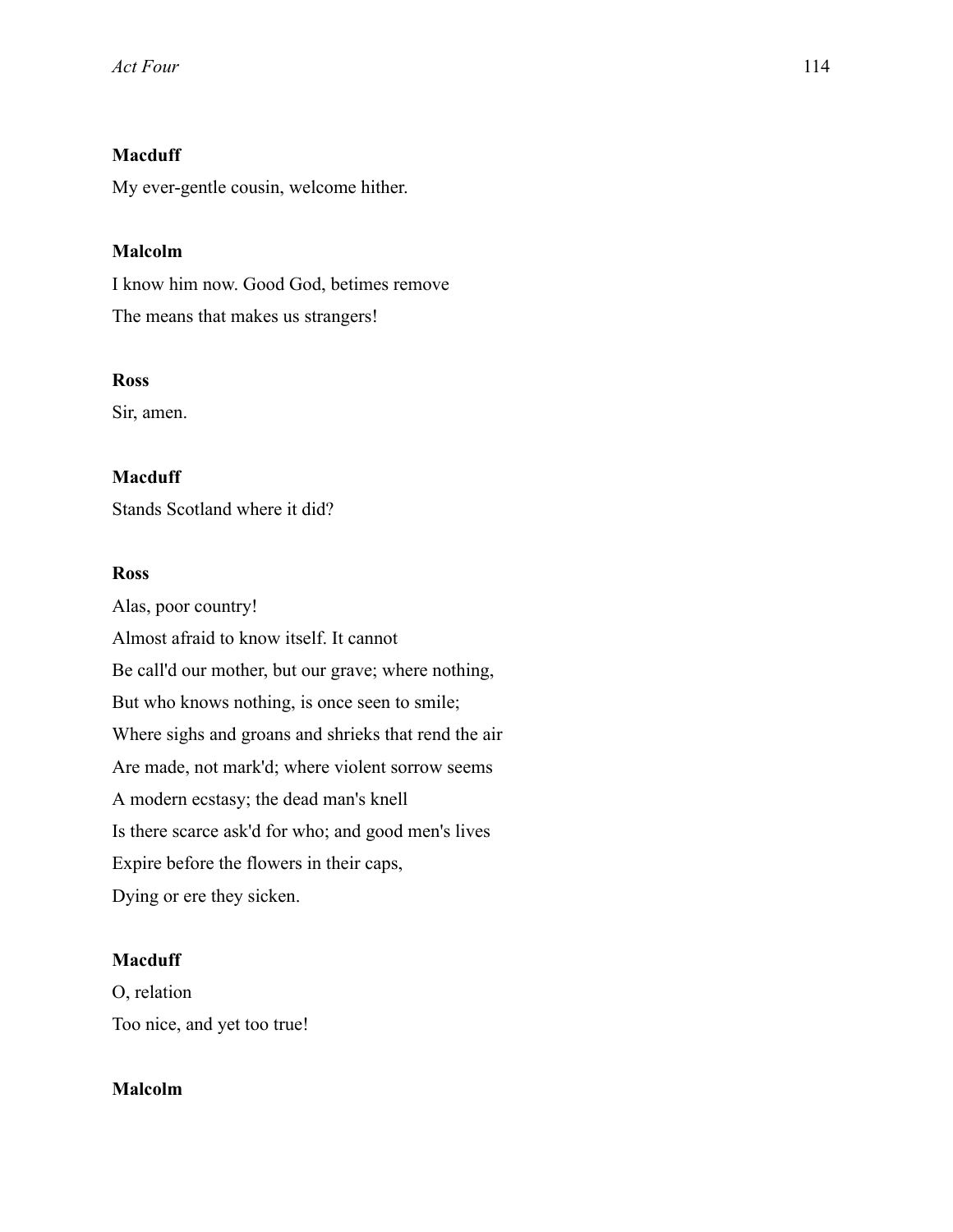What's the newest grief?

## **Ross**

That of an hour's age doth hiss the speaker: Each minute teems a new one.

## **Macduff**

How does my wife?

## **Ross**

Why, well.

# **Macduff**

And all my children?

## **Ross**

Well too.

## **Macduff**

The tyrant has not batter'd at their peace?

# **Ross**

No; they were well at peace when I did leave 'em.

### **Macduff**

But not a coward of your speech: how goes't?

## **Ross**

When I came hither to transport the tidings, Which I have heavily borne, there ran a rumour Of many worthy fellows that were out;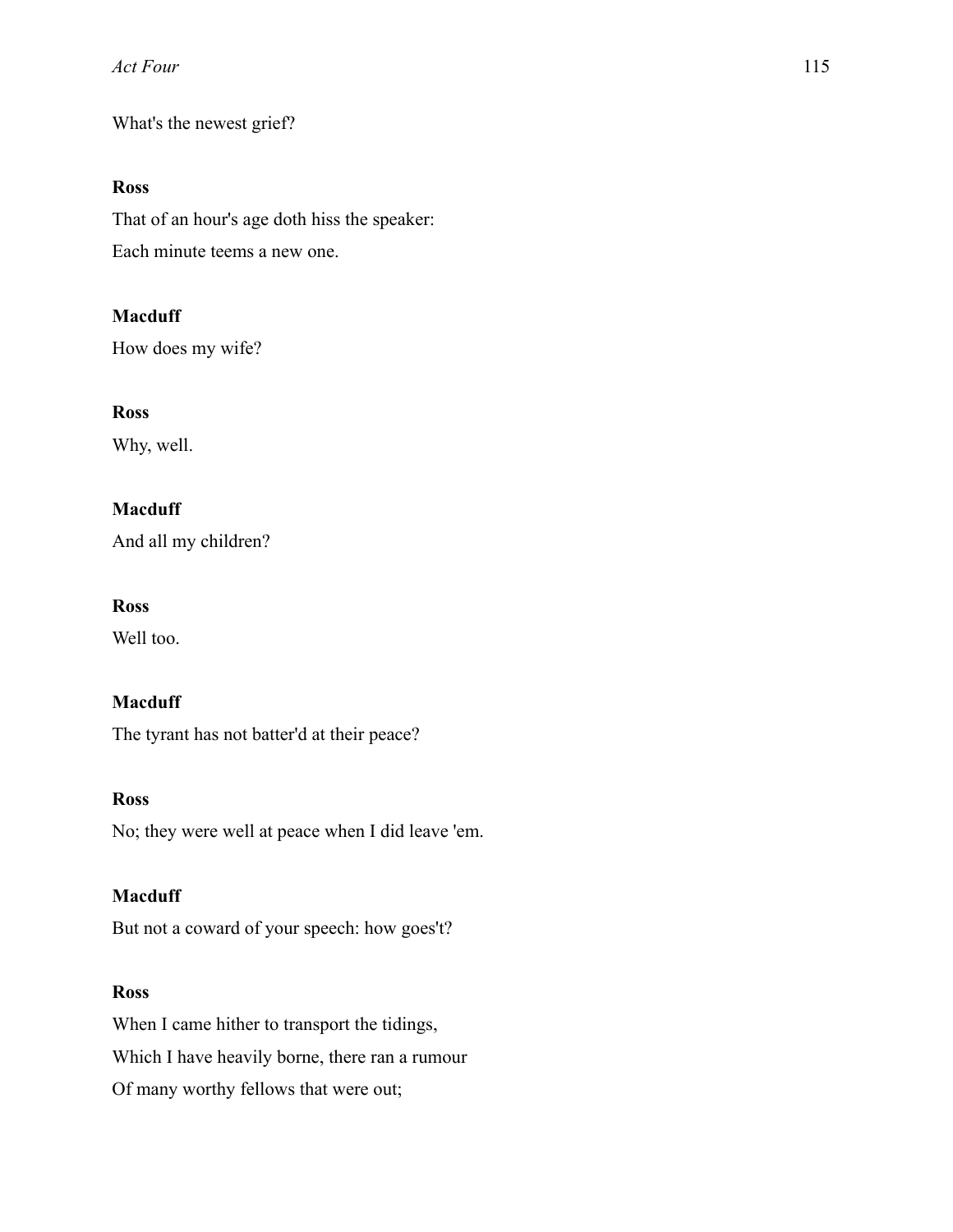Which was to my belief witness'd the rather, For that I saw the tyrant's power a-foot: Now is the time of help; your eye in Scotland Would create soldiers, make our women fight, To doff their dire distresses.

## **Malcolm**

Be't their comfort We are coming thither: gracious England hath Lent us good Siward and ten thousand men; An older and a better soldier none That Christendom gives out.

### **Ross**

Would I could answer This comfort with the like! But I have words That would be howl'd out in the desert air, Where hearing should not latch them.

### **Macduff**

What concern they? The general cause? or is it a fee-grief Due to some single breast?

#### **Ross**

No mind that's honest But in it shares some woe; though the main part Pertains to you alone.

### **Macduff**

If it be mine,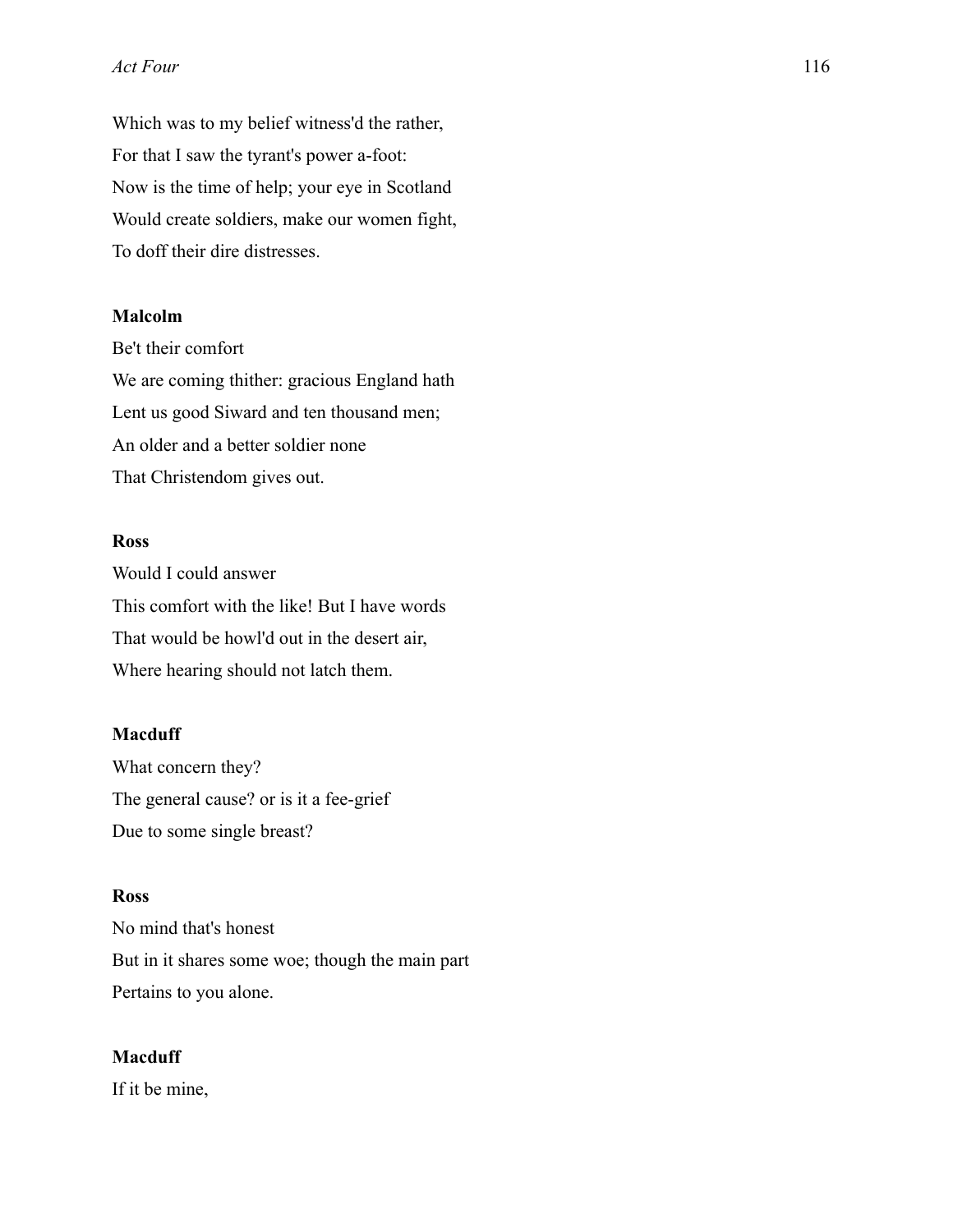Keep it not from me, quickly let me have it.

## **Ross**

Let not your ears despise my tongue for ever, Which shall possess them with the heaviest sound That ever yet they heard.

### **Macduff**

Hum! I guess at it.

## **Ross**

Your castle is surprised; your wife and babes Savagely slaughter'd: to relate the manner, Were, on the quarry of these murder'd deer, To add the death of you.

#### **Malcolm**

Merciful heaven! What, man! ne'er pull your hat upon your brows; Give sorrow words: the grief that does not speak Whispers the o'er-fraught heart and bids it break.

## **Macduff**

My children too?

## **Ross**

Wife, children, servants, all That could be found.

### **Macduff**

And I must be from thence!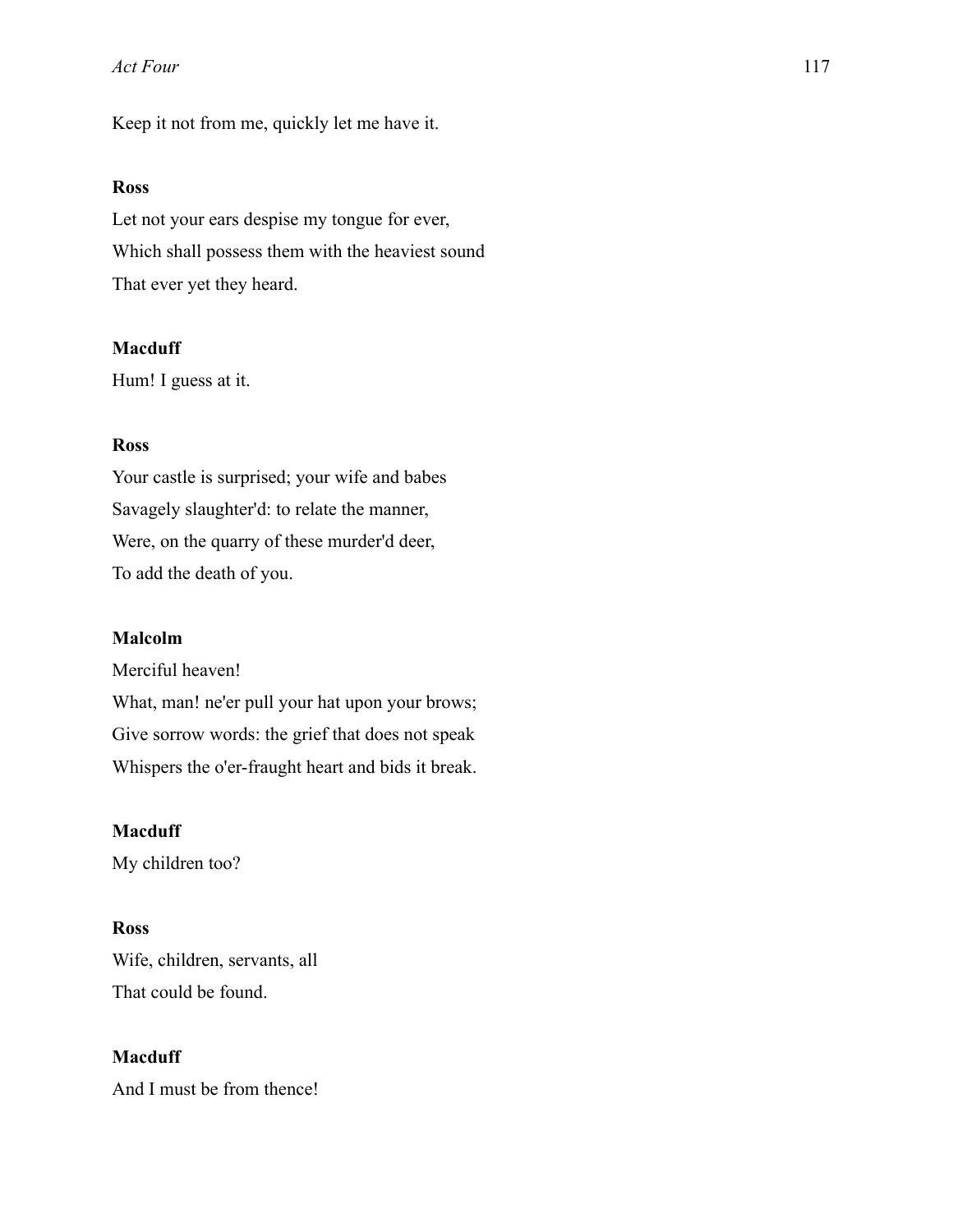My wife kill'd too?

# **Ross**

I have said.

# **Malcolm**

Be comforted: Let's make us medicines of our great revenge, To cure this deadly grief.

# **Macduff**

He has no children. All my pretty ones? Did you say all? O hell-kite! All? What, all my pretty chickens and their dam At one fell swoop?

# **Malcolm**

Dispute it like a man.

# **Macduff**

I shall do so; But I must also feel it as a man: I cannot but remember such things were, That were most precious to me. Did heaven look on, And would not take their part? Sinful Macduff, They were all struck for thee! naught that I am, Not for their own demerits, but for mine, Fell slaughter on their souls. Heaven rest them now!

# **Malcolm**

Be this the whetstone of your sword: let grief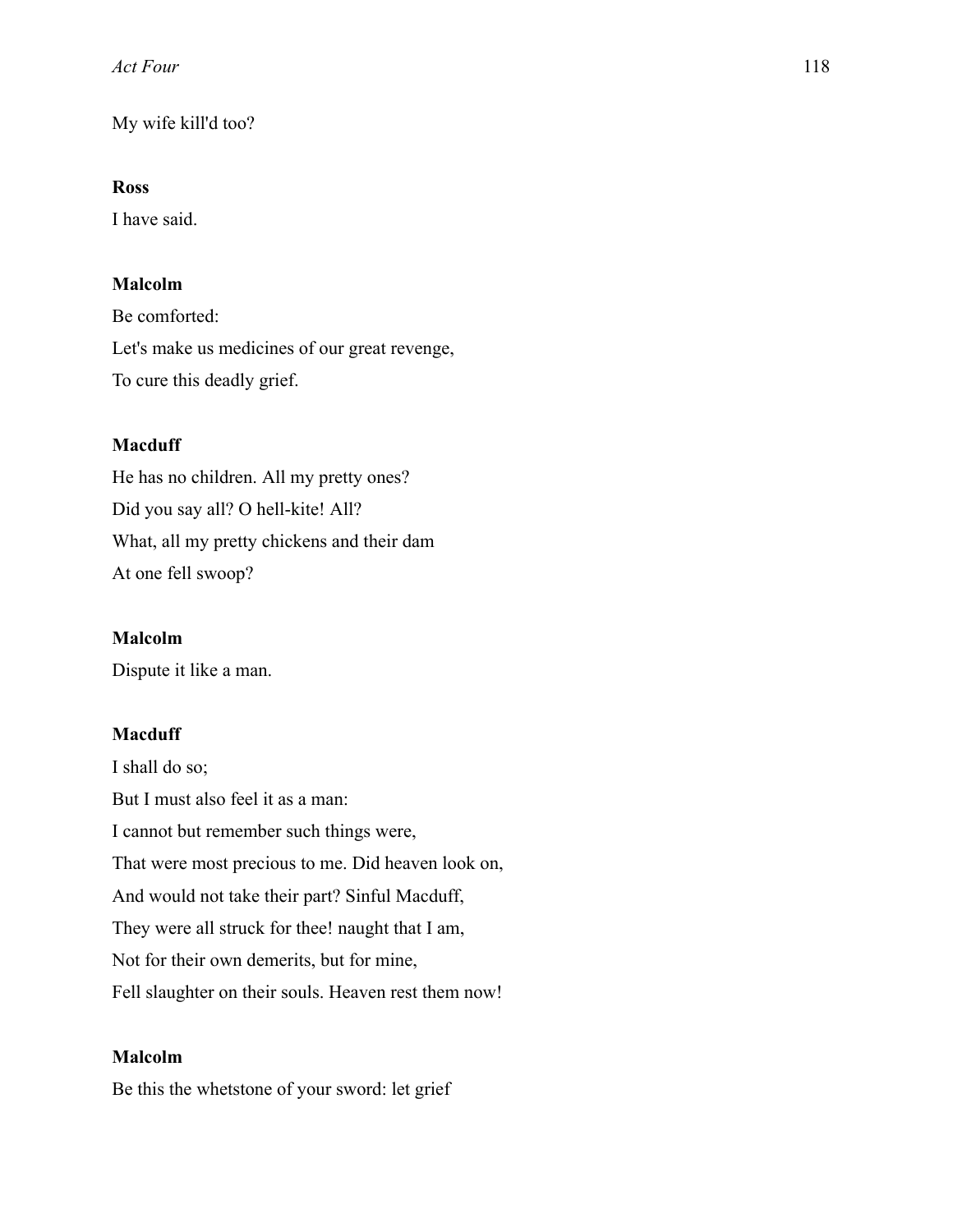Convert to anger; blunt not the heart, enrage it.

## **Macduff**

O, I could play the woman with mine eyes And braggart with my tongue! But, gentle heavens, Cut short all intermission; front to front Bring thou this fiend of Scotland and myself; Within my sword's length set her; if she 'scape, Heaven forgive her too!

### **Malcolm**

This tune goes manly. Come, go we to the king; our power is ready; Our lack is nothing but our leave; Macbeth Is ripe for shaking, and the powers above Put on their instruments. Receive what cheer you may: The night is long that never finds the day.

## *Exeunt*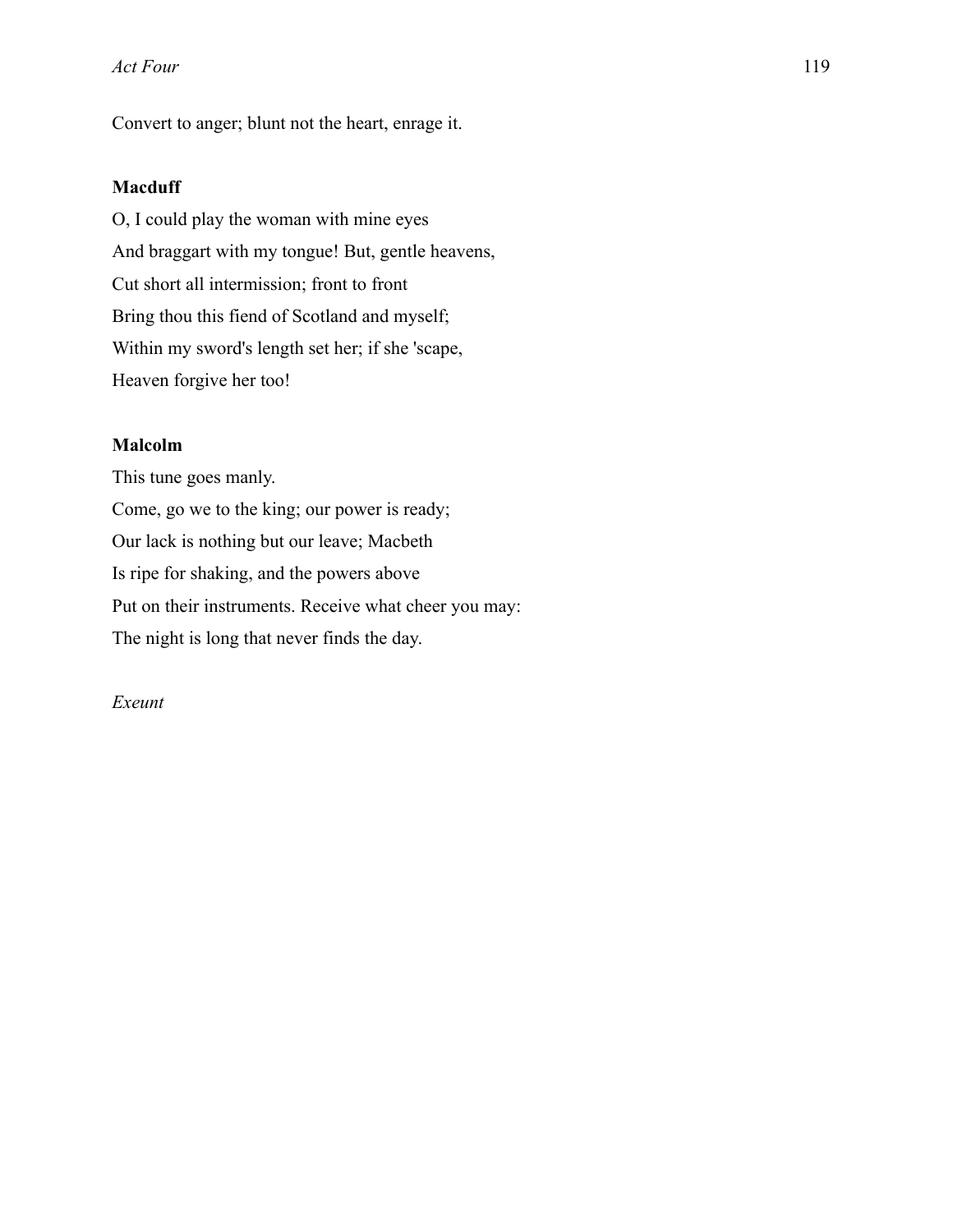### **ACT V**

### **SCENE I. Dunsinane. Ante-room in the castle.**

### *Enter a Doctor and a Servant.*

#### **Doctor**

I have two nights watched with you, but can perceive no truth in your report. When was it she last walked?

### **Servant**

Since her majesty went into the field, I have seen her rise from her bed, throw her night-gown upon her, unlock her closet, take forth paper, fold it, write upon't, read it, afterwards seal it, and again return to bed; yet all this while in a most fast sleep.

#### **Doctor**

A great perturbation in nature, to receive at once the benefit of sleep, and do the effects of watching! In this slumbery agitation, besides her walking and other actual performances, what, at any time, have you heard her say?

#### **Servant**

That, sir, which I will not report after her.

### **Doctor**

You may to me: and 'tis most meet you should.

## **Servant**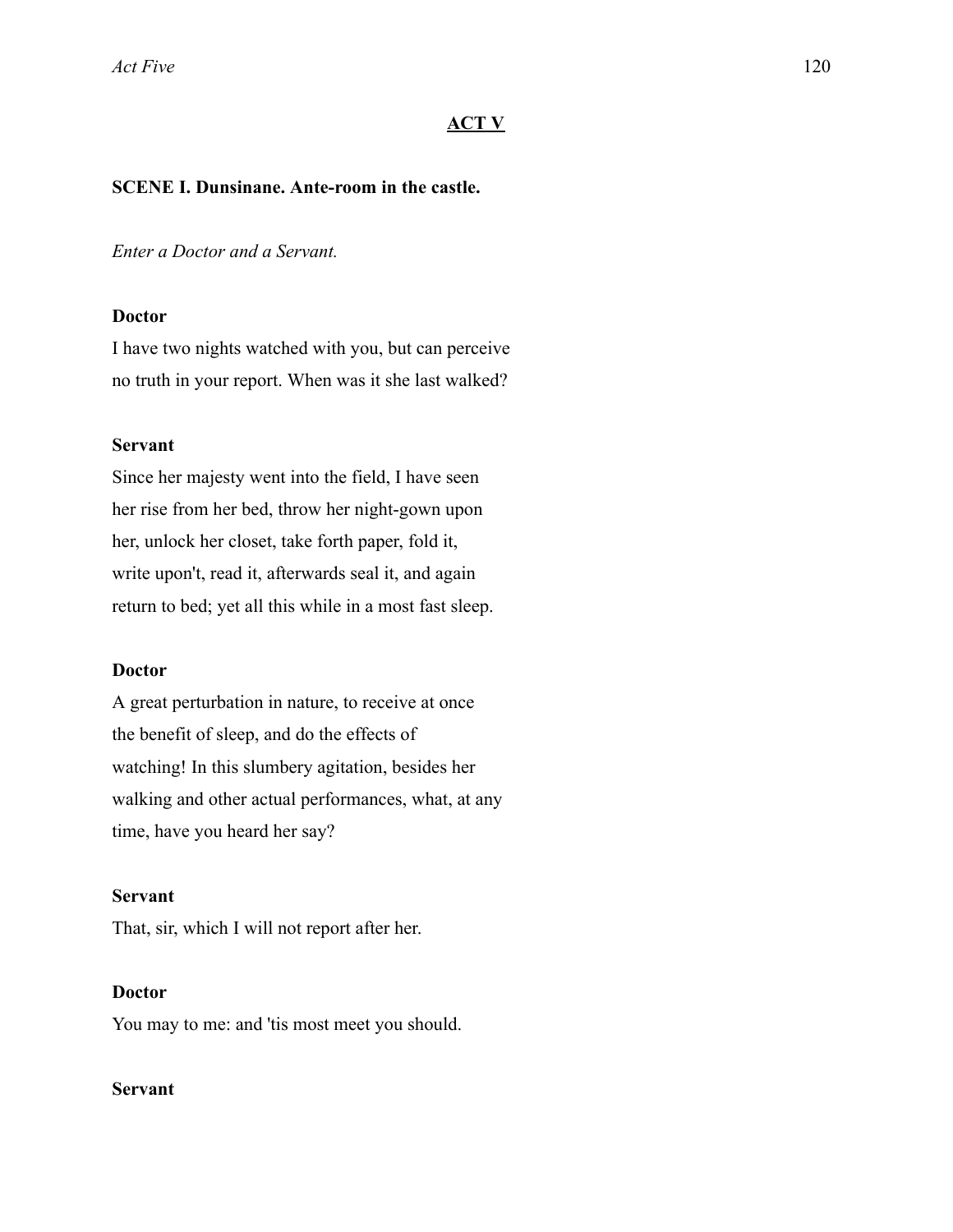### *Act Five* 121

Neither to you nor any one; having no witness to confirm my speech.

## *Enter Lady Macbeth, with a taper*

Lo you, here she comes! This is her very guise; and, upon my life, fast asleep. Observe her; stand close.

## **Doctor**

How came she by that light?

## **Servant**

Why, it stood by her: she has light by her continually; 'tis her command.

## **Doctor**

You see, her eyes are open.

## **Servant**

Ay, but their sense is shut.

## **Doctor**

What is it she does now? Look, how she rubs her hands.

# **Servant**

It is an accustomed action with her, to seem thus washing her hands: I have known her continue in this a quarter of an hour.

# **Lady Macbeth**

Yet here's a spot.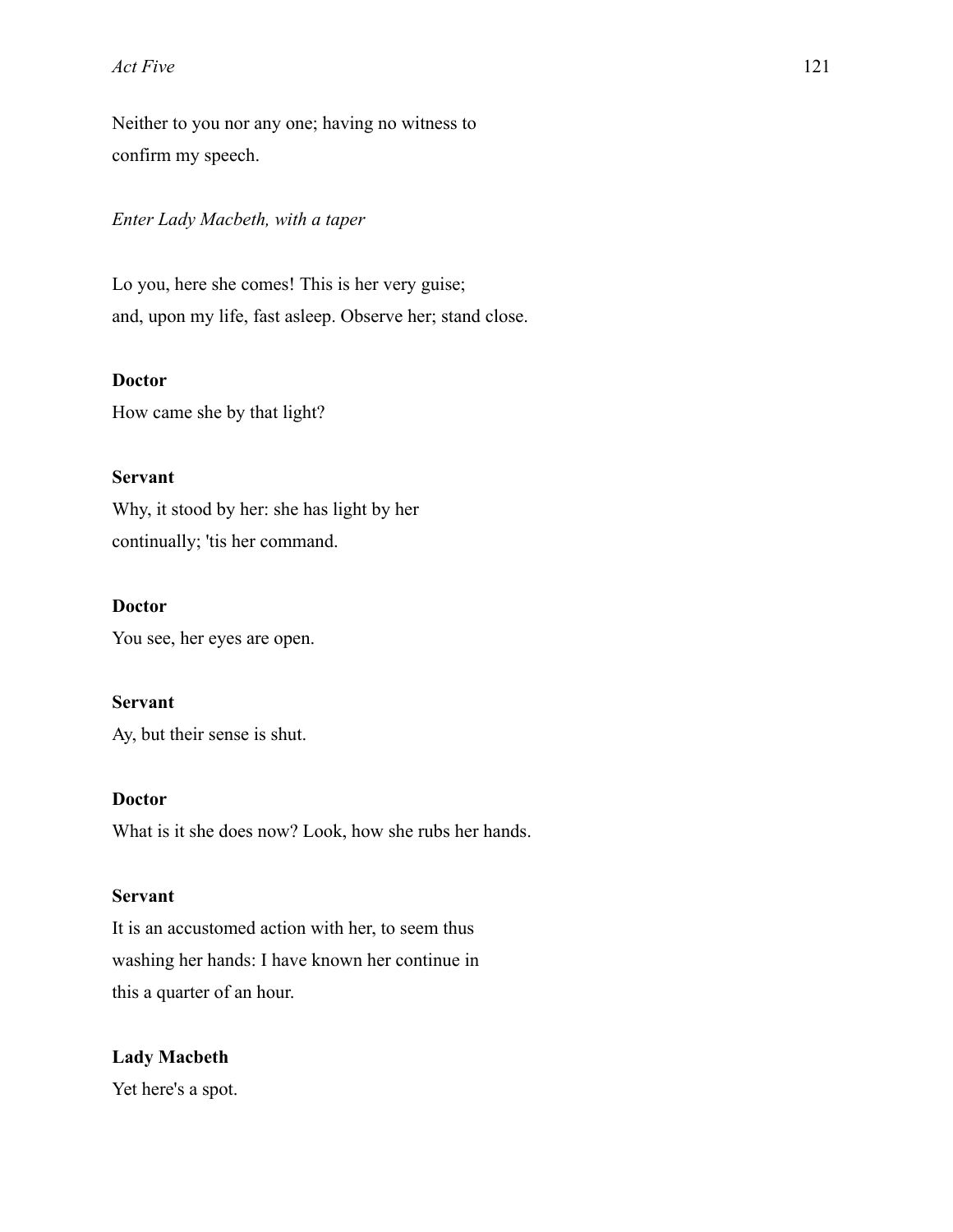## **Doctor**

Hark! she speaks: I will set down what comes from her, to satisfy my remembrance the more strongly.

### **Lady Macbeth**

Out, damned spot! out, I say!--One: two: why, then, 'tis time to do't.--Hell is murky!--Fie, my lord, fie! a soldier, and afeard? What need we fear who knows it, when none can call our power to account?--Yet who would have thought the old woman to have had so much blood in her.

### **Doctor**

Do you mark that?

### **Lady Macbeth**

The thane of Fife had a wife: where is she now?-- What, will these hands ne'er be clean?--No more o' that, my lord, no more o' that: you mar all with this starting.

## **Doctor**

Go to, go to; you have known what you should not.

### **Servant**

She has spoke what she should not, I am sure of that: heaven knows what she has known.

# **Lady Macbeth**  Here's the smell of the blood still: all the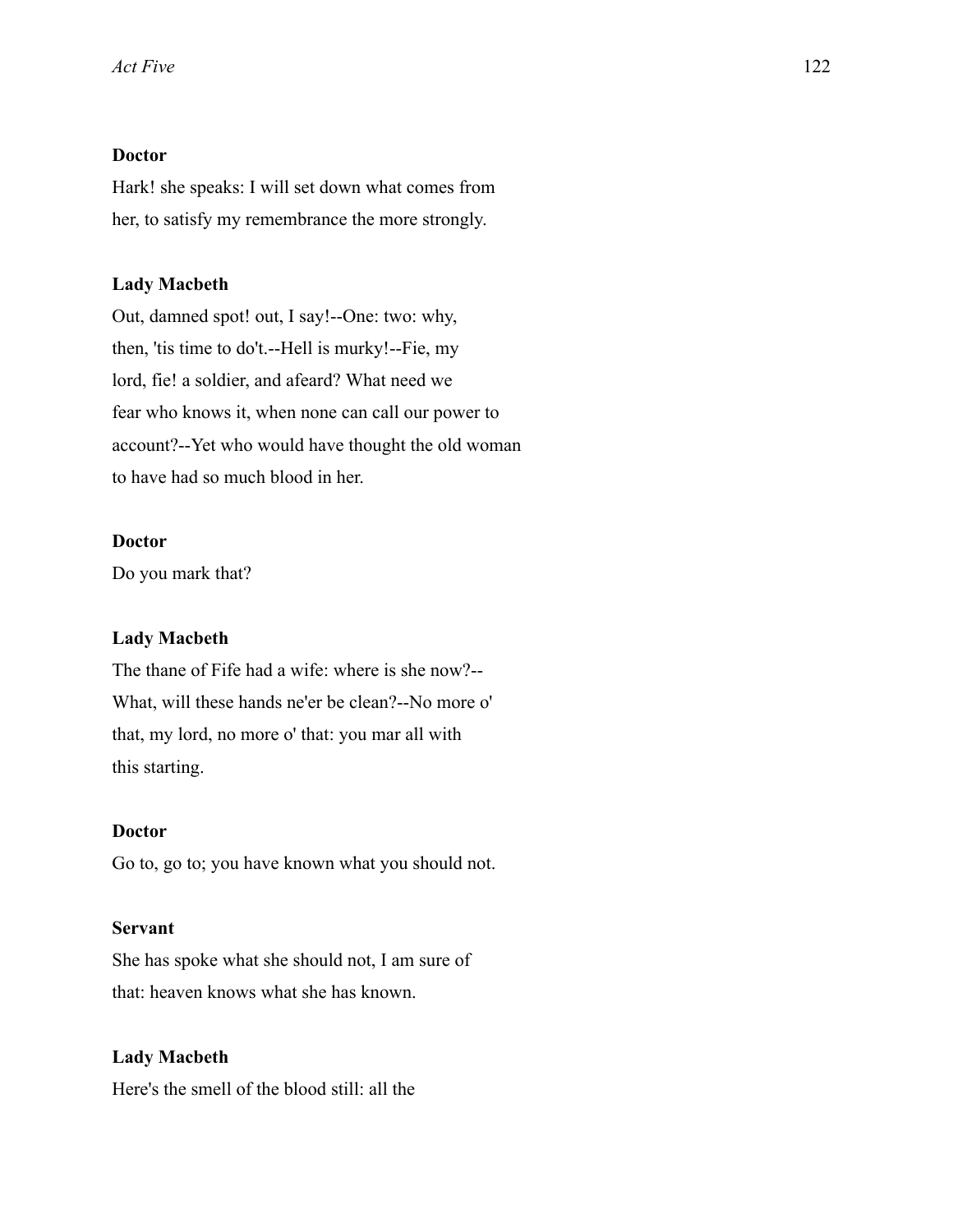### *Act Five* 123

perfumes of Arabia will not sweeten this little hand. Oh, oh, oh!

### **Doctor**

What a sigh is there! The heart is sorely charged.

## **Servant**

I would not have such a heart in my bosom for the dignity of the whole body.

## **Doctor**

Well, well, well,--

### **Servant**

Pray God it be, sir.

### **Doctor**

This disease is beyond my practise: yet I have known those which have walked in their sleep who have died holily in their beds.

## **Lady Macbeth**

Wash your hands, put on your nightgown; look not so pale.--I tell you yet again, Banquo's buried; she cannot come out on's grave.

## **Doctor**

Even so?

## **Lady Macbeth**

To bed, to bed! there's knocking at the gate: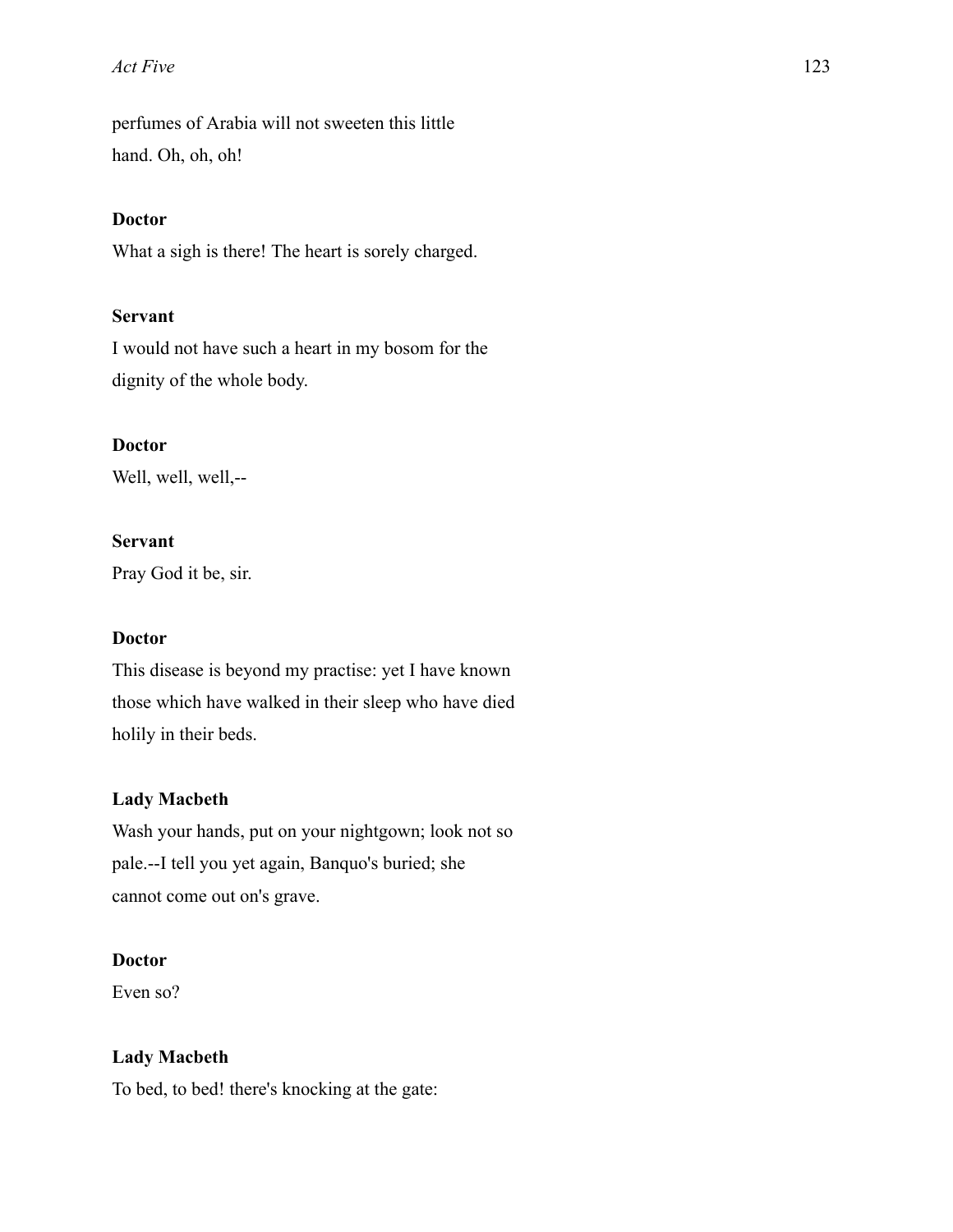#### *Act Five* 124

come, come, come, come, give me your hand. What's done cannot be undone.--To bed, to bed, to bed!

### *Exit*

## **Doctor**

Will she go now to bed?

## **Servant**

Directly.

## **Doctor**

Foul whisperings are abroad: unnatural deeds Do breed unnatural troubles: infected minds To their deaf pillows will discharge their secrets: More needs she the divine than the physician. God, God forgive us all! Look after her; Remove from her the means of all annoyance, And still keep eyes upon her. So, good night: My mind she has mated, and amazed my sight. I think, but dare not speak.

## **Servant**

Good night, good Doctor.

## *Exeunt*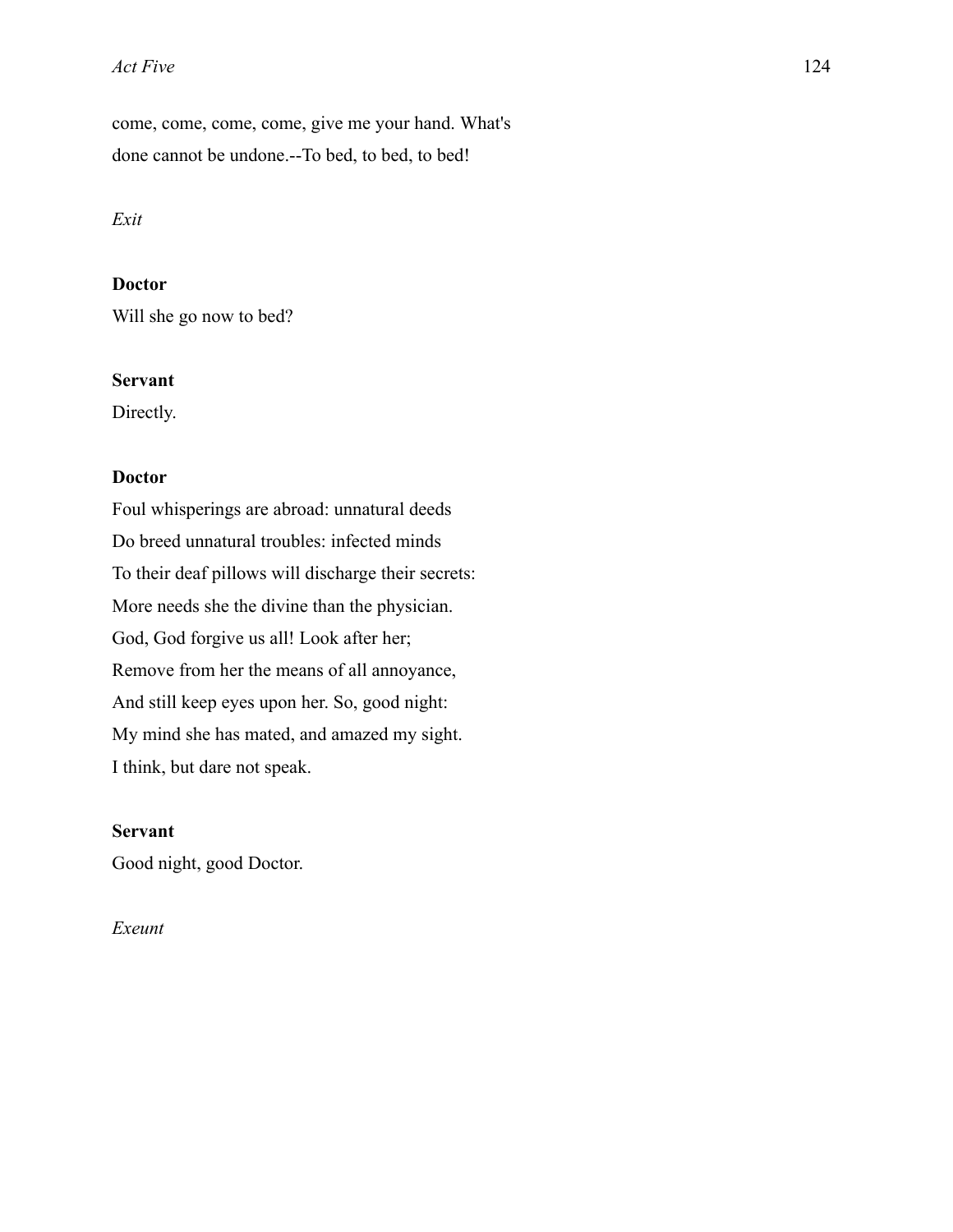## **SCENE II. The country near Dunsinane.**

*Enter Menteith, Angus, Lennox, and Soldiers.* 

### **Menteith**

The English power is near, led on by Malcolm, The brave Sergeant and the good Macduff: Revenges burn in them; for their dear causes Would to the bleeding and the grim alarm Excite the mortified man.

#### **Angus**

Near Birnam wood Shall we well meet them; that way are they coming. Who knows if Donalbain be with her brother?

### **Lennox**

For certain, sir, she is not: I have a file Of all the gentry: there is the sergeant's child, And many unrough youths that even now Protest their first of manhood.

## **Menteith**

What does the tyrant?

#### **Lennox**

Great Dunsinane she strongly fortifies: Some say she's mad; others that lesser hate her Do call it valiant fury: but, for certain, She cannot buckle her distemper'd cause Within the belt of rule.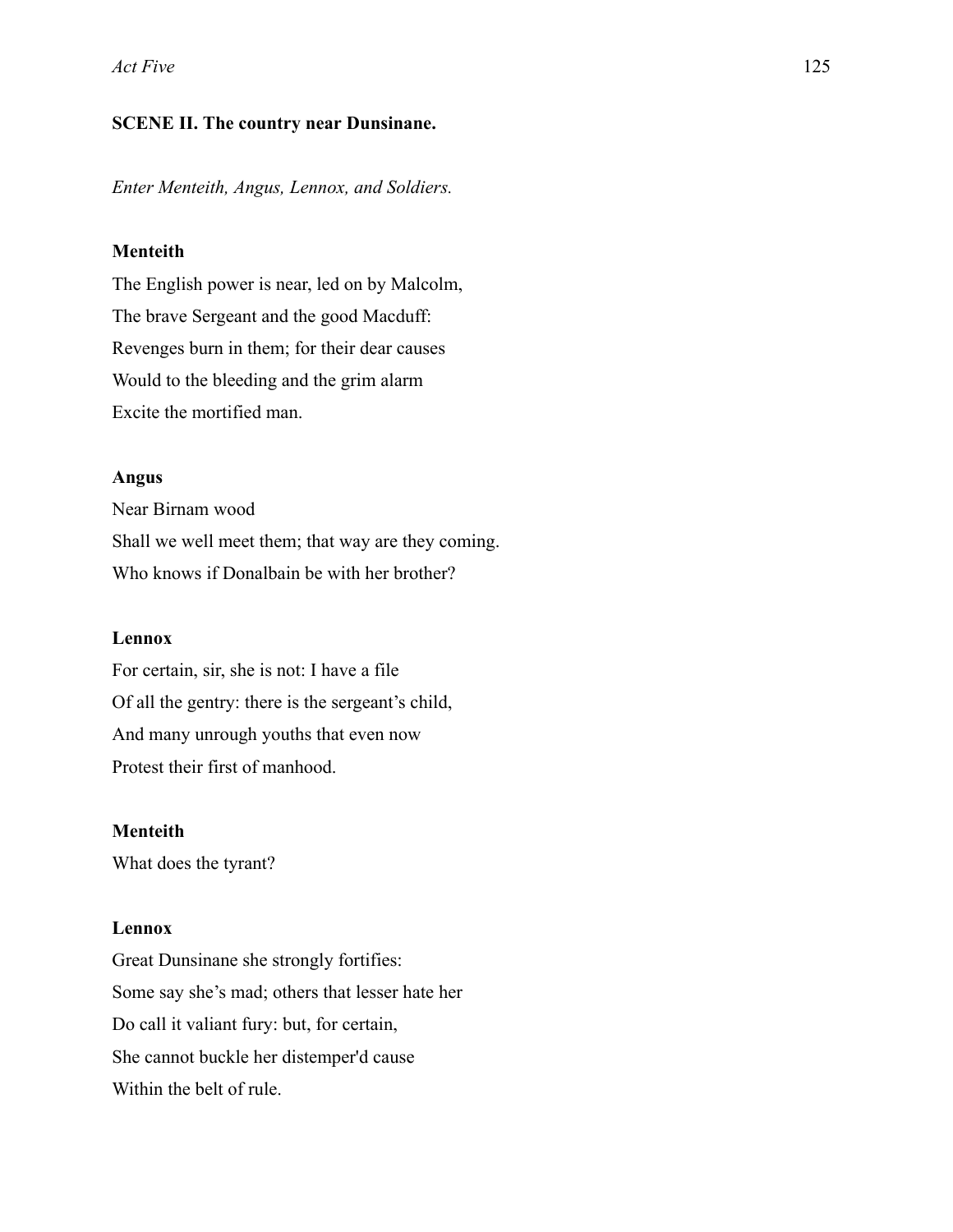## **Angus**

Now does she feel Her secret murders sticking on her hands; Now minutely revolts upbraid her faith-breach; Those she commands move only in command, Nothing in love: now does she feel her title Hang loose about her, like a giant's robe Upon a dwarfish thief.

### **Menteith**

Who then shall blame She pester'd senses to recoil and start, When all that is within her does condemn Itself for being there?

### **Lennox**

Well, march we on, To give obedience where 'tis truly owed: Meet we the medicine of the sickly weal, And with him pour we in our country's purge Each drop of us.

### **Angus**

Or so much as it needs, To dew the sovereign flower and drown the weeds. Make we our march towards Birnam.

#### *Exeunt, marching*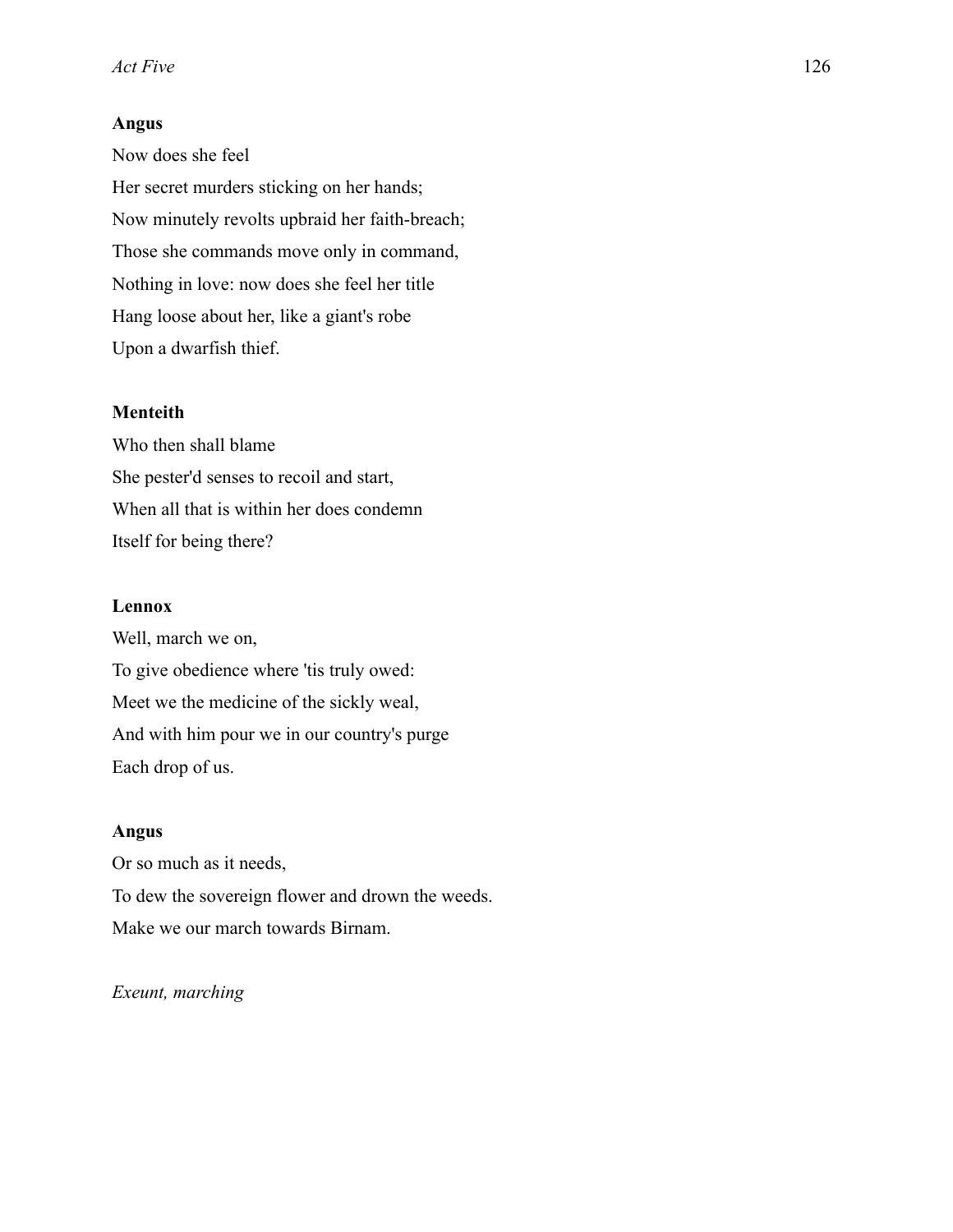# **SCENE III. Dunsinane. A room in the castle.**

*Enter Macbeth, Doctor, and Servant.* 

# **Macbeth**

Bring me no more reports; let them fly all: Till Birnam wood remove to Dunsinane, I cannot taint with fear. What's the boy Malcolm? Was he not born of woman? The spirits that know All mortal consequences have pronounced me thus: 'Fear not, Macbeth; no man that's born of woman Shall e'er have power upon thee.' Then fly, false thanes, And mingle with the English epicures: The mind I sway by and the heart I bear Shall never sag with doubt nor shake with fear.

# *Enter a Servant*

Where got'st thou that goose look?

## **Servant**

There is ten thousand--

## **Macbeth**

Geese, villain!

## **Servant**

Soldiers, sir.

# **Macbeth**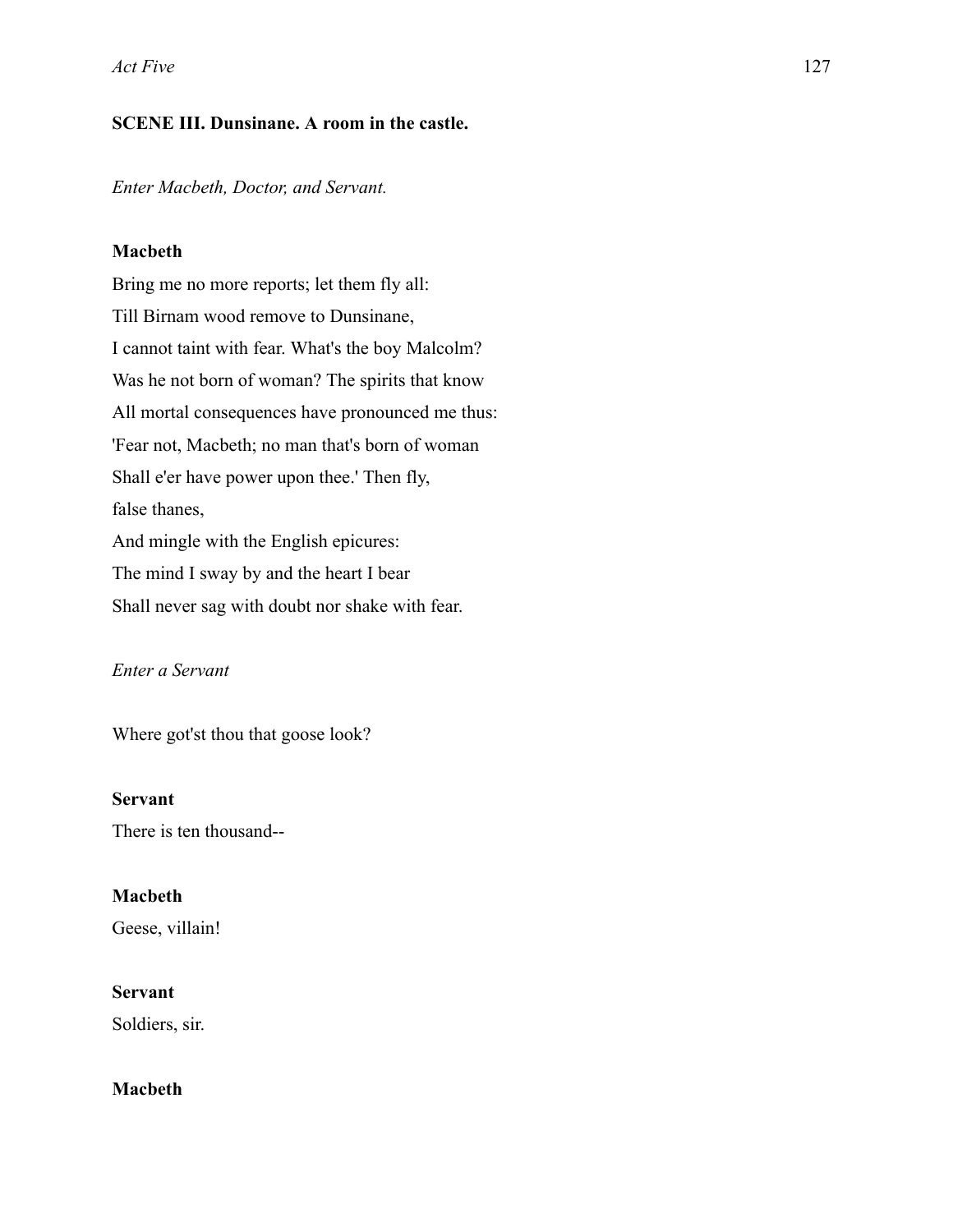#### *Act Five* 128

Go prick thy face, and over-red thy fear, Thou lily-liver'd girl. What soldiers, patch? Death of thy soul! those linen cheeks of thine Are counsellors to fear. What soldiers, whey-face?

## **Servant**

The English force, so please you.

## **Macbeth**

Take thy face hence.

## *Exit Servant*

Seyton!--I am sick at heart, When I behold--Seyton, I say!--This push Will cheer me ever, or disseat me now. I have lived long enough: my way of life Is fall'n into the sear, the yellow leaf; And that which should accompany old age, As honour, love, obedience, troops of friends, I must not look to have; but, in their stead, Curses, not loud but deep, mouth-honour, breath, Which the poor heart would fain deny, and dare not. Seyton!

### *Enter Seyton*

### **Seyton**

What is your gracious pleasure?

### **Macbeth**

What news more?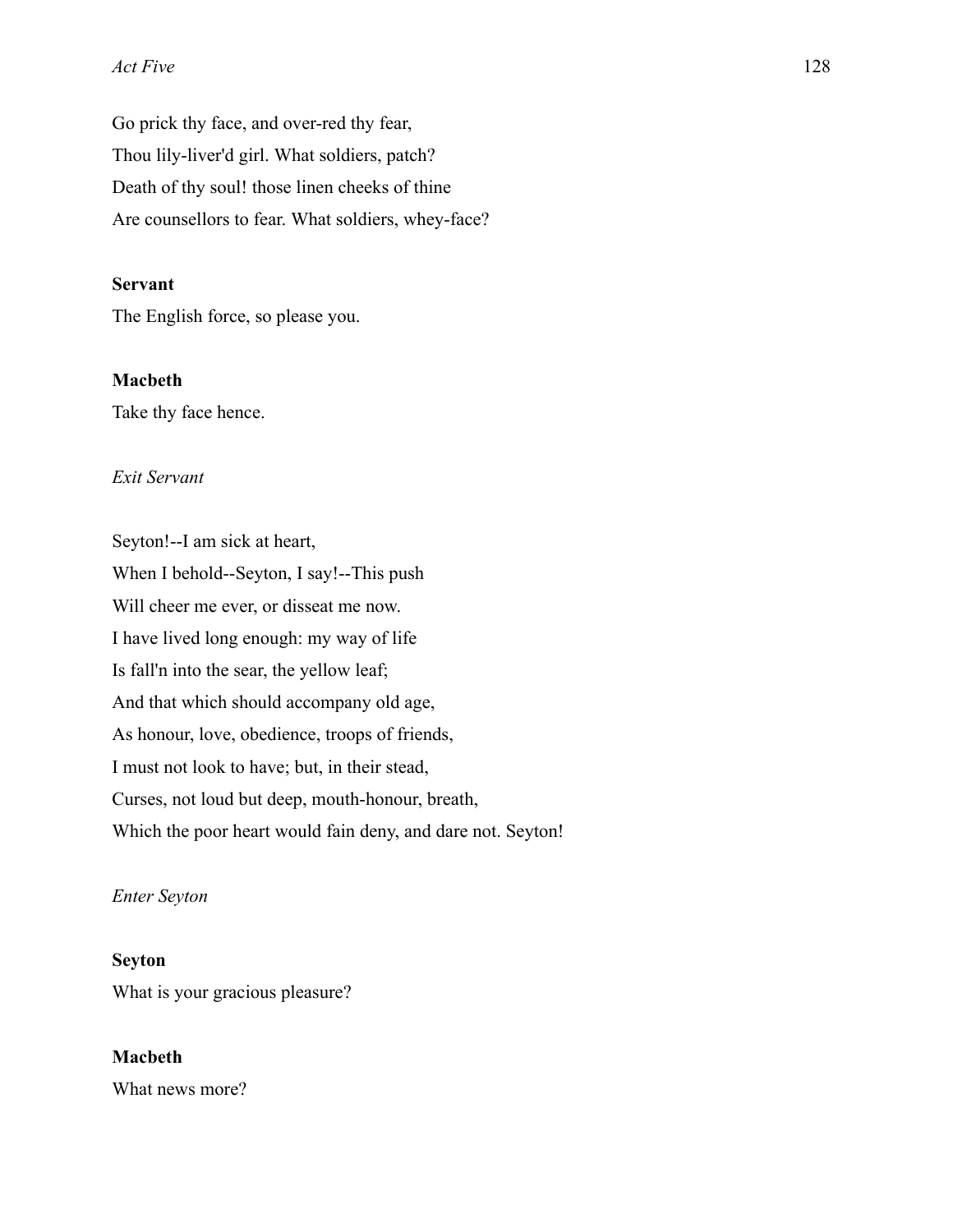# **Seyton**

All is confirm'd, my lord, which was reported.

## **Macbeth**

I'll fight till from my bones my flesh be hack'd. Give me my armour.

### **Seyton**

'Tis not needed yet.

## **Macbeth**

I'll put it on. Send out more horses; skirr the country round; Hang those that talk of fear. Give me mine armour. How does your patient, Doctor?

## **Doctor**

Not so sick, my lord, As she is troubled with thick coming fancies, That keep her from her rest.

## **Macbeth**

Cure her of that. Canst thou not minister to a mind diseased, Pluck from the memory a rooted sorrow, Raze out the written troubles of the brain And with some sweet oblivious antidote Cleanse the stuff'd bosom of that perilous stuff Which weighs upon the heart?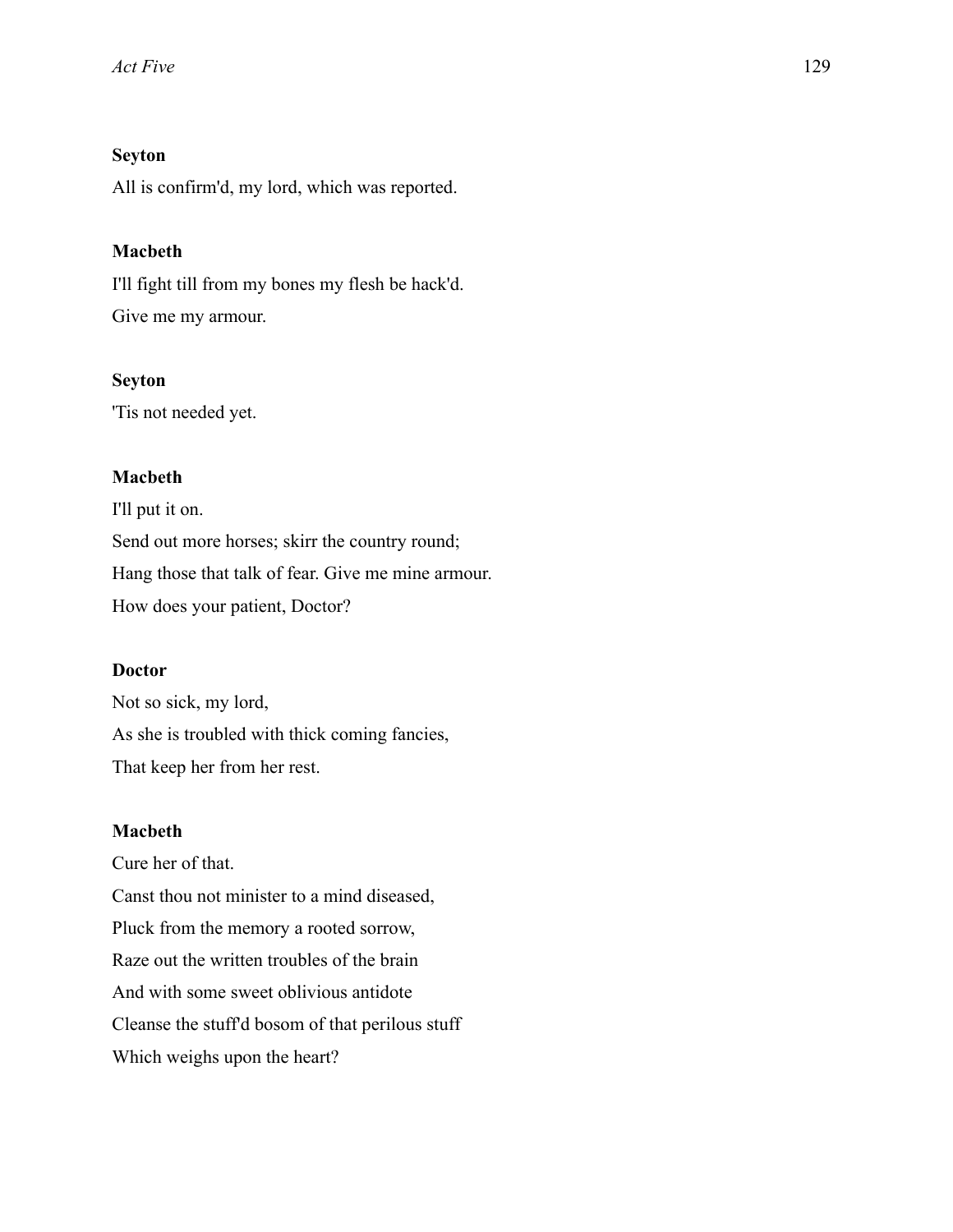# **Doctor**

Therein the patient Must minister to herself.

## **Macbeth**

Throw physic to the dogs; I'll none of it. Come, put mine armour on; give me my staff. Seyton, send out. Doctor, the thanes fly from me. Come, sir, dispatch. If thou couldst, Doctor, cast The water of my land, find her disease, And purge it to a sound and pristine health, I would applaud thee to the very echo, That should applaud again.--Pull't off, I say.-- What rhubarb, cyme, or what purgative drug, Would scour these English hence? Hear'st thou of them?

#### **Doctor**

Ay, my good lord; your royal preparation Makes us hear something.

#### **Macbeth**

Bring it after me. I will not be afraid of death and bane, Till Birnam forest come to Dunsinane.

### **Doctor**

[Aside] Were I from Dunsinane away and clear, Profit again should hardly draw me here.

*Exeunt*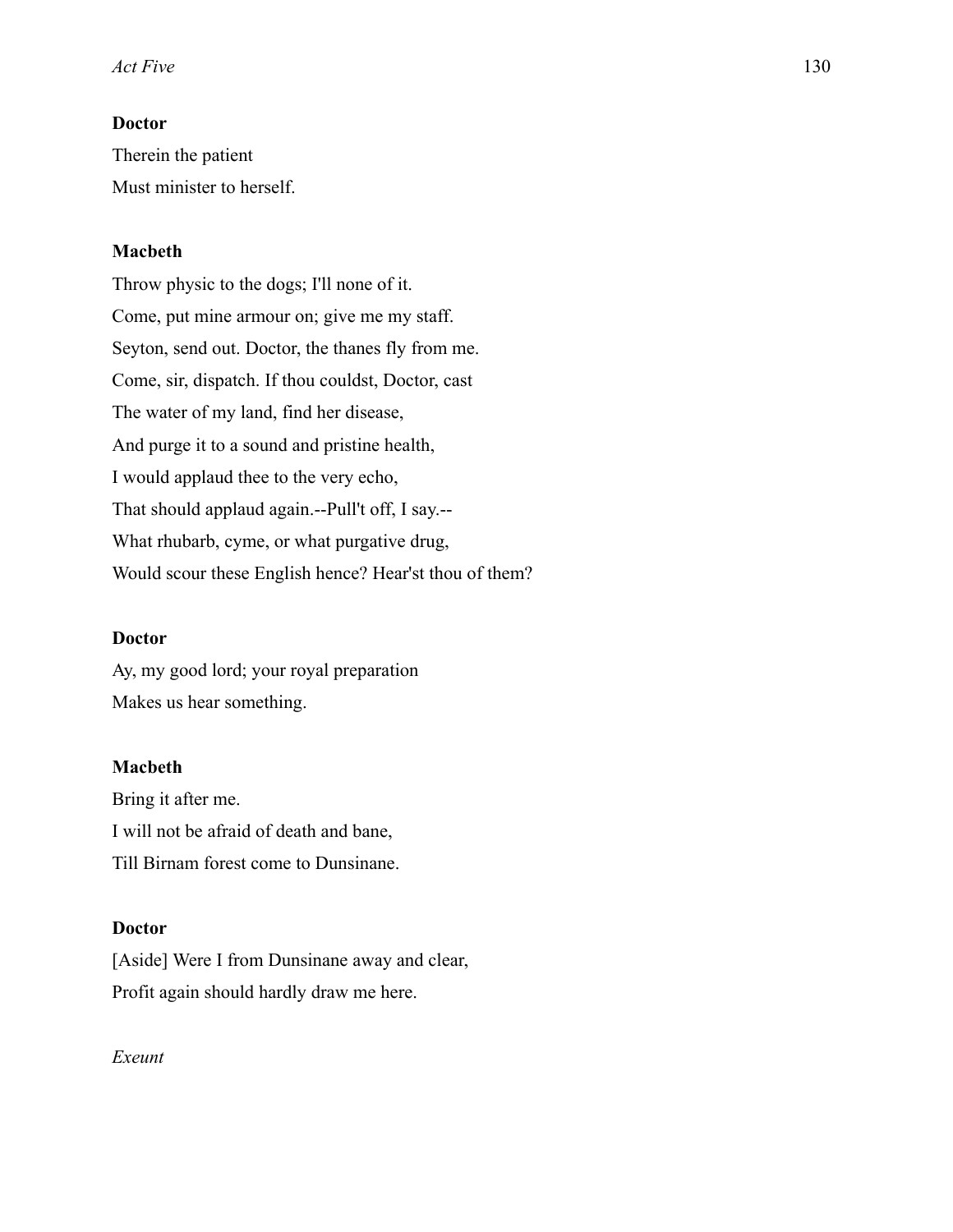# **SCENE IV. Country near Birnam wood.**

*Enter Malcolm, Sergeant and the Sergeant's Child, Macduff, Menteith, Angus, Lennox, Ross, and Soldiers, marching.* 

# **Malcolm**

Cousins, I hope the days are near at hand That chambers will be safe.

## **Menteith**

We doubt it nothing.

**Sergeant** 

What wood is this before us?

**Menteith**  The wood of Birnam.

## **Malcolm**

Let every soldier hew him down a bough And bear't before him: thereby shall we shadow The numbers of our host and make discovery Err in report of us.

# **Soldiers**

It shall be done.

# **Sergeant**

We learn no other but the confident tyrant Keeps still in Dunsinane, and will endure Our setting down before 't.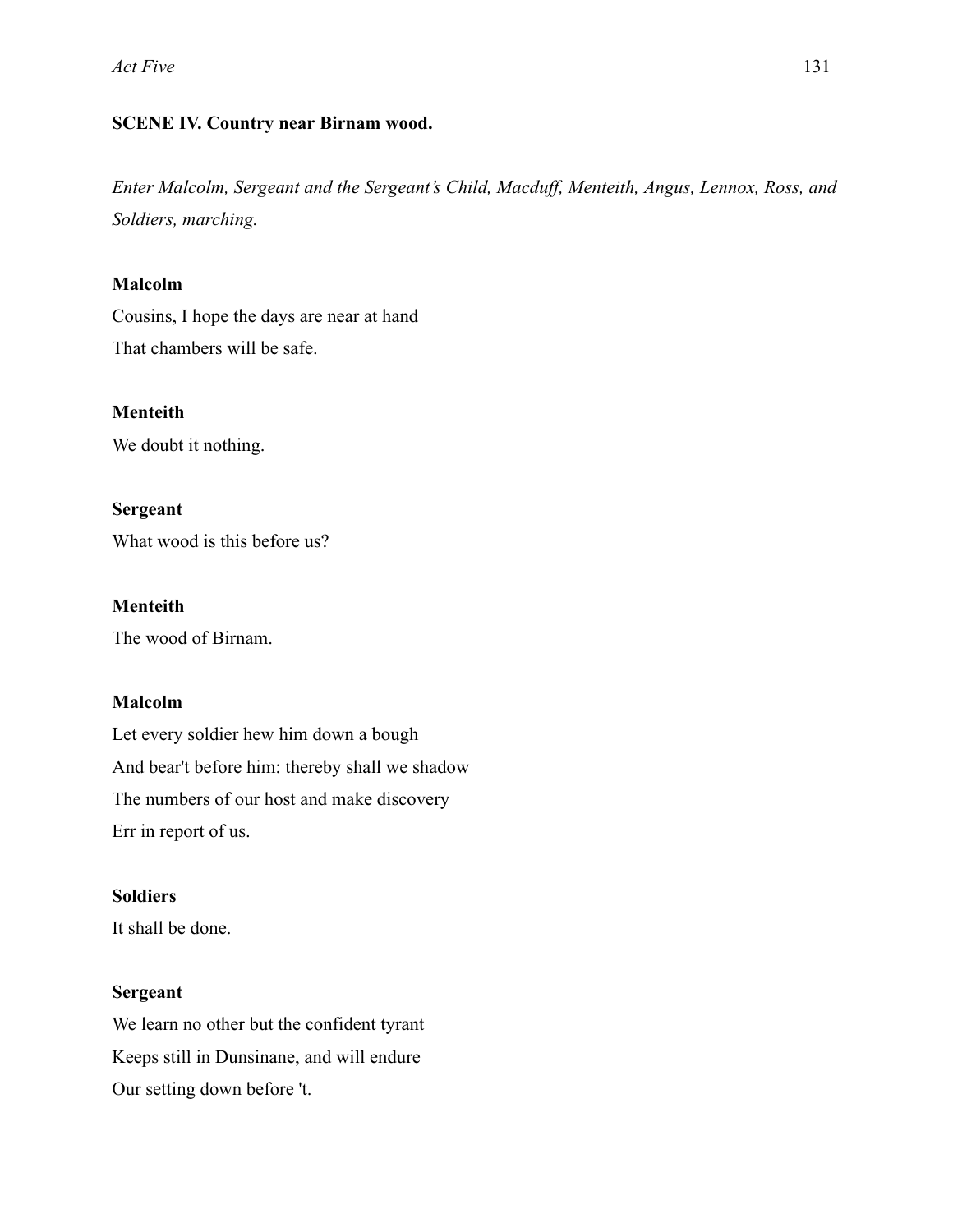# **Malcolm**

'Tis her main hope: For where there is advantage to be given, Both more and less have given her the revolt, And none serve with her but constrained things Whose hearts are absent too.

# **Macduff**

Let our just censures Attend the true event, and put we on Industrious soldiership.

# **Sergeant**

The time approaches That will with due decision make us know What we shall say we have and what we owe. Thoughts speculative their unsure hopes relate, But certain issue strokes must arbitrate: Towards which advance the war.

*Exeunt, marching*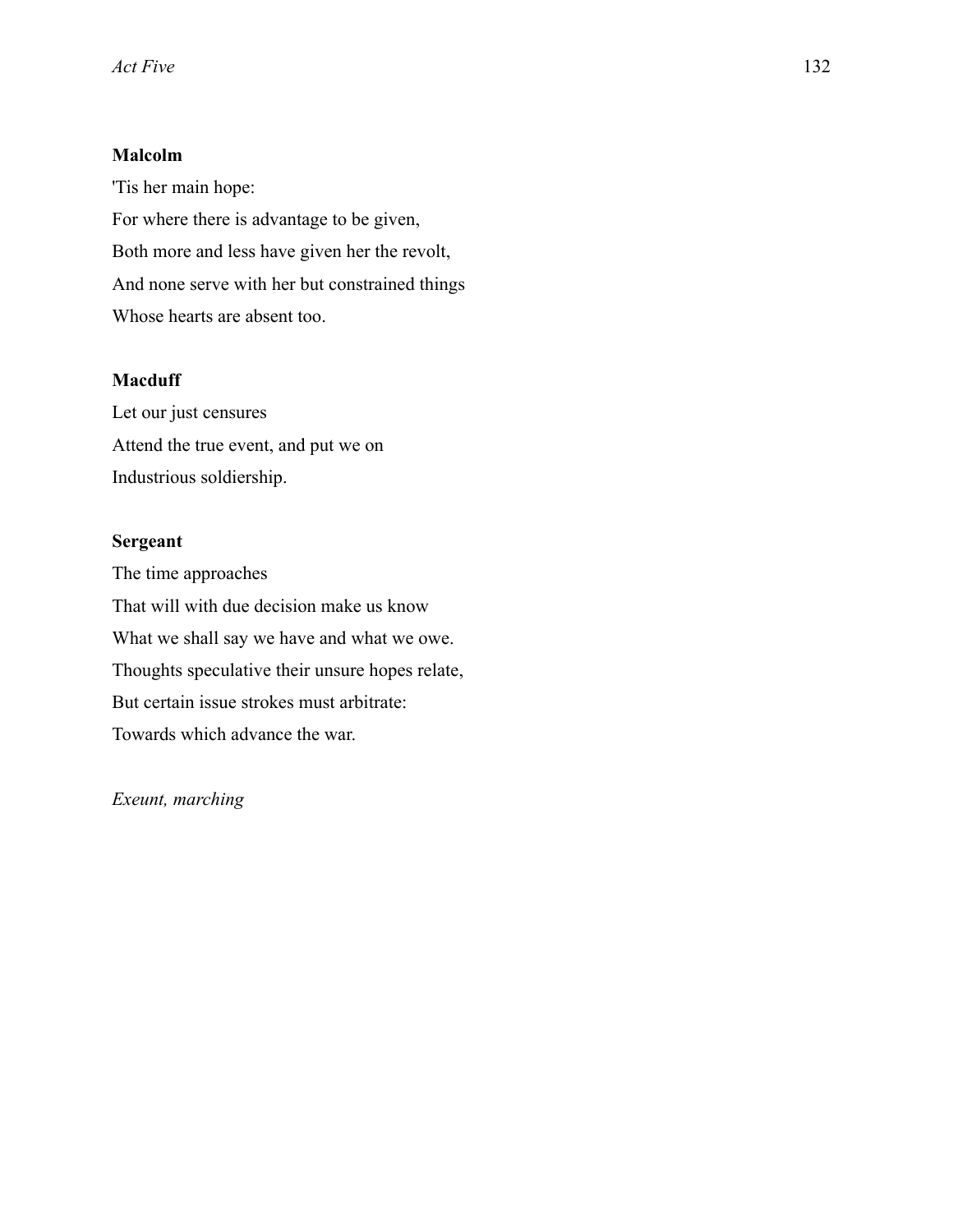# **SCENE V. Dunsinane. Within the castle.**

*Enter Macbeth, Seyton, and Soldiers.* 

# **Macbeth**

Hang out our banners on the outward walls; The cry is still 'They come:' our castle's strength Will laugh a siege to scorn: here let them lie Till famine and the ague eat them up: Were they not forced with those that should be ours, We might have met them dareful, beard to beard, And beat them backward home.

# *A cry of women within*

What is that noise?

## **Seyton**

It is the cry of women, my good lord.

## *Exit*

# **Macbeth**

I have almost forgot the taste of fears; The time has been, my senses would have cool'd To hear a night-shriek; and my fell of hair Would at a dismal treatise rouse and stir As life were in't: I have supp'd full with horrors; Direness, familiar to my slaughterous thoughts Cannot once start me.

## *Re-enter Seyton*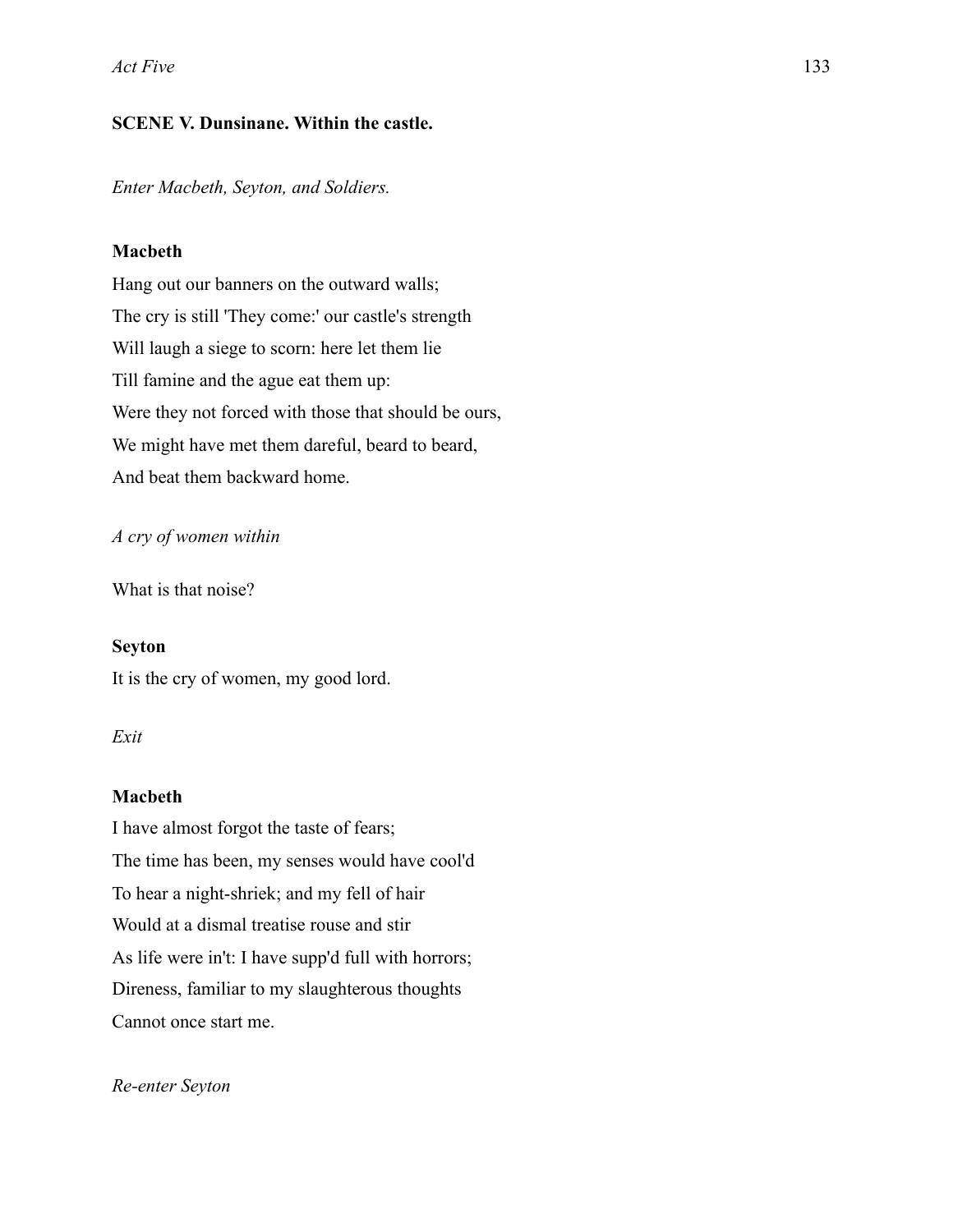Wherefore was that cry?

### **Seyton**

The queen, my lord, is dead.

### **Macbeth**

She should have died hereafter; There would have been a time for such a word. To-morrow, and to-morrow, and to-morrow, Creeps in this petty pace from day to day To the last syllable of recorded time, And all our yesterdays have lighted fools The way to dusty death. Out, out, brief candle! Life's but a walking shadow, a poor player That struts and frets his hour upon the stage And then is heard no more: it is a tale Told by an idiot, full of sound and fury, Signifying nothing.

#### *Enter a Messenger*

Thou comest to use thy tongue; thy story quickly.

#### **Messenger**

Gracious my lord, I should report that which I say I saw, But know not how to do it.

### **Macbeth**

Well, say, sir.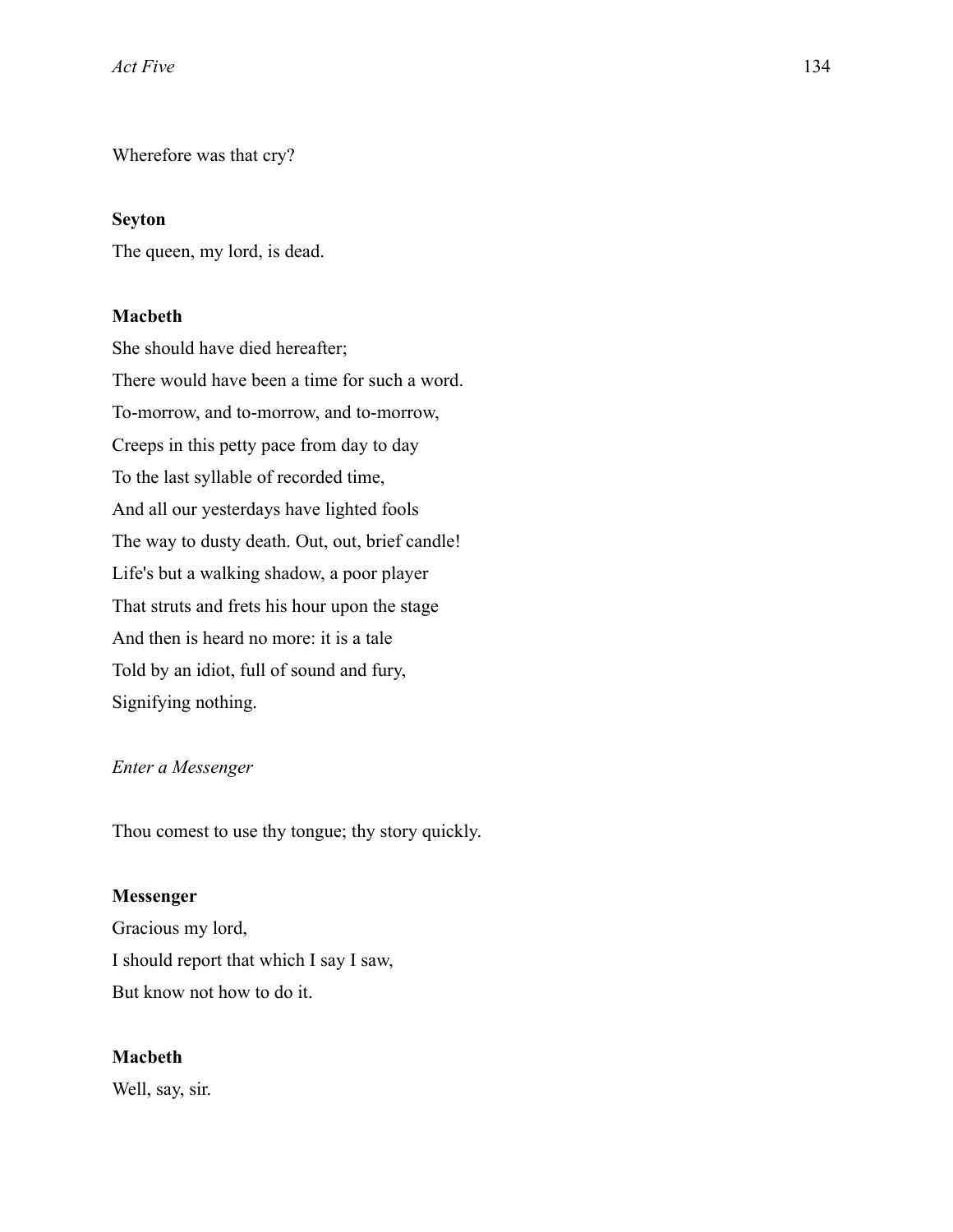### **Messenger**

As I did stand my watch upon the hill, I look'd toward Birnam, and anon, methought, The wood began to move.

## **Macbeth**

Liar!

#### **Messenger**

Let me endure your wrath, if't be not so: Within this three mile may you see it coming; I say, a moving grove.

## **Macbeth**

If thou speak'st false, Upon the next tree shalt thou hang alive, Till famine cling thee: if thy speech be sooth, I care not if thou dost for me as much. I pull in resolution, and begin To doubt the equivocation of the fiend That lies like truth: 'Fear not, till Birnam wood Do come to Dunsinane:' and now a wood Comes toward Dunsinane. Arm, arm, and out! If this which he avouches does appear, There is nor flying hence nor tarrying here. I gin to be aweary of the sun, And wish the estate o' the world were now undone. Ring the alarum-bell! Blow, wind! come, wrack! At least we'll die with harness on our back. *Exeunt*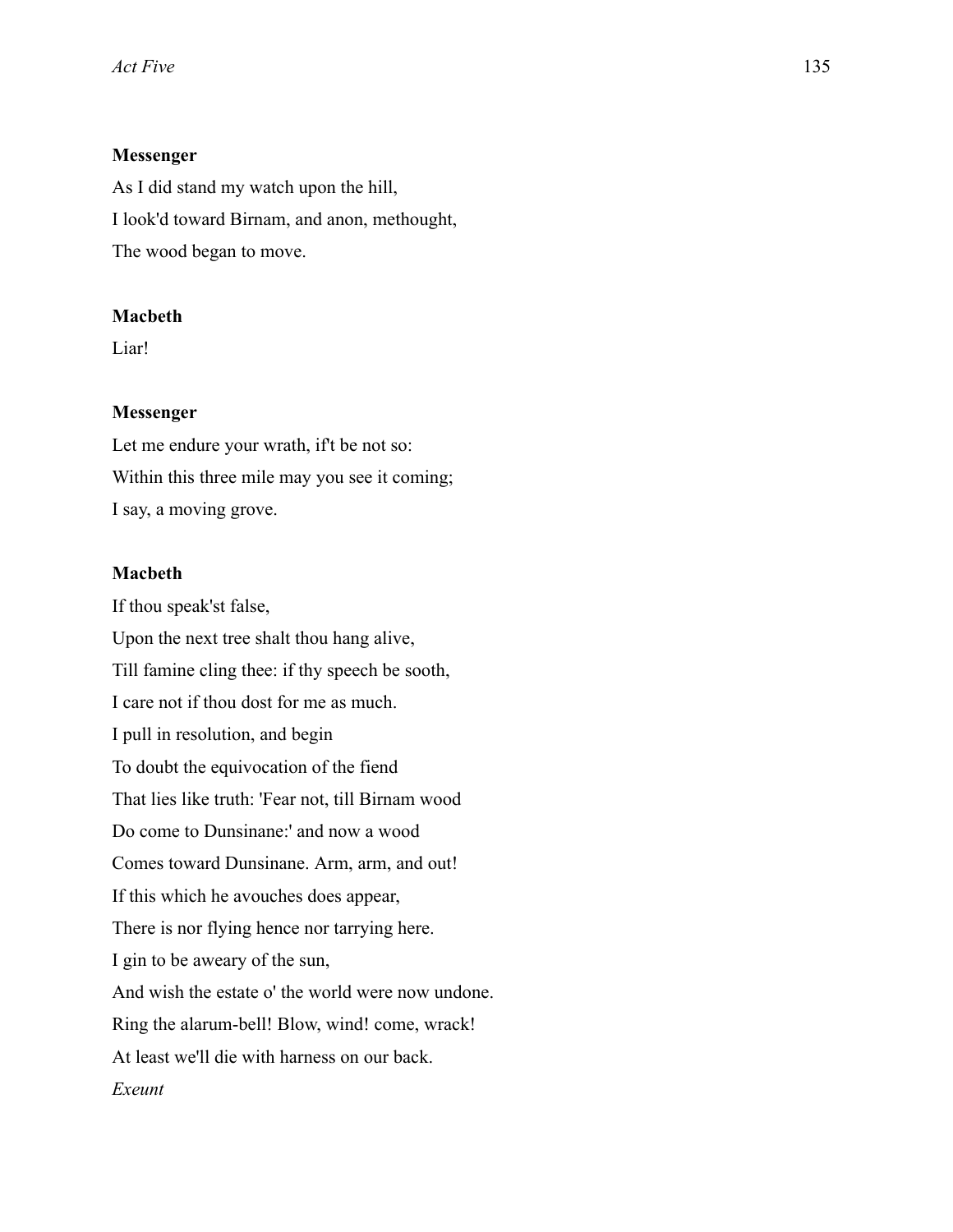# **SCENE VI. Dunsinane. Before the castle.**

*Enter Malcolm, Sergeant, Macduff, and their Army, with boughs.* 

## **Malcolm**

Now near enough: your leafy screens throw down. And show like those you are. You, worthy uncle, Shall, with my cousin, your right-noble son, Lead our first battle: worthy Macduff and we Shall take upon 's what else remains to do, According to our order.

## **Sergeant**

Fare you well. Do we but find the tyrant's power to-night, Let us be beaten, if we cannot fight.

# **Macduff**

Make all our trumpets speak; give them all breath, Those clamorous harbingers of blood and death.

## *Exeunt*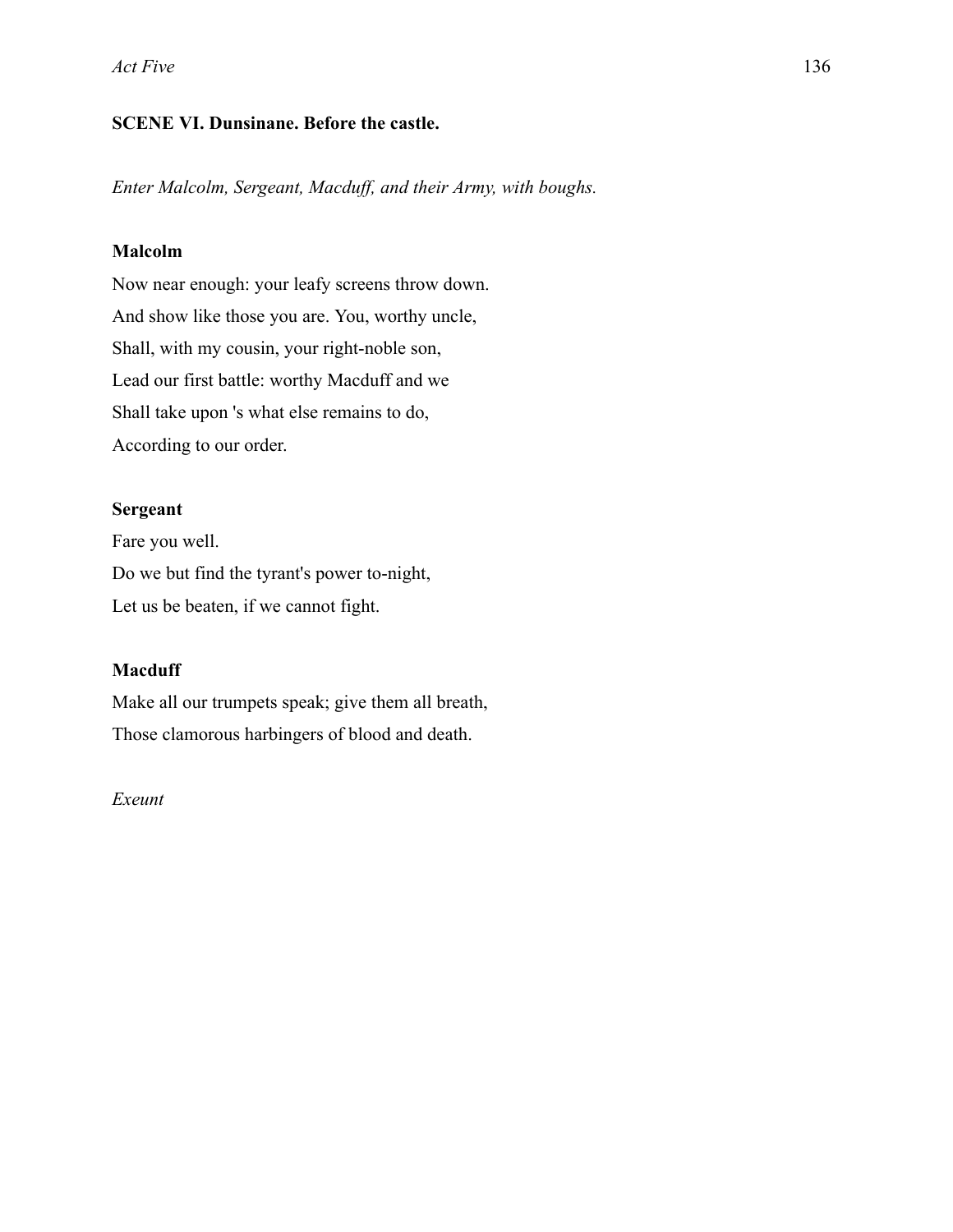# **SCENE VII. Another part of the field.**

# *Enter Macbeth.*

# **Macbeth**

They have tied me to a stake; I cannot fly, But, bear-like, I must fight the course. What's he That was not born of woman? Such a one Am I to fear, or none.

*Enter Sergeant's Child* 

**Sergeant's Child**  What is thy name?

**Macbeth**  Thou'lt be afraid to hear it.

# **Sergeant's Child**

No; though thou call'st thyself a hotter name Than any is in hell.

**Macbeth** 

My name's Macbeth.

# **Sergeant's Child**

The devil himself could not pronounce a title More hateful to mine ear.

**Macbeth** 

No, nor more fearful.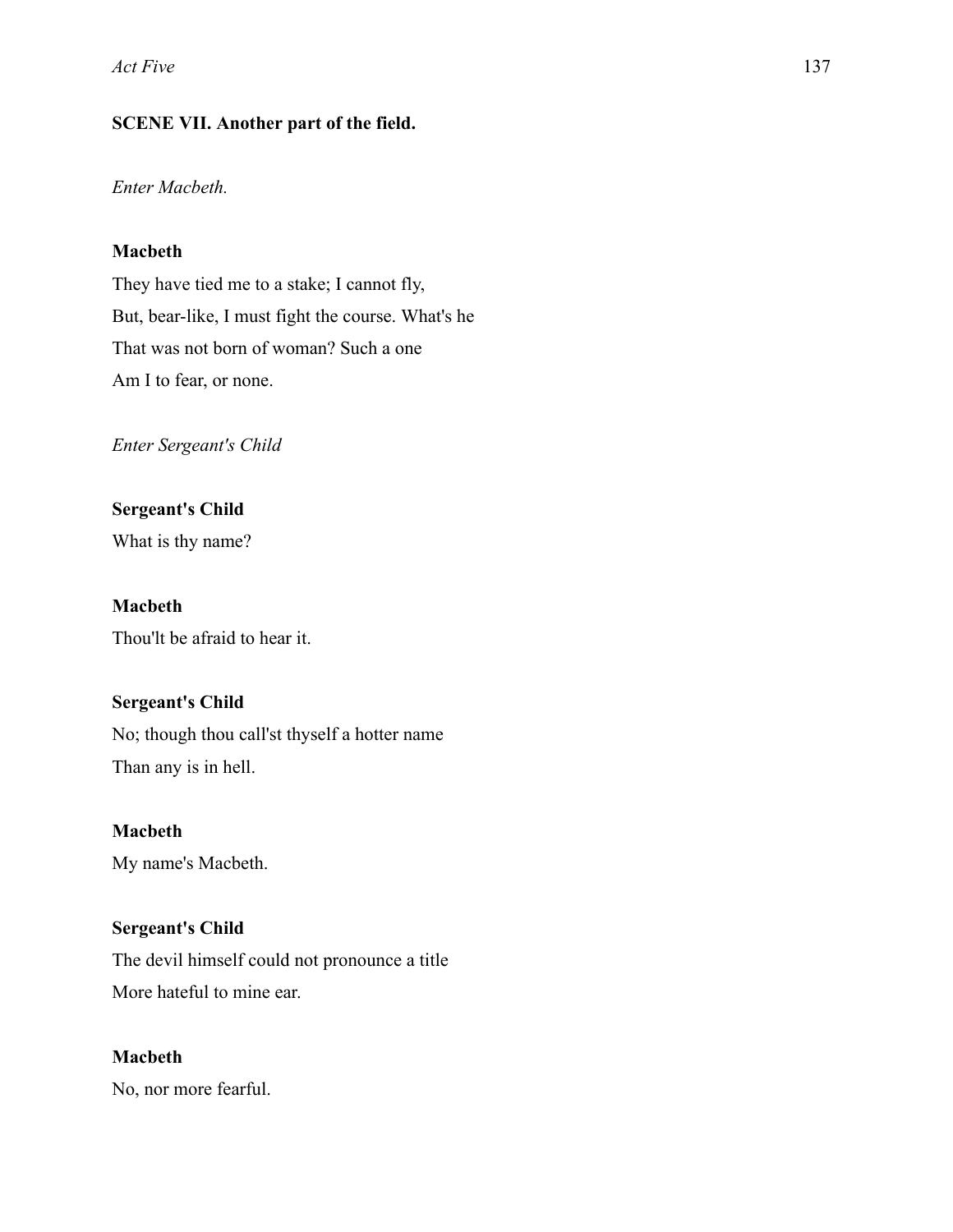## **Sergeant's Child**

Thou liest, abhorred tyrant; with my sword I'll prove the lie thou speak'st.

*They fight and the Sergeant's Child is slain* 

### **Macbeth**

Thou wast born of woman But swords I smile at, weapons laugh to scorn, Brandish'd by man that's of a woman born.

### *Exit*

*Alarums. Enter Macduff* 

#### **Macduff**

That way the noise is. Tyrant, show thy face! If thou be'st slain and with no stroke of mine, My wife and children's ghosts will haunt me still. I cannot strike at wretched kerns, whose arms Are hired to bear their staves: either thou, Macbeth, Or else my sword with an unbatter'd edge I sheathe again undeeded. There thou shouldst be; By this great clatter, one of greatest note Seems bruited. Let me find her, fortune! And more I beg not.

## *Exit. Alarums*

*Enter Malcolm and Sergeant.*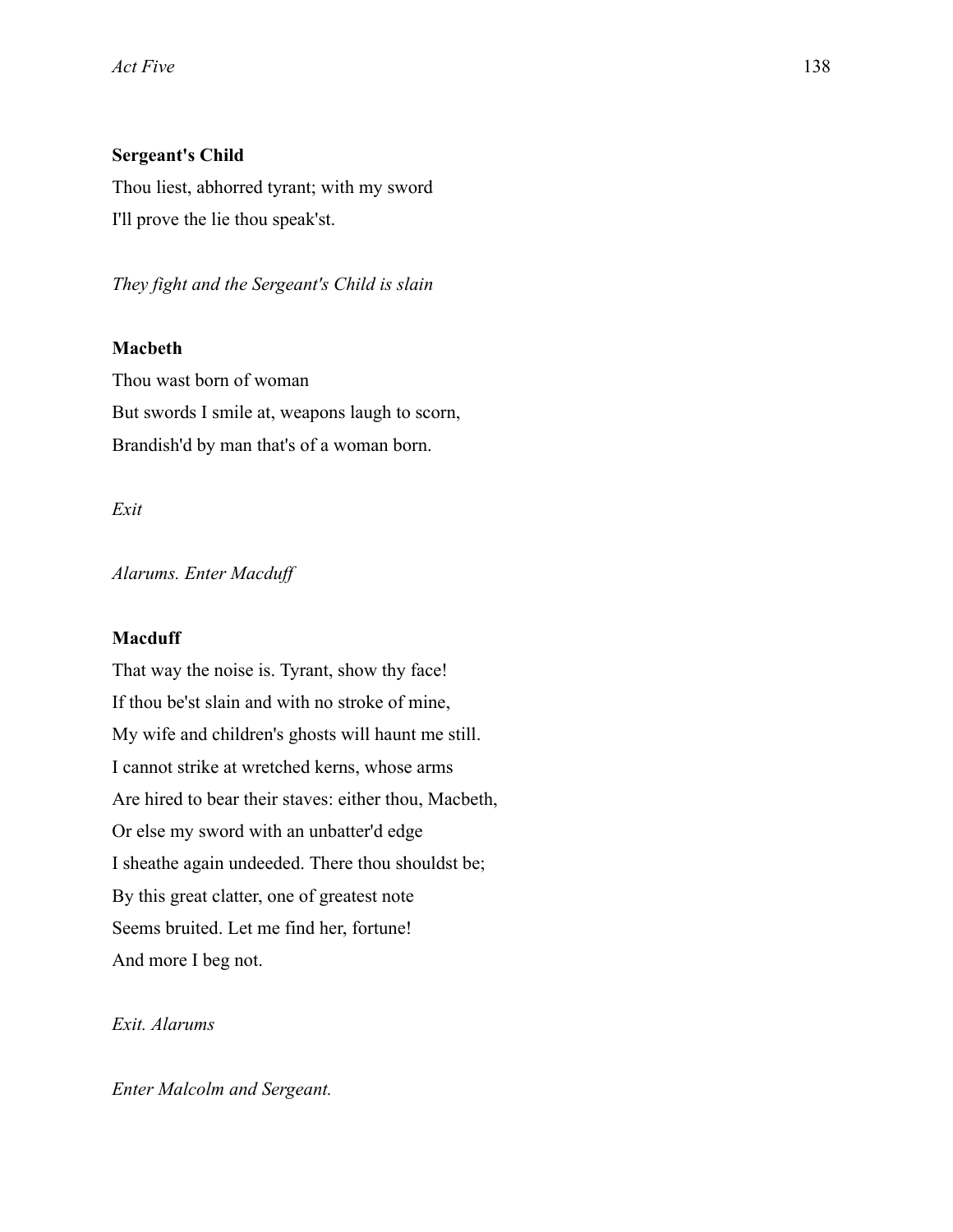# **Sergeant**

This way, my lord; the castle's gently render'd: The tyrant's people on both sides do fight; The noble thanes do bravely in the war; The day almost itself professes yours, And little is to do.

# **Malcolm**

We have met with foes That strike beside us.

# **Sergeant**

Enter, sir, the castle.

*Exeunt. Alarums*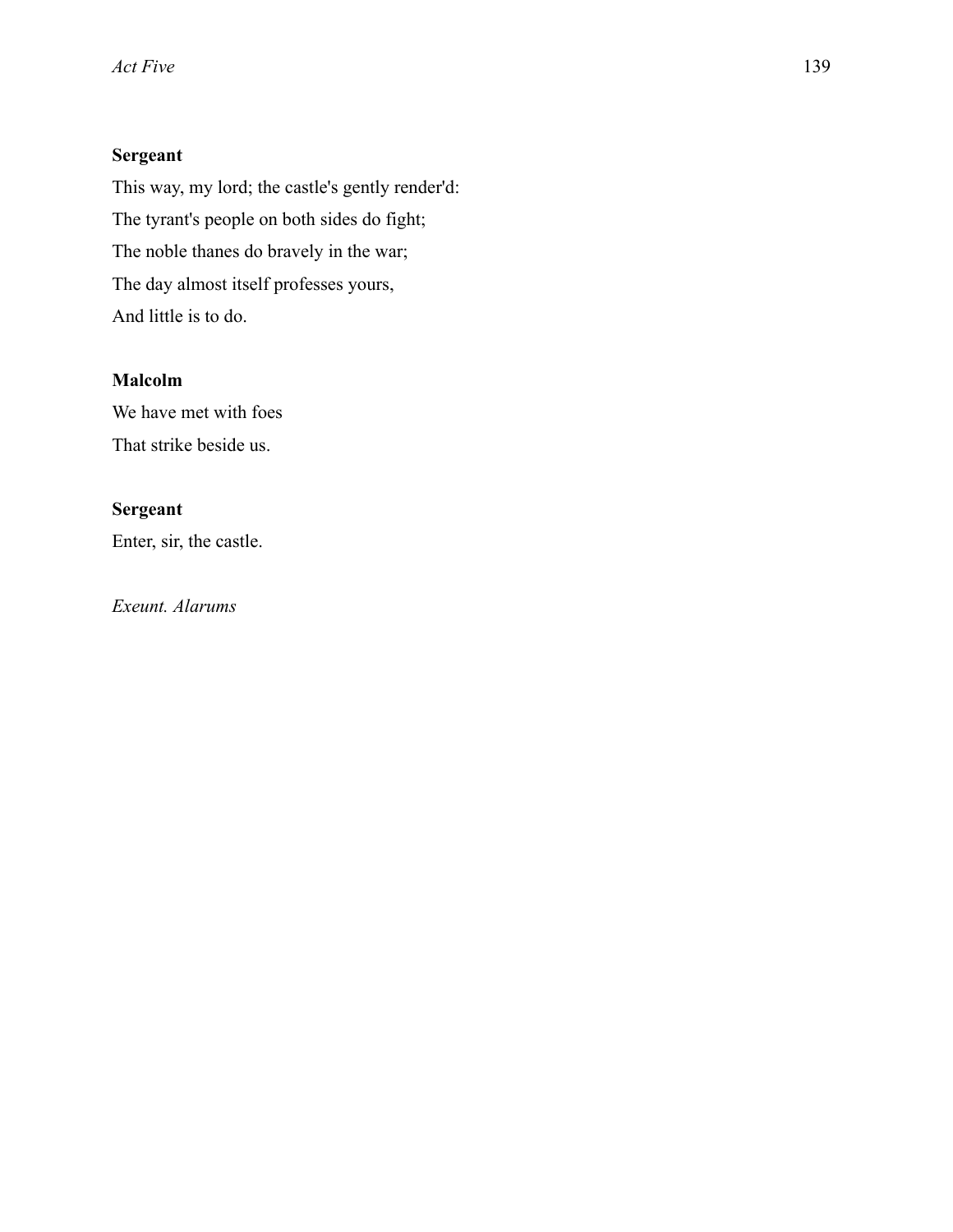# **SCENE VIII. Another part of the field.**

# *Enter Macbeth.*

# **Macbeth**

Why should I play the Roman fool, and die On mine own sword? whiles I see lives, the gashes Do better upon them.

*Enter Macduff* 

# **Macduff**

Turn, hell-hound, turn!

# **Macbeth**

Of all men else I have avoided thee: But get thee back; my soul is too much charged With blood of thine already.

# **Macduff**

I have no words: My voice is in my sword: thou bloodier villain Than terms can give thee out!

# *They fight*

# **Macbeth**

Thou losest labour: As easy mayst thou the intrenchant air With thy keen sword impress as make me bleed: Let fall thy blade on vulnerable crests;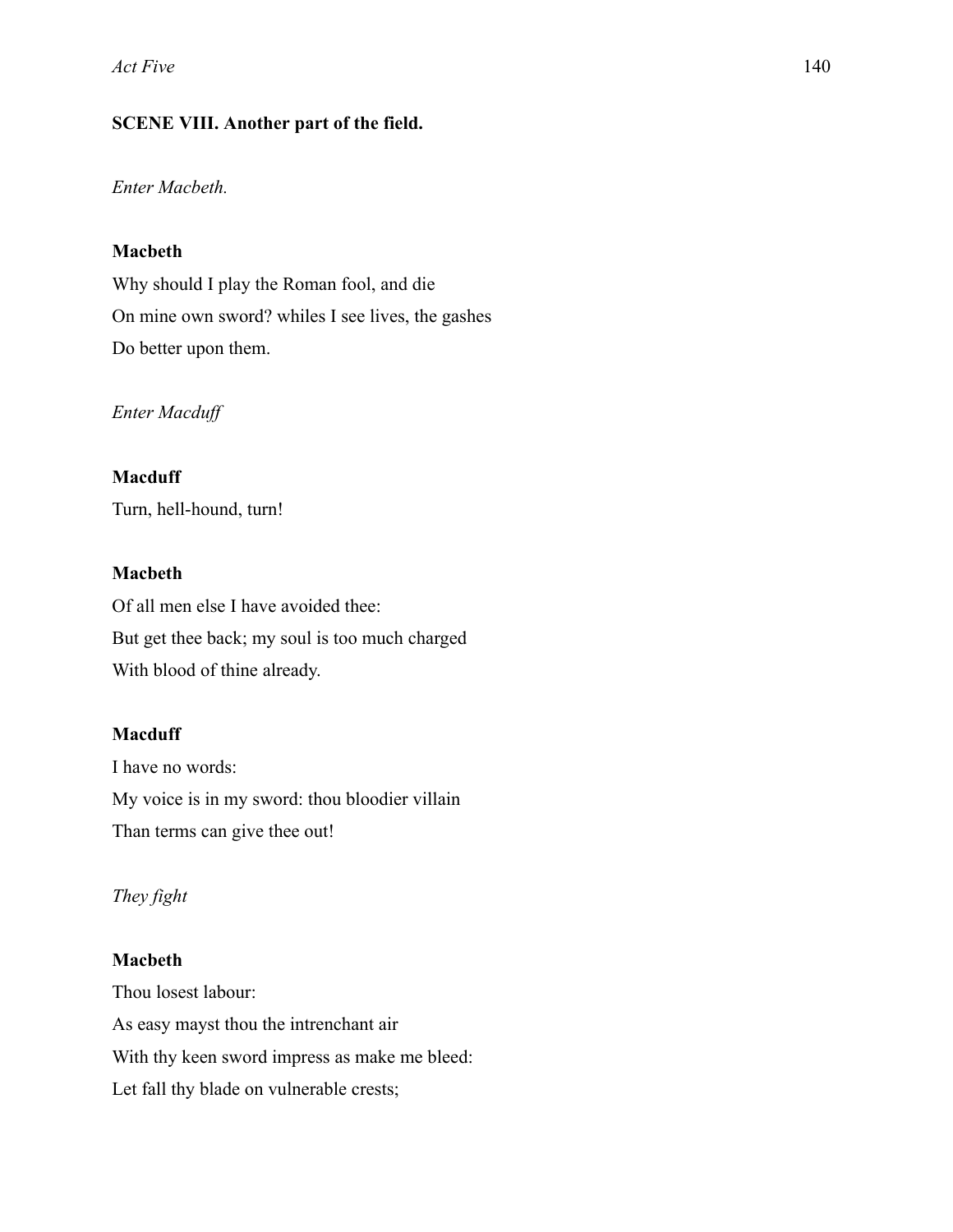#### *Act Five* 141

I bear a charmed life, which must not yield, To one of woman born.

#### **Macduff**

Despair thy charm; And let the angel whom thou still hast served Tell thee, Macduff was from his mother's womb Untimely ripp'd.

### **Macbeth**

Accursed be that tongue that tells me so, For it hath cow'd my better part of man! And be these juggling fiends no more believed, That palter with us in a double sense; That keep the word of promise to our ear, And break it to our hope. I'll not fight with thee.

### **Macduff**

Then yield thee, coward, And live to be the show and gaze o' the time: We'll have thee, as our rarer monsters are, Painted on a pole, and underwrit, 'Here may you see the tyrant.'

#### **Macbeth**

I will not yield, To kiss the ground before young Malcolm's feet, And to be baited with the rabble's curse. Though Birnam wood be come to Dunsinane, And thou opposed, being of no woman born, Yet I will try the last. Before my body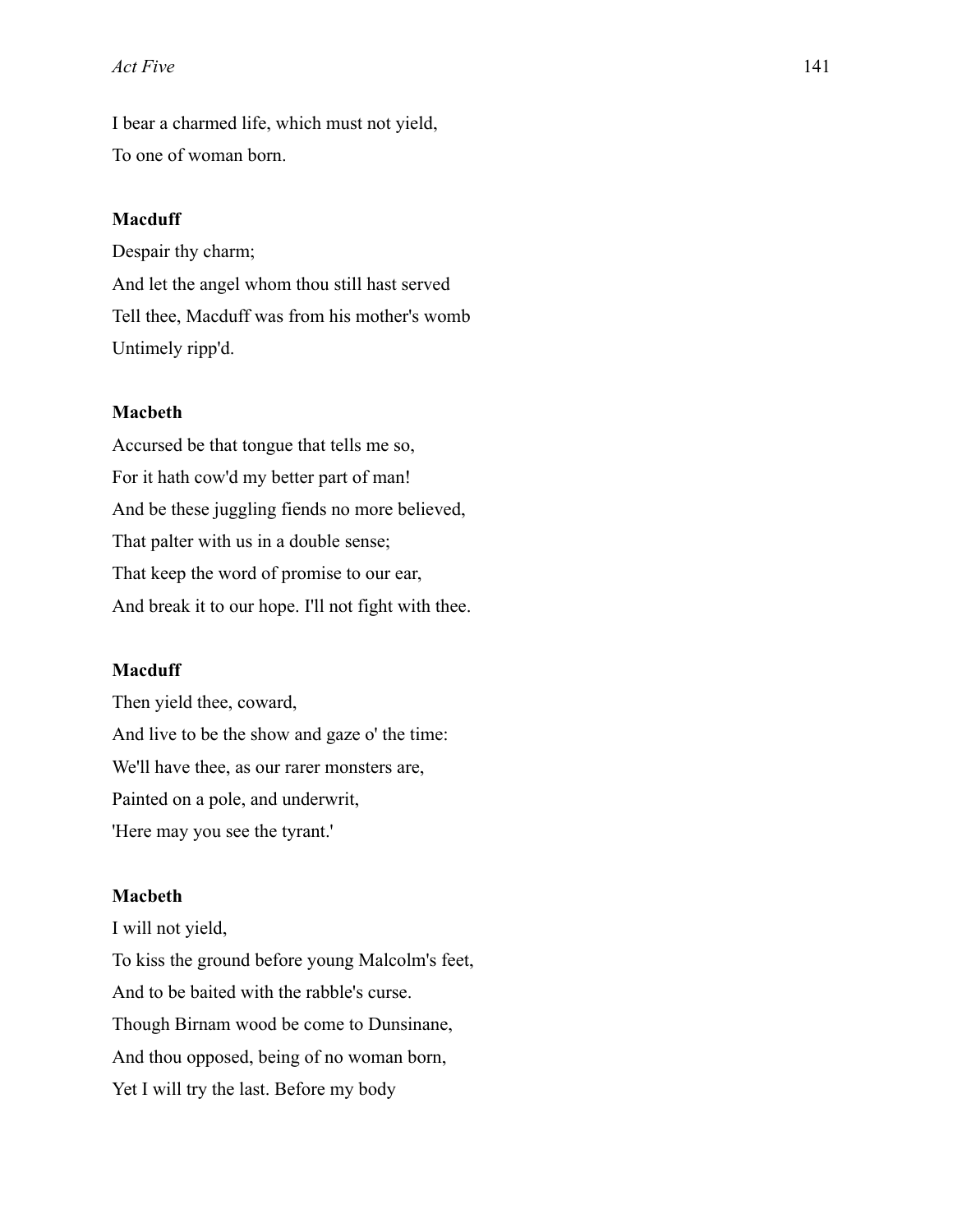I throw my warlike shield. Lay on, Macduff, And damn'd be him that first cries, 'Hold, enough!'

*Exeunt, fighting. Alarums* 

*Retreat. Flourish. Enter, with drum and colours, Malcolm, Sergeant, Ross, the other Thanes, and Soldiers* 

## **Malcolm**

I would the friends we miss were safe arrived.

### **Sergeant**

Some must go off: and yet, by these I see, So great a day as this is cheaply bought.

## **Malcolm**

Macduff is missing, and your noble child.

## **Ross**

Your child, my lord, has paid a soldier's debt: She only lived but till she was grown; The which no sooner had her prowess confirm'd In the unshrinking station where she fought, But like a man she died.

### **Sergeant**

Then she is dead?

#### **Ross**

Ay, and brought off the field: your cause of sorrow Must not be measured by her worth, for then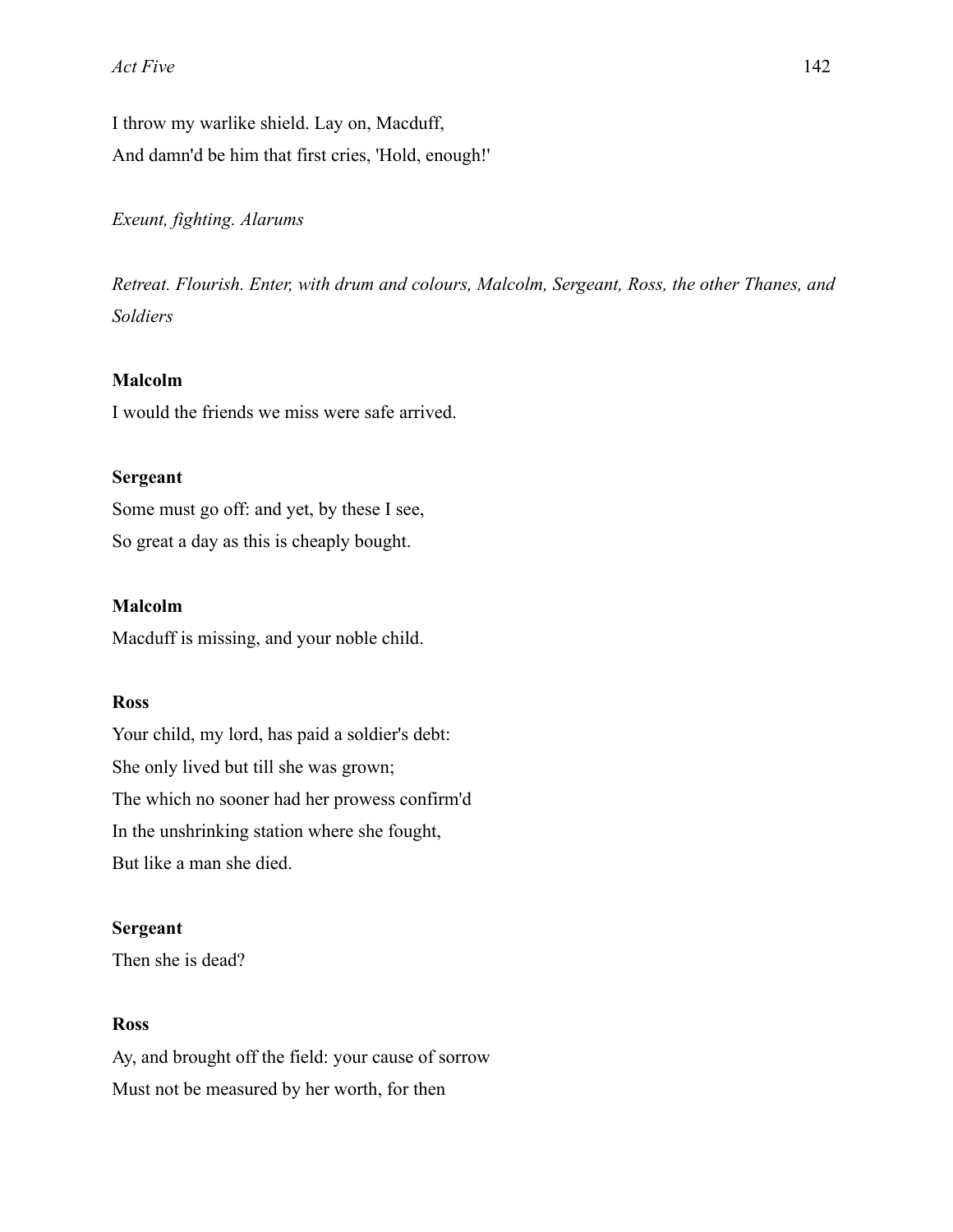*Act Five* 143

It hath no end.

**Sergeant**  Had she her hurts before?

## **Ross**

Ay, on the front.

## **Sergeant**

Why then, God's soldier be she! Had I as many children as I have hairs, I would not wish them to a fairer death: And so, her knell is knoll'd.

## **Malcolm**

She's worth more sorrow, And that I'll spend for her.

## **Sergeant**

She's worth no more They say she parted well, and paid her score: And so, God be with her! Here comes newer comfort.

*Re-enter Macduff, with Macbeth's head* 

## **Macduff**

Hail, king! for so art thou: behold, where stands The usurper's cursed head: the time is free: I see us compass'd with our kingdom's pearl, That speak our salutation in their minds; Whose voices I desire aloud with ours.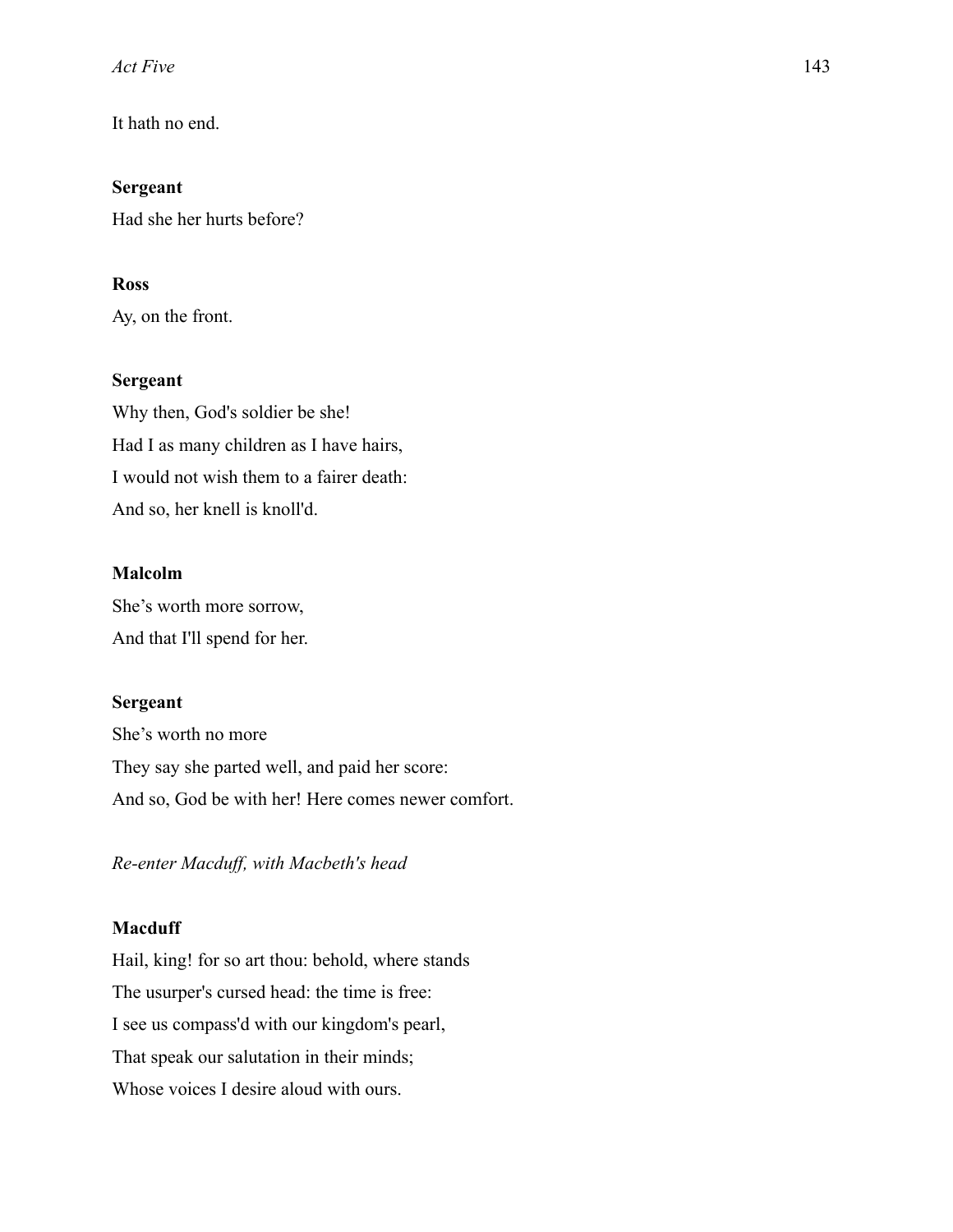Hail, King of Scotland!

## **ALL**

Hail, King of Scotland!

#### *Flourish*

#### **Malcolm**

We shall not spend a large expense of time Before we reckon with your several loves, And make us even with you. My thanes and kinsmen, Henceforth be earls, the first that ever Scotland In such an honour named.

#### **Macduff**

What's more to do, Which would be planted newly with the time, As calling home our exiled friends abroad That fled the snares of watchful tyranny; Producing forth the cruel ministers Of this dead butcher and her fiend-like queen, Who, as 'tis thought, by self and violent hands Took off her life; this, and what needful else That calls upon us, by the grace of Grace, We will perform in measure, time and place: So, thanks to all at once and to each one, Whom we invite to see us crown'd at Scone.

*Flourish. Exeunt*